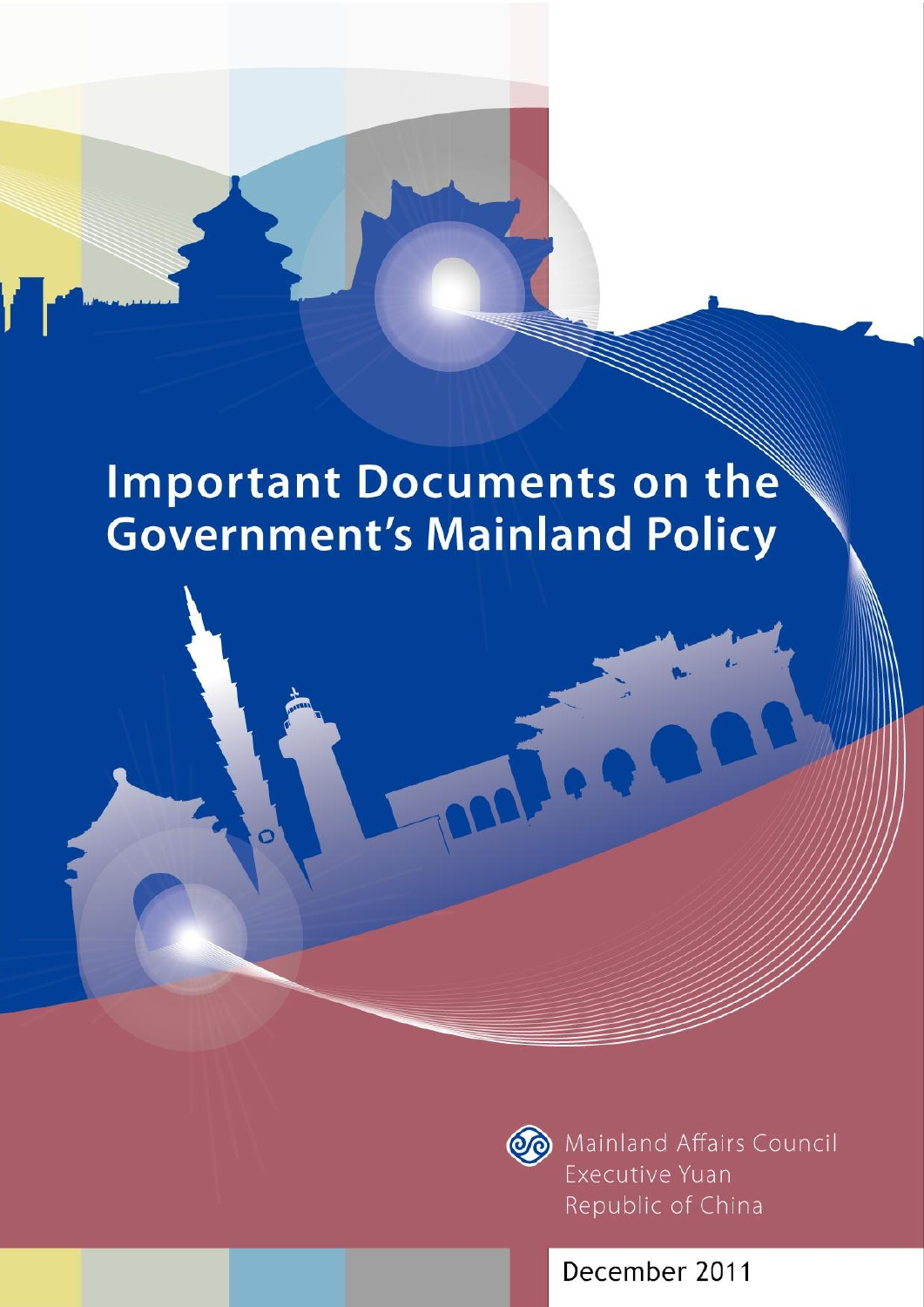# **Table of Contents**

#### **President Ma's Speeches and Remarks – On ROC's Mainland policy and the future of the country**

| $\blacktriangleright$ | President Ma holds press conference on "cross-strait peace agreement"1      |  |  |
|-----------------------|-----------------------------------------------------------------------------|--|--|
| ➤                     |                                                                             |  |  |
| ➤                     |                                                                             |  |  |
| ➤                     |                                                                             |  |  |
| ➤                     | Transgenerational justice: sovereignty, human rights, and environmental     |  |  |
|                       |                                                                             |  |  |
| ≻                     |                                                                             |  |  |
| $\blacktriangleright$ |                                                                             |  |  |
| ➤                     | Protecting the country by promoting peace – Change has begun42              |  |  |
| $\blacktriangleright$ | New inflection point for Taiwan, new era for Asia – choosing correctly at a |  |  |
|                       |                                                                             |  |  |

# **Minister Lai's Speeches and Remarks – On current cross-strait relations and ROC's Mainland policy**

| ➤ | Taiwan's Cross-Strait Policy - Building an Irreversible Foundation for      |
|---|-----------------------------------------------------------------------------|
|   |                                                                             |
| ➤ | The Republic of China's Mainland Policy: Piloting Cross-Strait Relations to |
|   | Create a Peaceful Environment for Benign Interaction between the Two        |
|   |                                                                             |
| ➤ | The core interests of the people of Taiwan form an important foundation for |
|   |                                                                             |
| ➤ | Peace, democracy and prosperity: the utmost conjunctions of ROC             |
|   |                                                                             |
| ➤ | Taiwan's Mainland policy: borrowing the opponent's force and using it as    |
|   |                                                                             |
|   |                                                                             |
|   | <b>Taiwan's Public Opinion</b>                                              |
|   |                                                                             |

| $\triangleright$ Summarized Results of the Public Opinion Survey on the "Public's View on |  |
|-------------------------------------------------------------------------------------------|--|
|                                                                                           |  |
| $\triangleright$ Summarized Results of the Public Opinion Survey on the Public's View on  |  |
|                                                                                           |  |

#### **About Mainland Affairs Council**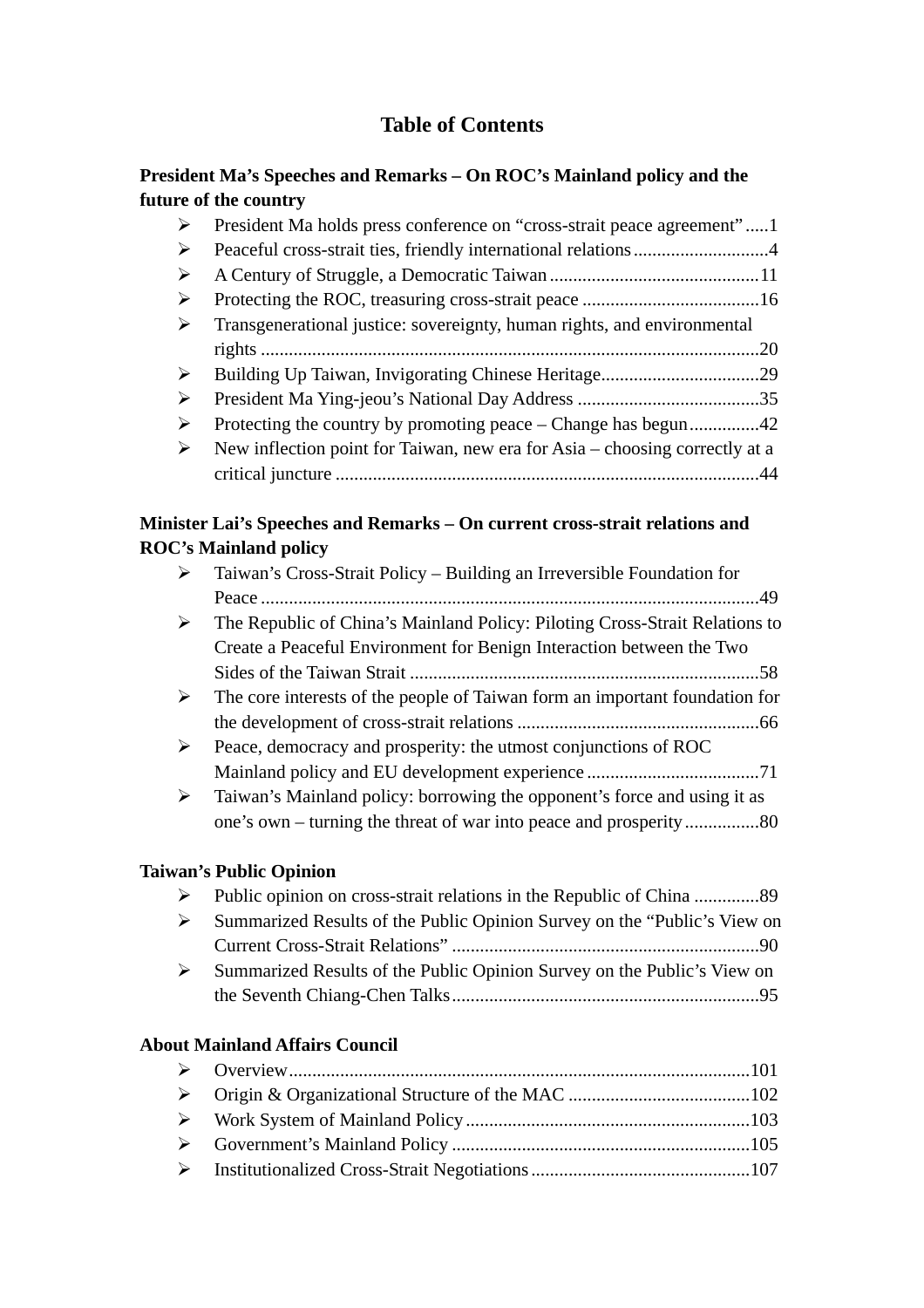**President Ma's Speeches and Remarks – On ROC's Mainland policy and the future of the country**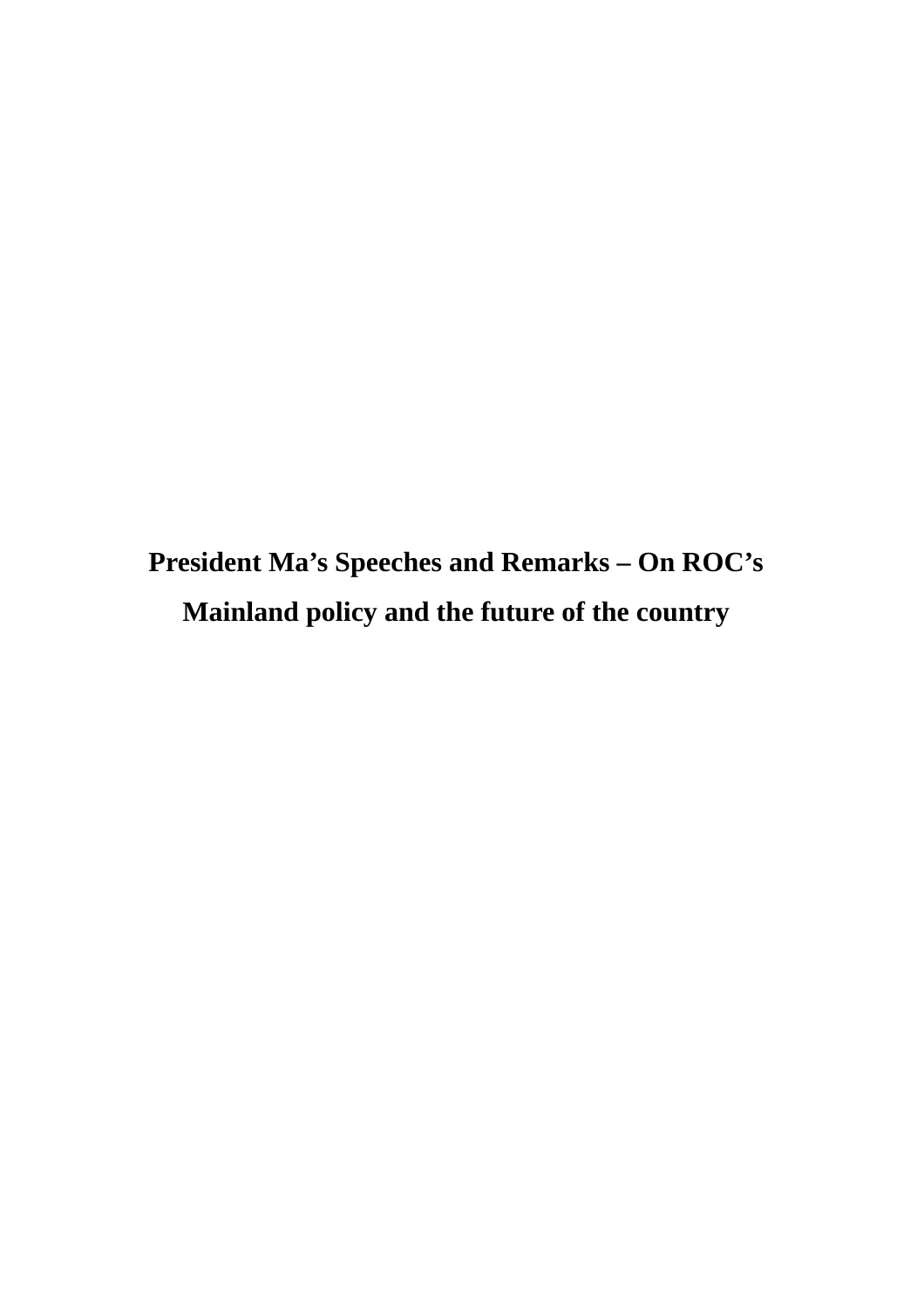#### **President Ma holds press conference on "cross-strait peace agreement"**

Date: Oct. 20, 2011 Ma Ying-jeou President, Republic of China

*President Ma Ying-jeou held a press conference on the morning of October 20 at the Presidential Office to reiterate that the government has no timeline for entering into a cross-strait peace agreement, and would only do so where the following three preconditions were met: 1) such an agreement would have to be necessary to the ROC; 2) it would have to be supported by the public; and 3) the entire process would have to be subject to oversight by the national legislature. The president further explained that "supported by the public" means support as indicated in public opinion polls, a resolution of the national legislature, or a referendum. Should a referendum fail to pass, a peace agreement would not be sought.* 

*The press conference was attended by Vice President Vincent C. Siew, Premier Wu Den-yih, Minister of the Mainland Affairs Council Lai Shin-yuan, Minister of the Government Information Office Philip Y.M. Yang, and Vice Minister of Foreign Affairs Ssu-Tsun Shen.* 

#### *The following are the president's remarks at the press conference:*

On October 17, at the last in the series of press conferences I held to discuss the "Golden Decade, National Visions" plan, I focused on the topics of "cross-strait peace" and "friendly relations with the international community." Let me first address "cross-strait peace." Regarding this topic, we put forward a very important concept: "Based on a comprehensive evaluation of conditions at home and abroad, we will consider working for the signing of a cross-strait peace agreement in order to safeguard a lasting peace across the Taiwan Strait. However, before seeking a cross-strait peace agreement, there would have to be strong social consensus in support of it, and there would also have to be a sufficient degree of mutual trust between the two sides of the Taiwan Strait. Moreover, any agreement would have to be necessary to the ROC, it would have to be supported by the public, and the entire process would have to be subject to oversight by the national legislature." Since we put forward this idea, the opposition parties have raised quite a few specious accusations and created confusion among the public. For that reason, I must provide another explanation of my administration's approach to cross-strait peace so that discussions on this matter of public interest will remain properly focused.

I must stress at the outset that when we held a press conference on the "golden decade" at the end of September, I clearly explained that national security and social harmony constitute the foundation of everything the government does. That is why our vision for accomplishment of the "golden decade" is predicated upon the "four assurances," which are: 1) to ensure that the sovereignty of the Republic of China remains independent and unimpaired; 2) to ensure the safety and prosperity of Taiwan; 3) to ensure ethnic harmony and cross-strait peace; and 4) to ensure a sustainable environment and a just society.

The first three assurances are directly related to the subject of today's press conference. Democratic Progressive Party (DPP) Chairwoman Tsai Ing-wen is of the opinion that signing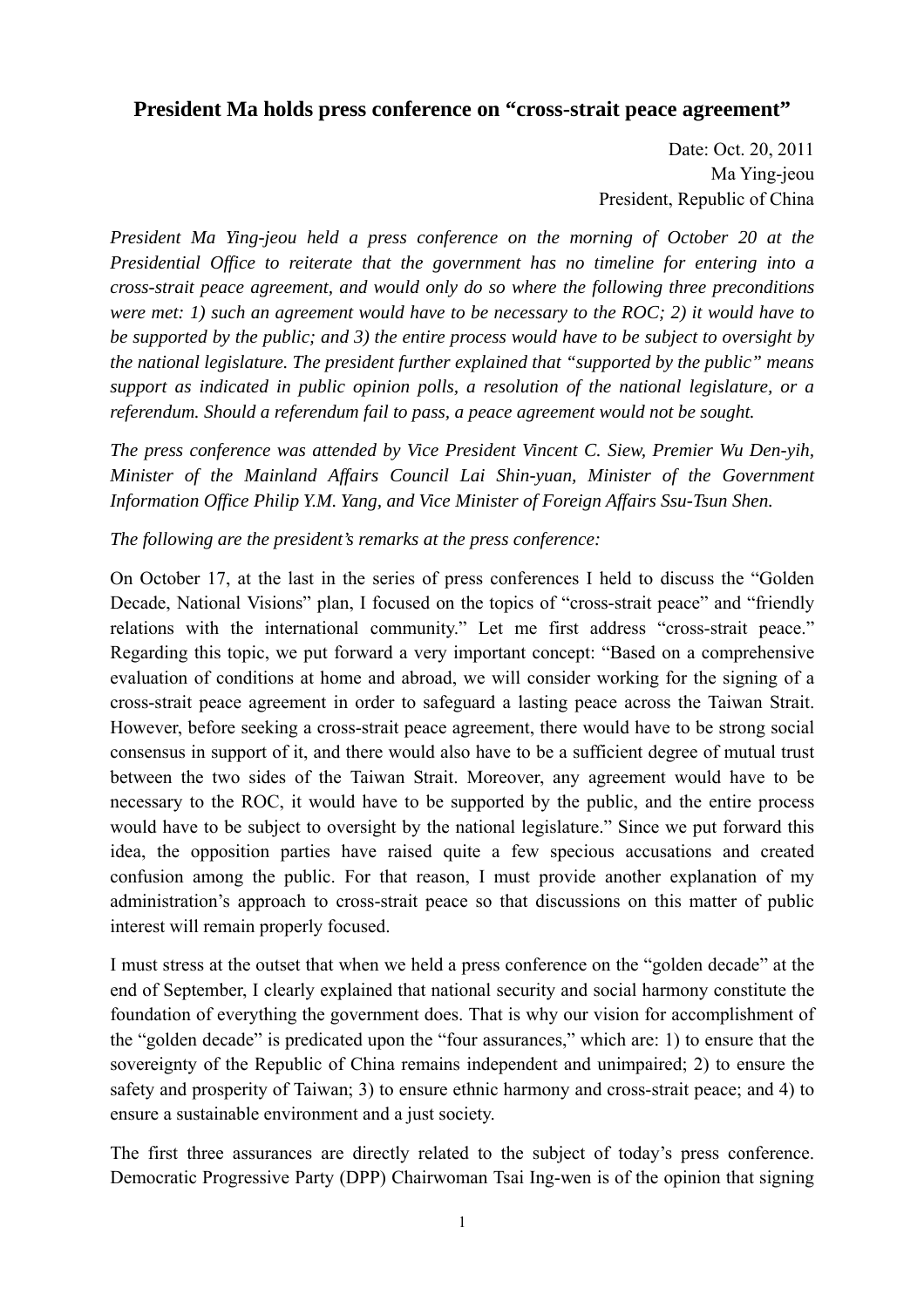a peace agreement would do harm to Taiwan's sovereignty, but in the first of the "four assurances" we expressly declared our intention to "keep the sovereignty of the Republic of China independent and unimpaired," so the situation foreseen by Chairwoman Tsai will not come about. Second, the "four assurances" will make it completely impossible for the four dangers mentioned by Chairwoman Tsai to ever materialize. In addition, Chairwoman Tsai said that once Taiwan and the mainland sign a peace agreement, it would change the status quo in the Taiwan Strait. The actual facts, however, are quite to the contrary. We won't push for the signing of a peace agreement unless three preconditions are met, which means that we intend to institutionalize the model for peaceful cross-strait interaction, and move forward slowly but steadily. The principles of addressing "easy issues before difficult ones," "urgent matters before non-urgent ones," and "economic matters before political ones" have not changed, and the principle of maintaining the status quo of "no unification, no independence, and no use of force" in cross-strait relations will not change. The point of signing a peace agreement, therefore, is to consolidate the "no unification, no independence, and no use of force" status quo. This status quo enjoys mainstream support in Taiwan. Numerous public opinion polls conducted by the Mainland Affairs Council have shown that over 80% of the general public is in favor of the "no unification, no independence, and no use of force" status quo.

The three important preconditions that must be met before the signing of any cross-strait peace agreement are the following: 1) it would have to be necessary to the ROC; 2) it would have to be supported by the public; and 3) the entire process would have to be subject to oversight by the national legislature. As for the manner in which public support is gauged and legislative oversight is exercised, we of course do not rule out the use of public opinion polls, a resolution of the legislature, or a referendum. All of these are ways of demonstrating the will of the people. And the news release we issued yesterday expressly states that before seeking a cross-strait peace agreement, we would first put the matter up for a referendum, and if the referendum didn't pass, then we wouldn't seek a cross-strait peace agreement. If any one of the three preconditions we set out were not met, we would not sign an agreement. Our position is thus both resolute and careful.

Nowhere in our plans for a "golden decade" do we say that we are absolutely going to sign an agreement within 10 years. We are simply stressing that within the coming 10 years there will be no way for us to avoid the issue of cross-strait peace. We must face it. We are calling on everyone to think seriously about this issue. So, we do not feel we have to enter into an agreement in any particular year. I've been very clear on this point in two different press conferences.

Regrettably, the DPP drew a comparison with the "Agreement of the Central People's Government and the Local Government of Tibet on Measures for the Peaceful Liberation of Tibet." This comparison is completely absurd. To liken Taiwan to Tibet is pure gibberish, because mainland China treated the agreement as something between the "central government" and "a local government," and it used the word "liberation." How is that comparable to a peace agreement between us and mainland China? I believe the DPP seriously diminishes Taiwan's stature by speaking this way, and ignores the fact that the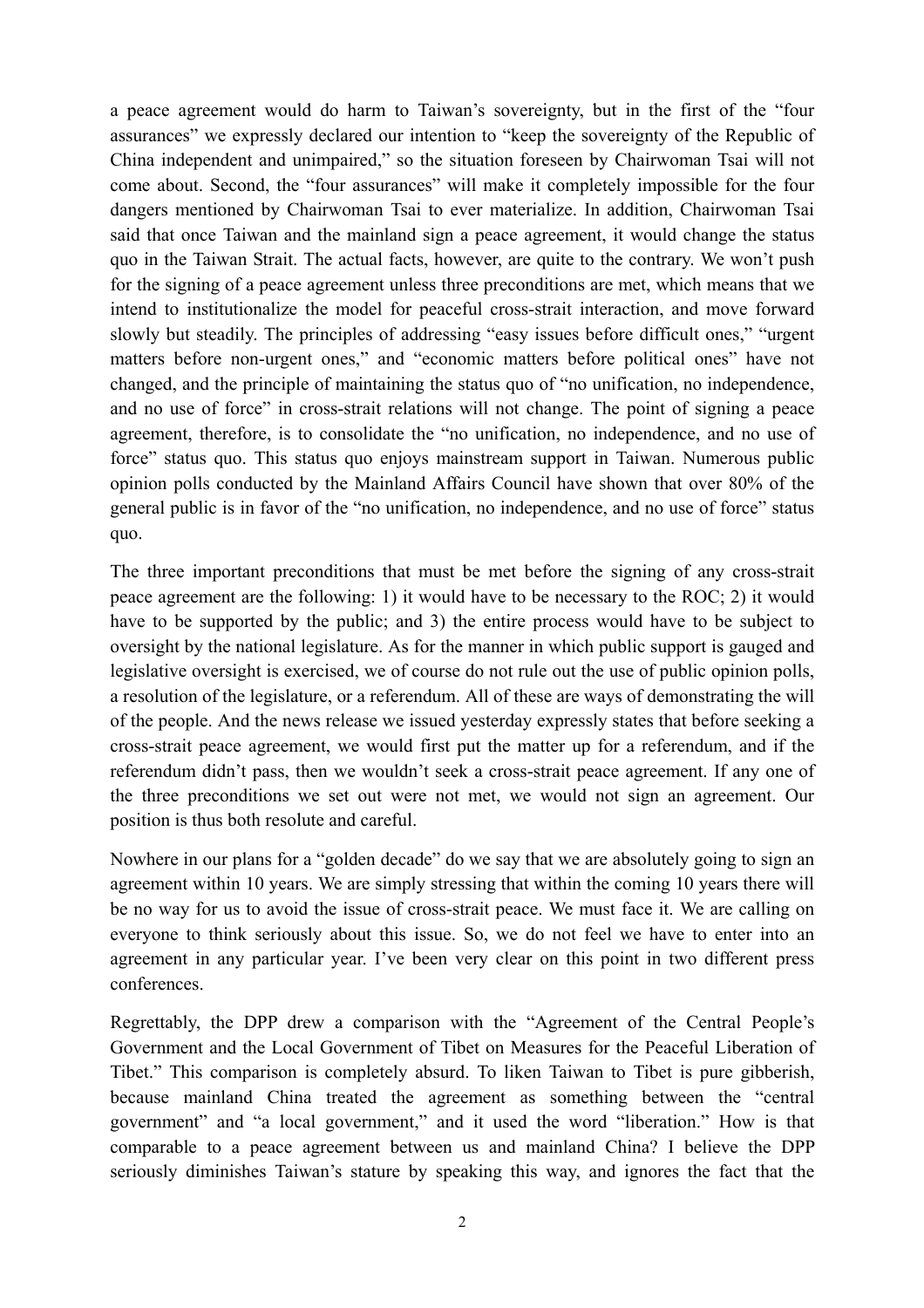Republic of China is a nation that enjoys independent sovereignty. So I completely reject what Chairwoman Tsai said, and urge her not to speak any more in a manner that diminishes the stature of our nation.

The DPP has questioned the idea of our signing a peace agreement with mainland China, but Chairman Tsai seems to forget that in 2003, when she was serving as Minister of the Mainland Affairs Council, the then President Chen Shui-bian spoke of the need for a "peace and stability framework agreement for cross-strait interaction," and this agreement would have placed great stress on the principle of peace. President Chen called for establishment of a negotiation mechanism, exchanges based on equality and reciprocity, establishment of a political relationship, and prevention of military conflicts. Eight years ago, Chairwoman Tsai was promoting this very work, yet now, eight years later, she criticizes our viewpoint. She is flip-flopping on this issue.

There is one point that I must emphasize—in order to bring about a lasting peace between Taiwan and mainland China, we put forward the idea of entering into a cross-strait peace agreement once three preconditions were met. Our fundamental objective in doing so is to consolidate a lasting cross-strait peace. This point is very clear.

We've seen people with ulterior motives continually twist the truth. When they called for essentially the same thing eight years ago, it showed their "love for Taiwan." Now that we're calling for it, they turn around and engage in sophistry. This is not fair or reasonable. The "golden decade" concept is a 10-year framework. All sorts of things can happen in 10 years. We must prepare for the unexpected, and once it comes about, we will face the situation and deal with it in the best way for us. I will emphasize once more that what we're talking about now is predicated on the meeting of certain preconditions, and until those preconditions are met, we will not proceed, because we adhere to the principle that "it would have to be necessary to the ROC, it would have to be supported by the public, and the entire process would have to be subject to oversight by the national legislature." Maintaining the "no unification, no independence, and no use of force" status quo is the best way to safeguard cross-strait peace.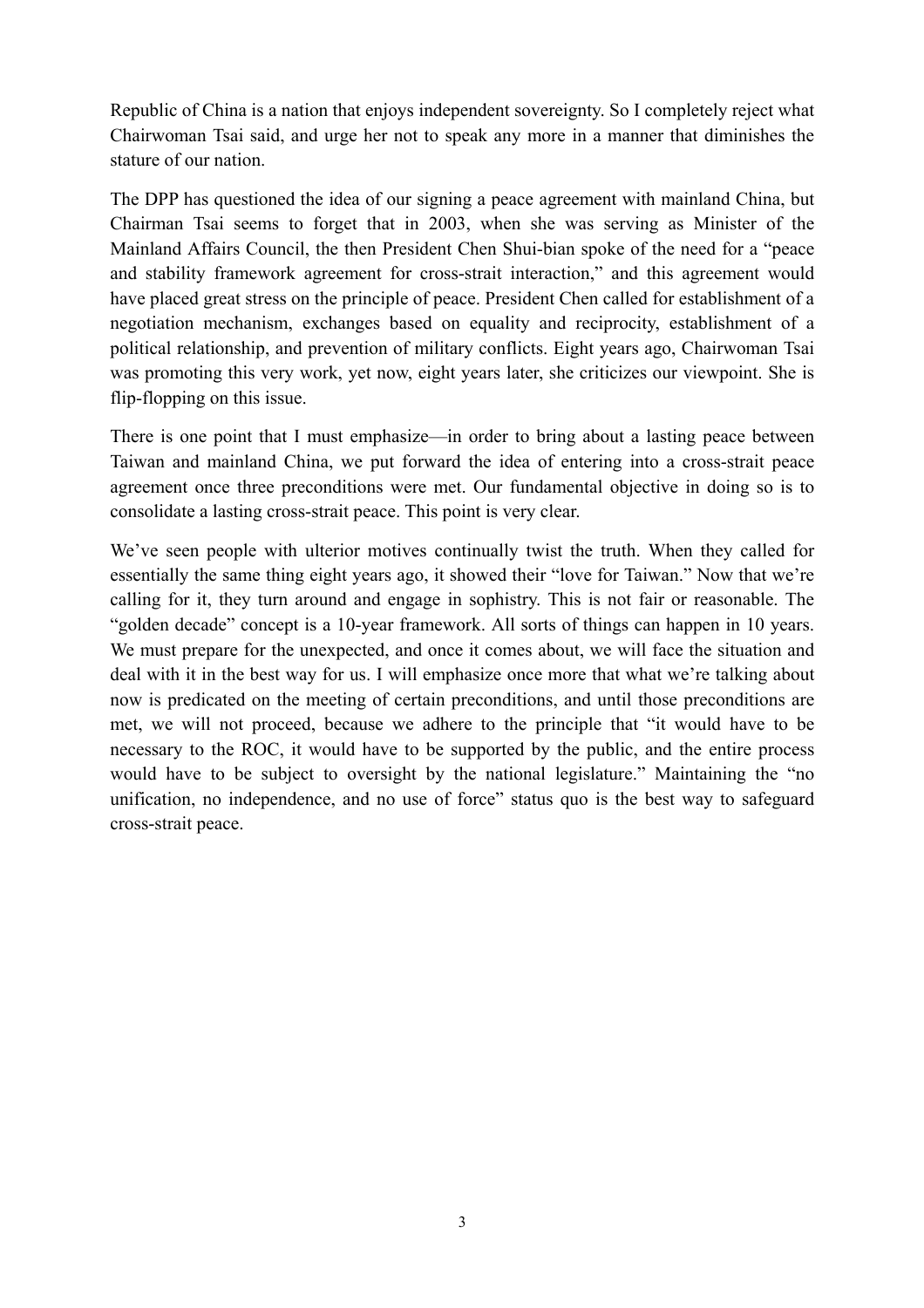#### **Peaceful cross-strait ties, friendly international relations**

Date: Oct. 18, 2011 Ma Ying-jeou President, Republic of China

*President Ma Ying-jeou on the afternoon of October 17 hosted the fifth in a series of "Golden Decade, National Visions" press conferences to explain his seventh and eighth visions, i.e. cross-strait peace and friendly relations with the international community.* 

*He reiterated that since he took office in May 2008, his administration has sought to maintain the status quo across the Taiwan Strait via the "no unification, no independence, and no use of force" policy, which has been carried out under the framework of the ROC Constitution. This approach upholds the sovereignty of the ROC and safeguards Taiwan's ability to decide its own affairs. It also promotes the people's wellbeing. Over the next decade, he will continue working to consolidate the sovereignty of the ROC, build up Taiwan's strength, take cross-strait relations in a positive direction, and establish long-term peace and stability in the Taiwan Strait.* 

*He remarked that over the past three-plus years, the joint efforts made by the government and the public have resulted in accomplishments that few would have deemed possible. Though the viewpoints of the ruling and opposition parties vary and the government has come under criticism at times, this is the normal state of democracy. He truly hopes that the public realizes he is willing and ready to do his best for the nation, and that he will devote the rest of his life to this land and its people to create a better environment for future generations.* 

#### *The following is the content of the president's remarks:*

Today is the final press conference on the "Golden Decade, National Visions" blueprint. Today I will discuss the last two visions—cross-strait peace and friendly relations with the international community. "Cross-strait peace" includes "cross-strait relations" and "national defense and security." "Friendly relations with the international community" includes every level of the ROC's foreign relations.

The issues of "cross-strait relations" and "national defense and security" constitute the core focuses of this government's work. The single most important reason why we've been able to talk at such length over the past month about the "Golden Decade, National Visions" blueprint is that the two sides of the Taiwan Strait are at peace, a situation that we've been able to achieve precisely because we have the confidence to pursue peaceful cross-strait relations. Cross-strait peace is a necessary precondition to development in other areas.

Over the past three-plus years, under the framework of the ROC Constitution, we have promoted the status quo between the two sides of the Taiwan Strait based on the principle of "no unification, no independence, and no use of force." On the one hand, this approach upholds the ROC's sovereignty and safeguards Taiwan's ability to decide its own affairs, and at the same time it promotes the people's wellbeing. Repeated public opinion polls carried out by the Mainland Affairs Council have indicated that the direction of government policy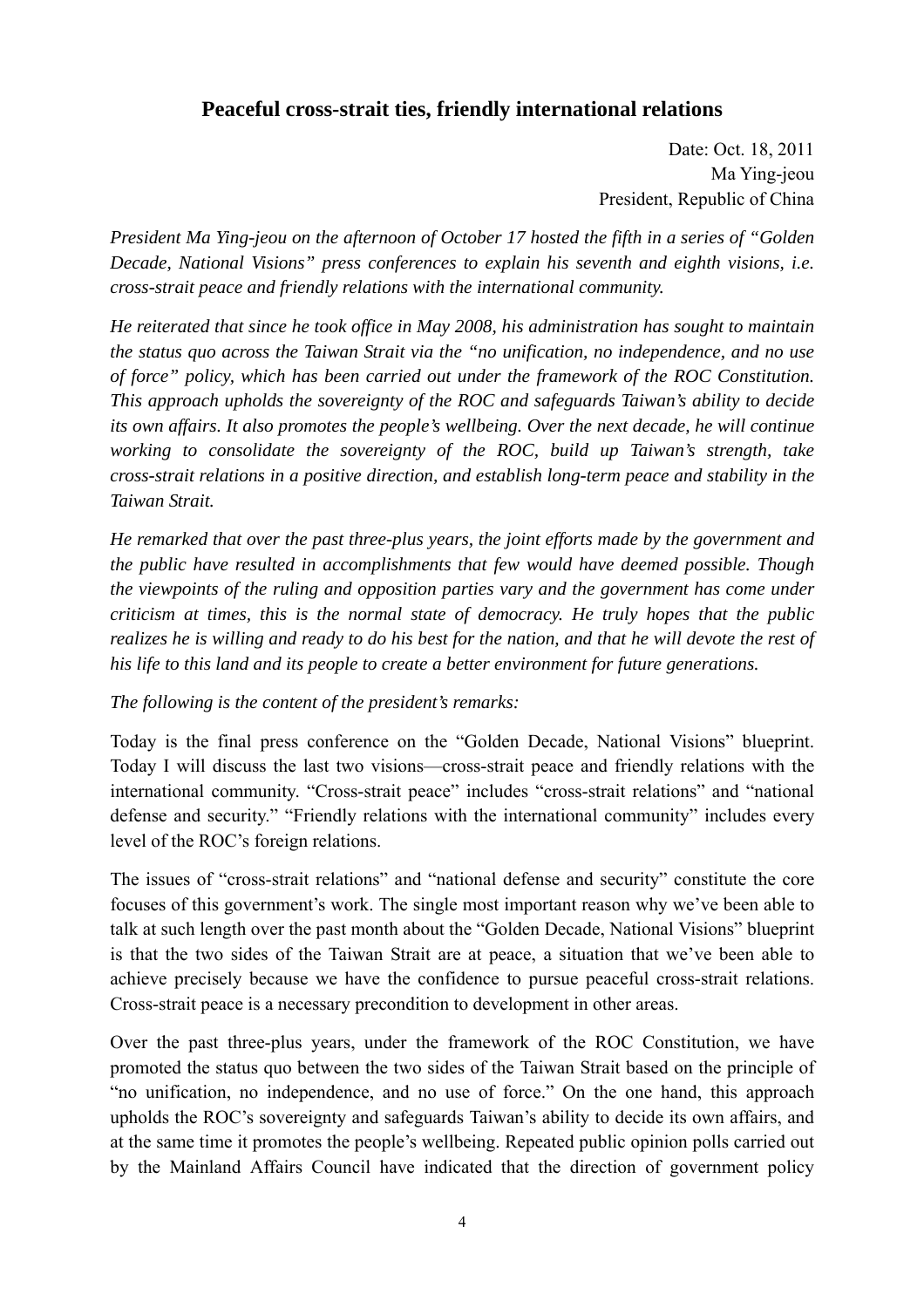reflects mainstream public opinion in Taiwan. Over the next 10 years, we of course will continue working to "consolidate the sovereignty of the ROC," "build up Taiwan's strength," "take cross-strait relations in a positive direction," and "establish long-term peace and stability in the Taiwan Strait." These will constitute the main policy focuses of the government's conduct of cross-strait relations.

To achieve these objectives, the key is to rely on Taiwan's three lines of defense, which I have discussed on numerous occasions in the past, namely institutionalizing cross-strait rapprochement, enhancing Taiwan's contributions to international development, and aligning Taiwan's defense with diplomacy. This is how we intend to establish a lasting peace.

In the area of cross-strait relations, we are proposing several concrete measures, including the following.

First, we aim to promote Taiwan's core values: freedom, democracy, human rights, and rule of law. In other words, in the course of interaction with mainland China, regardless whether the interaction takes place between the authorities or between private individuals, we hope to see a consensus built gradually on both sides in support of these core values.

Second, cross-strait policy embodies a set of core principles. We emphasize maintaining the status quo in the Taiwan Strait via the policy of "no unification, no independence, and no use of force," and under the framework of the ROC Constitution. Toward that end, an extremely important principle in interaction is "mutual non-recognition of sovereignty and mutual non-denial of authority to govern." Once positive interaction like this has been established, both sides can feel comfortable in moving forward. This will enable truly peaceful cross-strait relations.

Concrete objectives we have in mind include further stabilization of cross-strait relations, institutionalization of modes of interaction, and a gradual effort to move toward the establishment of cross-strait representative offices so that the two sides can handle cross-strait affairs more efficiently. In actual fact, for a long period of time following the resumption of cross-strait talks on the basis of the 1992 Consensus, i.e. "one China, respective interpretations, the frequency, depth, and range of issues addressed in cross-strait talks have increased dramatically. The need to establish cross-strait representative offices is gradually becoming apparent. I hope that we can start working on plans for that.

Meanwhile, an important principle we have always embraced in the conduct of cross-strait relations is "proceeding step by step in an orderly fashion," which means that we address urgent issues before non-urgent ones, easy issues before difficult ones, and economic matters before political ones. After more than three years in office, we are now also thinking about whether, during the next 10 years, we should carefully consider signing a cross-strait peace agreement. Again, note that in pursuing such an undertaking, we would proceed step by step in an orderly fashion. Moreover, we would not even take the first step toward seeking an agreement unless the following three preconditions were met: first, it would have to be strongly supported by the public; second, it would have to be truly necessary to the ROC; and the entire process would have to be subject to oversight by the national legislature.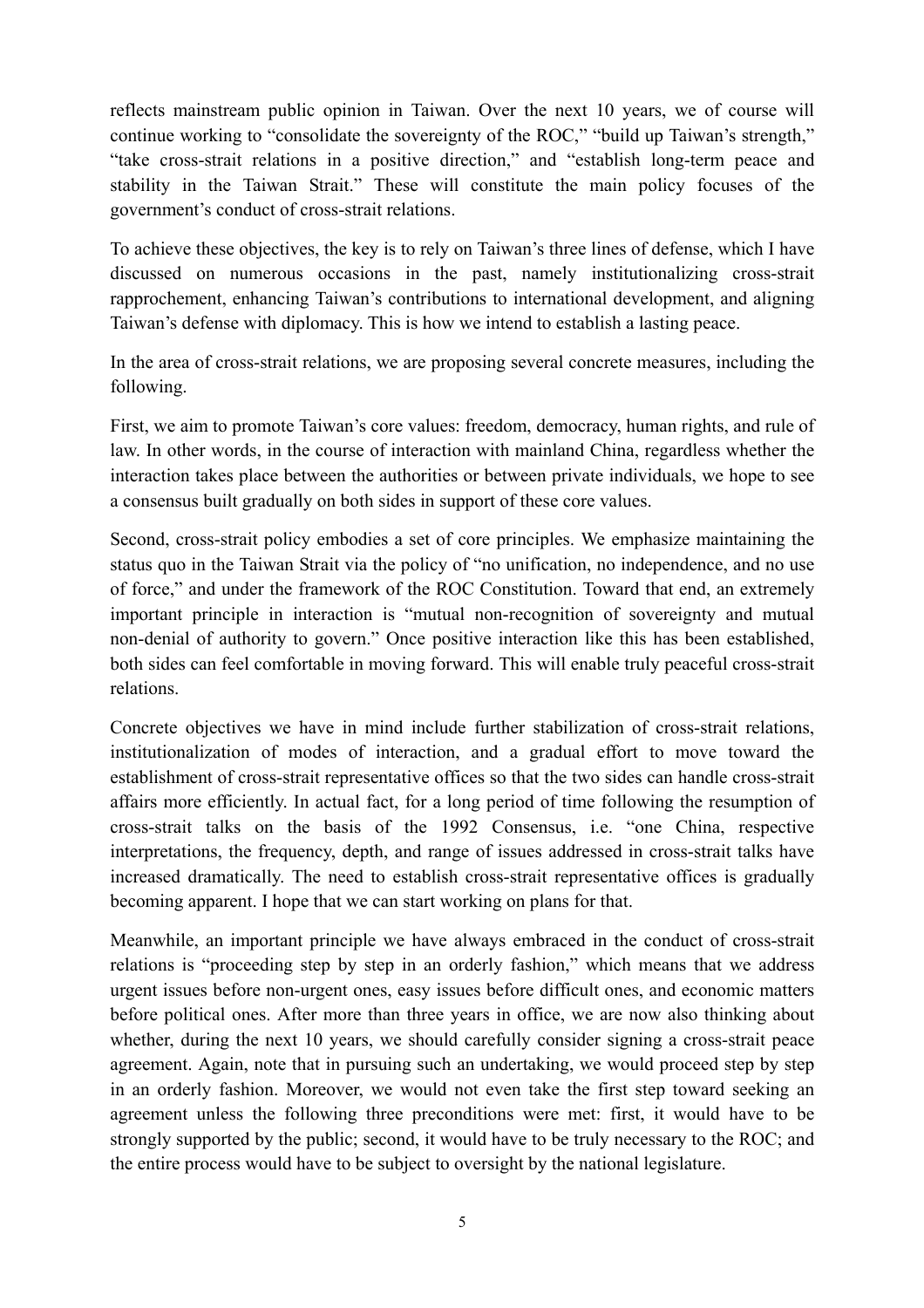Secondly, the cross-strait trade and economic relationship is becoming increasingly complementary. But complementary in what ways? We must have a global strategy for our economic and trade relations, and cross-strait matters must be addressed within it. Our government is now in the midst of close discussions with the mainland on several thousand trade items not included in the Economic Cooperation Framework Agreement (ECFA) early harvest lists. Moving ahead one step at a time, we are working out mutual tariff concessions, eliminating non-tariff trade barriers, and gradually eliminating restrictions on the conduct of cross-strait financial services. We have already taken a first step forward, and in the future will need to further relax restrictions, always proceeding step by step in an orderly fashion. Similarly, we have not made any big moves to allow mainland-invested firms to establish a presence in Taiwan, but there could be further progress on this front during the "golden decade" that lies ahead, because the mainland-invested firms already established in Taiwan have brought about 80 mainlanders in senior management positions to Taiwan while creating over 3,000 jobs here. On balance, this is beneficial to Taiwan. Now that the ECFA has been signed, Taiwan can serve as the world's gateway to mainland China. At the same time, Taiwan can also serve as a gateway for mainland firms wanting to work with Taiwan counterparts to develop global markets. If Taiwan can play such roles as these, it will come to play a bigger role in the global economy.

Another special feature of Taiwan is a free and democratic environment that gives rise to diversity and pluralism, and a relatively mature civil society. We therefore encourage interaction among private organizations from each side of the Taiwan Strait so as to develop a Chinese culture with Taiwan characteristics. The people of both sides are ethnically Chinese, so we should be able to find areas in which we can cooperate and assist each other. We need to support the flourishing development of civil society on both sides, which includes people from the mainland studying in Taiwan and allows for close cultural ties. All of these are extremely important tasks that need to be undertaken jointly by the two sides over the coming 10 years.

The second aspect of the vision for "cross-strait peace" is "national defense and security." I have stressed on many occasions that the first of several roles the Republic of China needs to play in the international community is that of a peacemaker, but peace doesn't just drop out of the sky. It must be worked at. Our purpose in building up our military capabilities and maintaining readiness is to prevent war, not to seek it. Even as we work to institutionalize cross-strait ties and bring about peaceful relations, we must also demonstrate our determination to defend ourselves. That is the only way our people can confidently allow their government to further deepen and improve relations with the mainland. We will therefore continue to maintain close relations with the United States, Japan, and other neighboring nations. In particular, our defense and security cooperation with the United States will continue. The United States recently agreed to help us upgrade our fleet of F-16A/B fighter jets, and I will continue calling on the United States to sell us F-16C/D fighters and diesel submarines. As I have stressed repeatedly, our decisions about which weapons we seek to buy are guided by three principles that will not change: They must be weapons that cannot be produced in Taiwan, they must be defensive in nature, and they must be used to replace aging armaments.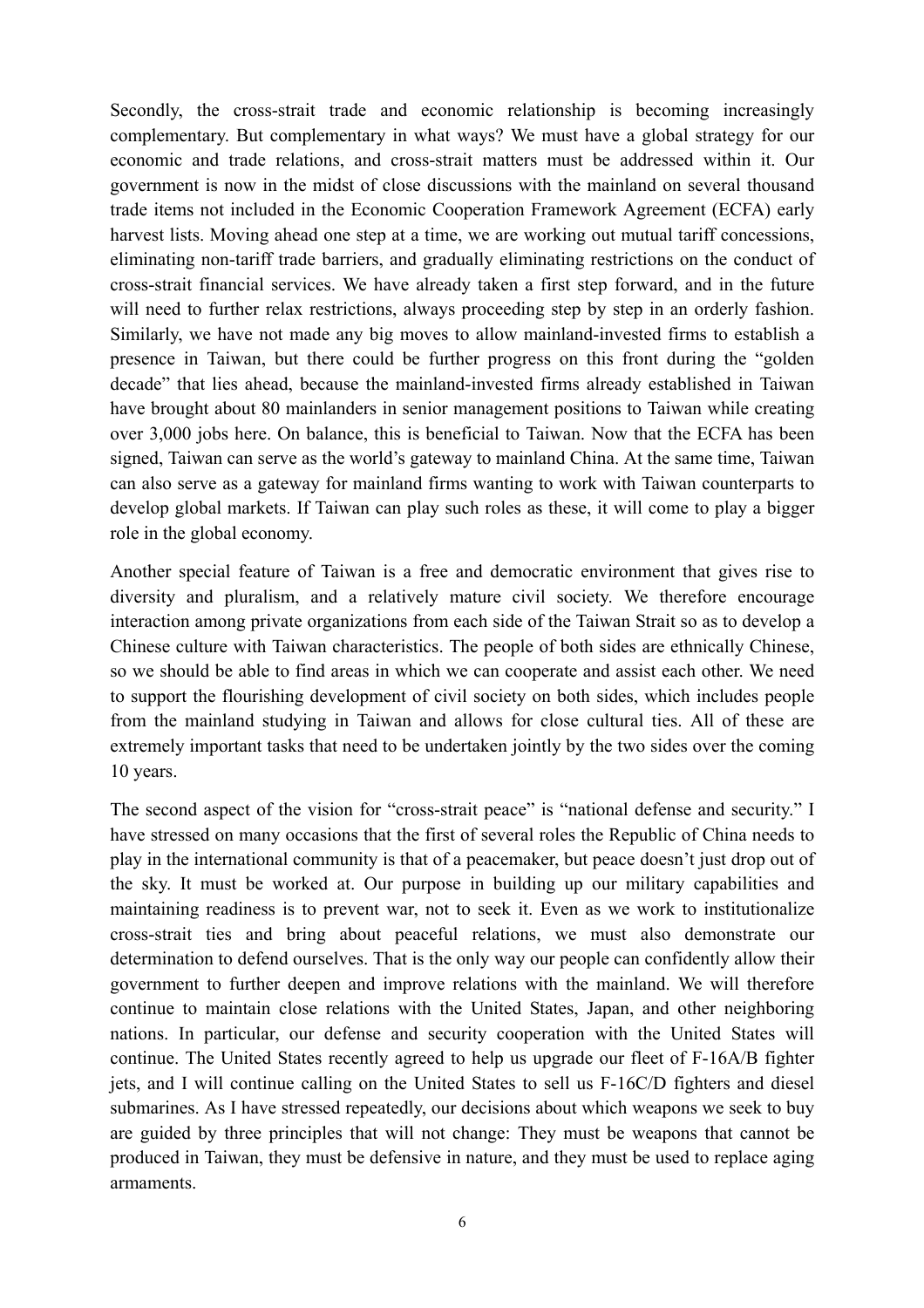Lastly, I would like to discuss foreign relations. We use the term "viable diplomacy" as an overall description of the policy I have followed since taking office in May 2008. The main objective of viable diplomacy is to maintain a pragmatic and flexible approach. Over the past three-plus years, the number of nations that maintain formal diplomatic relations with us has remained at 23. In addition, over this period, the number of jurisdictions granting visa-free courtesies or landing visas to ROC nationals has increased by 70. This proves that the diplomatic policy we have adopted is the correct one. It has been welcomed by the international community and it should continue to be implemented. We will continue seeking to play the following five roles in the international community: "peacemaker, provider of humanitarian aid, promoter of cultural exchanges, creator of new technologies and business opportunities, and standard-bearer of Chinese culture." This will serve as the direction of our diplomacy, and is what our diplomats will strive towards in their work. Diplomats from Taiwan and mainland China no longer need to engage in contentious struggle to lure away each other's diplomatic allies. In other fields, meanwhile, we need to make serious efforts to serve the international community. In particular, the people of Taiwan are very compassionate, and countries throughout the world are increasingly noticing Taiwan's presence in charitable and public service activities. This is an amazing facet of Taiwan's soft power. I hope that we will be able to further demonstrate this through "Taiwan Academies " or other cultural organizations.

At the same time, we are also vigorously promoting tourism. Tourism actually plays a very important role in cultural interaction. Taiwan is already off to a very good start in this area, and I hope that over the next 10 years we will be able to significantly expand the number of annual tourist arrivals to 10 million. Over this period, however, even more important for us is to boost the quality of the tourism experience while visitors are here in order to attract repeat visits. Meanwhile, we must also offer more in-depth travel experiences. Taiwan has so much to offer that is worthwhile for foreigners to understand Taiwan, and tourism is a great way to make it happen.

In summary, the "Golden Decade, National Visions" blueprint demonstrates our government's confidence and pragmatism. I am delighted to comprehensively unveil our visions in their entirety to the people of the ROC, so that we can all work together in the interest of the nation.

The following are the president's remarks summarizing the "Golden Decade, National Visions" blueprint:

Over the past several weeks I have held five press conferences to introduce the "Golden Decade, National Visions" blueprint, which includes eight major visions and 31 main policy focuses.

Over the course of this period, we have heard many opinions on this initiative. Broadly speaking, these opinions can be boiled down to three basic questions. First, why have we proposed so many national visions and policies? Second, how does our "golden decade" differ from the ten-year plan that has been proposed by other people? And lastly, how are we going to implement so many visions and policies? Since this is the last of the five press conferences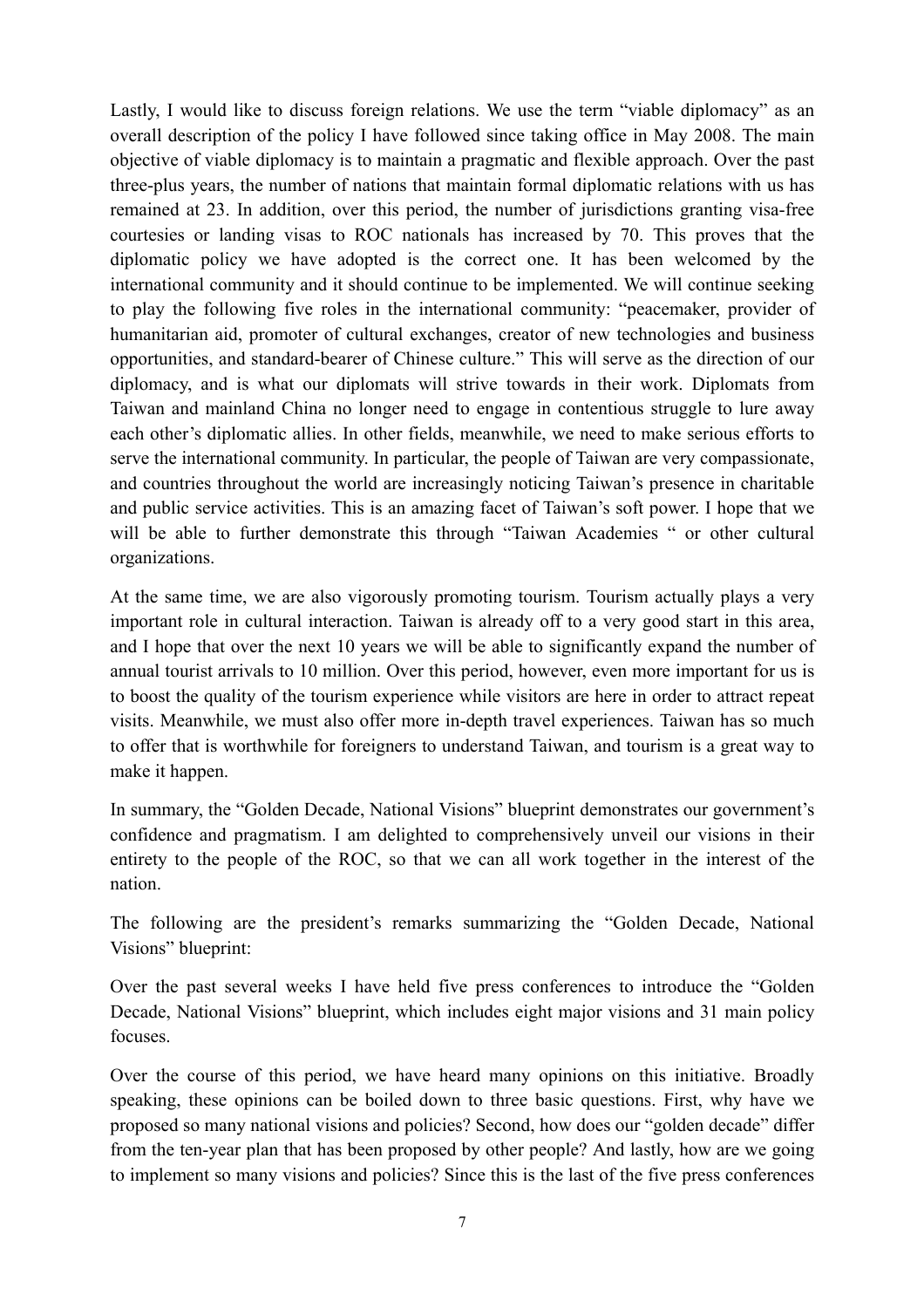on our visions for a "golden decade" blueprint, I would like to respond to these questions.

First, in proposing these visions for a "golden decade," what is our purpose? Everyone knows that, as president of the Republic of China, I must have a long-term focus. The policies that I am proposing are not tailored to the next presidential election. Rather, my proposals are aimed at generating wellbeing for the next generation. That's why the time frame I mention is not four years, but 10.

Secondly, I first unveiled my visions for a "golden decade" in an address that I delivered way back on May 19 last year, on the eve of my second anniversary in office. At that time, I had already given careful consideration to these issues. Over the past year, we have thought things through in even more detail and the plans have become more concrete. Therefore, I am now reporting them to the public.

Looking at this issue from another angle, why are we aiming to carry out this blueprint? We all need to look at the world around us. The challenges before us are severe. We must act responsibly, face up to these challenges, and put forward policies in response. That's the only way the public can understand the direction in which the president intends to lead the nation. Many people ask what direction the country should take in the future. Over the past three-plus years, the path we have chosen has absolutely been the correct one. Regardless whether the subject is national defense, diplomacy, or cross-strait policy, we can all propose good approaches and report on them to the public. With regard to economic development, for example, we have clearly set the goal of joining the Trans-Pacific Partnership within 10 years. Although we are not currently qualified to join, we must quickly take steps to meet the qualification requirements. But we cannot focus solely on economic development. We also need to be concerned about the people's quality of life. Consequently, we have adopted a number of quality-of-life benchmarks and will work to reach the standards of the Organisation for Economic Co-operation and Development. The leader of a nation must focus on these sorts of big-picture issues, and must explain to the public in what direction he or she intends to lead the nation.

Some have asked how our "golden decade" idea differs from the 10-year plan that has been put forward by other people. Our 10-year plan, for one thing, is a continuation of past policies, but even more importantly, it represents an entirely new approach. Some of the policies that I have promoted or implemented since coming to office were not in my campaign platform. Of the more than 400 policies in my platform, 91% have already been wholly or partly implemented. Things not originally in my platform include second-generation national health insurance and 12-year compulsory education. In addition, I originally proposed the idea of having three special municipalities, but ultimately that was changed to the creation of five special municipalities. Why did developments take a turn in this direction? The reason is that times change, the objective environment changes, and trends change, so we must adopt pragmatic and forward-looking thinking to promote policies and adapt to new conditions. For instance, shortly after I took office, the government began issuing consumption vouchers to the public to boost spending and offset the effects of a rapid economic slowdown caused by the global financial tsunami. This is something that I had not anticipated. Nonetheless, the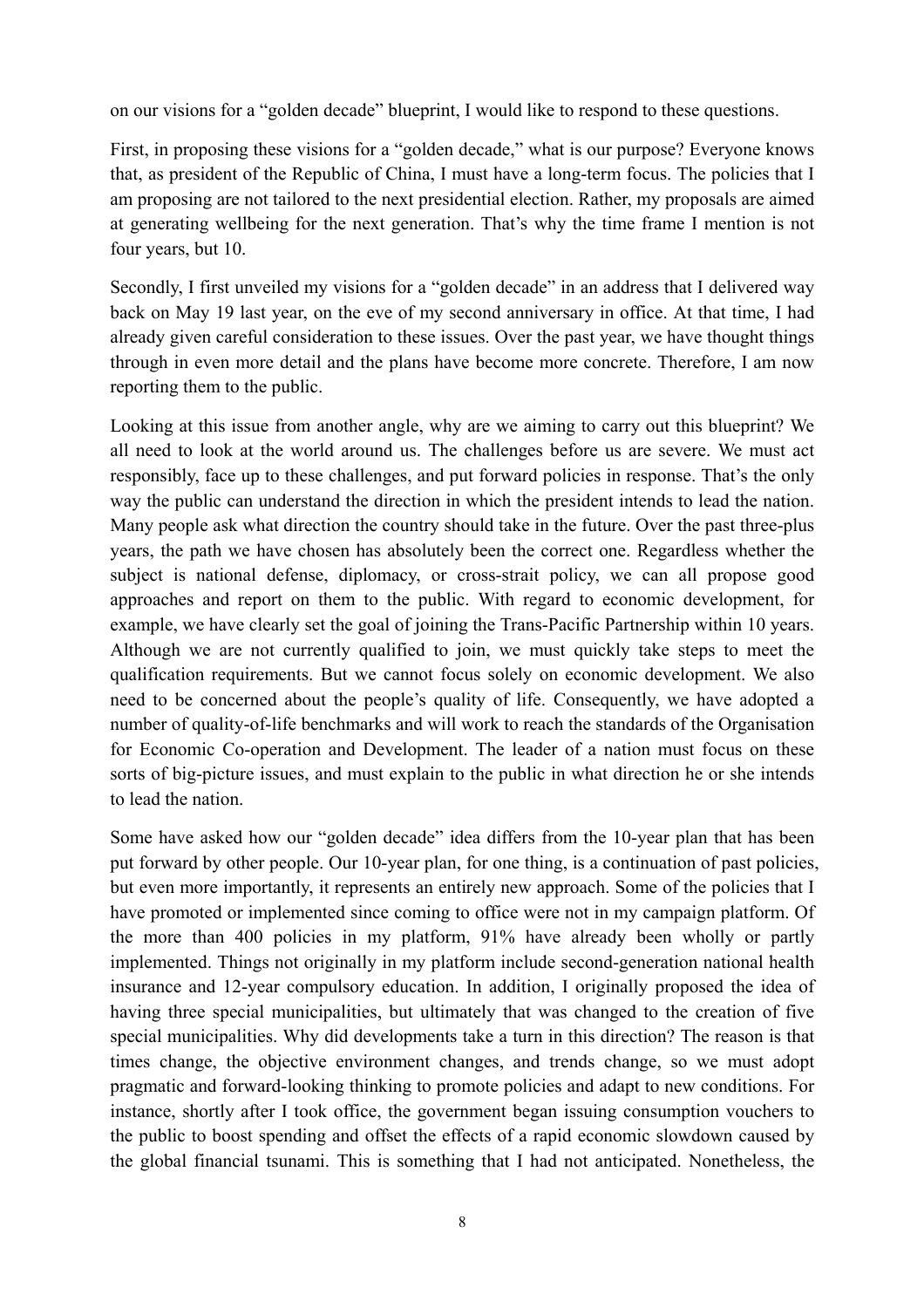issuance of consumption vouchers at that time would have a beneficial impact on society and the economy. So we took the move, and it proved to be the right decision.

We took this route to present the people with a clear choice, and to spur them to think about the direction of national policy. I therefore welcome the Ten Year Policy Manifesto that has been proposed by the presidential candidate from the Democratic Progressive Party. This shifts the focus of debate to public policy, which is normal in a democratic society. In the course of this debate, we can see that regardless of how far apart the ruling and opposition parties are on certain issues, on other topics both sides actually are in consensus. This is an extremely valuable experience. Taiwan's democratic system places great stress on reaching consensus through rational debate.

However, various differences still exist between both sides. For instance, let's look at the issue of "residential justice," which constitutes one part of my vision for "a just society." We have already unveiled various policies and actually many of these policies have already been put into practice over the three years of my administration. These include the institution of a luxury tax, the registration of prices of real estate and land transactions at the actual price at which they were carried out, and the expropriation of land at market prices. All of these policies are not adopted just for the present, but will continue to be followed in the future. In addition, our "golden decade" concept takes into consideration the entire world, with the Asia-Pacific region serving as the core, and the ROC on Taiwan as the main actor. In other words, this follows through on our frequently stated policy of "building up Taiwan while linking with the Asia-Pacific region and deploying globally." This state of affairs took shape four years ago. As long as the overall state of affairs requires no changes, it is enough that we simply do a bit of tweaking with the details.

I recall that last year when I engaged in a debate with DPP Chairwoman Tsai Ing-wen she remarked, "The direction of the Kuomintang is to reach the entire world via mainland China. We, on the other hand, will reach mainland China via the rest of the world." I believe that we shouldn't have to pick between the two, but can take both routes simultaneously. For example, we have signed the ECFA with mainland China, and we have also been in contact with Singapore and other nations about the possibility of negotiating economic cooperation accords. Nothing is set in stone about what must come first. In fact, we can proceed concurrently on many fronts. Actually, from the signing of the ECFA in late June 2010 to the end of September this year, the ratio of our trade with mainland China as a portion of our overall external trade has not significantly increased in comparison with three years ago. While the volume of trade with the mainland has increased, the ratio to total trade has remained constant. Why is this? It is because the growth of trade with other regions has been even higher. This shows that our policy of diversifying our export markets has been a success. We will most certainly not stress the mainland to the exclusion of international markets, or vice versa. We can strike a proper balance between the two, because mainland China is a member of the international community. We have no particular ideological axe to grind in this respect.

So whose plan for the next 10 years is the more pragmatic, forward-looking, self-confident,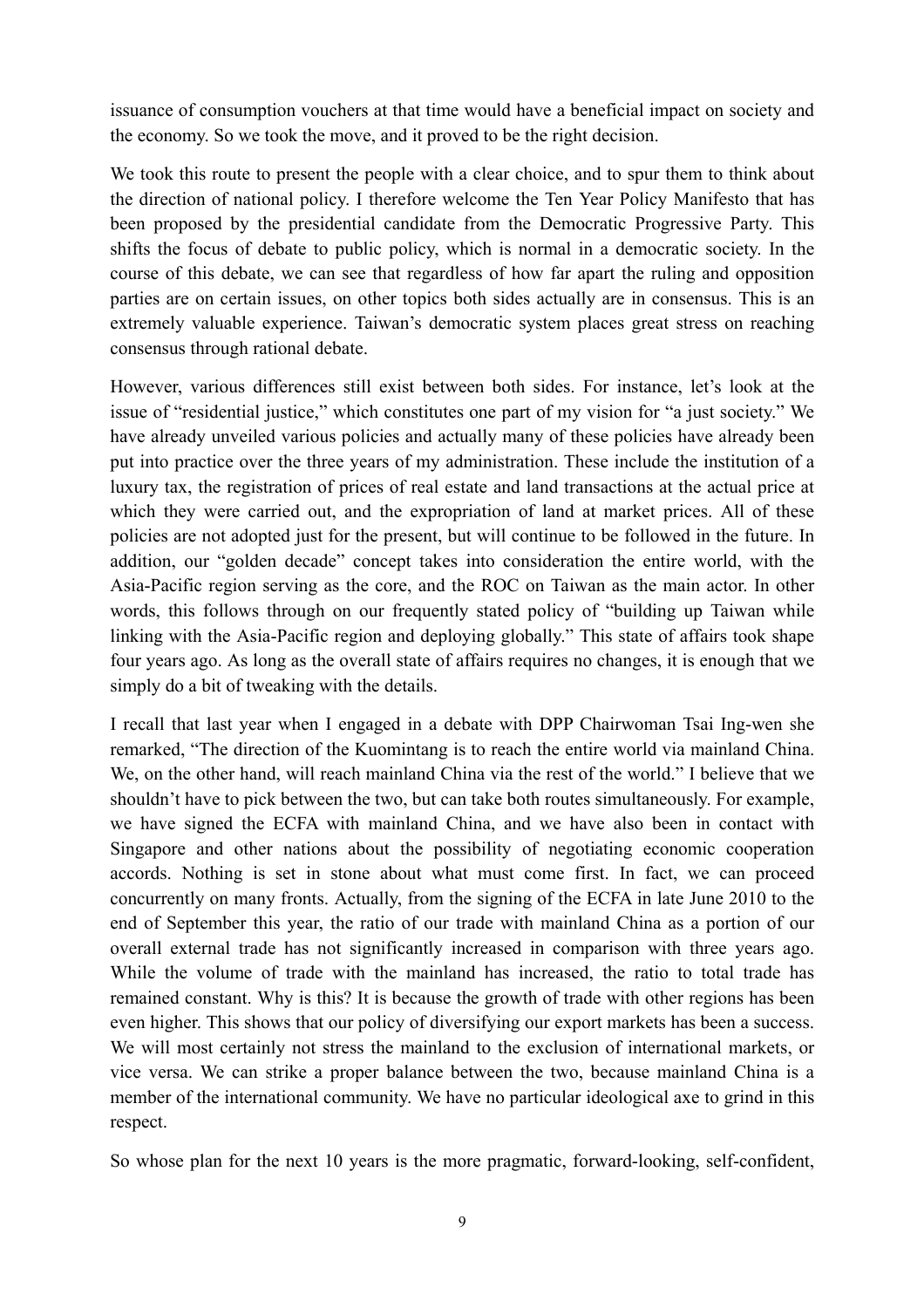and bold? I have no doubt that whoever reads the details thoroughly knows the answer. The reason for this is that we have experienced and learned a lot over the past three-plus years. We know the sorts of things about which we can make bold statements and take decisive action with confidence in our ability to make good on our promises. Over the past three years, our efforts have been well received both at home and abroad. This doesn't mean that we are totally satisfied with what we have done. Over these three years, we have learned many things from experience in such areas as the economy, disaster preparedness and rescue, and the handling of outbreaks of infectious diseases. Step by step, we are improving our ability to execute policies. This is the reason why we are brimming with confidence about the future.

Lastly, how are we going to execute so many policies? In fact, this has been my personal style of governing for many years. The first time that I ran for Taipei City mayor, I unveiled a policy white paper that we issued in about 17 or 18 separate brochures. And the same thing was true again when I ran for re-election. When I was inaugurated as mayor, I asked the RDEC of Taipei City government to track the implementation of my white paper to make sure that what I outlined in my platform was being turned into policy and then gradually being carried out. Even though I was unable to achieve every policy vision, the vast majority of ideas were fulfilled. Some people ask why I have such a broad platform. To this, my answer is that I am being responsible to the voters. I cannot only speak empty words and draw big charts without telling the public how we are going to achieve these visions. That is not my style. This is why we are proposing the "Golden Decade, National Visions" blueprint. This is the ideal we are aiming to achieve.

I am a public servant. In my work, everything I do is for this land and its people. I must tell them the direction in which I desire to lead the nation. This is the least that is expected of a leader. I am confident that we have been extremely clear over the past three years on the path that we are taking. But what about the next 10 years? Do we need to make adjustments to this course? I would like to use this press conference to explain things to everyone.

Over the past three-plus years, the government and the public have worked together, and we have accomplished many things that few could have ever imagined. In particular, even though the opposition parties have different viewpoints and frequently criticize the government, this is what democracy is all about. I hope that everyone understands that I truly am pleased to be doing what I am doing and am willing to bear the pressure. I want to contribute the second half of my life to this land and its people in order to create a better environment for generations yet to come.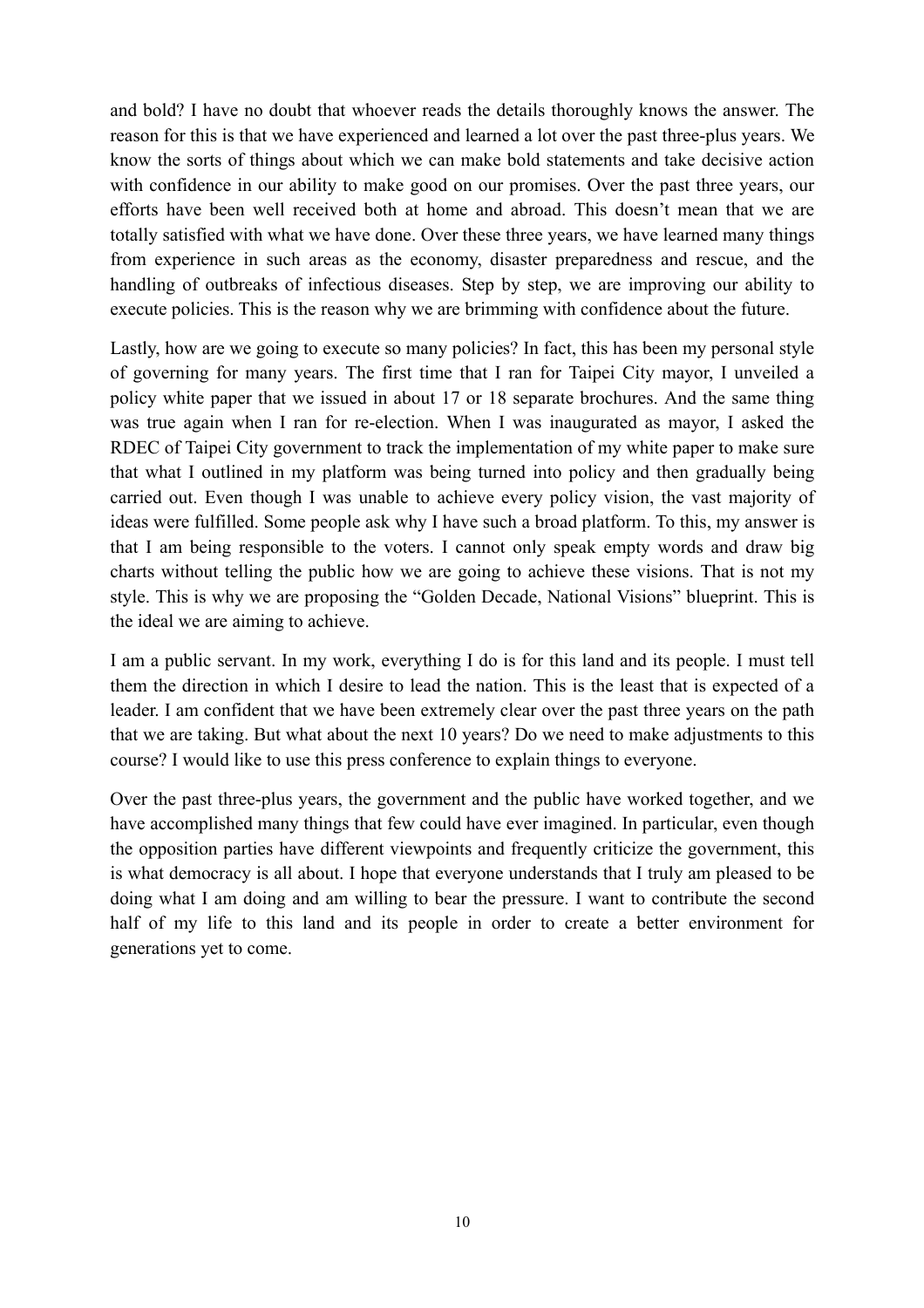# **A Century of Struggle, a Democratic Taiwan**

Date: Oct. 10, 2011 Ma Ying-jeou President, Republic of China

Legislative Yuan President Wang Jin-pyng, Burkina Faso President Blaise Compaoré, Republic of Guatemala President Álvaro Colom Caballeros, Republic of Nauru President Marcus Stephen, Republic of Palau President Johnson Toribiong and Mrs. Toribiong, Vice Presidents and Prime Ministers of the ROC's diplomatic allies, delegations from around the world, members of the diplomatic corps and other representatives in the ROC, Vice President Vincent C. Siew, Presidents of the Five Yuan of the ROC, distinguished guests, compatriots from overseas, fellow citizens, journalists, and friends watching television:

Good morning to you all!

#### **1. Why we commemorate the Xinhai Revolution**

Today is the 100th birthday of the Republic of China, and the 100th anniversary of the Xinhai Revolution. It is with a buoyant spirit that we celebrate this occasion and share in the joy of this landmark moment in history. A hundred years ago today, the Wuchang Uprising, guided and set in motion by our founding father Dr. Sun Yat-sen, in one fell stroke toppled the Qing imperial government along with China's millennia-old monarchical tradition, thus establishing Asia's first democratic republic—the Republic of China. Today, people in Taiwan and other predominantly ethnic Chinese communities the world over, including mainland China, are commemorating Double Tenth.

It is with deep reverence that we here salute the idealistic, courageous, self-sacrificing revolutionaries of that time. We salute Lu Hao-dong of Guangdong, Huang Xing of Hunan, Qiu Jin of Zhejiang, Lin Jue-min of Fujian, and Luo Fu-xing of Taiwan. These are just a very few of the many heroes who fought to establish the Republic. Since the inception of the Republic 100 years ago, countless numbers of our citizens have perished amid the travails of the Northern Expedition, the War of Resistance against Japan, government action to end the Communist rebellion, and the defense of Taiwan and its outlying islands against invasion by Communist forces. The vast majority of those who gave their lives are nameless heroes who sacrificed their youth and their very existence so that the Republic of China might prosper.

Esteemed friends and fellow citizens: The October 10th uprising is a memory and heritage shared by both sides of the Taiwan Strait. I wish to take this opportunity, therefore, to remind the mainland authorities: In commemorating Double Tenth Day, it must not be forgotten that the aspiration of our founding father Dr. Sun Yat-sen was to establish a free and democratic nation with equitable distribution of wealth. The mainland ought to courageously move in that direction.

In commemorating the Xinhai Revolution, one also must not deliberately cut out certain parts of history, but must bring to light the actual facts of history and face the existence of the Republic of China head-on. The Republic of China's existence is referred to not in the past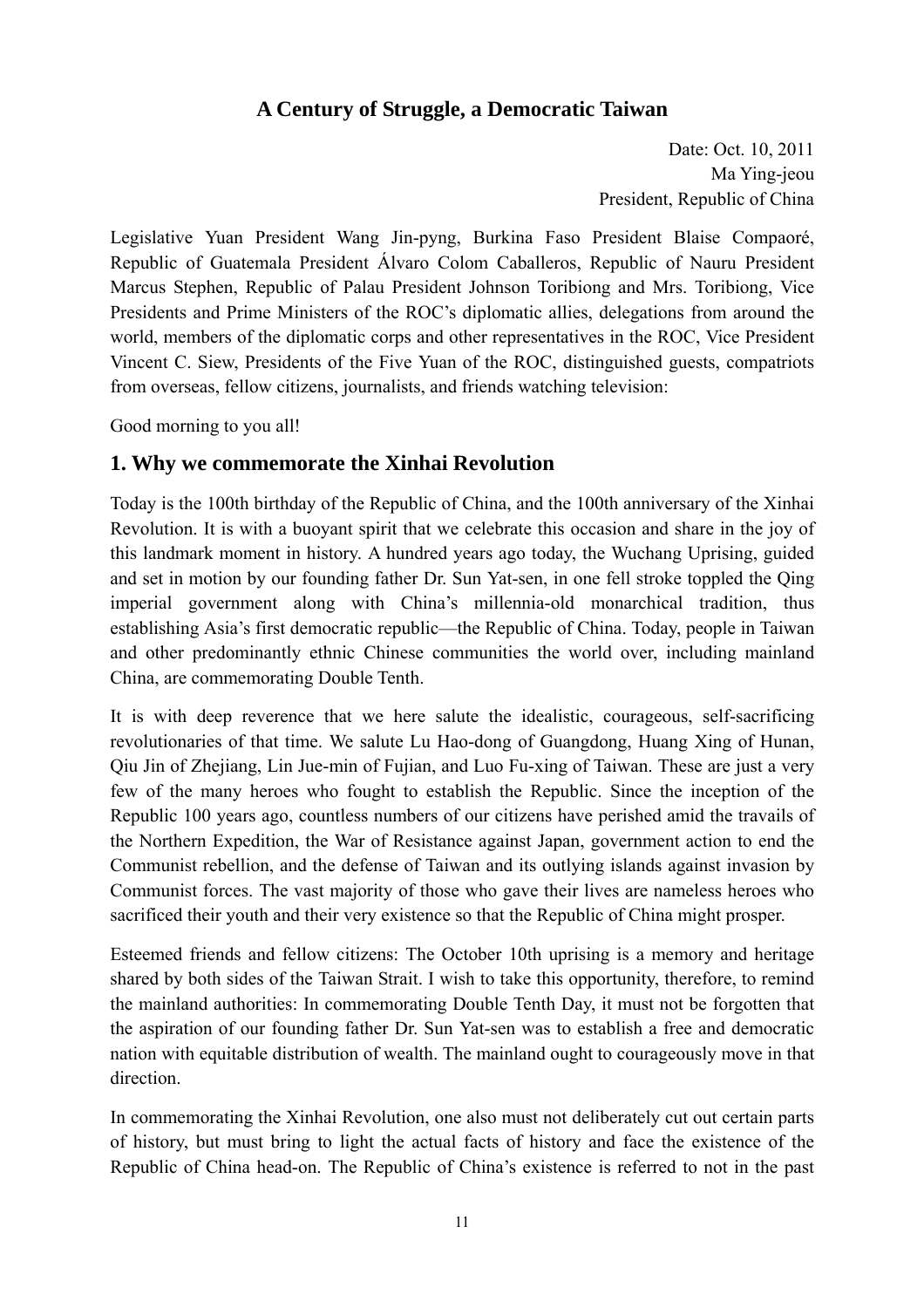tense, but in the present. For the Republic has continued to flourish in Taiwan for more than six decades, radiating its vitality to every corner of the earth. As time goes by, we will continue to flourish and radiate vitality.

# **2. The Republic of China remakes itself in Taiwan**

Esteemed friends and fellow citizens: It was the sacrifice of 20 million soldiers and civilians of the Republic during the War of Resistance against Japan that enabled Taiwan to end Japan's colonial rule. And had it not been for the retrocession of Taiwan from Japan to the Republic, the setbacks encountered by ROC armed forces in the civil war against the Communists in mainland China might have spelled the death of the Republic more than six decades ago, with no chance for a transformative rebirth or possibility of development of the two sides of the strait along different trajectories.

For more than 60 years now, the Republic of China has ensured the security of Taiwan, Penghu, Kinmen, and Matsu; safeguarded the viability of Chinese culture; created an economic and a political miracle; and realized the aspirations of early Taiwanese advocates of parliamentary governance. And beyond that, it has proven to the world that democracy can take root, blossom, and bear fruit in a Chinese society.

Today, the people of Taiwan enjoy freedom, democracy, and affluence. They have come to identify solidly with their nation, the Republic of China, and the ROC Constitution has long served as the bedrock of a society-wide consensus. The ideals that Dr. Sun Yat-sen sought in establishing the Republic were not achieved in the mainland during his lifetime, but they have come to full fruition here in Taiwan.

Today, as we celebrate the ROC Centennial Double Tenth National Day, we take great pride in the Republic, and in Taiwan's democracy. The vitality and the way of life which today's Taiwan displays have become benchmarks for Chinese communities worldwide.

Despite its relatively small land area and limited natural resources, Taiwan has pulled itself up by its own bootstraps to become a major economic presence. Its companies are world leaders in the manufacture of high-tech products such as semiconductors, tablet PCs, smartphones, and photovoltaic equipment. Moreover, they have made outstanding contributions to energy conservation and reduction of carbon emissions.

In the 2011 World Competitiveness Yearbook released by Switzerland's International Institute for Management Development in May, Taiwan ranked No. 6 overall, its best score ever. In the World Economic Forum's Global Competitiveness Report 2011-2012 issued in September, Taiwan placed No. 13, our country's best performance in five years, and occupied first place in eight of the survey's sub-indices.

Our young people are bursting with talent. They have turned in brilliant performances in the fields of design and invention as well as cultural and creative undertakings. In the six biggest international invention shows, they often walk away with the lion's share of the prizes. Some 80 percent of the world's Chinese-language pop music is created in Taiwan, and we have taken a place on the world stage in the fields of cinema, theater, dance, and design. Taiwan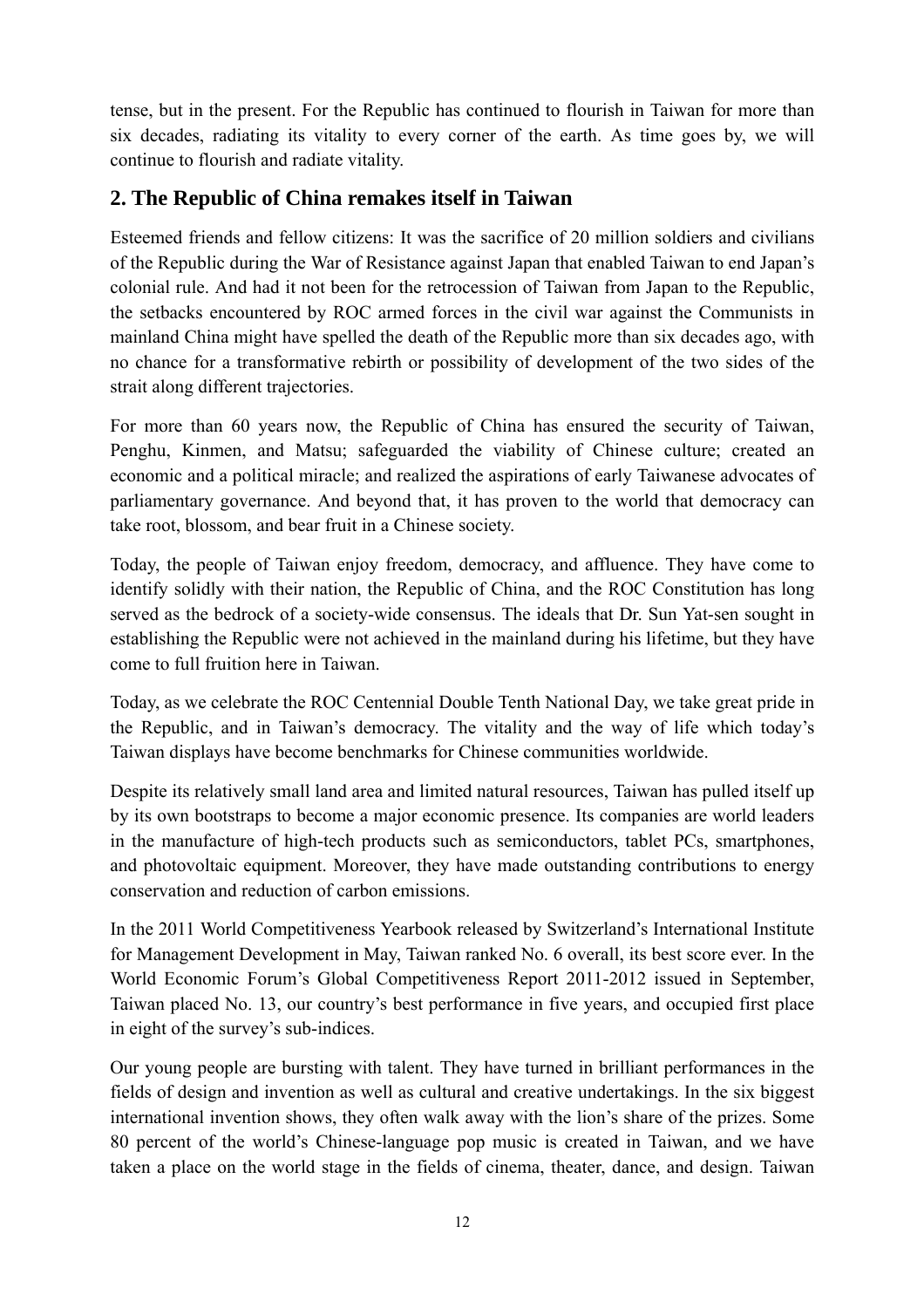moviemakers in particular have made their presence felt. An amazingly talented younger generation is opening up limitless vistas for Taiwan's movie industry.

The people of Taiwan are compassionate. There are over 40,000 nonprofit organizations with more than a million volunteers who work in anonymity for the greater good throughout Taiwan. More than that, they also travel overseas to provide humanitarian assistance wherever it is needed. Last year, 8 percent of our citizens were blood donors, a ratio ranking among the world's highest. The people of Taiwan provided financial sponsorship for 300,000 poor children, 200,000 of whom lived overseas. And their annual charitable donations exceed NT\$35 billion (US\$1.1 billion), most of which comes from people of modest economic means.

In this land, we can see numerous examples of admirable people who have lived out their dreams. The generosity of ordinary people like Chen Chou, Chen Shu-chu, and the army veterans Yin Tien-chia and Hung Chung-hai, is simply stunning. The beloved Dr. Lien Jih-ching is known far and wide for his work in combating malaria in West Africa. Ultra-marathoner Kevin Lin is a tremendous credit to Taiwan. We certainly take pride in the world champion baker Wu Pao-chun, not to mention U.S. baseball major league pitcher Wang Chien-ming, who has returned to the mound after overcoming a debilitating injury. An elderly woman named Yang-Huang Mu-tan, despite her poverty, could not be tempted to keep a huge bundle of money she had found, and food safety official Yang Ming-yu went above and beyond the call of duty to expose a case of tainted foods. In the meantime, film director Wei Te-sheng recently released the brilliant epic "Warriors of the Rainbow: Seediq Bale." And last but not least, I cannot go without mentioning world record-breaking LPGA champion Yani Tseng.

In these individuals, we witness the exemplary spirit of kindness, hard work, tenacity, firmness of purpose, and faith—the driving force of Taiwan's advancement.

Free and democratic. Robust and innovative. Caring and compassionate. Globally engaged and self-confident. Such is our country's image. Let us applaud this Republic of ours to show our deepest appreciation for the countless heroes who have expended so much energy and sweat for its well-being.

# **3. New prospects to unfold with a golden decade**

Esteemed friends and fellow citizens: Despite turbulence in the global economy over the past three years, Taiwan has weathered the storm with class, and has emerged considerably more competitive than it had been before. All of our people deserve the credit for this outcome. In the face of the pressure of global competition, the next decade will be a critical period for us. We must strive to fully realize our vision for a golden decade. We must remain confidently engaged with the world, pursuing development through innovation, and moving forward in the spirit of social justice. We need to thoroughly transform the Republic of China, so that it can join the ranks of advanced nations.

Esteemed friends and fellow citizens: Cross-strait peace is an essential condition for Taiwan's prosperity and development. Over the past three-plus years, our government has pressed for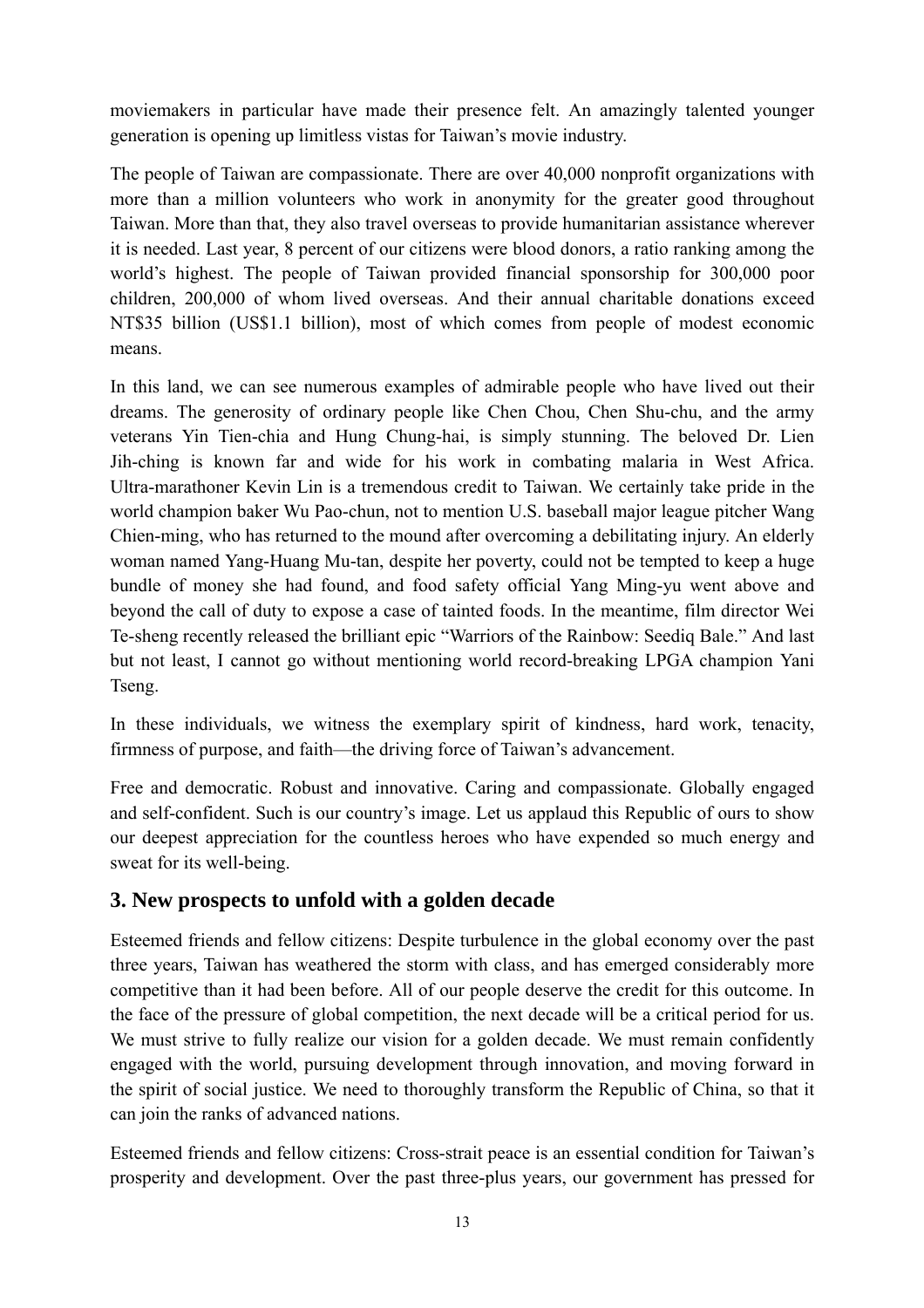improvement of cross-strait relations under the framework of the ROC Constitution and based on the "1992 Consensus," whereunder each side adheres to the "one China" principle but is entitled to its own interpretation of what "one China" means. Within this framework, we are maintaining the status quo of "no unification, no independence, and no use of force." This has greatly relaxed tensions across the Taiwan Strait and garnered the international community's affirmation and support.

In the past three-plus years, we have signed 15 agreements with mainland China. Each conforms to the principles of parity, dignity, and reciprocity while putting Taiwan first for the benefit of its people. The people on both sides of the Taiwan Strait are ethnically Chinese. Our hope is that the two sides will be able—based on a clear-eyed appreciation and acceptance of reality—to seek common ground while respecting differences, assist and cooperate with each other, and build a peaceful relationship within an institutionalized framework.

Mainland China is now Taiwan's largest trading partner, the largest contributor to our yearly trade surplus, and the largest destination for our investments. In addition, it is a major engine of global economic growth. In order to open up new business opportunities, we must make wise use of Taiwan's advantages to expand our presence in the mainland market, and we must accelerate efforts to conclude free trade agreements or economic cooperation pacts with other countries. On the 22nd of last month, for example, we signed an investment agreement with Japan. We are also actively negotiating with Singapore on a bilateral economic cooperation agreement. Moreover, this administration seeks to take part in regional economic integration and is working hard to create the conditions necessary to enable Taiwan to join the growing Trans-Pacific Strategic Economic Partnership Agreement within 10 years.

Moving forward, we will continue to pursue the policy of viable diplomacy. We will seek to further consolidate ties with our diplomatic partners while building high-level trust between this country and nations with which we lack formal diplomatic relations, such as the United States, Japan, New Zealand, Australia, and the member states of the European Union and the Association of Southeast Asian Nations. We also seek to extend our presence in the international community. Ten days ago, for instance, the United Kingdom became the seventh country to sign a youth working holiday agreement with us. Five days ago, the Netherlands also granted ROC citizens visa-free privileges to enter six of its overseas territories. And beginning from the day after tomorrow, Burkina Faso will grant landing visas to ROC passport holders. This brings to 124 the total number of jurisdictions that accord us such treatment, which is 70 more jurisdictions than when I took office. This shows that when a nation is viewed positively by the international community, its people enjoy respect.

Esteemed friends and fellow citizens: In conducting cross-strait relations, we cannot maintain peace through wishful thinking. Only a strong defense can safeguard Taiwan's security and afford our people the confidence to pursue further improvement in cross-strait relations. During the past three-plus years, we have made great strides forward in enhancing our soldiers' skills and manufacturing our own weaponry. We have also made a series of purchases of advanced defensive weaponry. Over the next decade, we will continue to beef up our defense capabilities and develop a crack fighting force that meets Taiwan's defensive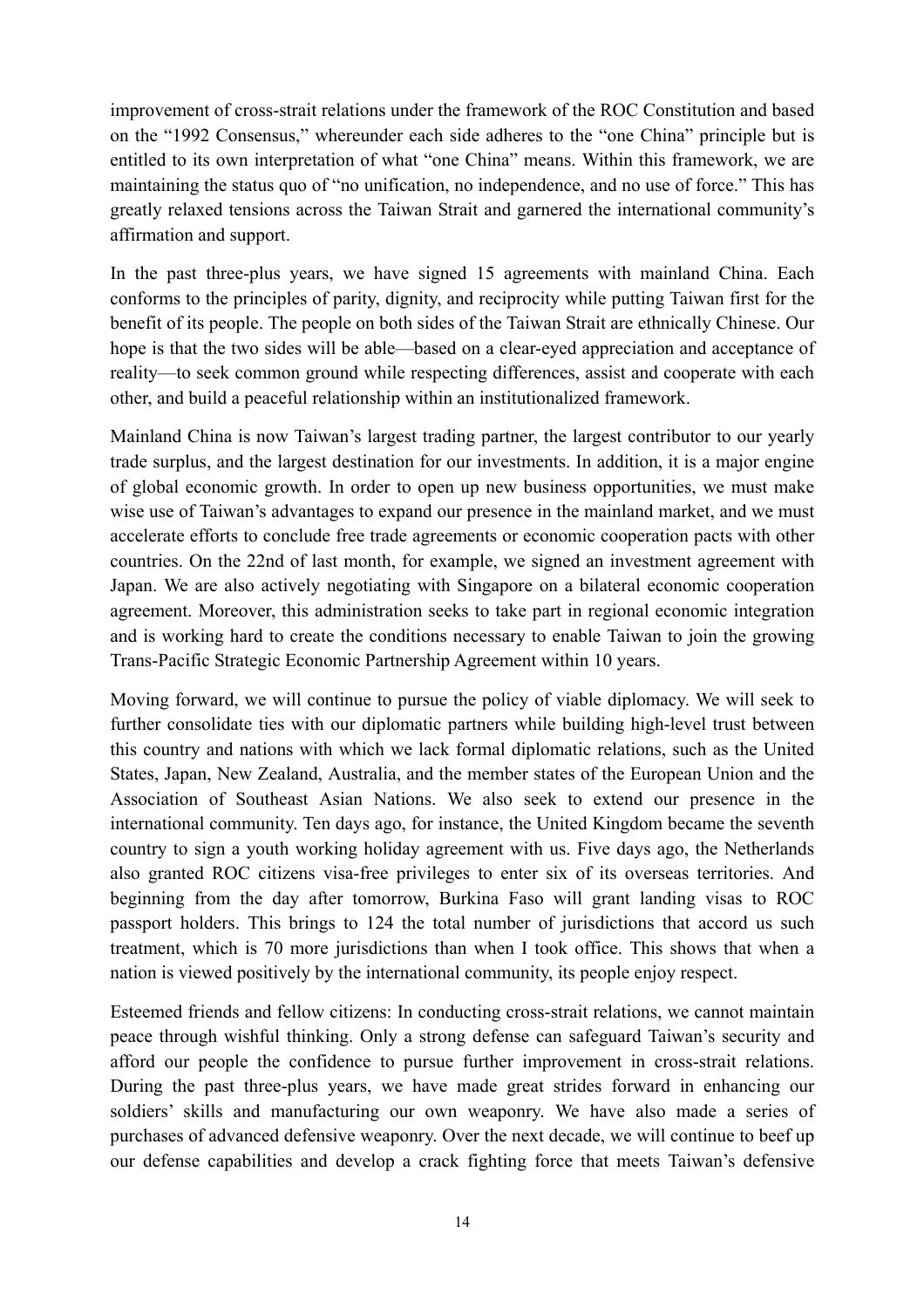needs. We must do this to safeguard the sovereignty of the Republic of China and maintain security in the Taiwan Strait.

# **4. Conclusion**

Esteemed friends and fellow citizens: When Dr. Sun Yat-sen founded the Revive China Society, only some 20-odd people joined initially, but they stuck to their ideals, dared to put them into practice, and accurately assessed the circumstances facing them. As a result, they succeeded 17 years later in overthrowing the Qing regime and establishing the Republic.

In commemorating the anniversary of the outbreak of the 1911 revolution, we must remain true to the idealistic spirit of the nation's founding fathers. We cannot allow ourselves to be daunted by adversity. On the contrary, we must have the courage to strike out in bold and pioneering new directions, so that our nation can become "the gold standard" among ethnic Chinese societies. "The Republic of China" is more than the name of a nation; it also stands for a free and democratic way of life, and serves as a model for those living in other ethnic Chinese societies who yearn for freedom and democracy.

The month of October bears special significance for the ROC, but for me it also has a very special personal significance. Sixty years ago in October of 1951, at a time of great turmoil, my parents brought their family, including one-year-old me, from Hong Kong to Taiwan, seeking a life of freedom and tranquility. Never could they have imagined that more than 50 years later their son would have the opportunity to become the ROC president!

I am deeply grateful to this nation, and to this land. I want to do all I can to build Taiwan into a bastion of freedom and prosperity that will continue to nurture future generations and enable every child to realize his or her dreams, regardless how rich or poor their family may be.

During my more than three years as president, I have been keenly aware of my heavy responsibility and have not dared to relax my efforts in the least. Although the global environment is constantly changing and challenges are apt to arise at any moment, I have faith in this land and confidence in its people.

Esteemed friends and fellow citizens: The Republic of China is our nation, and Taiwan is our home. The Republic's road ahead and Taiwan's future lie in the hands of our 23 million people. We must unite and work together to make Taiwan more dynamic, more attractive, and more competitive.

Today, regardless of ethnicity and political leanings, and without distinguishing between locals and expatriates, we come together to celebrate the birthday of the Republic of China. We boldly resolve to strengthen Taiwan, reinvigorate the Republic, and lay the foundation for an outstanding second century. Let us transform the Republic of China into a nation that is even more respected by and inspiring to people around the world than it already is.

Let us now proclaim together: Long live the Republic of China! Long live Taiwan's democracy!

Thank you, everyone!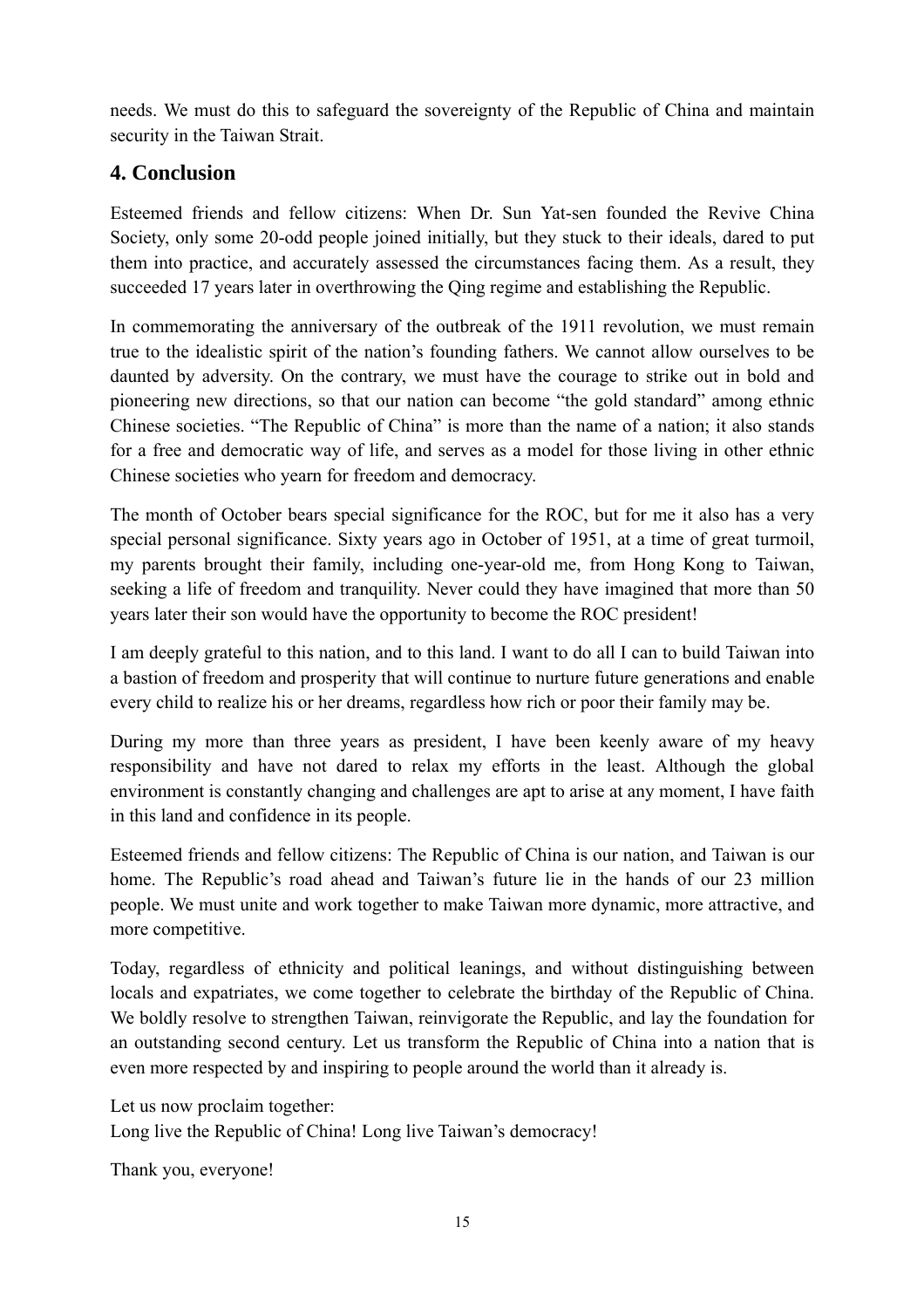#### **Protecting the ROC, treasuring cross-strait peace**

Date: Aug. 30, 2011 Ma Ying-jeou President, Republic of China

*President Ma Ying-jeou personally convened a press conference on the afternoon of August 28 to discuss the so-called "1992 Consensus." Premier Wu Den-yih, Deputy Secretary-General to the President Kao Lang, Straits Exchange Foundation (SEF) Vice Chairman and Secretary-General Kao Koong-lian, and Mainland Affairs Council (MAC) Deputy Minister Te-Shun Liu were among those present for the press conference.* 

*President Ma spoke in Mandarin, Taiwanese, and Hakka in stressing that "the ROC is our nation, Taiwan is our home, and the 'blue, white, and crimson' is our national flag." The president said that he is confident that clarifying this standpoint will help to forge unity and harmony in Taiwan, and will facilitate the peaceful development of cross-strait relations.* 

#### *Below are the remarks made by President Ma in their entirety.*

There has been much talk recently about the "1992 Consensus" and the "Taiwan Consensus." I was involved in work associated with the talks that led to the "1992 Consensus" when I was Mainland Affairs Council (MAC) vice chairman. I invited Vice Chairman Kao of the Straits Exchange Foundation (SEF) to attend today's press conference, as Vice Chairman Kao also was a vice chairman of the MAC at that time.

I would like to turn to the history of the "1992 Consensus." The SEF and mainland China's Association for Relations Across the Taiwan Straits (ARATS) were established in 1992, initially to address the issue of verification of documents. At that time, the mainland wanted us to sign an agreement that both sides agreed to a "one China" principle, but our side had a different opinion on this issue. There was no concrete resolution of this issue, so the two sides decided to engage in formal negotiations in Hong Kong in October of that year. On August 1, the National Unification Council, which was headed by then President Lee Teng-hui, held a meeting, during which a consensus was reached as to the meaning of "one China." They felt that we needed to set forth our position and create a bottom line on the issue of "one China," as this issue would arise in the upcoming talks with mainland China, and they came to the decision that "one China" referred to the Republic of China that has been in existence since 1912, and that its sovereignty included all of China, but that its authority to govern was limited to Taiwan, Penghu, Kinmen, and Matsu. This was the resolution that was passed at a meeting of the National Unification Council on August 1, 1992 held at the Presidential Office Building and presided over by then President Lee, who also served as the Council's chairperson. I was present at that meeting, which was also attended by Huang Kun-huei, who was then the MAC chairman, in his capacity as a member of the Council.

After this resolution was adopted, the definition of "ROC" set forth therein served as the basis for our discussions in Hong Kong with mainland China when the issue of "one China" was broached. Ultimately, no agreement was reached and the two sides left Hong Kong at the time without a consensus. However, on November 3 the SEF issued a press release and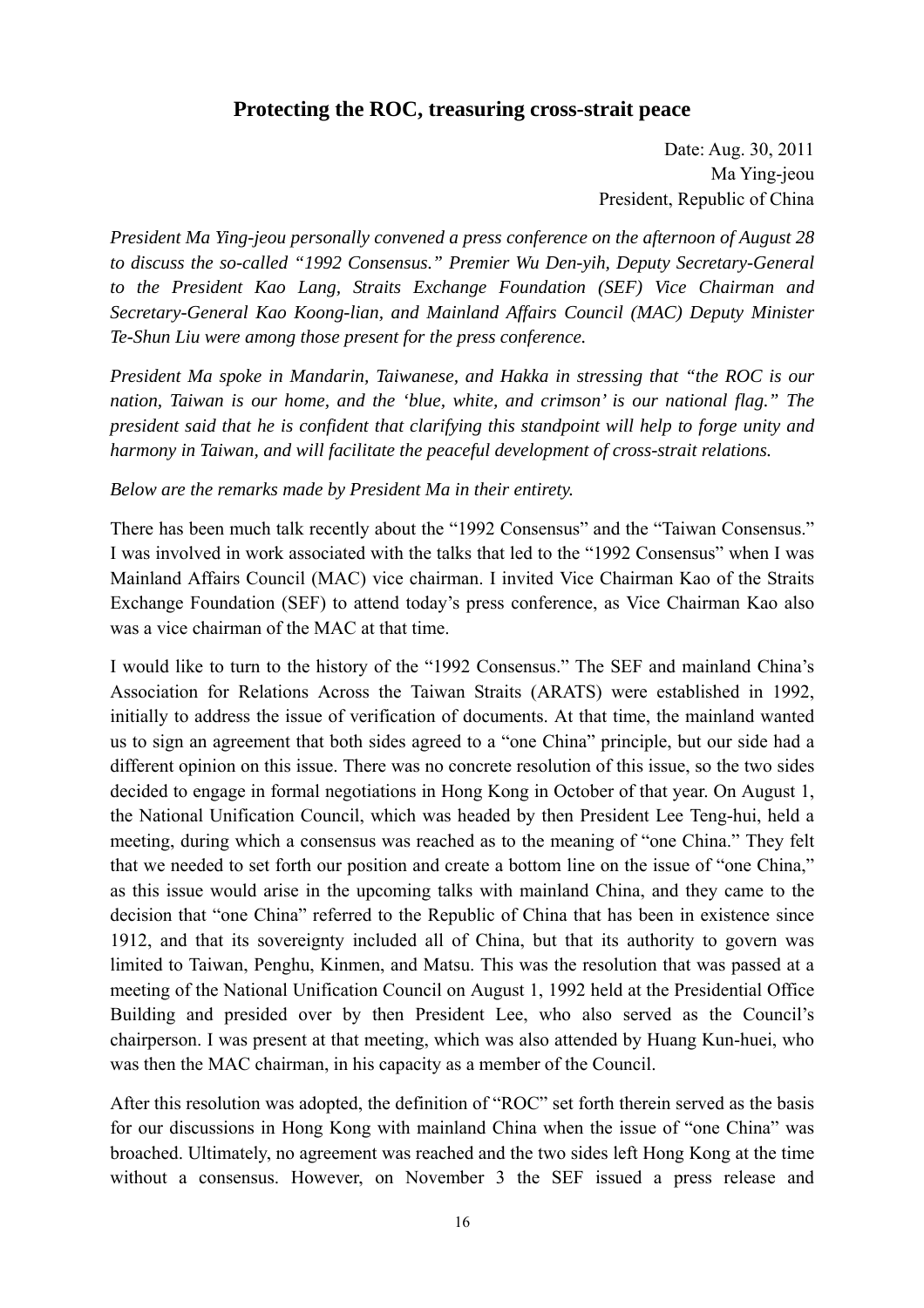simultaneously sent a letter to the ARATS via fax that explained its stance on "one China, saying that having obtained the approval of our competent authority, we accept that each side can have its own verbal interpretation (regarding the 'one-China' issue). Thirteen days later, on November 16, the ARATS replied in a letter as follows: The formal notification issued by the SEF on November 3 shows that the Taiwan side has agreed that each side can have its own interpretation via verbal declaration. The ARATS fully respects and accepts the suggestion by the SEF, and on November 3 phoned Mr. Chen Rong-jye to inform him of this stance. Mr. Chen was then secretary-general of the SEF. This is how the two sides came to agree to accept the "one China, respective interpretations" principle 19 years ago.

Therefore, the meaning of the "1992 Consensus" is quite clear—"one China, respective interpretations." This is a consensus that was reached between the two sides. For us, the so-called "one China" is of course the Republic of China, since at that time prior to the initiation of discussions with mainland China, the National Unification Council specially convened a meeting and confirmed that the so-called "one China" is the "Republic of China that was established in 1912 and exists to this day." This fact is extremely clear.

Some might comment that although our side was clear as to the meaning, we cannot be sure that mainland China accepted this arrangement. By examining the letters that were sent between the two sides, we can be clear that authorities on the other side fully respected and accepted our stance. Let's also take a look back at the situation three years ago. I was elected president on March 22, 2008, and on March 26 then US President George W. Bush and General Secretary of the Communist Party of China Hu Jintao spoke over the phone. During the conversation, Mr. Hu remarked that mainland China and Taiwan should resume negotiations based on the foundation of the "1992 Consensus." Under the "1992 Consensus," Mr. Hu explained to then President Bush, both sides acknowledged that there is only one China, but that the definition of it on each side is different. Mr. Hu then described the situation in Chinese and the Xinhua News Agency also released an English press release to this effect. I even remember that this news was the top story in Taiwan's United Daily News.

Not long after I was inaugurated on May 20 of that year, the SEF elected a new chairman and the organization sent a letter to its mainland counterpart stating that it was willing to resume negotiations based on the foundation of the "1992 Consensus." The ARATS also replied that it was willing to do the same. Consequently, the two sides not only accepted the consensus, but were consistent on the content of it. Mr. Hu at the time clearly expressed the state of affairs. As a result, the "1992 Consensus" that we take today as the basis for negotiations between the two sides, does not harm the sovereignty of the ROC, and in fact enables the sovereignty of the ROC to play an important role in the process of reaching agreements between the two sides. The consensus echoes the status between the two sides set forth in the ROC Constitution and it clearly corroborates our standpoint that "one China" refers to the Republic of China.

It is the "1992 Consensus" that has enabled the two sides of the Taiwan Strait to put aside their differences over the issue of sovereignty for the time being. Upon this basis the two sides have been willing, despite the lack of consensus on the issue of sovereignty, to shelve disputes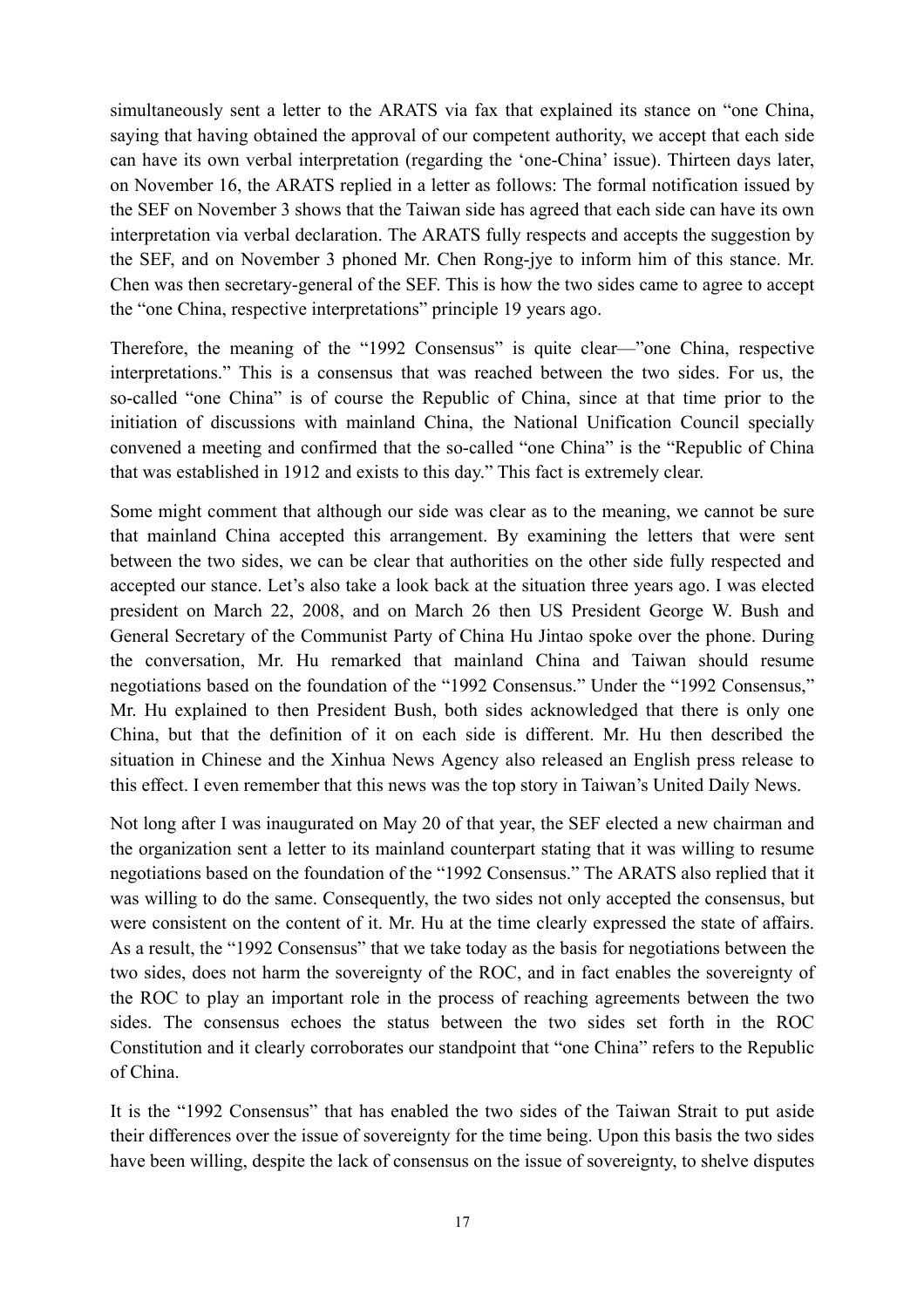and move ahead with bilateral talks. This is the most important reason why the two sides over the past three years have been able to complete 15 agreements; this is the basis upon which negotiations are made possible. Nineteen years ago it was precisely because of the "1992 Consensus" that the Koo-Wang talks (between the respective heads of the SEF and ARATS) could be held in Singapore, and again in mainland China the following year, and why four agreements resulted from those talks. Therefore, everyone should understand the enormously important role that the "1992 Consensus" has played in negotiations and cooperation between the two sides.

We have recently seen Democratic Progressive Party (DPP) Chairwoman Tsai Ing-wen repeatedly refer to the "Taiwan Consensus." In fact, to understand what a consensus on Taiwan means, we must first understand the opinions of the people of Taiwan. The people of Taiwan at the present stage favor the policy of "no unification, no independence, and no use of force." That is why, before I took office as president, I advocated a policy under the framework of the ROC Constitution of maintaining the status quo in the Taiwan Strait via this "three noes" policy. In other words, maintaining the status quo reflects the desire of the vast majority of the people in Taiwan. Since its establishment over 20 years ago, the MAC each year has carried out several surveys that clearly show only a minority of people advocate either unification or independence, while an overwhelming majority, nearly 80%, support broadly maintaining the status quo. This is the true representation of the will of the Taiwan people, and is the main basis for advocating "no unification, no independence, and no use of force." I call on Chairwoman Tsai to tell the people of Taiwan whether she advocates the "three noes" policy and whether she can communicate her opinion to the majority of the Taiwan public, which supports the "no unification, no independence, and no use of force" policy, and in particular whether she supports the "no independence" portion. Chairwoman Tsai cannot be vague or avoid this question. Rather, she must face the issue. I have been extremely clear in proclaiming that the ROC is our nation, Taiwan is our home, and the blue, white, and crimson flag is the national flag of the ROC. This is a clear fact, and it is something that I should clearly spell out.

Chairwoman Tsai once said that the ROC is a government in exile. I am unaware whether the chairwoman still believes this statement. I am aware that some people in the DPP believe that the ROC national flag cannot represent our nation. There are some political figures from the DPP who when sworn into office have not been willing to face the flag or sing the national anthem. In addition, a very small number of DPP members working as civil servants have even burned the flag. We are quite aware that some members of the DPP maintain the aforementioned attitude towards the nation, the national flag, and the Constitution. Consequently, as Taiwan faces the challenges of the future, I hope that everyone is able to truly understand that the consensus on Taiwan is precisely "no unification, no independence, and no use of force" under the framework of the ROC Constitution. Over the past three years, the government has proven that adoption of this stance can help to create greater room for Taiwan in the international community. This has not only enabled us to engage in discussions with mainland China, but also to have contacts with countries around the world. It is also because of this that we have seen incipient signs of peace emerge in the Taiwan Strait, which has helped the two sides to jointly forge peace and prosperity in the Taiwan Strait. I believe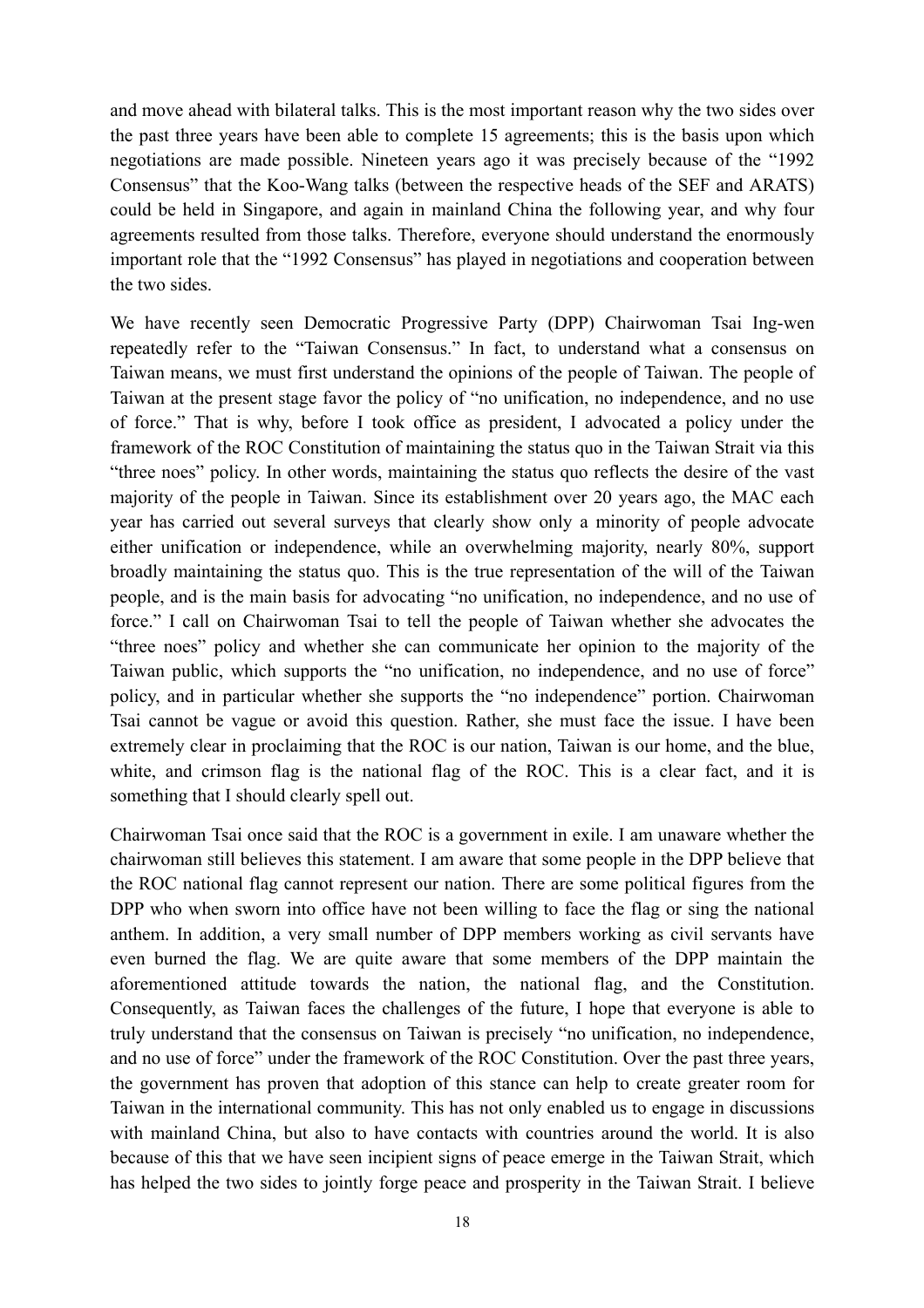that this is the true meaning of the consensus on Taiwan. This is a consensus that enables Taiwan to enjoy peace and prosperity.

If there are some hidden concepts in the "Taiwan Consensus" proposed by Chairwomen Tsai or things that cannot be said, such as "calling for a new constitution using a different title for the nation," I believe that this is not the consensus on Taiwan accepted by the majority of the people, since it would not bring peace and prosperity to Taiwan. Consequently, I hope that Chairwoman Tsai will explain her position and bravely introduce what her "Taiwan Consensus" is. She needs to clearly state whether she supports the "no unification, no independence, and no use of force" policy, and she needs to state whether she believes Taiwan should move in the direction of peace and prosperity.

I believe that the president our people want is a president of the ROC. I love the ROC and my support for the ROC is natural. I have nothing to fear by this and I have no hesitations. I want to shout out that we love the ROC and that we love Taiwan, because the ROC is our nation, Taiwan is our home, and the blue, white, and crimson flag is our national flag. I hope that clarifying this will be a positive factor in forging unity, harmony, and the peaceful development of cross-strait relations. Thank you!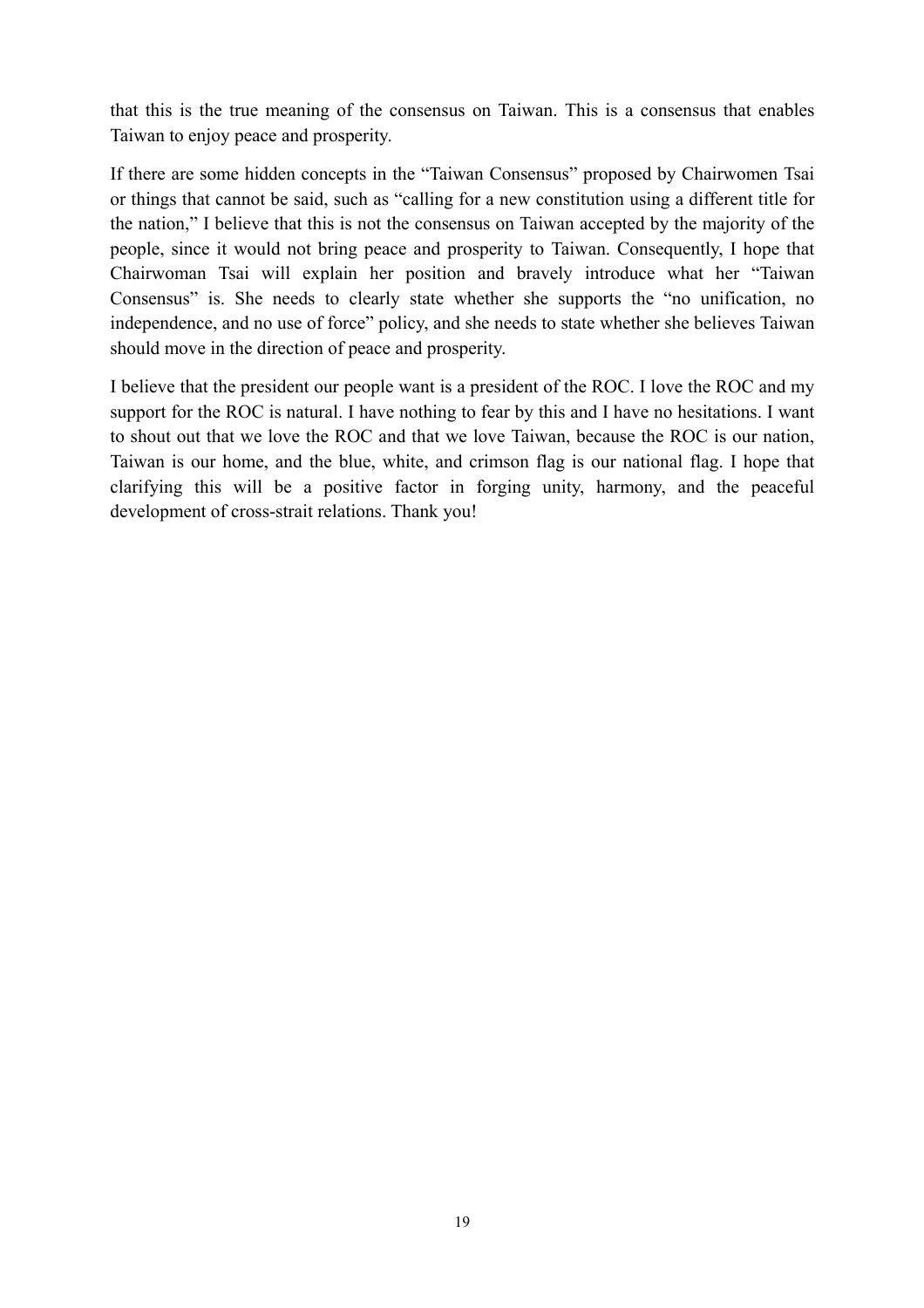# **Transgenerational justice: sovereignty, human rights, and environmental rights**

Date: May 19, 2011 Ma Ying-jeou President, Republic of China

*President Ma Ying-jeou held a press conference at the National University of Tainan, in southern Taiwan, on the morning of May 19 to mark the third anniversary of his inauguration, and also delivered an address focusing on the issues of sovereignty, human rights, and environmental rights. Youth and student representatives from the Tainan area were invited to attend the event. The following is the full text of the president's speech:* 

# **1. Preface**

I am delighted today to be in Tainan. Tainan is a cultural capital dating back centuries, offers lovely scenery, and is a center of learning and refinement. The city is home to Fort Provintia, Fort Zeelandia, the Eternal Fortress, and Koxinga Shrine. Phoenix flowers in bloom in summer throughout Tainan, and the eating here is fantastic. These are important cultural assets of Tainan, and local residents take great pride in them. Tainan is where Chinese settlers first arrived, and became the political, economic, and cultural center of Taiwan during the Ming and Qing Dynasties. The Confucius Temple in Tainan ran what was known as "The Principal School of Taiwan," and has over the centuries played an important role in passing down Confucian culture. The heavens have protected Tainan and made it a place where culture thrives and outstanding talent is cultivated. The annual press conference to mark the anniversary of my inauguration was held at the Presidential Office Building the last two years, but we decided to hold it this year at the National University of Tainan, and I couldn't be more delighted to be here!

Over the past three years, Taiwan has experienced the effects of the global financial tsunami, the August 2009 flooding and landslides in eastern and southern Taiwan caused by Typhoon Morakot, and the outbreak of the H1N1 strain of influenza. But we have not been defeated by these hardships. We have boldly faced these challenges and have overcome them. Taiwan is now experiencing its strongest economic growth in over 20 years. Look at employment, for example. The number of jobs is on the rise and we are increasingly facing shortage of labor rather than a shortage of jobs. Meanwhile, salaries are also gradually rising. The overall economy has already begun to return to the vitality it exhibited in the past.

On May 18, Switzerland's International Institute for Management Development (IMD) released its World Competitiveness Yearbook 2011. Taiwan was ranked sixth in the world in competitiveness and third in Asia. The nation, which already vaulted 15 places to No.8 last year, has further risen to the sixth slot this year. This is the best performance for Taiwan in the 17 years that it has been included in the survey, thanks to the efforts of the entire population. The world is recognizing the excellence of Taiwan.

Even so, I still continually ask myself where we need to further improve and where our efforts have still been insufficient. I constantly encourage the people in my administration to reflect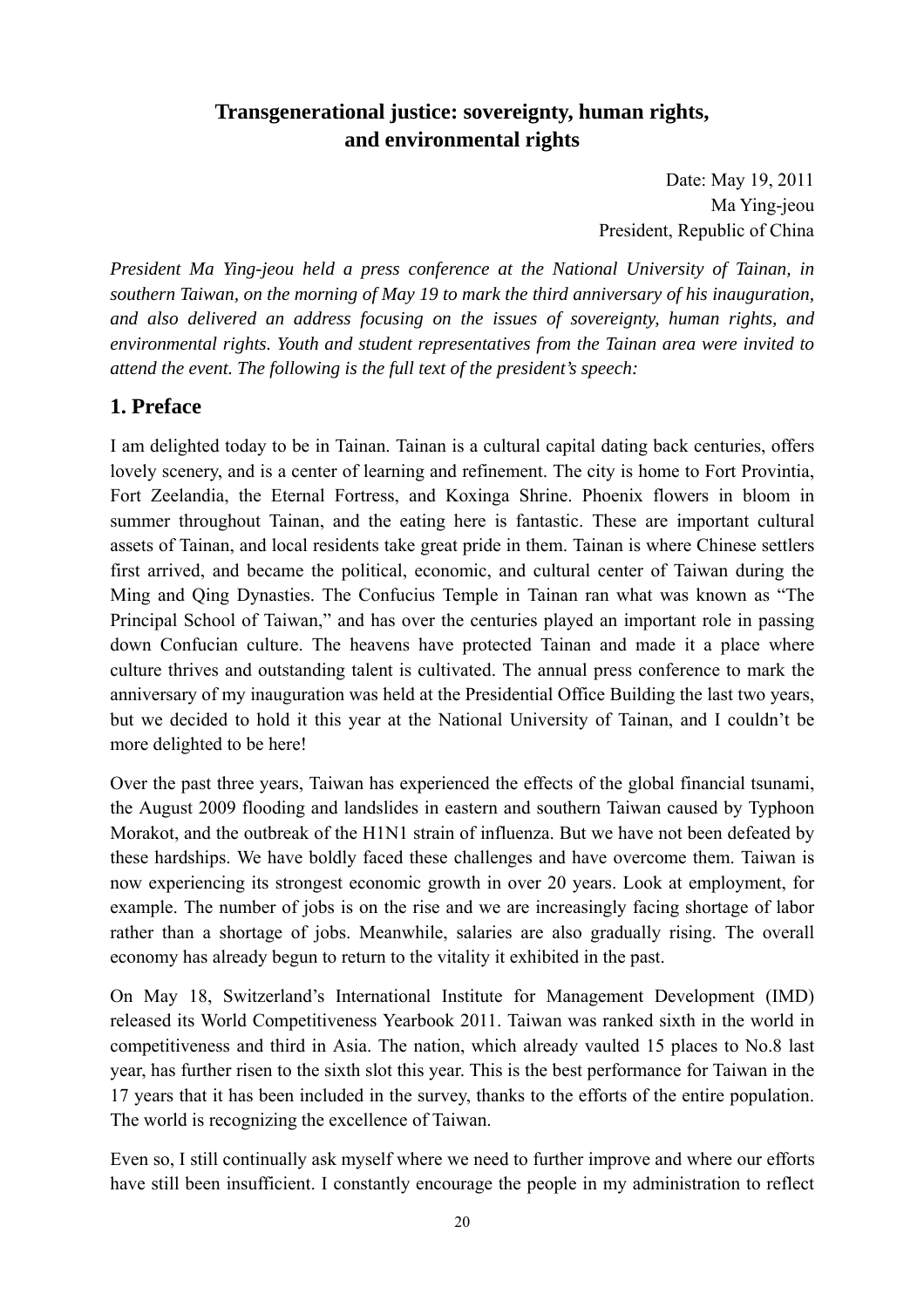on these things and to humbly face any criticism. This is the only way we can rectify mistakes and continue to move forward.

Over the past 1,000-plus days, I have always kept in mind the mandate placed upon me by over seven million voters in Taiwan. I have not forgotten my responsibility to our 23 million residents. The people desire peace between the two sides of the Taiwan Strait, a vibrant economy, and a clean government. We have made every effort to gradually realize each one of these objectives. We deeply understand that the government's duty is to look out not only for the interests of the present generation, but also for those of generations to come. The government should not adopt measures that will negatively impact opportunities for the next generation, but rather should work to create a foundation for happiness and wellbeing for those who will come after us. This is what we mean in passing the torch, and this is what we refer to as "intergenerational justice."

On the eve of the third anniversary of my inauguration, I would like to take advantage of this opportunity to discuss, from the perspective of "intergenerational justice," three things we must safeguard to foster sustainable development for the nation—sovereignty, human rights, and environmental rights. Safeguarding each one of these rights is in the interest of Taiwan, but is not easy to achieve. Genuine concern for future generations is required if we are to see results.

# **2. Intergenerational responsibilities**

#### **(1) Sovereignty and peace**

I want to first discuss sovereignty. Sovereignty concerns national security and dignity for the people. It transcends political affiliations and is something that everyone should work together to defend and protect. The Republic of China is a sovereign and independent nation, and Taiwan is our home. Over the past several decades, the two sides of the Taiwan Strait have been mired in conflict and confrontation. Mainland China has threatened Taiwan's security and intentionally sought to reduce space for Taiwan to crowd Taiwan off the world stage.

Over the past three years, we have, under the framework of the ROC Constitution, turned to the 1992 Consensus as the foundation of an active effort to improve cross-strait relations. This has been carried out under the principles of "parity, dignity, and reciprocity." These efforts have helped to gradually transform the Taiwan Strait from a military flashpoint into an avenue of peace.

The objective of improving relations with mainland China is to pursue a peaceful and prosperous environment for Taiwan. The coming generation will not enjoy development without peace and prosperity. Mainland China of course is a threat to Taiwan. The mainland's economic rise, however, has also brought opportunities for Taiwan. Mainland China is the world's second largest economy. It is not only the world's factory floor, but is gradually turning into the world's market. Past experience has told us that closing the country off to mainland China is impossible to achieve, and in fact harms the interests of Taiwan.

Taiwan and mainland China have signed 15 agreements over the past three years. I ask you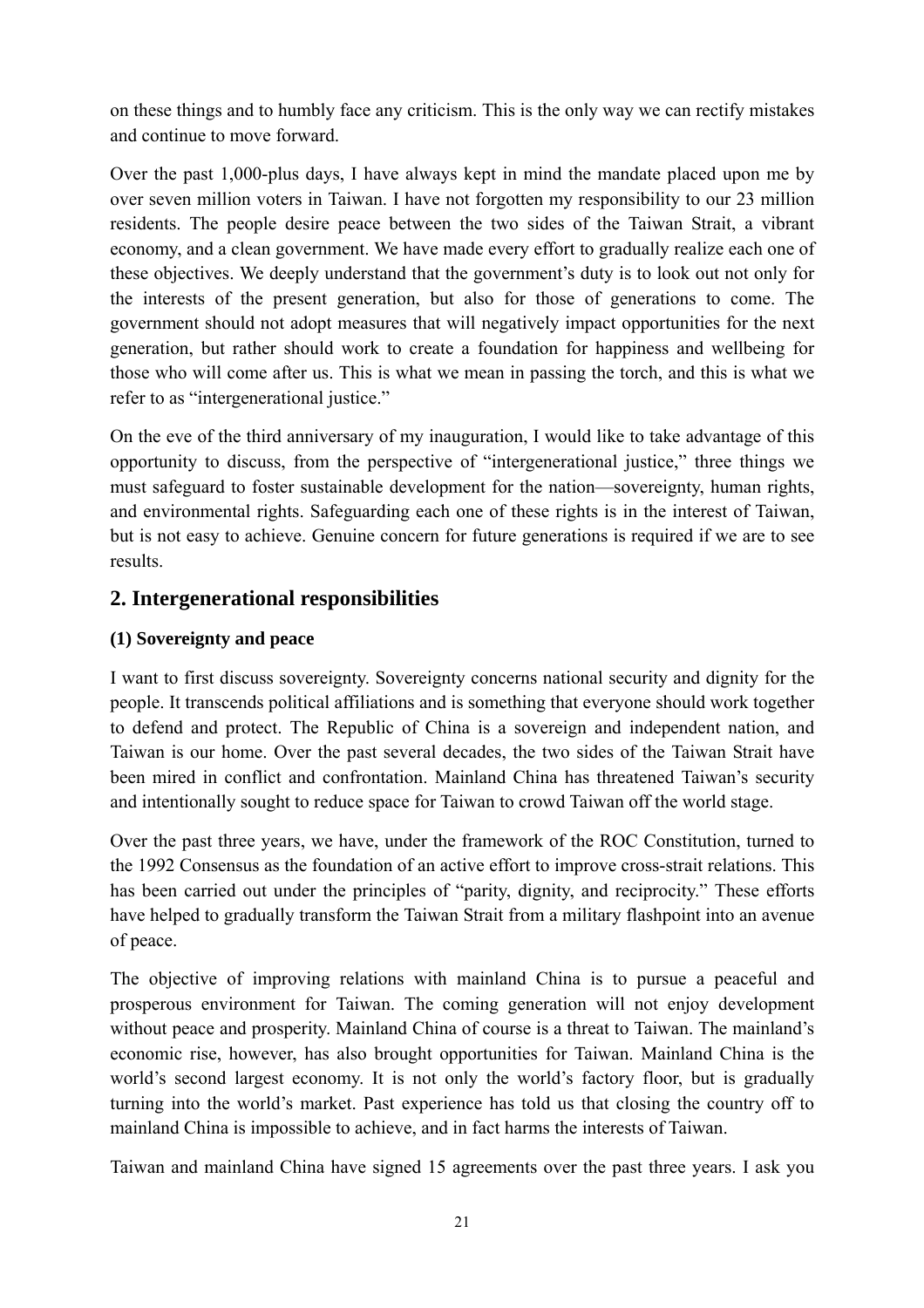which agreement has not achieved the objective of "putting Taiwan first for the benefit of the people?" Some people criticize me as cozying up to mainland China and selling out Taiwan. I ask you, please look at each of the 15 agreements. In which one have we cozied up to mainland China? In which one have we sold out Taiwan?

Let's take the Cross-Strait Judicial Mutual Assistance Agreement , for example. Over the past 10 years, the number of scam operations in Taiwan has increased by a factor of five, with the greatest number of scams occurring in 2006. The hoodlums stole over NT\$18 billion of the public's money, and the majority of the phone calls by scammers came from mainland China, which made it impossible for us to catch the lawbreakers. Two years ago, however, investigative and police agencies from the two sides of the Taiwan Strait began cooperation after the inking of the Cross-Strait Judicial Mutual Assistance Agreement, and subsequently over 1,000 people were arrested on suspicion of fraud. The number of scams in Taiwan has fallen by 30% over the past three years and the financial losses have dropped by 60% to around NT\$6 billion.

The improvement in cross-strait relations generates a peace dividend and affords Taiwan greater opportunity for participation in the international community. Over the past three years we have held a number of large-scale international events, such as the International Flora Expo in Taipei, the World Games in Kaohsiung, and the Deaflympics in Taipei. Meanwhile, we have been successful in our effort to participate in the World Health Assembly and join the Agreement on Government Procurement . With regard to external relations, the year before last we established a representative office in Sapporo, and last year direct flights between Tokyo's Haneda Airport and Taipei's Songshan Airport resumed. Just two days ago we established a new office in Frankfurt. Even more, a total of 114 jurisdictions now grant visa-free courtesies to the people of Taiwan (most recently Israel has also agreed to this). This number is an increase of 61 jurisdictions from three years ago. Our citizens can proudly carry our passport and conveniently travel to all parts of the world. Our pursuit of improved cross-strait relations and our efforts for closer ties to the international community are being carried out simultaneously. When we speak of "consolidating diplomatic ties, achieving progress with dignity," this is exactly the sort of thing we are referring to.

I want to assure all the young people here today that in pursuing cross-strait peace we are resolutely determined to defend the sovereignty of the ROC, protect the security of Taiwan, and maintain dignity for the people of Taiwan. At no point has there been any change in this attitude, and at no point have we made concessions in this regard.

Last year we saw the so-called Jiang Ping  $($ ) Incident at the Tokyo International Film Festival, where the head of the mainland Chinese delegation demanded that Taiwan's name in the event be changed. We immediately lodged a strong protest with mainland authorities. More recently, the World Health Organization (WHO) was found using a very inappropriate name in internal documents to refer to Taiwan. In addition to holding a press conference and lodging strong protests with the WHO and the mainland authorities, I also asked that Health Minister Chiu Wen-ta () likewise lodge solemn protests while attending the World Health Assembly, which he has done at meetings in Geneva over the past three days. Our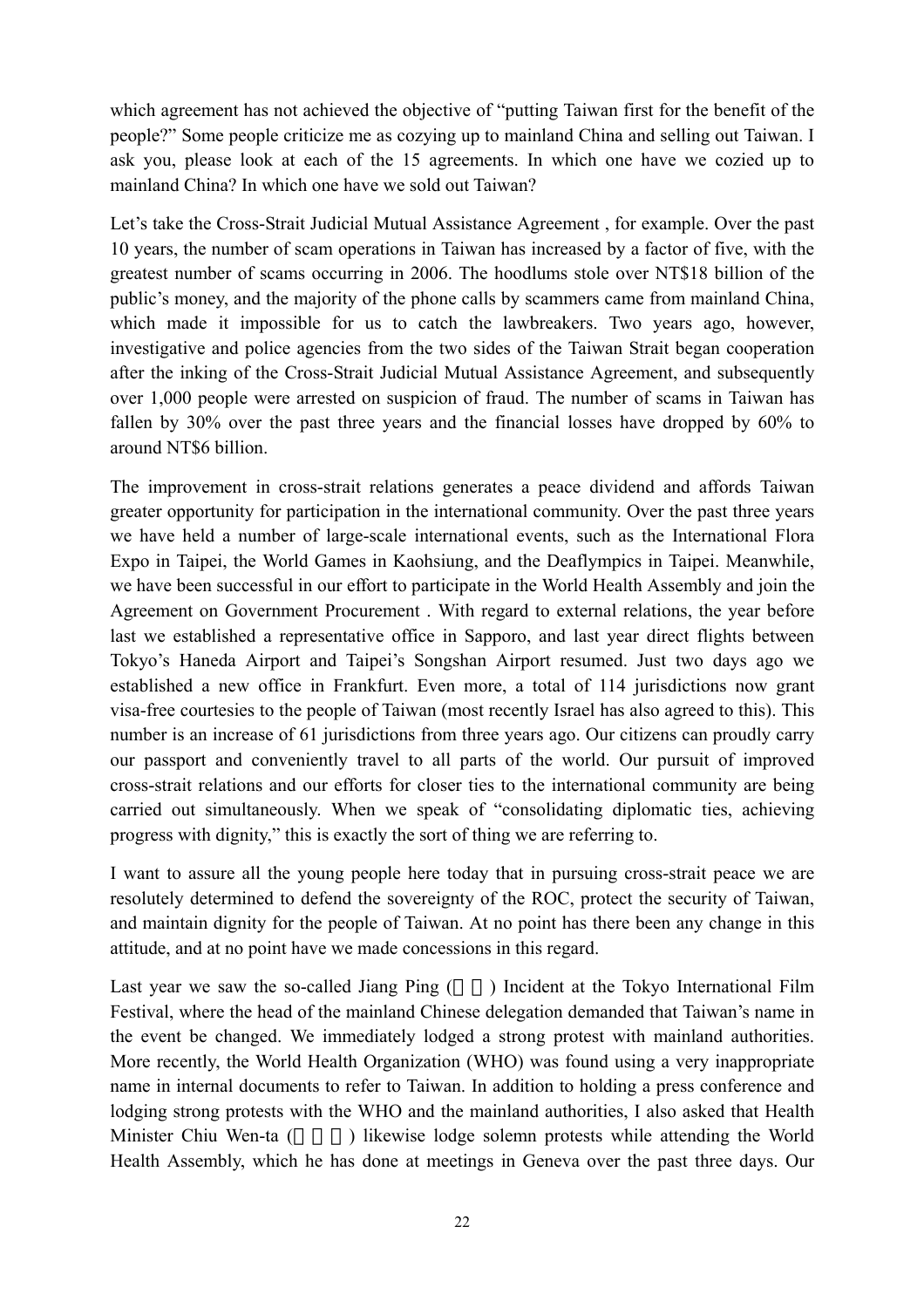stance is clear and our attitude is resolute in issues that touch upon national sovereignty and Taiwan's dignity—"The people of Taiwan do not back down!"

Last week, I held a video conference with a well-known think tank based in Washington, DC. During the meeting I mentioned that we must build three lines of defense in Taiwan's security, from institutionalization of cross-strait relations to the use of diplomacy and economic ties to raise Taiwan's international image. I called on the United States to sell necessary defensive weaponry to Taiwan, including F-16 C/Ds and diesel-powered submarines. I told our American friends that Taiwan's defense capabilities must be enhanced to maintain a balance of power in the Taiwan Strait, and to make Taiwan more willing and confident about pursuing further dealings with mainland China. The arms sales are actually conducive to better ties with mainland China.

hope everyone can pull together to ensure that our children and grandchildren can grow up in a cross-strait climate that features peace and prosperity. This is a responsibility that we cannot shy away from.

#### **(2) Human rights and justice**

Let's next turn to human rights and justice. After I took office in 2008, I aggressively promoted the ratification of two United Nations human rights covenants that the ROC signed back in 1967, and got them incorporated into domestic law. I also called for a review of Taiwan's related laws and regulations over a two-year period to ensure that all existing legislation conforms to the two human rights covenants. This will help ensure that Taiwan's human rights standards are up to international standards. Government agencies are working as fast as they can on the legislative review and it is hoped that the amendment of related laws and regulations will be completed by the end of this year.

At the same time, I have asked Vice President Vincent C. Siew to establish the Presidential Office Human Rights Consultative Committee, inviting experts and scholars to discuss related topics, formulate human rights policies, and regularly release reports on the state of human rights in Taiwan.

Since taking office I have emphasized respect for judicial independence. I have not intervened in any court cases, for doing so as president would be an abuse of power, and would cause irreparable harm to the nation. I also strictly forbid illegal wiretapping and have had legal amendments carried out to forbid the government from placing politically slanted information in the news media and passing it off as straight reporting. These efforts, however, are still not enough. I believe our thinking, our education, and our systems need to continually improve. This is the only way to prevent the government from infringing upon the rights of people.

Last October in my National Day Address I mentioned the concept of social justice, by which I was referring to the elimination of injustice, assistance for the underprivileged, and reduction of the wealth gap. This will provide the people of every generation—regardless of gender, education, profession, or family background—equal opportunity to develop their abilities, and will enable all to share in the fruits of economic growth.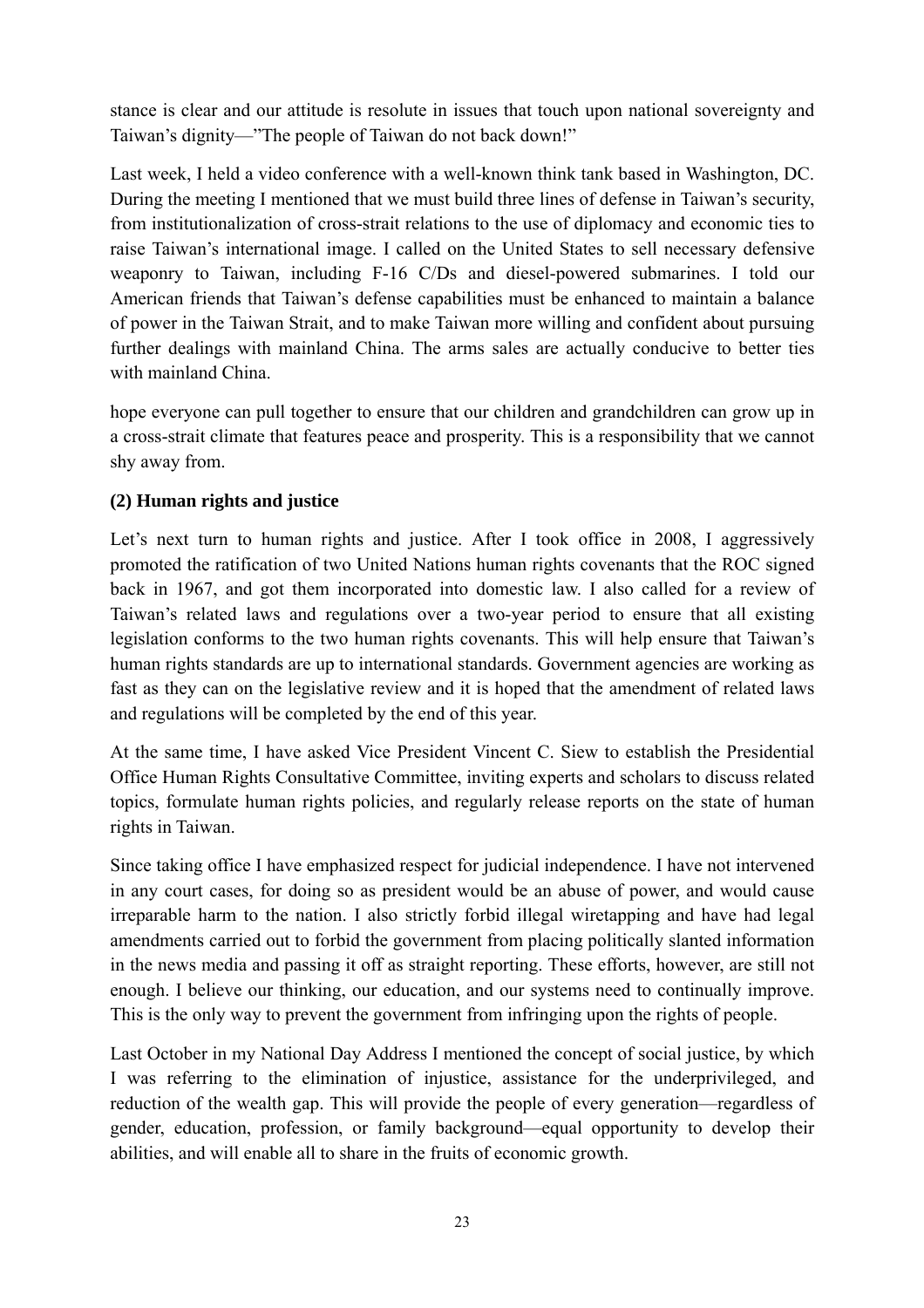Let's look at Tainan where we are today as an example. We believe there should be a partnership between the central and local governments. Regardless whether you live in northern, southern, eastern, or western Taiwan, we should be moving forward together and experience balanced development. Government strategies should not only focus on merging and upgrading Tainan city and county or Kaohsiung city and county, but more importantly enable the two special municipalities to become locomotives for development in southern Taiwan, helping to drive the development of the area's economy and culture. This was the thinking behind the establishment of five special municipalities in Taiwan. Earlier administrations had sought to do this for decades, but its actual achievement fell to us.

From a budgetary perspective, funding for infrastructural development in southern Taiwan has reached NT\$744.7 billion. The government plans to invest NT\$263.2 billion to build up Kaohsiung as a major international air and sea port as well as a key hub for manufacturing, logistics, and other types of industry. It is anticipated that this initiative will generate 170,000 jobs.

In addition, the government is actively promoting a variety of transportation and tourism infrastructure projects, including the building of a high speed rail station in Yunlin County, the development of the National Palace Museum Southern Branch in Chiayi County, creating an elevated railway in Chiayi City to alleviate surface traffic congestion, improving the Budai Port, Chiayi County, and promoting the development of the Dapeng Bay scenic area in Pingtung County. It is also spending over NT\$50 billion to clean up the Tsengwen, Nanhua, and Wushantou reservoirs and stabilize water supplies in southern Taiwan.

A host of good news has been seen on the tourism front for Tainan recently. I am told that the number of tourists to Tainan has been increasing and that upgrades and renovations are being carried out at existing hotels, while new hotels are being built. Local development transcends political affiliation. No matter what party is in power, the central government will make every effort to cooperate with the Tainan City government in maximizing the advantages for this city, which is so steeped in culture. We will all work together to develop Tainan's cultural and tourism industries.

The two sides of the Taiwan Strait are discussing an increase in the frequency of flights between Taiwan and mainland China. Currently there are 370 flights each week, and it is hoped that this number can be increased to 500. I would also like to take this opportunity to announce that starting this summer Tainan Airport will be designated to handle direct cross-strait flights, becoming Taiwan's ninth such airport. Initially, the airport will handle charter flights, but once there is a steady source of passengers we will seek to make these flights regularly scheduled ones. We still need to communicate with our cross-strait counterparts to discuss which mainland cities will have direct flights with Tainan. We hope that tourism operators in the Tainan area and the government will cooperate, and that comprehensive preparations will be carried out to enable even more mainland Chinese tourists to fly directly to Tainan from the mainland and enjoy Tainan's food and lovely scenery, while of course experiencing the goodness of the people of Tainan.

Of course, we also hope to hasten the pace of infrastructure construction in Tainan. The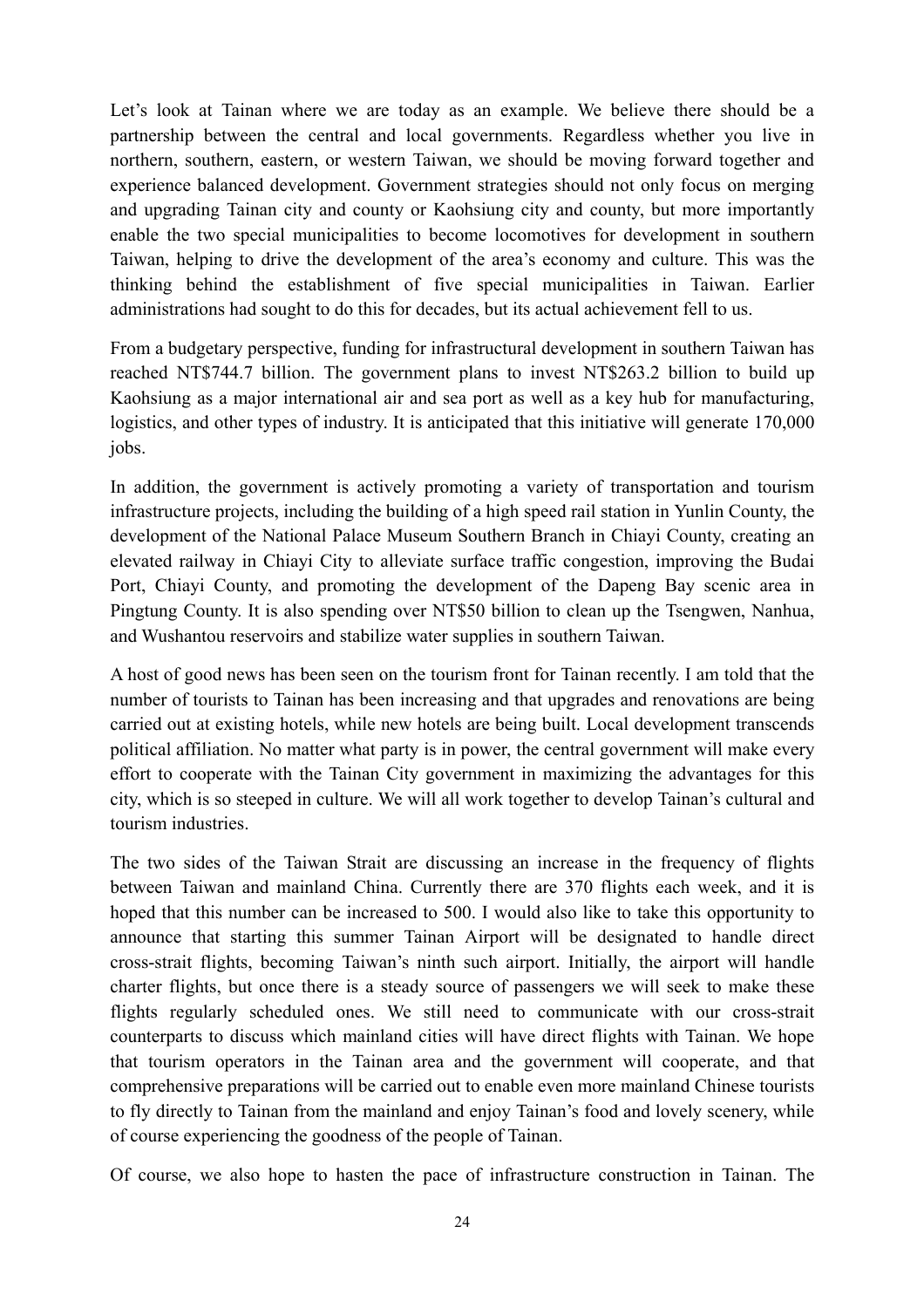Shalun Branch Rail Line in Tainan was completed and opened to rail traffic in the beginning of January. Meanwhile, Tainan's railway tracks are now being moved underground, and work is progressing on connecting the National Freeway No. 1 to Provincial Highway No. 1, connecting Taiwan Highway No. 17 to Yongan Street in Tainan City, and aiding in the development of the Tainan Science Park area. Construction on these projects needs to be sped up, and we are cooperating with the Tainan City government on this.

The greater Tainan area is an important agricultural region in Taiwan. Four years ago I advocated raising the monthly subsidy to elderly farmers from NT\$5,000 to NT\$6,000. Recently, I also asked the Council of Agriculture to hike the public grain purchase price by NT\$3. Last year Taiwan and mainland China signed the cross-strait Economic Cooperation Framework Agreement. We paid special attention to exports of agricultural products in that agreement. Under the accord, another 18 agricultural products from Taiwan can be sold to mainland China. Together with the more than 30 products currently sold there, this means over 50 items can now be sold on the other side of the Taiwan Strait. In addition, of these 18 items, many are grown in Tainan, including oranges, Hami melons, dragon fruit, milkfish, grouper, and Oncidium orchids. From January to March, Taiwan sold over US\$33 million worth of agricultural products to mainland China, which is a 16 fold rise from the US\$2 million registered in the same period last year. The goal of all of this is to safeguard the interests of farmers. In conclusion, we hope that a robust economy in southern Taiwan will propel vibrant development of the entire region.

The government also intends to aid the underprivileged and combat injustice. Let me cite a few examples. Over the past few years, we have implemented a national pension system, introduced a labor insurance annuity system, and begun issuing allowances to women who have given birth and are on leave without pay from their jobs. This is commonly referred to as parental leave. At the same time, we have adopted a uniform tuition system for public and private high schools and vocational schools. In other words, the tuition at private schools will not be higher than that charged at public schools. In addition, starting this September, students will be able to attend vocational high schools tuition-free. Of course, this doesn't apply to families of students who have incomes above a certain level. For example, students from households with an annual income of less than NT\$1.14 million will not be required to pay tuition. This initiative will be extremely helpful to vocational high schools in recruiting students. Meanwhile, amendments to the Public Assistance Act scheduled for implementation from July 1 will increase the number of people under the poverty line from 270,000 to 860,000.

We are carrying out all of this work with the hope of creating a more tight-knit social safety net for Taiwan and with a vision of creating a better future for the next generation. Of course, we also need intergenerational support.

#### **(3) Environmental justice and economic development**

Turning our attention to environmental justice and economic development, in the past we made every effort to promote economic development in order to improve our living standard. In those days, however, society did not pay as much attention to the environmental impact of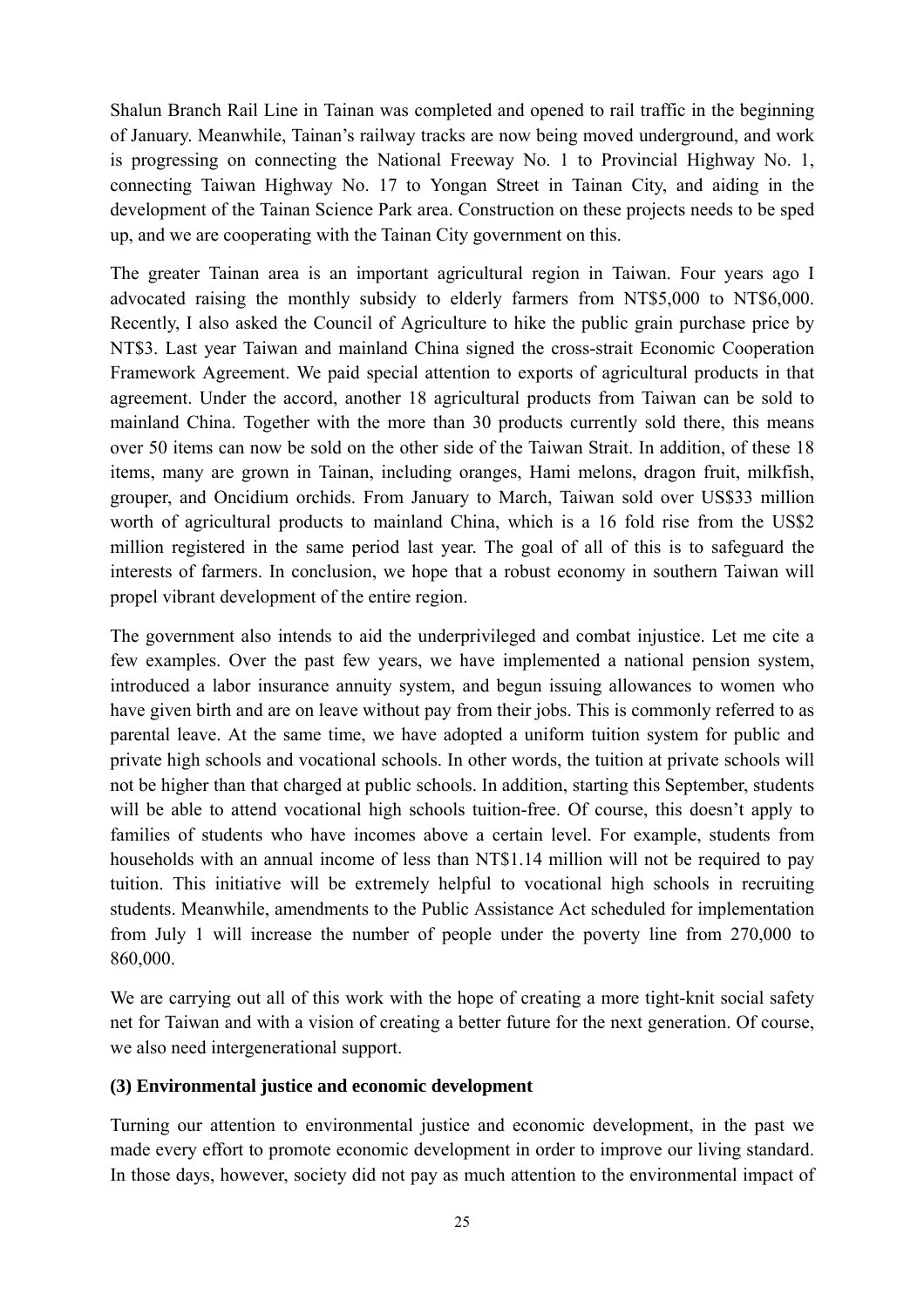economic growth as it does today. We now realize that this economic growth came at the price of environment destruction and depletion of resources. In particular, once resources are depleted, it is hard to regenerate them, and the task of restoring a damaged environment is quite difficult. Consequently, we have come to realize that this type of growth doesn't conform to the spirit of "intergenerational justice."

Over the past three years, we have gradually abandoned the old belief that environmental degradation is the inevitable price of economic development. Now, rather than pursue inappropriate development, we opt to respect the environment. The Constitution even mandates that environmental protection shall be given equal consideration with economic development. The Basic Environment Act also provides that if there are concerns that development will have a serious impact on or be harmful to the environment, protection of the environment shall take priority. For instance, in the development of eastern Taiwan, we decided to have improvements carried out on the Suhua Highway instead of building a Suhua Freeway. This will reduce the harm to the environment. Then there is the example of the Kuokuang Petrochemical project in Changhua County, where we emphasized environmental justice. In so doing, we have moved away from the development policies of the previous administration. We hope to pass along clean air, clear streams, and life-sustaining wetlands, coastlines, and mountain forests to future generations. We want to leave behind a Taiwan that is full of vitality.

I realize that this work is not easy. In addition, criticism has been leveled from all sides. Some people are skeptical about whether from here on out we don't want economic development and will only focus on environmental protection. I can tell everyone without a doubt that is not the case. We are confident that Taiwan can adopt new models in the pursuit of economic growth that compromise neither the economy nor the environment. In the future, environmental protection will not be looked upon as a burden or a restriction. Rather, it will serve as an opportunity to promote economic transformation. We need to change our way of thinking.

Based on these convictions, we are formulating new industrial policies that emphasize higher sophistication in basic industries, an across-the-board upgrading of traditional industries, and a focus on the production of high value-added products. At the same time, we will stress the development of new green industries with a small carbon footprint. In the future, knowledge and innovation will constitute the motors that drive Taiwan's economic growth. In considering individual products, the international community is now pays close attention to carbon footprint, life cycle assessment, and environmental protection requirements to determine whether a product is produced in a manner consistent with environmental protection standards. In the future, a product known to harm the environment will be rejected in the marketplace. We therefore shouldn't see our choices as involving a conflict between environmental protection and economic development. Rather we should be forward-looking and develop new economic opportunities with environmental protection in mind. This will help us create a solid foundation for sustainable development. This is our responsibility to future generations, and an extremely important commitment we have made to Taiwan.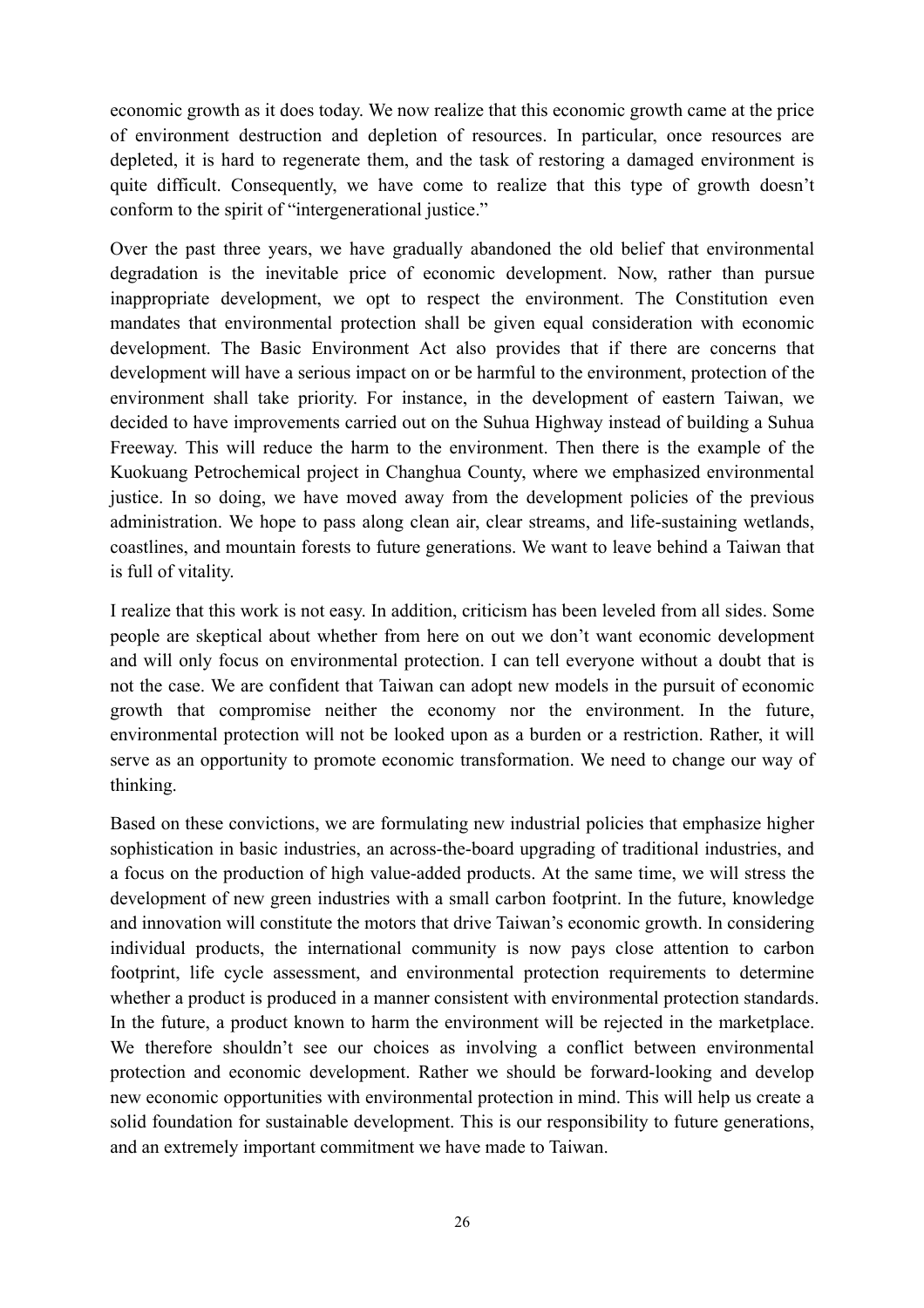# **3. Embrace ideals, rise to challenges**

My young friends, looking at Taiwan's developmental history, we can see that liberalization has always brought prosperity, while shutting ourselves off from others has led to decline. Not long ago, Taiwan shut itself off from the rest of the world for a period of time and missed opportunities to participate in the economic integration of the Asia-Pacific region. Since 2008, however, we have adopted a policy of deregulation and liberalization, opening up avenues for Taiwan's continued economic development on two fronts. Internally, we adopted the Industrial Innovation Act and targeted six major emerging industries for development. Externally, we signed the ECFA with mainland China and are engaging in talks with other countries on similar economic cooperation accords. The objective of these efforts is to adjust Taiwan's economic structure, spark economic growth, enhance our international competitiveness, and create maximum wellbeing for the public.

The government, for instance, has opened Taiwan's doors to tourists from mainland China. Over the past nearly three years, this has generated income of over NT\$100 billion for Taiwan. Meanwhile, the tourism industry has made investments of NT\$160 billion for the construction of new hotels, acquisition of tour buses, the opening of new restaurants, and the like. Just look at the sales of pineapple cakes. Four years ago, annual sales of these cakes stood at NT\$2 billion, while sales last year increased 12-fold to NT\$25 billion. One maker of pineapple cakes is even planning to list on the stock exchange. After the signing of the ECFA, to give another example, grouper raised on fish farms here were included on the early harvest list. After the tariff on the fish was lowered, business started to increase. Four years ago, Taiwan's exports of grouper to mainland China amounted to just NT\$27.42 million. By last year, however, exports had grown by a factor of 87 to reach NT\$2.4 billion. It's clear that we have created many opportunities for our agricultural industry. This also proves that appropriate policies can help people do business and create the conditions for them to better their lives. Our goal now is to enable even more people to enjoy the advantages of reform and liberalization.

I am confident that people who have grown up in Taiwan love this land. No group or political party holds a patent on love for Taiwan. We must rely on action and wisdom to do more things that benefit Taiwan. What we must not do is engage in political mudslinging and accuse others of selling out Taiwan.

Today I have discussed quite a few of my beliefs on "intergenerational justice." Taiwan's future is in the hands of everyone, but especially in those of Taiwan's youth. I ask each of you not to underestimate your potential impact. Everyone's persistence and efforts can change Taiwan's future.

I received a letter written by an elementary school student when the Kuokuang Petrochemical project was undergoing its environmental impact assessment. This student asked me to save the white dolphin. I even saw high school students spontaneously take part in activities to protest the petrochemical project. These students didn't have any special agenda. They were simply expressing their concern for the environment. I saw the passion in their eyes and I heard the enthusiasm in their voices. I am sure that the power of these people caused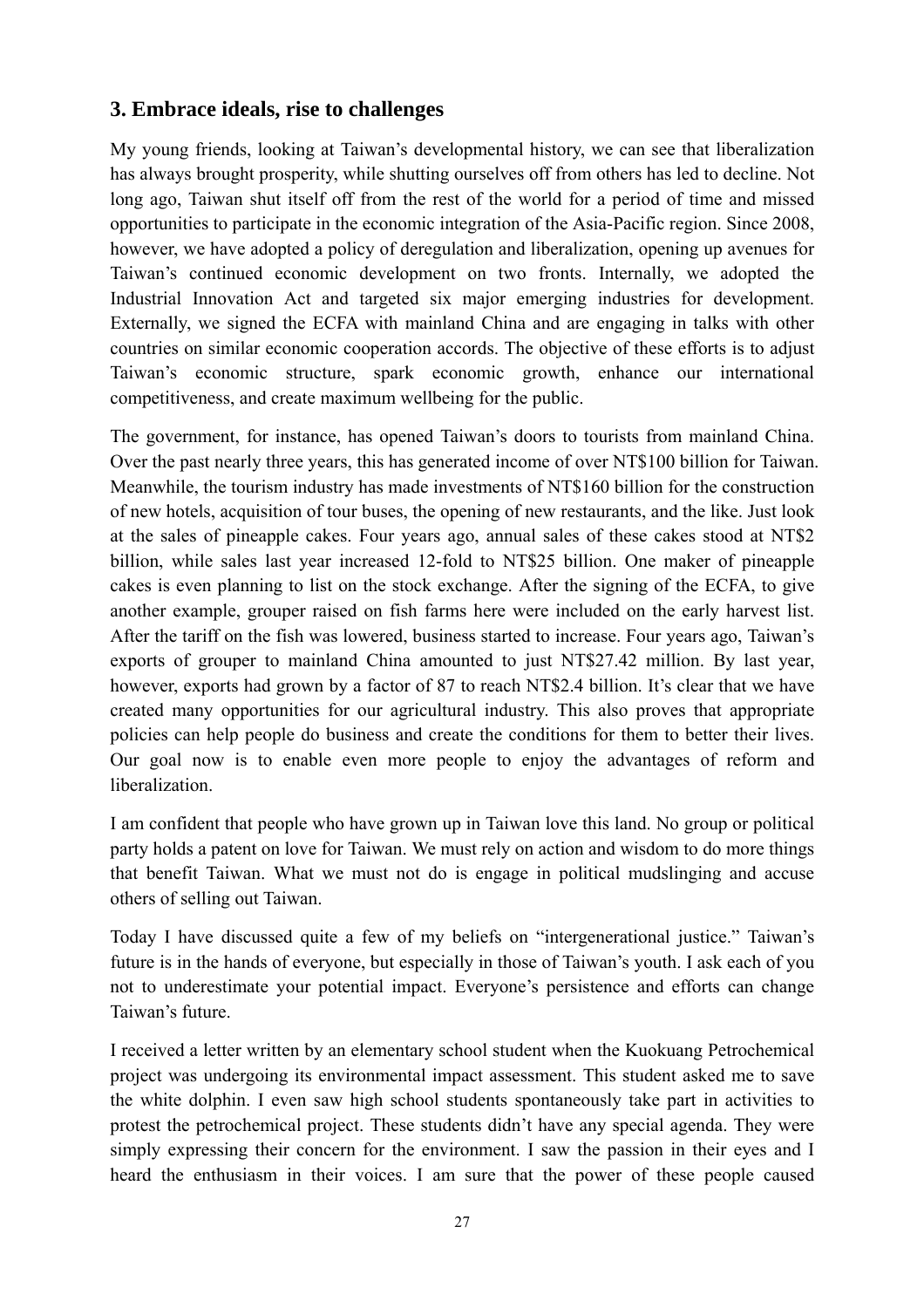government agencies to listen more carefully to differing viewpoints and come up with alternative development plans. Ultimately, the government decided not to support the construction of the Kuokuang facility in Changhua and is now looking for an alternative plan to promote local economic development.

Young people are idealistic and have a strong sense of right and wrong. They have the courage to change the status quo. This has been the situation generation after generation. Over 100 years ago, Lin Juemin () was only 24 years old when he wrote "A Farewell Letter to My Wife." Chiang Wei-shui ( $\qquad$ ) was only 30 years old when he founded the Taiwanese Cultural Association over 80 years ago. Each new generation has unlimited potential. As long as everyone is willing, you have the opportunity to create the future that you hope for. Your future is Taiwan's future. The responsibility of the government is to create a climate in which each one of you can fulfill your potential.

# **4. Conclusion**

Over the past three years, we have worked hand in hand with the public. Concrete achievements have been seen in sovereignty and peace, human rights, social justice, environmental justice, and economic development. In addition, we are more confident than we were in the past. All of this is because Taiwan has pursued the correct path and is moving forward along it. Changes have already taken place and reforms must continue. We cannot look backwards!

I am so pleased to spend the eve of the third anniversary of my inauguration with the nation's youth and to be able to report to the nation what I have learned in the course of my time as president. I hope everyone will identify with our ideals and support what we trying to do. Let's together commit ourselves to Taiwan, create a new start for Taiwan, and help Taiwan grow stronger.

Thank you!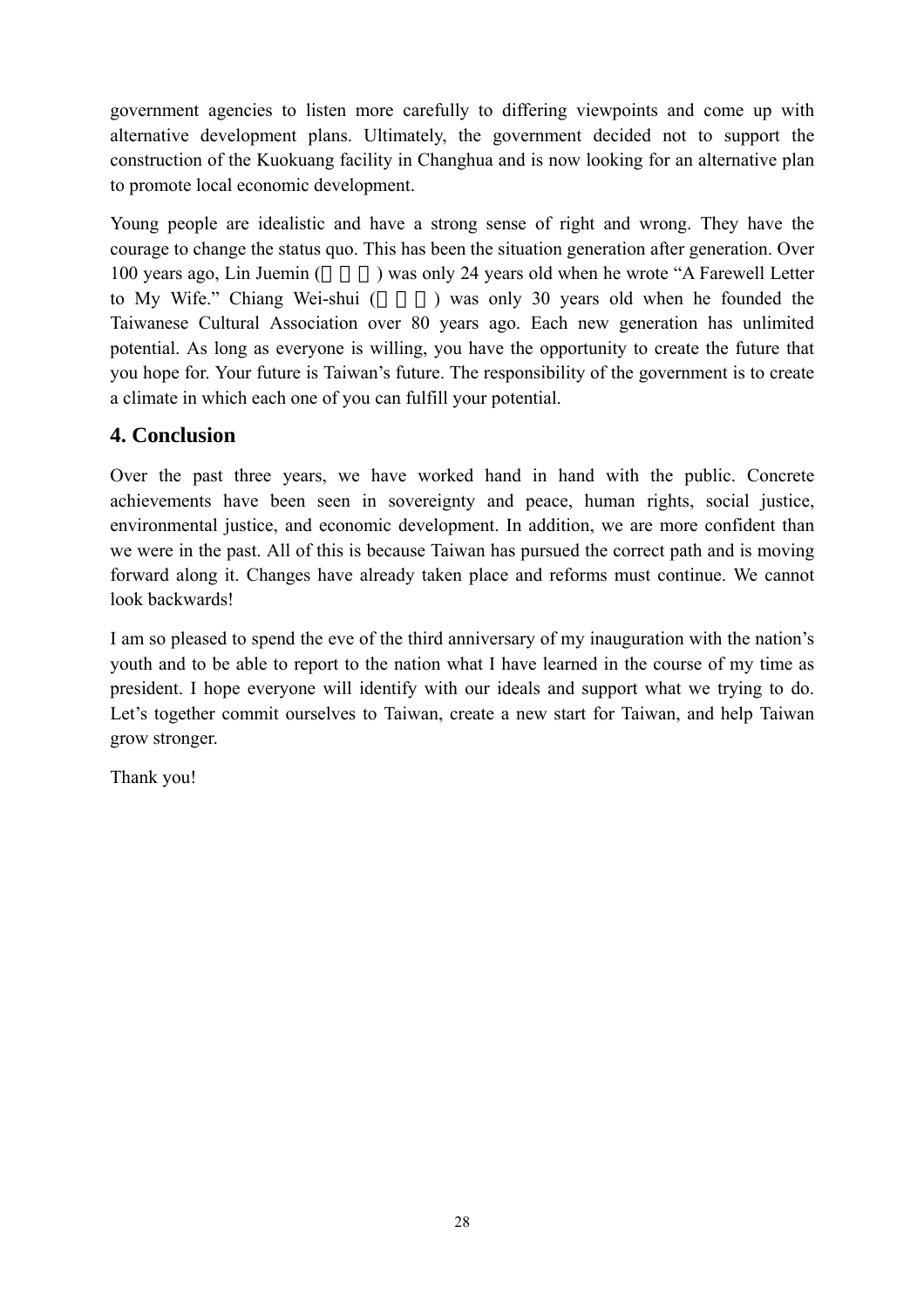# **Building Up Taiwan, Invigorating Chinese Heritage**

Date: Jan. 1, 2011 Ma Ying-jeou President, Republic of China

Vice President Siew, Presidents of the Five Yuan, Senior Officials, Fellow Countrymen, and Overseas Compatriots:

Good morning and greetings to all!

Today marks the first day of the Republic of China's centennial year, a day worthy of celebration and thanksgiving.

# **Pledges from a Century Ago**

A century ago, as China was besieged by foreign powers and on the verge of collapse, Dr. Sun Yat-sen overthrew the Qing court and founded the Republic of China—the first republic in all of Asia. He made a pledge to the people to build a strong and prosperous nation.

A century ago, Chinese history consisted only of the succession of dynasties, and the people had no say in the matter. The establishment of the Republic of China was a pledge to the people to bring about a democratic way of life.

A century ago, Chinese society was plagued by a severe wealth gap and widespread illiteracy. The establishment of the Republic of China was a pledge to the people to bring about equitable distribution of wealth and education for everyone.

These pledges embody the ideals of the Three Principles of the People. Passed down through generations, they have been enshrined in our Constitution and indelibly etched into our lives.

Today, with gratitude in our hearts, we pay our utmost respect to the martyrs and heroes of the Republic. Were it not for people like Lin Jue-min, who left his beloved wife for the cause, or Qiu Jin, who was martyred for her revolutionary ideals, or the countless other heroes and heroines who laid down their lives, the ROC would not be here today.

# **A Century of Stirring Achievements**

The story of the ROC over the past century is the history of the struggle to build a nation, of course, but it is also more than that. It is a saga of the toil and tears of a revolt against imperialism. Even more, it is a stirring ode to the role our forefathers played in the restoration of order to a world of chaos.

In the early years of the Republic, the country was fractured by warlord satrapies. The National Government organized the Northern Expedition against them and united China, ushering in a decade of national development. Thereafter, the ROC crushed Japan's ambitions over China in an eight-year war of resistance, and abrogated unequal treaties that had been in place for a century. As a result, Taiwan was returned to the fold of the Republic of China.

At the end of World War II, the ROC played a pivotal role in the restoration of world order. It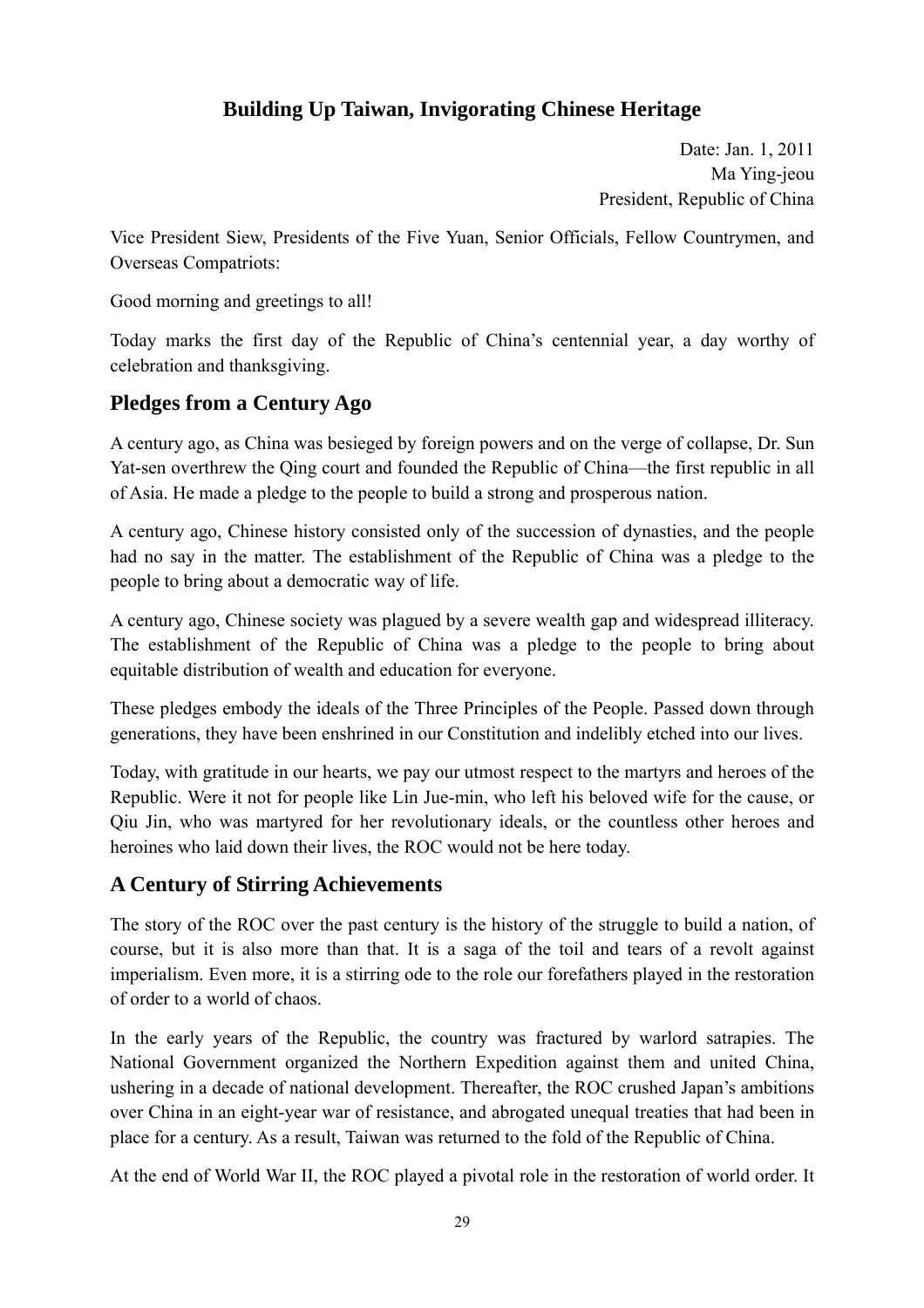was a founding member of the United Nations, and contributed to the drafting of the Universal Declaration of Human Rights, infusing into it the spirit of Confucianism.

In 1946, National Assembly delegates chosen in elections held throughout the nation gathered in Nanjing to formulate the most progressive democratic constitution in Asia. In the process of their deliberations, they succeeded in melding the essence of Chinese culture with the core features of Western democracy.

Following defeat in the Civil War and the loss of the Chinese mainland to the communists in 1949, the government relocated to Taiwan. This was a major setback for the Republic of China, but it did not dishearten or discourage us. Instead, we drew lessons from these painful experiences, rebuilt the nation, and gradually realized the ideals of Dr. Sun Yat-sen in Taiwan.

Over the past six decades, the ROC government has implemented in Taiwan a series of reforms, beginning with capping farmland rent at 37.5 percent of the harvest, and transferring land from landlords to farmers. Private enterprises were nurtured, the Ten Major Construction Projects were launched, and industries were upgraded. We abolished the abusive "foster daughter system," set up a labor insurance scheme, established nine-year compulsory education, introduced the National Health Insurance program, and instituted the national pension system. We also implemented local self-government, lifted martial law, repealed the ban on political party formation, abolished the Temporary Provisions Effective During the Period of Communist Rebellion, and redressed the wrongs perpetrated in the February 28 Incident of 1947 and the period of "white terror." We opened all parliamentary seats to election, held direct popular elections for the presidency, and realized the peaceful transfer of power between political parties.

These reforms are more than just historical milestones; they have made the ROC a paragon of political and economic progress for developing nations around the world and have dispelled the myth that democracy is unsuitable for a Chinese society.

Today, the ROC is universally respected in the international community. We send aid missions around the world, our high-technology products are sold globally, our passports allow visa-free entry to 96 nations and territories, our innovative ability has won international acclaim, and our young people dazzle on the world stage. We are brimming with confidence.

# **Our Collective Homeland**

My fellow countrymen, all of us in today's Taiwan have together experienced the growth and transformation of this land. We possess collective memories and experiences. We all experienced the thrill as our baseball teams achieved international glory, we all felt the indignation as we lost our seat in the United Nations, and we have all shed tears of pride upon seeing our national flag hoisted at international events.

Yes, that blue, white and red flag symbolizing Heaven, Sun and Earth unites us, inspires us, and moves us. It gave the Eight Hundred Heroes the strength to fight valiantly in defending the Sihang Warehouse in Shanghai back in 1937. That flag is a collective memory we have all had since we were young, and is a rallying point for our patriotism.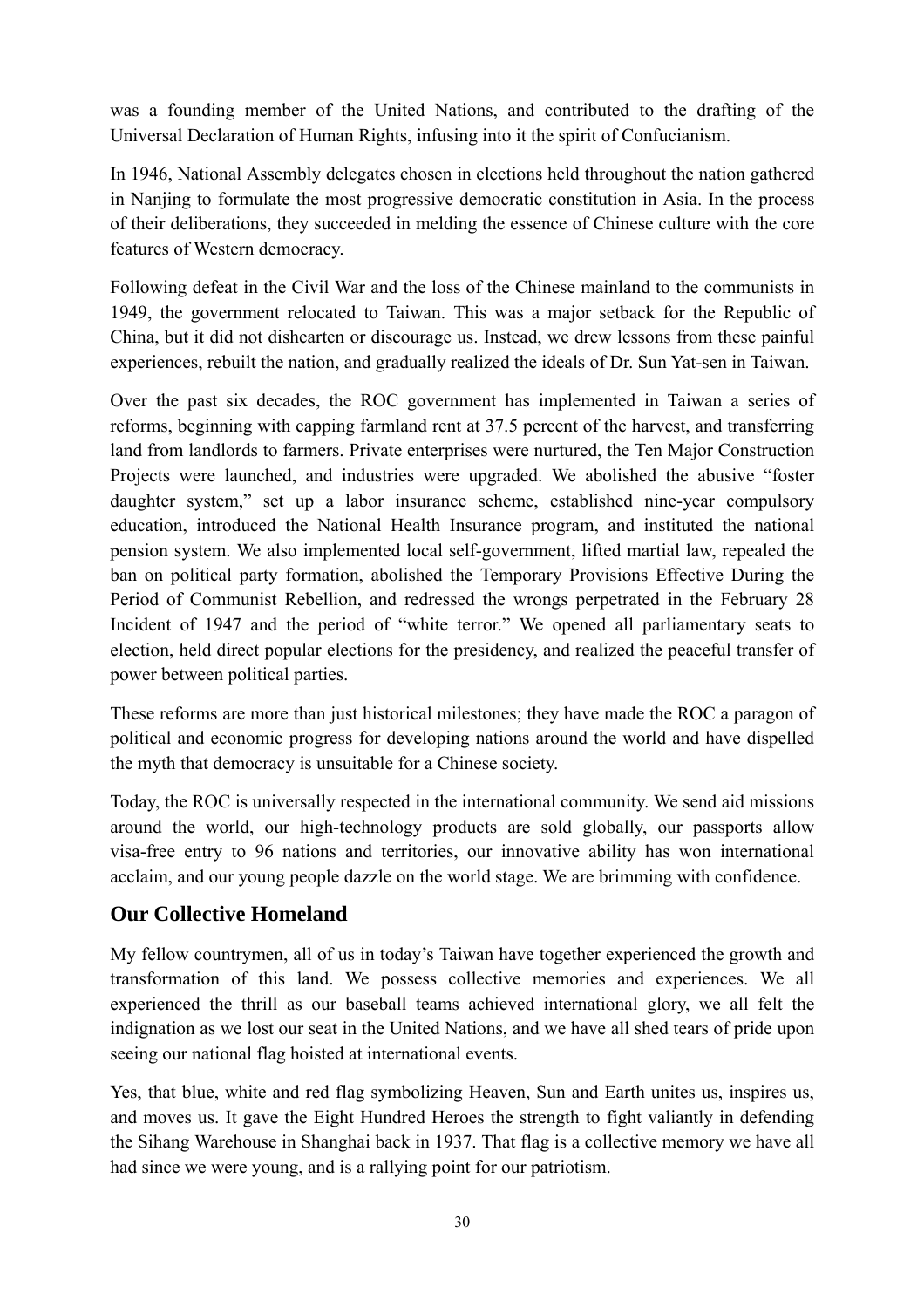As President, I bear the solemn responsibility of continuing the past while leading the way toward the future, adhering to the principle of "putting Taiwan first for the benefit of the people." And I have always kept in mind what President Chiang Ching-kuo said when, as Premier, he was preparing to implement the Ten Major Construction Projects: "If we don't act today, we'll regret it tomorrow." That is why my administration has plucked up its courage and started implementing major reforms that several past administrations could not carry out. These include streamlining the Executive Yuan, merging and upgrading certain cities and counties, passing the Rural Regeneration Act, and implementing the national pension scheme and second-generation National Health Insurance program. We have also promoted cross-strait rapprochement, which has transformed the Taiwan Strait from a flashpoint for conflict into an avenue of peace.

#### **Foundation for a Century of Prosperity**

My fellow citizens, the coming decade is key to our nation's continued development and progress. We must make it a "Golden Decade" that lays the foundation for a prosperous second century of the Republic of China. Let us make this Golden Decade one of peace, infrastructural development, and well-being.

I harbor four hopes for the future:

**First, I want educational reforms that provide a lasting solution**―Education is the cornerstone of national power, and children are our hope for the future. To create a sounder educational environment for our young people, I am announcing today that education in Taiwan will now enter upon a new era. Starting this year, we will begin a phased implementation of twelve-year compulsory education, starting with vocational high schools. The tentative plan is that, by 2014, attending high school and vocational high school will be tuition-free and in most cases require no entrance examination. We will also expand support for preschool education. Beginning this year, school tuition for five-year-olds will be waived. As fiscal resources permit, this will gradually be extended to three- and four-year-olds to further alleviate their parents' financial burden. However, preschool education will not be made mandatory.

We fully understand that a dearth of young people will severely affect our national power, so the government will work to boost the birth rate by simultaneously addressing each aspect of the problem: marriage, birth, childrearing, and education.

**Second, I want environmental stewardship that provides lasting viability—The greatest** challenge of this century is global climate change while the greatest opportunity is the digital technology revolution. We already have a comprehensive plan for reconfiguring national land use and our disaster preparedness systems, developing new energy industries, as well as implementing energy saving and carbon reduction to bequeath a good environment to future generations. Taiwan's economy must be transformed. Environmentally unfriendly industries must be eliminated. A green economy is the trend of the future and a major focal point of economic policy. We must ensure that the ROC has every opportunity for sustainable development.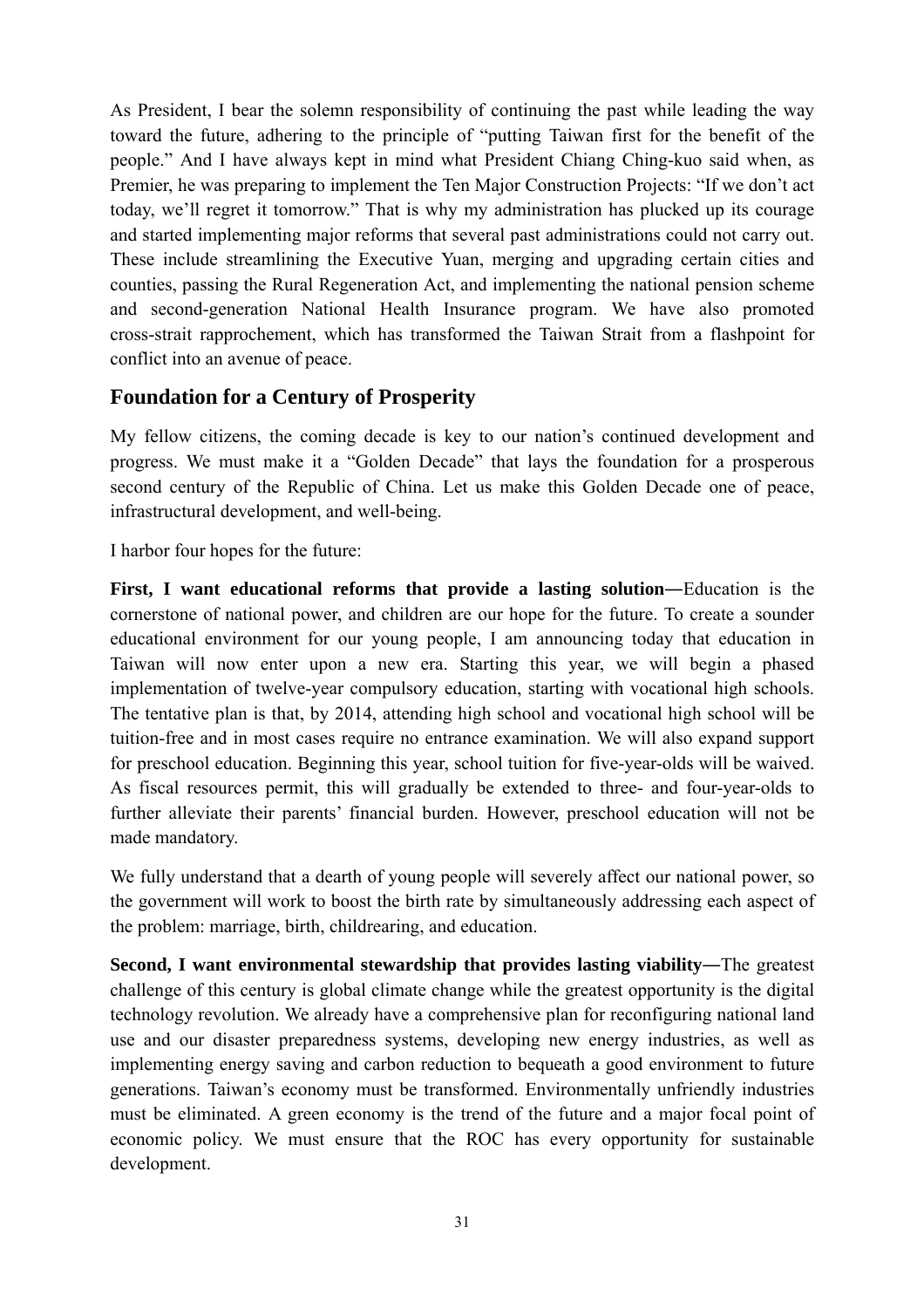To meet the challenge of the digital era, we will promote digital high-definition television and go all out to build a broadband infrastructure to speed up the Internet, enhance its quality, and cut the cost of access. We intend to ensure that the digital lifestyle is a fundamental right of all citizens.

**Third, I want lasting justice—We** will forge a just and fair society where there is equal opportunity for development, the judiciary is impartial and clean, the gap between rich and poor is reduced, and human rights are safeguarded.

Our society is deeply compassionate and caring. In the future, the government will join with volunteers and work hard to reduce the developmental gap between urban and rural areas and between north and south. We will also address the digital divide.

We will continue promoting participatory reform of the judicial system, making an all-out effort to improve it in terms of fairness, quality, and efficiency, so as to provide a firmer safeguard for human rights and win back public trust in the judiciary.

The senior citizen population in Taiwan continues to grow steadily. We are now living in an aged society, so we must actively promote long-term care insurance. We must have enough caregivers and provide adequate care facilities so that seniors will receive better social services and health care support. We must build a "senior-friendly" society where the needs of senior citizens are factored as a matter of course into the designs of buildings and public infrastructure, so that those in the older generation can lead healthy, worry-free, and comfortable lives.

Equitable distribution of wealth was an ideal championed by Dr. Sun Yat-sen. We will make taxation fairer, improve conditions for finding employment and starting a business, and enhance the social welfare system. Only then can the fruits of economic growth be enjoyed by the entire populace.

**And fourth, I want a lasting peace—Peace** in the Taiwan Strait is the foundation for peace and prosperity throughout East Asia, and is the joint responsibility of both parties in the relationship. Over the past two years and more, working within the framework of the ROC Constitution, we have preserved the status quo of "no unification, no independence, and no use of military force" and resumed talks with mainland China on the basis of the 1992 consensus, whereby each side maintains its respective definition of "one China." To date, this has brought about direct cross-straight flights, opened the door for mainland tourists to visit Taiwan, and enabled mainland students to study here. It has also resulted in the signing of 15 cross-strait accords, including the Cross-Straits Economic Cooperation Framework Agreement. As a consequence, tension in the Taiwan Strait has been dramatically reduced, thereby contributing to regional stability and prosperity.

We believe that the people on both sides of the Taiwan Strait share a common desire to shelve disputes and strive for long-term peaceful development of cross-strait ties. The authorities on both sides should put an end to conflict via rapprochement, and replace confrontation with cooperation. At this stage, any advocacy of a unilateral change to the status quo would affect the peaceful development of cross-strait relations. As both sides of the Taiwan Strait share a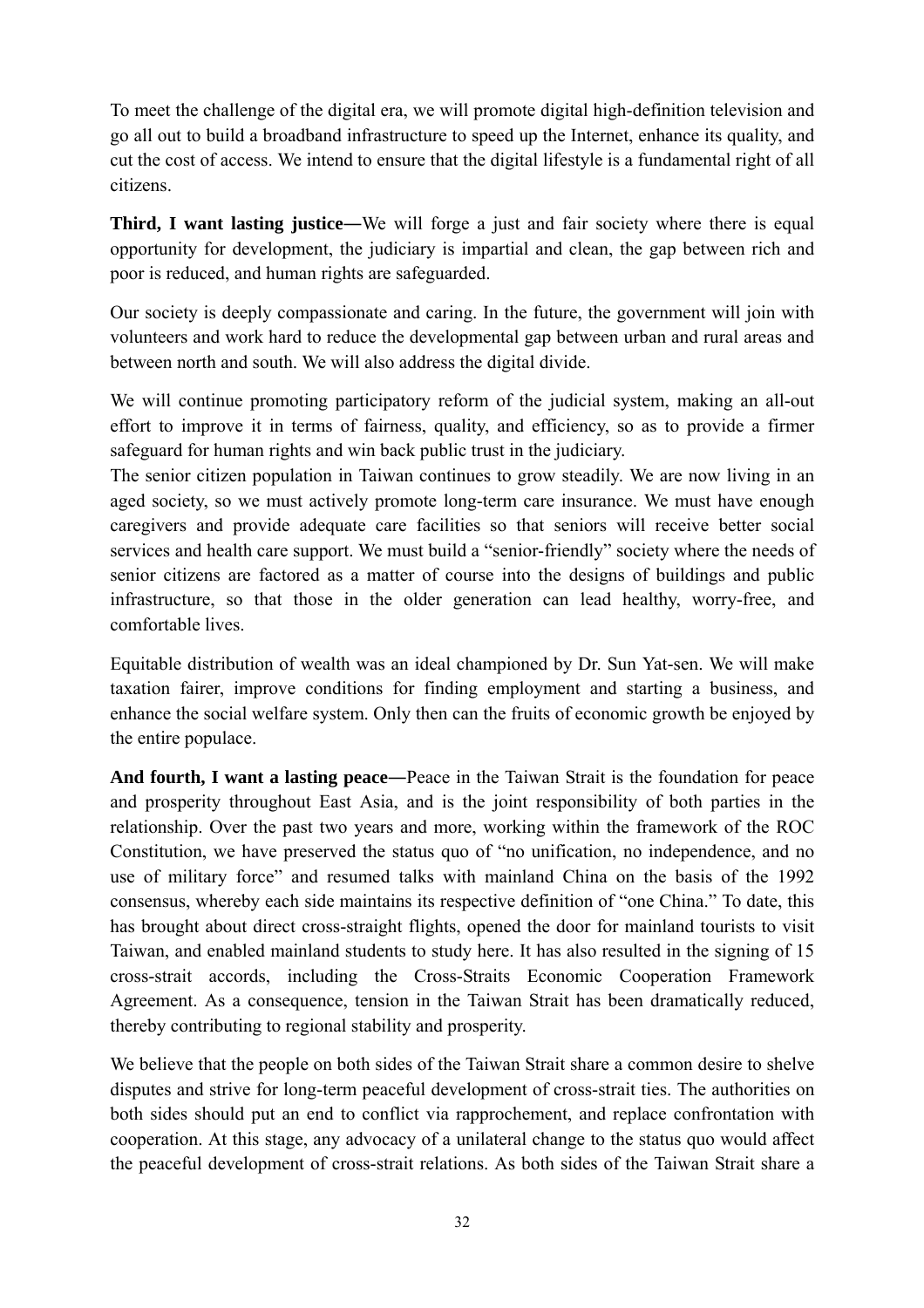common ancestry dating back to legendary emperors Yen and Huang, we should enhance mutual understanding, build mutual trust, and gradually dispel differences of opinion via in-depth exchanges. Guided by the wisdom of our common ethnic Chinese culture, we can surely work out a very satisfactory solution.

#### **Visions for the Future**

My fellow citizens, as the Republic of China begins its second century we should set our sights on the future and make four lofty resolutions:

**In the next century, the ROC will be the standard-bearer at the leading edge of Chinese culture.** Taiwan has never experienced anything like mainland China's Cultural Revolution. Having preserved the rich roots of Chinese culture intact over the past six decades or so, Taiwan now dazzles the world with an aesthetic sense and artistic verve that are firmly grounded in a deep vein of traditional culture.

Taiwan also possesses the openness and innovation of a maritime culture. Traditional Chinese culture on this island early on absorbed the essence of Western contemporary civilization, which is manifested in its innovative art. Our dance, music, drama, visual arts, motion pictures, and television programming command high international acclaim and are reflective of a Chinese culture with Taiwan characteristics.

Among all the ethnically Chinese societies of the world, Confucian values are practiced more widely and more seriously in Taiwan than anywhere else. The virtues espoused by Confucianism—benevolence, righteousness, filial devotion, respect for teachers, diligence, kindness, and simplicity—have long been deeply ingrained in the fabric of our lives. Taiwan is also home to a strong civil society, a diversity of religious groups and other organizations, a free press, and an active volunteer force. We need only display our cultural creativity to the world to attract the world to us. Taiwan is poised to be the standard-bearer at the leading edge of Chinese culture.

**In the next century, the ROC will serve as a paragon of democracy for the Chinese-speaking world.** The ROC is a nation with its own independent sovereignty. The existence of the ROC not only ensures the security and dignity of Taiwan, Penghu, Kinmen, and Matsu, but also proves that ethnic Chinese can indeed tread a new path of freedom and democracy. Our democracy is young, but it has given birth to a vigorous multiparty system. Democracy is Taiwan's strength and pride, and is the foundation on which ruling and opposition parties compete and cooperate.

We hope one day that all descendents of Emperors Yen and Huang will enjoy freedom, democracy, and rule of law, as we do here in Taiwan. This is not a far-off dream, because these values have all been realized in Taiwan. They are not exclusive to the West. Taiwan's experience can serve as a reference for the future development of mainland China.

The two sides of the Taiwan Strait should not quarrel over political power, independence versus reunification, or Taiwan's breathing room on the international stage. We should instead focus on encouraging and helping each other grow in terms of the core values of freedom,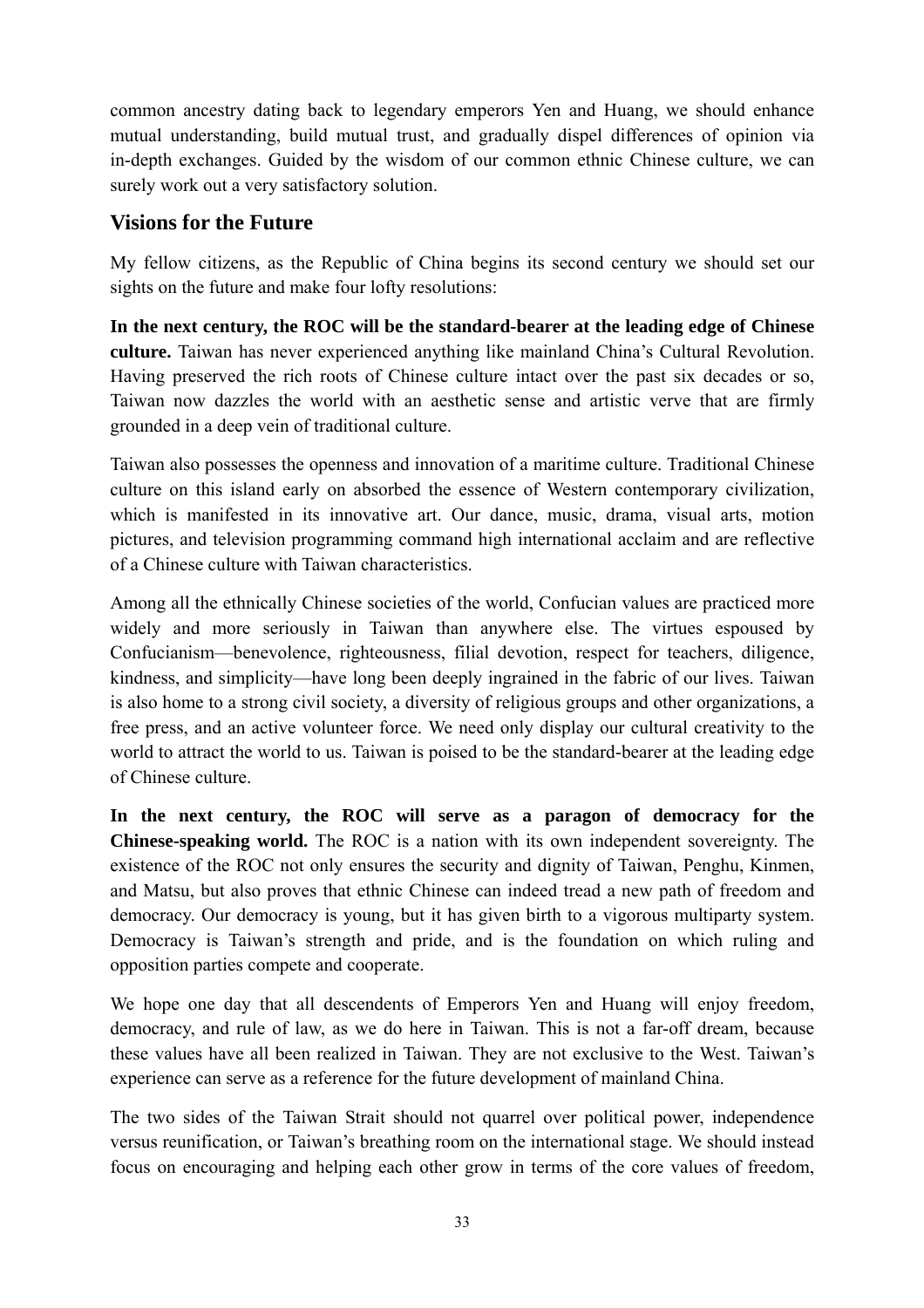democracy, human rights, and rule of law. We care about how human rights develop in mainland China because it is a core value we hold dear. It is a key yardstick against which to measure the distance between us, and a tool for bringing us closer together.

**In the next century, the ROC will become a global innovation center.** Experience teaches us that the greatest amount of added value comes from innovation, research, and development. The farther a nation develops these areas, the stronger it will be.

Taiwan's industrial sector has begun a gradual move from being a supplier of OEM goods to being an innovator with its own brands. Year after year our firms are among the world's top patent recipients. Our young people consistently put on a good showing at international inventors' shows, and are named world champions in the face of fierce competition. We firmly believe that by bolstering R&D, encouraging innovation, cultivating the manufacture of domestically designed products, and protecting intellectual property rights, Taiwan will have established exceedingly favorable conditions for becoming a global innovation center and a cradle for the world's top brands.

**In the next century, the ROC will become a nation the world will respect and an inspiration to many.** Forbearing governance and benevolent rule are the essence of Chinese culture. It is in such a "nonpredatory yet progressive" spirit that we will proactively show concern for global issues and participate in international affairs.

Ours is an expansive, outward-looking culture that takes the seven seas as its home base and the globe as the cradle of its civilization. As a member of the international community, the ROC is more than willing to take on its responsibilities and make contributions commensurate with our ability. We are determined to be a peacemaker, a provider of humanitarian aid, a promoter of cultural ties, and a creator of new technologies and business opportunities. We want to make the ROC a nation that is both respected by and inspiring to people around the world.

# **Conclusion**

My fellow compatriots: As we celebrate the ROC's hundred years of history, let us recall that the ROC of today has come about thanks to generations of people who, concerned about their nation's future, devoted their youth and ideals to the nation's construction and social reform.

As we begin a new century, I am reminded of the words of Jiang Wei-shui, a towering figure in Taiwan's history, who said more than 80 years ago: "Compatriots must unite, for in unity there is great strength." We must support and encourage each other, because the nation's prospects and Taiwan's future are in the hands of our 23 million people. We decide matters for ourselves. We must steadfastly defend the ROC's sovereignty and work to protect Taiwan's dignity. With wisdom, let us create a brighter future for Taiwan and another prosperous century.

Please stand with me as together we chant: Long live the Republic of China! Long live democracy in Taiwan!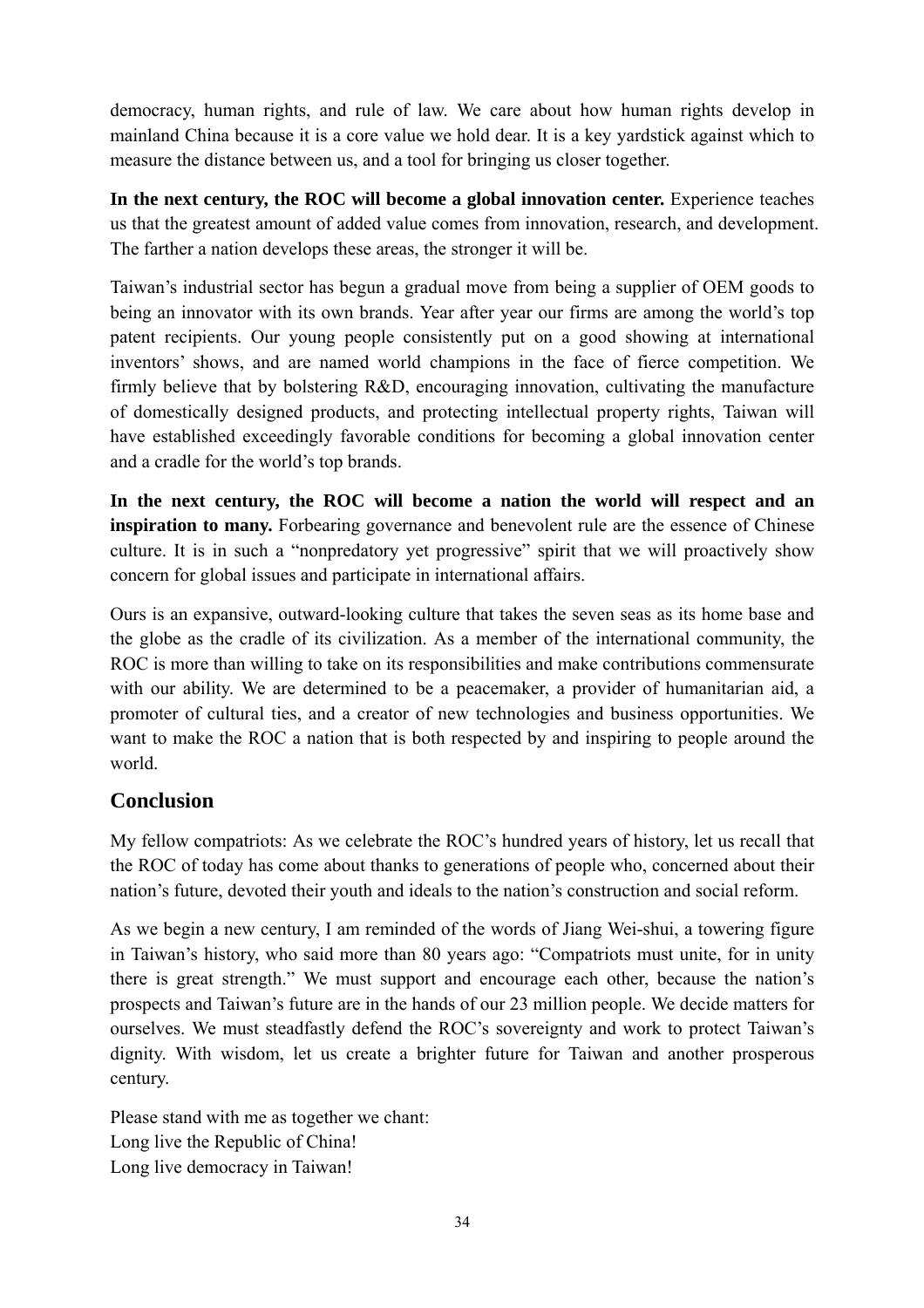# **President Ma Ying-jeou's National Day Address**

Date: Oct. 10, 2010 Ma Ying-jeou President, Republic of China

## **Reform, Innovation and the Pursuit of Justice**

Legislative Yuan President Wang Jin-pyng, Sao Tome and Principe President Fradique Bandeira Melo de Menezes, Solomon Islands Prime Minister Danny Philip and Mrs. Philip, Honorable Elizabeth F.Y. Renner, Speaker of the National Assembly of the Republic of The Gambia, delegations from around the world, members of the diplomatic corps in the ROC, Vice President Vincent C. Siew, Presidents of the Five Yuan of the ROC, distinguished guests, compatriots from overseas, fellow citizens, journalists, and friends watching television:

Good morning to you all!

# **The bond between the ROC and Taiwan**

Today we celebrate the grand occasion of the 99th National Day of the Republic of China. As we commemorate the sacrifices and contributions made by the revolutionary idealists of yore to save a nation in peril, we are keenly aware that we must dedicate ourselves to the historical mission of building on past accomplishments to create a brighter future.

The course of the ROC's development has been a winding path full of difficulties. Everyone in Taiwan is both a participant in and a contributor to that development. We have warded off Communist China's attempts at invasion and ensured the security of Taiwan and the Penghu, Kinmen and Matsu islands; we have striven energetically to progress, making it safely through several global economic crises. On this piece of land we have toiled hard, instituting local self-governance and universal education, building a strong national defense, and creating the dual miracles of a prosperous economy and a democratic political system. These are achievements unsurpassed in the Chinese-speaking world, for which reason we are deeply proud of Taiwan.

Today, we continue to grow and develop on this land. We share a collective destiny and embrace a common dream. We cherish Taiwan and identify with the Republic of China. We wish the best for Taiwan and want the ROC to flourish. Next year will mark the Republic's centennial. Let us celebrate the birth of our nation together and create for it a more resplendent second century.

# **Doing what it takes to push reform**

My fellow citizens: Since the second rotation of power between political parties two years ago, the most important missions of this administration have been reform, innovation and the pursuit of justice. The isolationist policies and corruption of the previous administration caused a great deal of damage to Taiwan, so we must boldly pursue thoroughgoing reform without delay.

Over the past two-plus years, this administration has pushed forward with a number of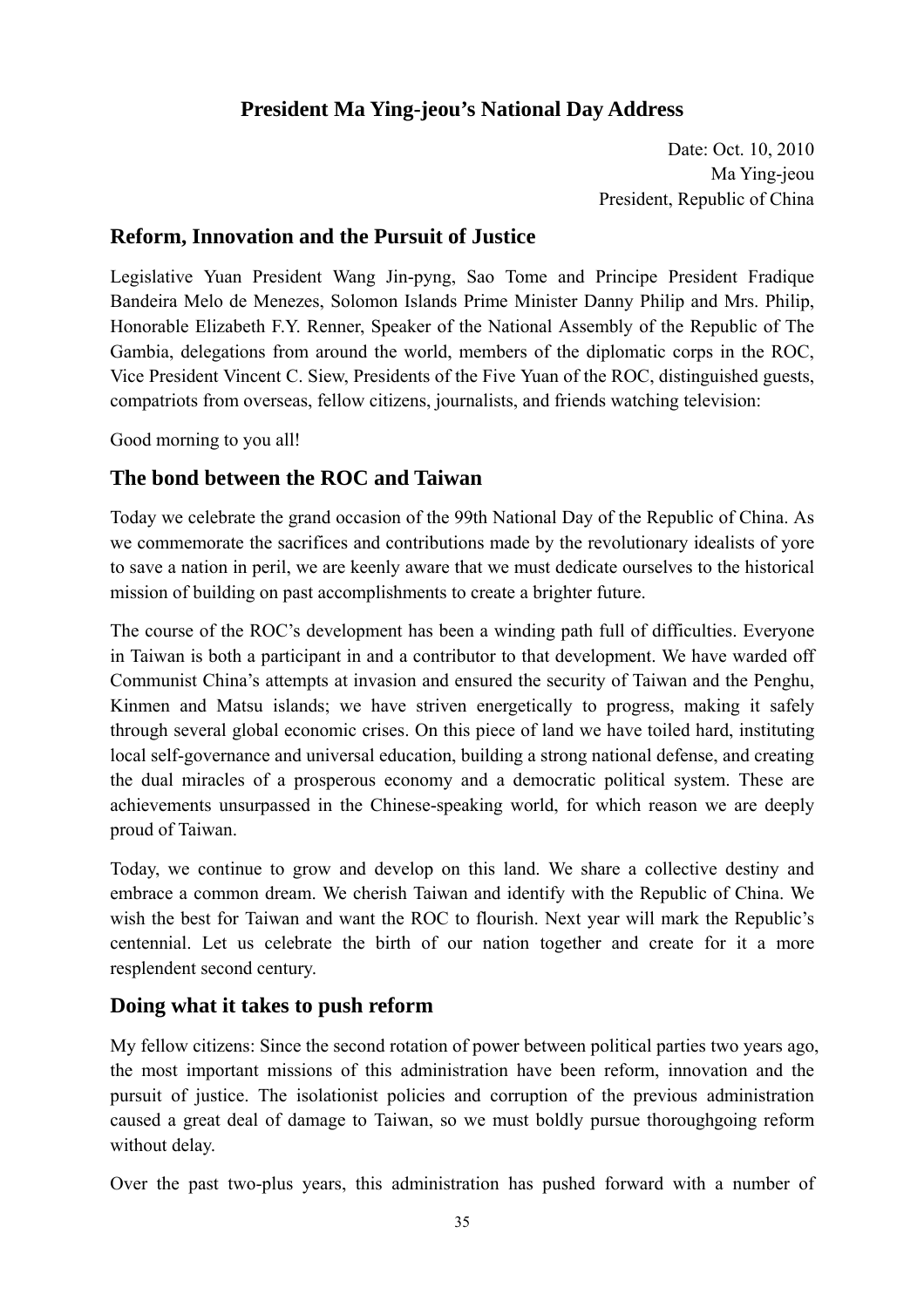groundbreaking reforms touching upon society, the economy, education, environmental protection, national defense, cross-strait relations, and foreign affairs. Our goal has been to improve Taiwan in every respect—to create a brand new, more competitive Taiwan.

Taking governmental re-engineering as an example, we have acted to reduce the executive branch from 37 to 29 Cabinet-level ministries and commissions. This is a project that previous administrations over the past two decades wanted to do but could not accomplish. We are accomplishing it.

We have increased the number of our special municipalities to five by merging and upgrading several counties and cities, and have scheduled elections for them with the aim of achieving balanced development in northern, central and southern Taiwan, thereby enhancing the competitiveness of cities and boosting regional economies. This is another momentous reform that we have succeeded in doing.

Some say that promoting reform will offend vested interests and cost election votes. I cannot go along with that way of thinking. Taiwan is now in a race against time. We cannot put off reform for the sake of winning elections. Were we to do so, we would let down our people as well as generations to come. We have a well-informed public. I believe that only reform can secure our future, and that by securing our future we can win people's hearts.

My fellow citizens: The world is changing rapidly. Taiwan must recognize the importance of economic integration in the Asia-Pacific region and the economic rise of mainland China. We certainly cannot afford to play the ostrich by burying our heads in the sand.

Over the past two years and more, we have improved cross-strait relations and pushed for peace and prosperity while expanding our participation in international affairs. The commencement of direct cross-strait flights and visits by mainland Chinese tourists to Taiwan has coincided with resumption of our participation in the World Health Assembly, from which we had been absent for 38 years, and our accession to the Government Procurement Agreement of the World Trade Organization after earlier bids to do so had failed for six years. Further, in our relations with the United States we have re-established high-level trust, resumed important arms purchases, and re-started talks on the Trade and Investment Framework Agreement. As a special partner of Japan, we established a new representative office in Sapporo last December and are scheduled at the end of this month to inaugurate two-way flights between Songshan Airport in Taipei and Haneda Airport in Tokyo. Elsewhere, travelers with ROC passports now enjoy visa-free entry to the United Kingdom, Ireland, New Zealand, and Fiji. The European Parliament, moreover, has adopted resolutions in support of Taiwan on numerous occasions, and we have successfully advanced substantive relations with other friendly nations.

In addition, we have concluded 14 agreements with mainland China. Each one is premised on the principles of parity, dignity and reciprocity, and puts Taiwan first for the benefit of its people. Throughout this process, we have staunchly defended the sovereignty and dignity of Taiwan.

The Cross-Straits Economic Cooperation Framework Agreement (ECFA) that Taiwan and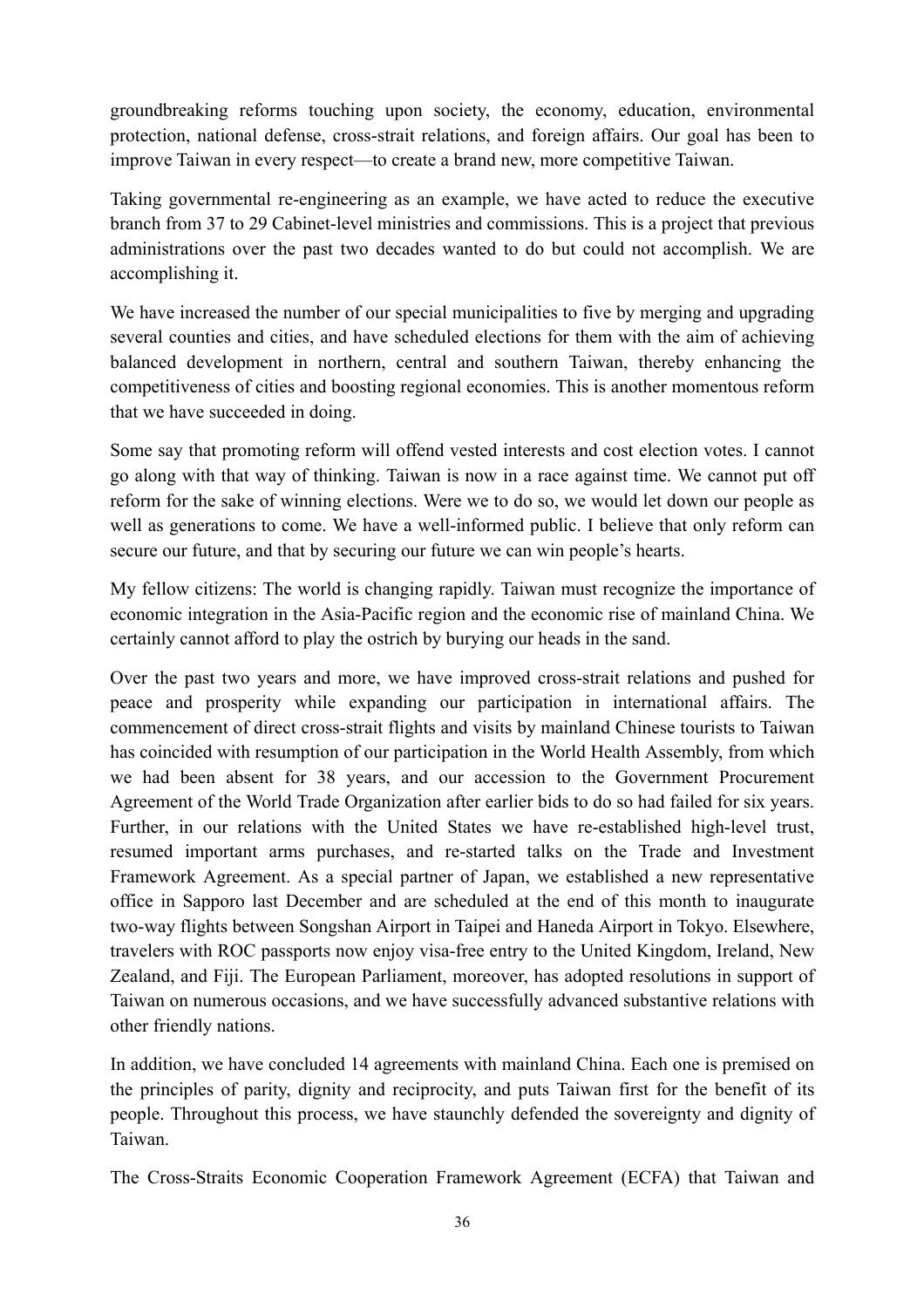mainland China inked this June came into force on September 12. It is the most important cross-strait agreement in the past two years, a milestone in economic cooperation between Taiwan and mainland China. We have not opened up to mainland laborers or allowed additional agricultural import items but, instead, have created more business and job opportunities for our agricultural sector as well as our traditional manufacturing and service industries. The early harvest provisions of the ECFA could generate fully 60,000 job opportunities and NT\$190 billion in business for Taiwan. This course of action puts us in position to join in the process of Asia-Pacific regional economic integration. We have averted economic marginalization and accelerated the internationalization of our economy.

My fellow citizens: Our pragmatic policies in handling cross-strait relations and foreign relations have won the international community's strong affirmation, and the efficacy of government reforms has begun to show. The Directorate-General of Budget, Accounting and Statistics of the Executive Yuan has forecast that our economy will grow by 8.24% this year, among the best performances in Asia. Of the world's top 30 trading nations, we had the highest import growth rate and the second-highest export growth rate in the first two quarters of this year, demonstrating that we have begun a robust economic recovery following a recession that lasted for over a year.

Over the past year, the number of employed people has increased by 285,000, and in August the unemployment rate dropped to 5.17%, the first time in 19 years that it decreased in that month. The average salary has increased as well, manifesting the growing vigor of our labor market.

Thanks to our policies of liberalization and deregulation, Taiwan's competitiveness has made great strides. In the 2010 World Competitiveness Yearbook released in May by the Switzerland-based International Institute for Management Development, Taiwan ranks as the eighth most competitive economy among the 58 countries surveyed, up 15 notches from the previous year. This is Taiwan's best performance in the survey in 16 years, and we are confident of doing still better in the future.

Taiwan's economic recovery is the fruit of the collective efforts of all its people. This government has considerable room for improvement, however, in its handling of various social and environmental problems as well as educational and judicial reform issues. We must humbly listen to the voice of the people, and strive constantly to do better. I will persist in pursuing reform and move boldly forward in order not to betray the public's trust.

# **Meeting public expectations with concrete action**

Issues concerning disparities of wealth, environmental protection, educational reform and judicial reform have recently become the focus of intense public scrutiny. Here, I would like to stress that the core principle of this administration is the imperative to build a just society, and I promise that with regard to any issue pertaining to social justice, environmental justice or judicial integrity, we will take active steps to meet the expectations of our people.

#### *Narrowing the wealth gap*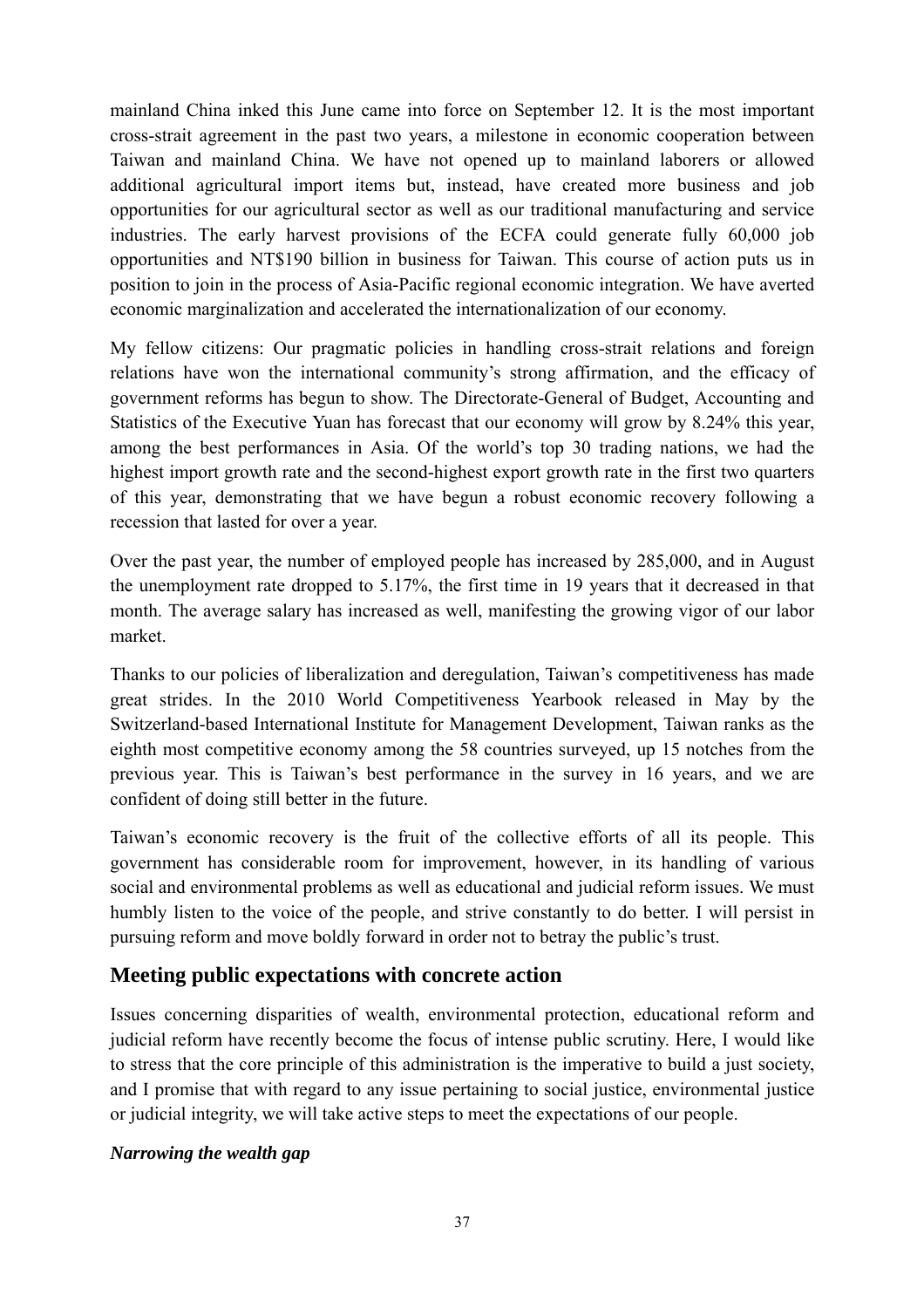The wealth gap in Taiwan has been widening for the past decade, reflecting an imbalance in wealth accumulation. Taiwan's economy is making a rapid recovery, to be sure, but if the fruits of economic development cannot be shared by all, what is the point of economic growth, however fast it may be?

The pursuit of economic growth, while important, is no more than a means to an end—the end being to build a just and prosperous society with egalitarian distribution of wealth. I therefore wish to stress that, from now on, strategies for Taiwan's economic development will not focus exclusively on growth, but absolutely must place equal importance on growth and fairness. In other words, as we boost economic growth, we must devise means to alleviate the problems of unemployment and poverty.

This government will do all in its power to adjust industrial structure, increase employment opportunities, expand social welfare benefits, and look after the needs of vulnerable groups. At the same time, we must also continue to promote tax reform. Putting it simply, the government will definitely not sit idly by and leave impoverished families with nowhere to turn to for help. Wherever there is poverty, our government must give caring attention and extend a helping hand.

#### *Balancing economic and environmental concerns*

My fellow citizens: Last year's Typhoon Morakot disaster caused the loss of more than 700 precious lives. This government has taken to heart the bitter lessons of that experience. For over a year now, we have dedicated ourselves to post-disaster reconstruction work and reorganization of disaster preparedness systems. At the same time we have pushed for central and local government agencies to carry out disaster preparedness and relief drills. We are working to raise the level of vigilance at all levels of government and society in the hope that tragedies of this nature will not recur.

Last month as Typhoon Fanapi approached, our central government, armed forces, police and fire departments, and local governments at all levels were fully mobilized to prepare for disaster. To minimize the damage, they first evacuated more than 16,000 people from risky areas. If the more than 100 people of Laiyi Village in Pingtung County had not been evacuated in time, for example, there may have been a replay of last year's Xiaolin Village tragedy [in which hundreds of lives were lost in a landslide]. This again demonstrates the correctness of our strategy, in the face of extreme, ever-changing weather conditions, to emphasize disaster preparedness over disaster relief, and evacuation over other preparedness measures; to hope for the best, but prepare for the worst; and to prepare for disasters in advance, deploy troops with an eye to disaster preparedness, and ensure readiness for rescue operations.

A number of issues have given rise to controversy over the question of environmental protection versus economic development. Some of the more notable disputes concern the Academia Sinica biotechnology park, the Central Taiwan Science Park environmental impact assessment, and Kuokuang Petrochemical Technology Company's development plans. From the perspective of our nation's sustainable development, equal importance should be placed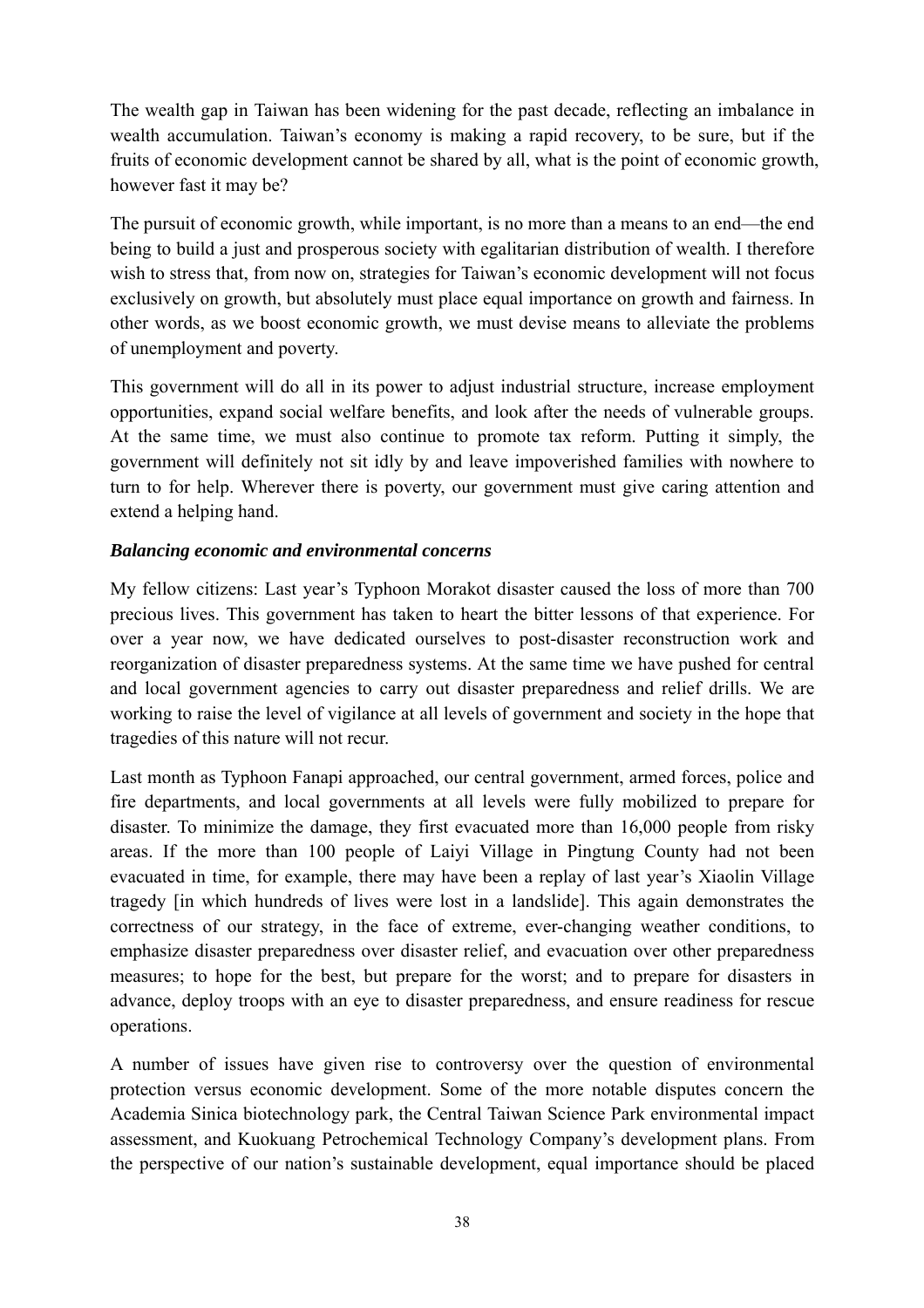on environmental protection and economic growth. But in the event it is judged that economic development will severely impact or damage the environment, environmental protection should take priority. The severity of possible impacts or damage should be determined by scientific, rational assessments. Though we must pursue economic growth, it is even more important to protect our environment and health.

More comprehensive concern for our land is therefore essential. Priority must be given to the restoration and preservation of environmentally sensitive areas, including important agricultural land, mountain forests, wetlands, grasslands and rivers, as well as of cultural heritage sites and scenic areas. At the same time, we must improve the industrial structure as well as the current environmental impact assessment system, incorporating them as essential aspects of national land planning. With the goal of sustainable development of the nation's lands in mind, in the future this government must pay greater attention to people's opinions concerning the development or expropriation of land, show greater concern for the land, and take a long-term perspective so as to ensure sustainable development.

#### *Deepening educational reform*

My fellow citizens: Children are our hope for the future. I pledge to expedite efforts to forge public consensus and create the necessary conditions to institute 12-year compulsory education. First, we will start compulsory education a year earlier so that all five-year-olds can attend kindergarten tuition-free. We already began with offshore islands and remote areas this year, and will expand the program next year to cover the whole nation.

Furthermore, we absolutely must not neglect impoverished and disadvantaged children. Through reallocation of educational resources, we must revamp learning environments that are not beneficial to them and help them acquire effective knowledge and skills from their schools so they can rise above poverty. We definitely must ensure that impoverished children have the same opportunities as others to realize their life's dreams.

## *Spearheading participatory judicial reform*

Bribe taking by judges, the quality of court verdicts and the efficiency of judicial processes have recently been the focus of sharp public criticism. We believe that the judiciary must of course be independent, but it must not be isolated from society or behave in a manner contrary to reasonable expectations of the public. The judiciary must be able to protect law-abiding citizens. This is the most fundamental standard of justice.

Future judicial reform must be participatory in nature. It should be undertaken from the perspective of ordinary people, with an understanding of what the public expects of the judicial system, and with empathy for the suffering they must undergo in the litigation process. A new Judicial Yuan president and vice president have been installed. Together with the minister of justice and the prosecutor-general, who took office half a year ago, they constitute a new judicial team. I am confident that this team will be responsive to public expectations and play an active role in participatory judicial reform.

Government agencies will also work together to re-examine relevant regulations and legal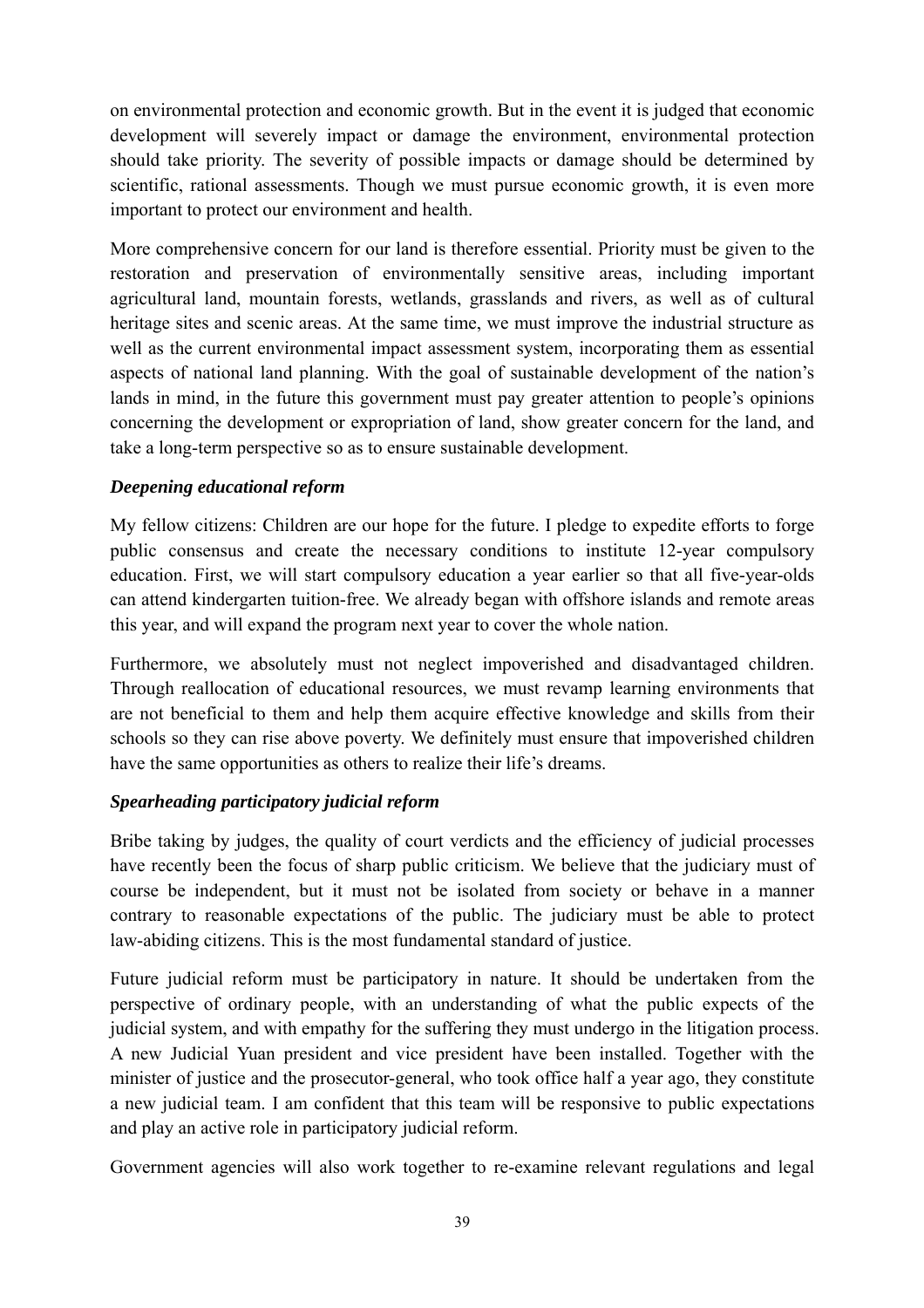procedures, improve the quality of court verdicts, enhance efficiency, and institute a friendly court environment. They will also expedite the passage of a Judges Act and establish mechanisms for evaluating the performance of judges and prosecutors, with an eye to keeping the good, eliminating the corrupt, and re-establishing the public's trust.

Our plan to establish an anti-corruption agency demonstrates our determination to eliminate and prevent all manner of corruption. This administration is committed to eradicating criminality. We absolutely will not compromise with the forces of corruption.

Human rights protections are another important aspect of judicial integrity. In May of last year, we ratified two United Nations human rights covenants—the International Covenant on Civil and Political Rights, and the International Covenant on Economic, Social and Cultural Rights—and are now actively working to amend any domestic laws and regulations that may run counter to the standards set out therein. To further promote the development and protection of human rights and basic freedoms, I hereby announce the establishment of a Human Rights Consultative Committee under the Office of the President. Vice President Siew will chair the committee, and is in charge of setting it up. The committee will be composed of both public officials and private citizens, who will discuss and develop human rights policies and issue regular human rights reports, so as to raise the level of human rights in Taiwan.

# **Promoting cross-strait relations, expanding international participation**

Fellow citizens: We have recently seen great improvement in relations between Taiwan and mainland China and a marked relaxation in cross-strait tensions. Mainland authorities have recently mentioned the possibility of removal of missiles aimed at Taiwan. We feel this has a positive significance for cross-strait relations and hope that it becomes a reality as soon as possible.

Of course, our hopes for Taiwan's security cannot rest solely upon improvements in cross-strait relations. Thus, it is our necessary and unchanging policy to develop our independent military capabilities while continuing to import weapons of a defensive nature that we cannot manufacture ourselves. We will also continue to boost multilevel cross-strait economic, cultural and social ties, building confidence and resolving differences, so as to maintain lasting peace across the Taiwan Strait.

The Republic of China is a country with independent sovereignty. We conduct relations with mainland China under the framework of the ROC Constitution and on the basis of the "1992 Consensus." Although at this stage the two sides of the Taiwan Strait cannot accord de jure recognition to each other, we nevertheless should be able to pragmatically adopt a policy of de facto "mutual non-denial"

The people on the two sides of the Taiwan Strait are ethnic Chinese—"descendants of the legendary emperors Yan and Huang." As the two sides pursue closer cross-strait ties, we hope to also expand cooperation with mainland China in the international sphere. We want to avoid antagonism and gradually develop a virtuous cycle of mutually beneficial, win-win interaction.

Taiwan is a full democracy. Any agreement that we sign with the mainland must receive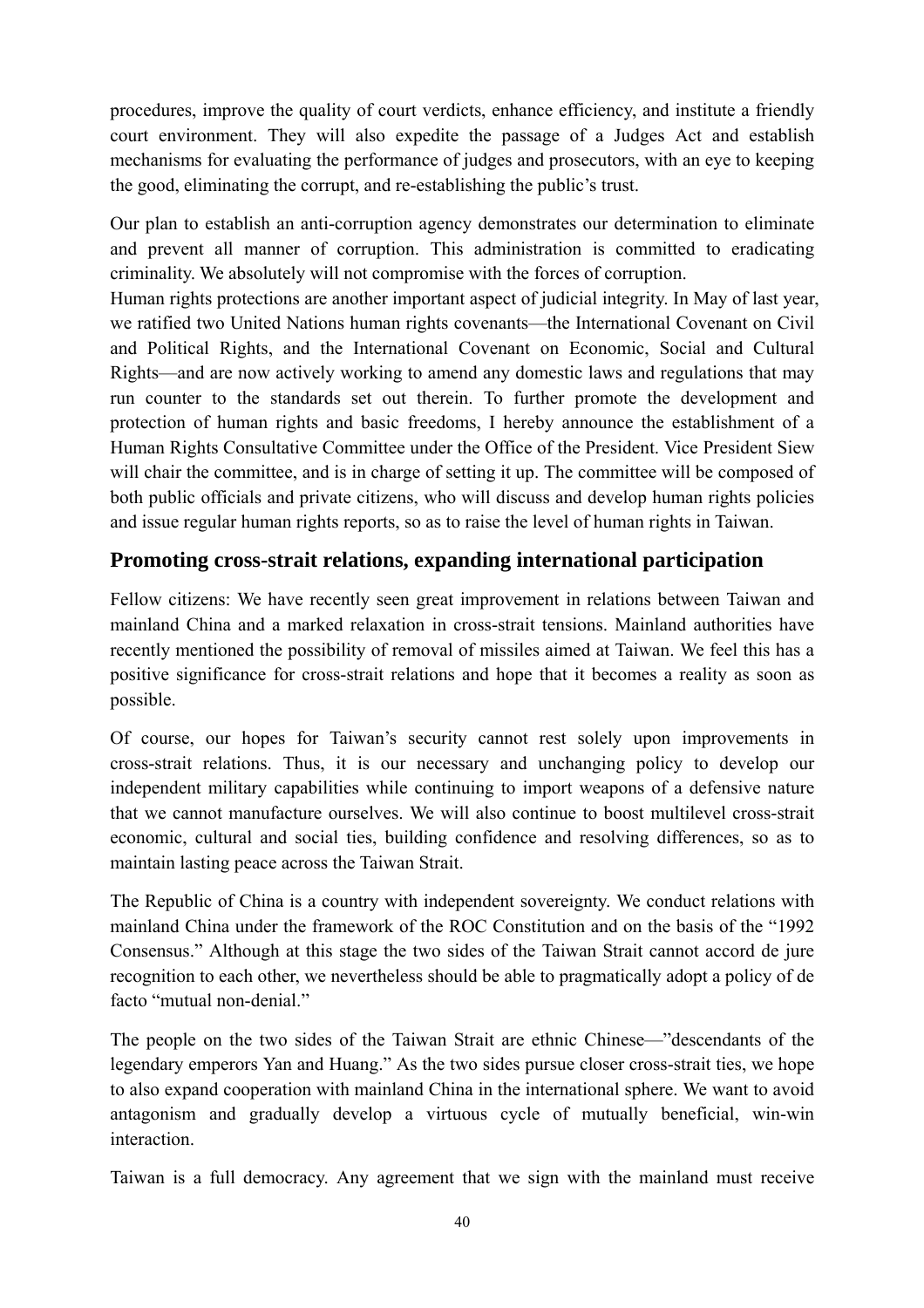public support, and is subject to parliamentary supervision. At the same time, we will maintain the cross-strait status quo of "no unification, no independence and no use of force" under the framework of the ROC Constitution, uphold the principle of putting Taiwan first for the benefit of its people, safeguard the Republic of China's sovereignty, and maintain Taiwan's dignity.

In the future, we will continue to strengthen cooperation with all of our diplomatic partners as well as other nations, including the United States, Japan, countries in Southeast Asia, New Zealand, Australia and European Union member states. We will actively seek to participate in international organizations and their activities and, in the spirit of humanitarianism, provide aid to developing partner countries. This administration is committed to enhancing the ROC's international status and, with a pragmatic and flexible approach, will actively work to sign free trade or economic cooperation agreements with our trading partners—all with the aim of building up Taiwan while linking with the Asia-Pacific region and deploying globally.

Here, I would like to stress that the ROC plays four roles in the world: first, as a peacemaker; second, as a provider of humanitarian aid; third, as a promoter of cultural ties; and fourth, as a creator of new technologies and business opportunities. Though our territory is small, our aspirations are ambitious. We look forward to integrating with the world community. We are eager to take on the challenges of globalization, and hope to make contributions to the international community. We want to win respect for the ROC, and be the type of country that stirs people's hearts.

## **Conclusion**

My fellow citizens: The people who live on this piece of earth have never meekly bowed to fate. We have managed to grow amid adverse circumstances and, step by step, realize the ideal of a democratic republic as envisioned by our founding father, Dr. Sun Yat-sen. Looking to the future, we are full of confidence and optimism!

Democracy and freedom have come to define the spirit of Taiwan. A rich social diversity has made Taiwan's culture and lifestyle a "benchmark" for Chinese communities around the world. Many of Taiwan's young people have become international standouts in the areas of academics, sports, art, cuisine, design and invention. We see embodied in them Taiwan's potential, Taiwan's confidence and Taiwan's hope.

Fellow citizens: The ROC centennial is just around the corner. The story of the first century of the Republic opened against a background of social upheaval, but our nation went on to record extraordinary achievements through peaceful development. The ROC's second century will kick off with a "golden decade" prelude. Now, we begin to write a brand-new chapter.

This is the responsibility we undertake in remembrance of our ancestors and national martyrs, as well as our promise to our children and future generations!

In closing, please join me in shouting: Long live the Republic of China! Long live Taiwan's democracy! Thank you.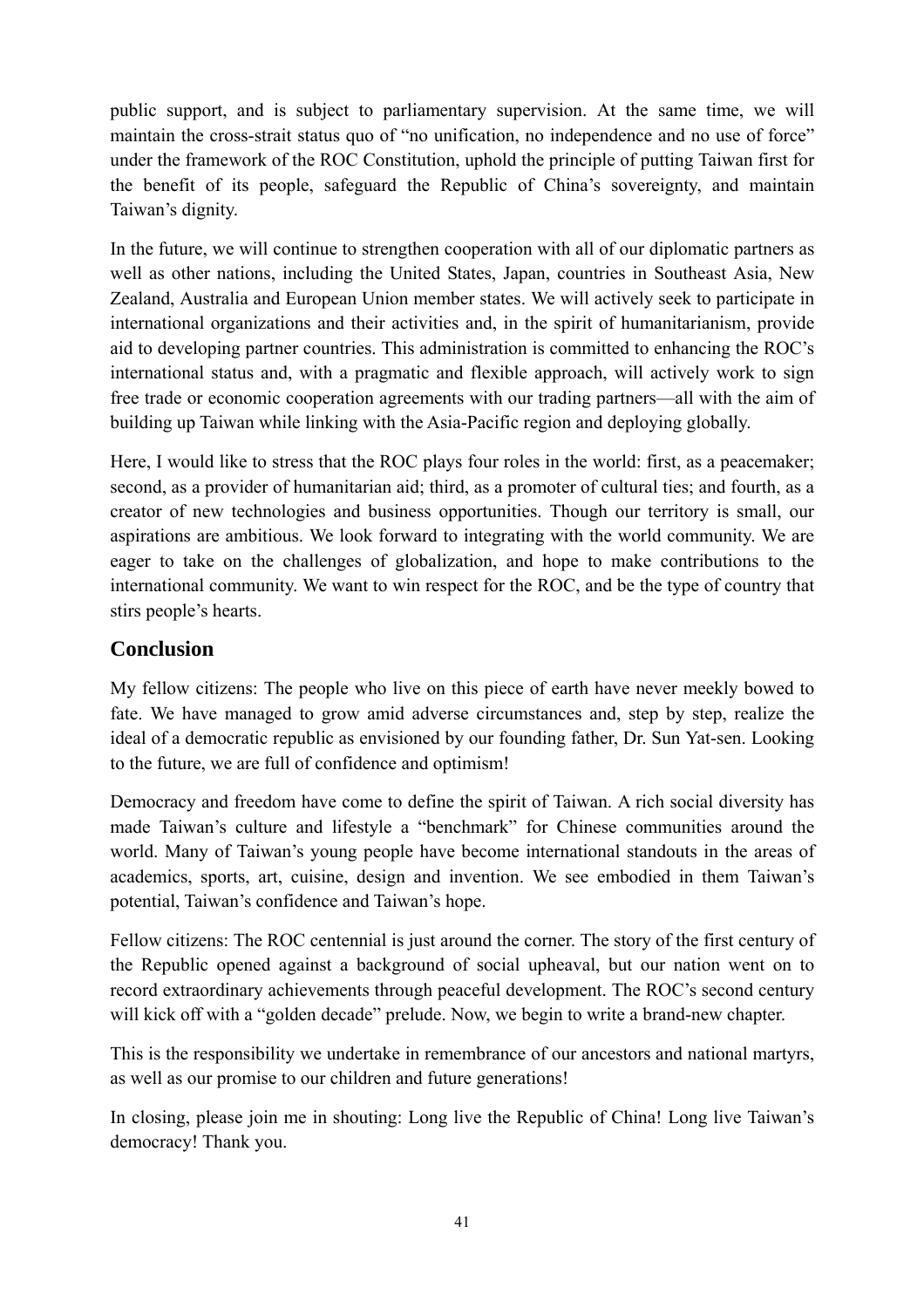# **Protecting the country by promoting peace – Change has begun**

Date: June 7, 2010 Press Release Office of the President

President Ma Ying-jeou unveiled his "six steps to a better Taiwan" at a press conference marking the second anniversary of his inauguration. These six steps are to strengthen the country through innovation; revive the country by promoting culture; save the country through environmental protection; stabilize the country by adhering to the constitution; secure the country by providing social services; and protect the country by promoting peace. This approach will create the foundation for a golden decade, he said. All major policy changes adopted during his two years in office have been predicated on the key pre-condition of cross-strait peace, and improvements in this regard have resulted in a much rosier outlook on Taiwan's competitiveness. The president expounded on the idea of "protecting the country by promoting peace," commenting as follows:

I believe that the major reforms promoted over the past two years are being reflected in the nation's competitiveness scores. The government's insistence on protecting the country and fostering regional stability through peace have been widely applauded by the international community. If the benefits of cross-strait reconciliation can be expanded to the sphere of foreign relations, Taiwan will be able to promote many internal reforms amid a peaceful external environment. This type of policy will not damage the ROC's sovereignty or dignity in any way, and the entire world is witnessing these changes.

The most prominent result of the government's efforts to improve cross-strait relations has been an increase in interaction between the two sides. Increased interaction, reduces tensions and significantly lowers the potential for the outbreak of armed conflict. At the same time, neighboring countries are becoming friendlier to Taiwan since we have become a peacemaker rather than a troublemaker.

Confrontation between the two sides has given way to negotiation, and conflict to reconciliation, and the world community is in virtually unanimous support of this development, as it has helped to reduce regional tension and foster stability. At the same time, increased job opportunities have arisen here in the wake of the start of direct transportation between the two sides of the Taiwan Strait, the opening of Taiwan to mainland Chinese tourists, and the decision by Taiwan-invested firms in mainland China to come back and list their shares here instead of in Hong Kong.

While Taiwan is improving ties with mainland China, its relations with the United States, Japan, the European Union, New Zealand, Australia, and Southeast Asian nations are also taking a turn for the better. In particular, mutual trust has been re-established at the highest levels with some of the most influential nations. This has helped make it possible for Taiwan to become a party to the Agreement on Government Procurement and participate in the World Health Assembly. The development of cross-strait relations and the expansion of international relations are complementary to each other. Moreover, the smoother the development of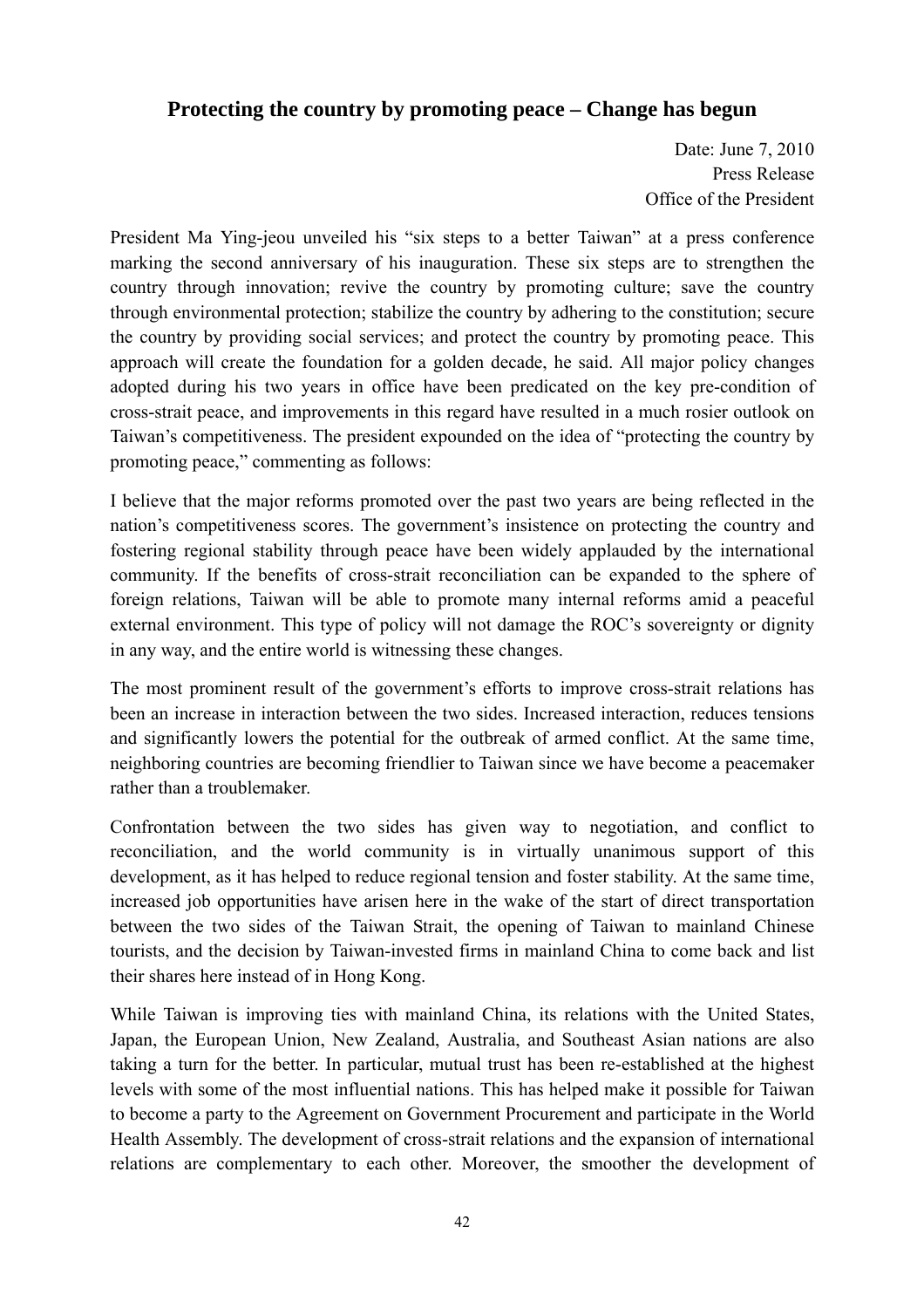cross-strait relations, the better the ROC's relations will be with the international community. And once ties with the global community have strengthened, Taiwan's public will have even greater confidence and willingness to further build cross-strait relations. Everyone will benefit from this virtuous cycle.

The improvement of relations with mainland China has caused some people to grow concerned about whether the ROC's sovereignty might suffer and whether Taiwan's dignity be harmed. In fact, we have signed 12 agreements with mainland China, and in each case we have achieved the objective of "putting Taiwan first for the benefit of the people." This proves that we needn't sacrifice our sovereignty or suffer indignities in order to achieve cross-strait peace and prosperity.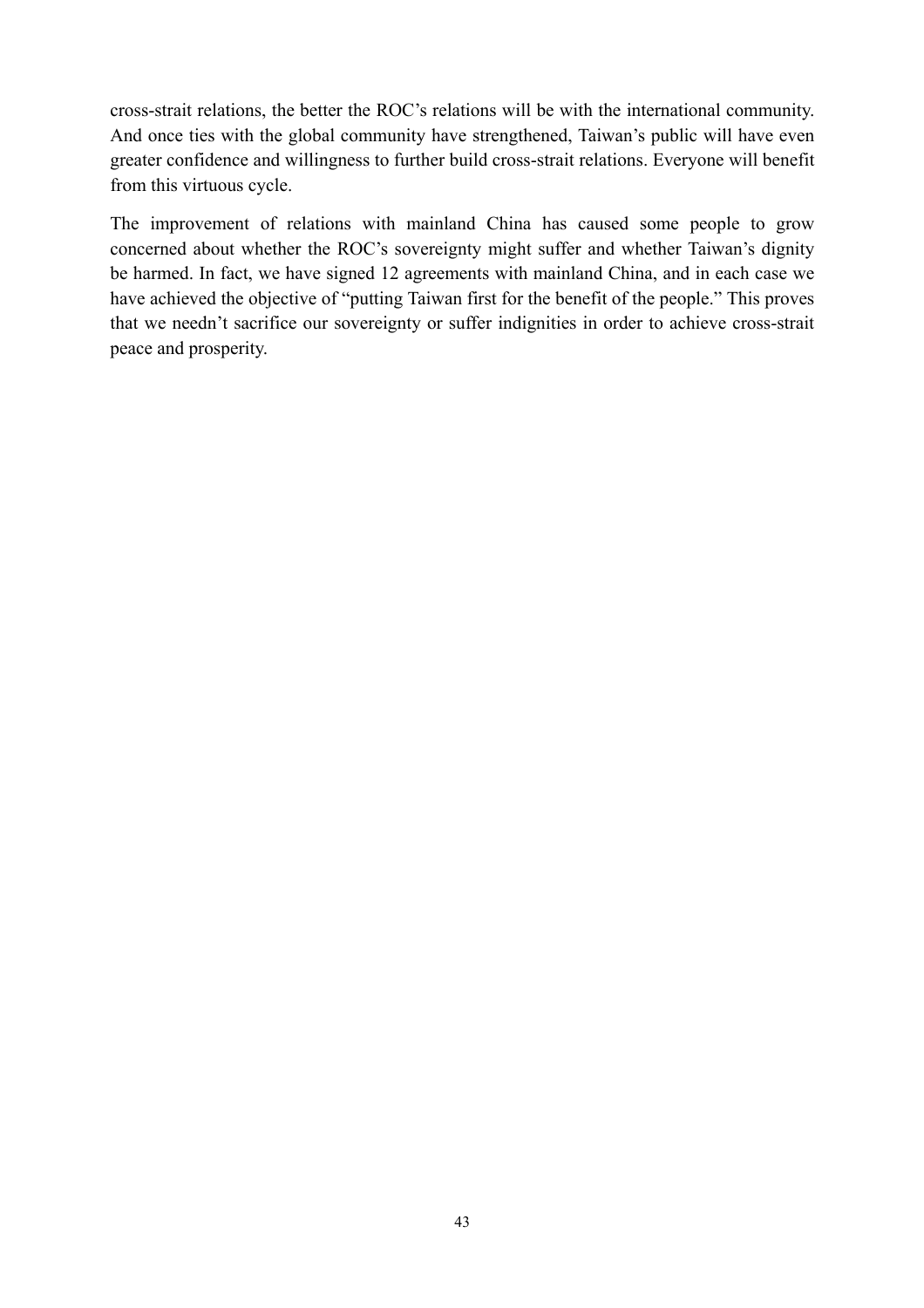# **New Inflection Point for Taiwan, New Era for Asia – Choosing Correctly at a Critical Juncture**

Date: July 6, 2010 Ma Ying-jeou President, Republic of China

At the fifth meeting between Taiwan's Straits Exchange Foundation (SEF) Chairman Chiang Pin-kung and mainland China's Association for Relations Across the Taiwan Strait (ARATS) Chairman Chen Yunlin, held on June 29 in Chongqing, the SEF and the ARATS signed the Economic Cooperation Framework Agreement (ECFA). If the agreement is approved by the Legislative Yuan, it is expected that the ECFA will take effect on January 1 of next year. In addition to having a far-reaching effect on cross-strait relations and further solidifying peace and prosperity on both sides of the Taiwan Strait, the ECFA will also influence the structure of cross-strait economic ties and the nature of competition and cooperation in the Asia-Pacific region. President Ma made the following comments in explaining his observations and thoughts on this situation:

I believe that the signing of the ECFA is extremely important for Taiwan, for cross-strait relations, for the Asia-Pacific region, and even for the entire world. First, the ECFA is a major step for Taiwan in overcoming economic isolation, as it heads off the threat of economic marginalization. Second, the ECFA is a major step forward for the two sides of the Taiwan Strait in economic reciprocity and cooperation. Under a systematized framework, the agreement will help Taiwan generate more business opportunities and increase the number of jobs here. Third, the ECFA constitutes a major step in hastening economic integration in Asia. In the future, the value of Taiwan will become more important in the eyes of the Asia-Pacific region and the global community. Taiwan has a strong chance of becoming a springboard for companies from throughout the world seeking to enter the mainland market.

The signing of this agreement also enables us to fulfill four promises that we previously made to the public. Firstly, nothing in the content of the ECFA relates to the opening of Taiwan's doors to laborers from mainland China, nor does it further liberalize imports of mainland agricultural products. Secondly, the content of the agreement proves that it was not signed with only the interests of major enterprises in mind. The ECFA focuses broadly on the interests of the Taiwan economy as a whole, including small- and medium-sized enterprises (SMEs), vulnerable industries, laborers, and farmers. In addition, the agreement will enable 18 more agricultural products from Taiwan to be sold to mainland China, including bananas, oranges, tea, grouper fish, and milkfish. Third, this agreement has forged tariff concessions on various goods and services, and has also liberalized markets. The two sides have also signed a cross-strait cooperative agreement on the protection of intellectual property rights. This is an extremely important step, for it will create more opportunities for Taiwan's cultural and creative industries to develop in mainland China. Meanwhile, the government has included investment guarantees as a topic for discussion in the next round of negotiations. Fourth, this agreement was negotiated and signed under the principles of equality and reciprocity, as well as "putting Taiwan first for the benefit of the people." The ECFA has not damaged the nation's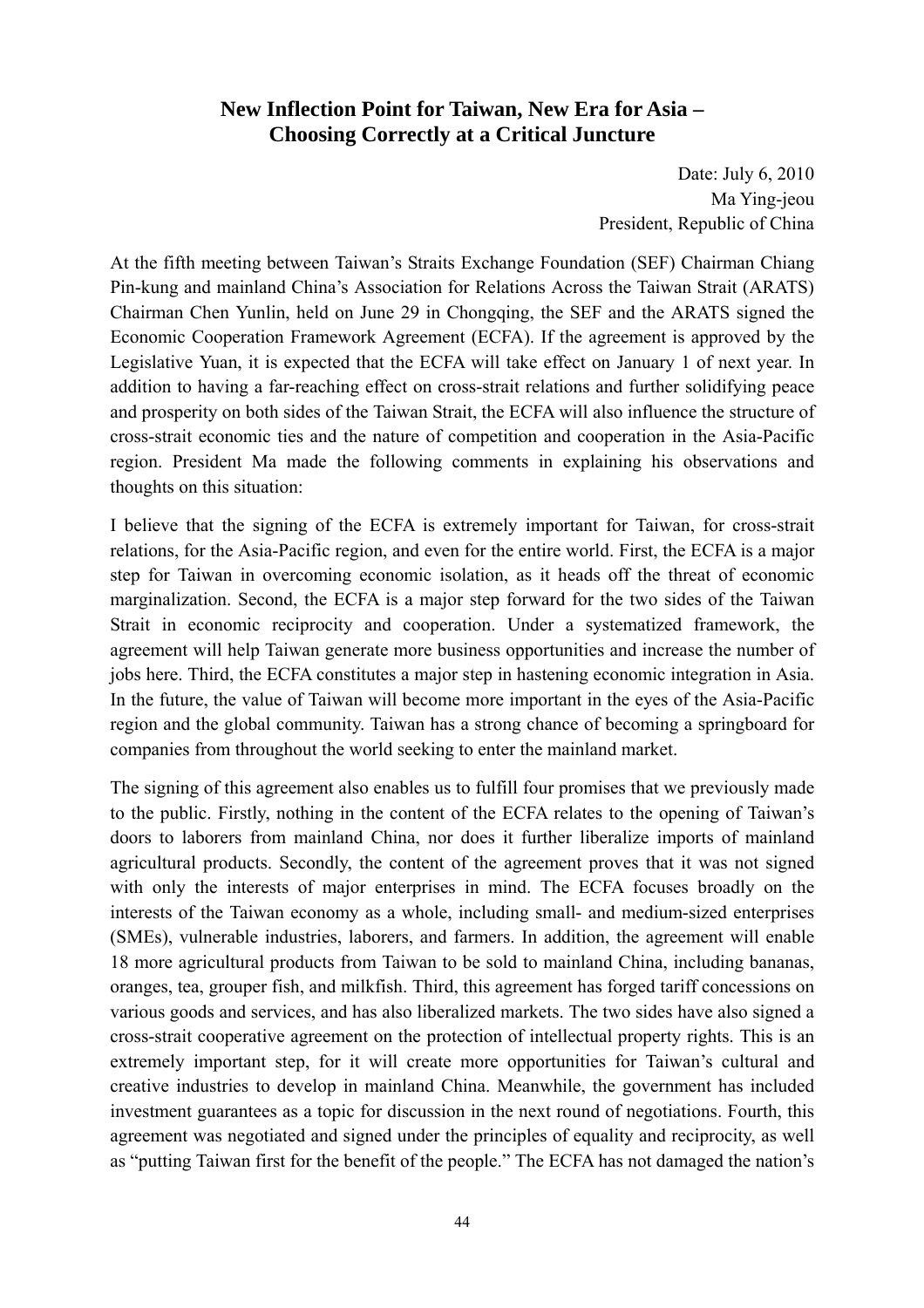sovereignty, nor has it compromised Taiwan's dignity.

However, the ECFA is just one among many measures we are taking to further boost Taiwan's economy. We need to move quickly to take advantage of this opportunity by re-examining various policies and methods that have already served their purpose, and by finding new ways to spark the economy. Taiwan has an extremely advantageous geographical location in East Asia. We are also a nation with lots of outstanding and enterprising people. We are an open society that emphasizes the values of democracy and freedom. Meanwhile, Taiwan features outstanding and diverse educational opportunities. However, in the years prior to our administration taking office, we failed to capitalize on Taiwan's strengths. We became stuck, making it impossible for us to fulfill our potential. After our administration took office, however, we adopted policies that emphasized deregulation and re-construction. In principle, we have moved in the direction of liberalization. For instance, we have reduced the inheritance tax and business income tax, and expanded public investment. In addition, we have liberalized direct transportation between the two sides of the strait, initiated the "three links," and opened our doors to mainland Chinese tourists. At the same time, we have signed an agreement with mainland China for direct flights between Taipei's Songshan Airport and Shanghai's Hongqiao Airport, and we have signed another agreement with Japan for direct flights between Songshan Airport and Tokyo's Haneda Airport. So it takes a comprehensive approach to truly help Taiwan break through the barriers facing it and free us of the various restrictions that have been placed upon us. Signing of ECFA is like equipping Taiwan with a pair of wings that will enable our economy to take off.

Amid these circumstances, there are several things we must do to keep Taiwan's economy moving forward. The first key task is to find a way to strengthen Taiwan's economy and attract investments from home and abroad. Secondly, we are using laws and regulations as a means to strengthen innovation and integrate the work of our government-related R&D institutions to boost the ability of Taiwan industry to innovate, develop name brands, and provide greater added-value in the service sector. It is also very important that we strengthen the basic building blocks of our economy. The Ministry of Economic Affairs recently identified 10 extremely fundamental industrial technologies that we will rely on over the next five to 10 years to enable us to become an industrial powerhouse. To be sure, the ECFA will play an important role in fueling this work.

Without a doubt, this effort to transform the economy is extremely difficult and immense, and in the process of transformation, some industries may not be able to adapt well. Some may even experience setbacks. The government must make necessary preparations. The Ministry of Economic Affairs and the Council of Labor Affairs are budgeting NT\$95 billion to be used over a 10-year period to provide assistance to industries that could be especially vulnerable to negative impact from the ECFA. These are the preparations we have made to counter the impact of free trade. In other words, this is not only a problem we will face in dealing with goods from mainland China. In the future, we will face similar challenges as well when we sign free trade agreements or economic cooperation agreements with other nations.

Secondly, we need to strengthen cross-strait cooperation. Mainland China is also in transition,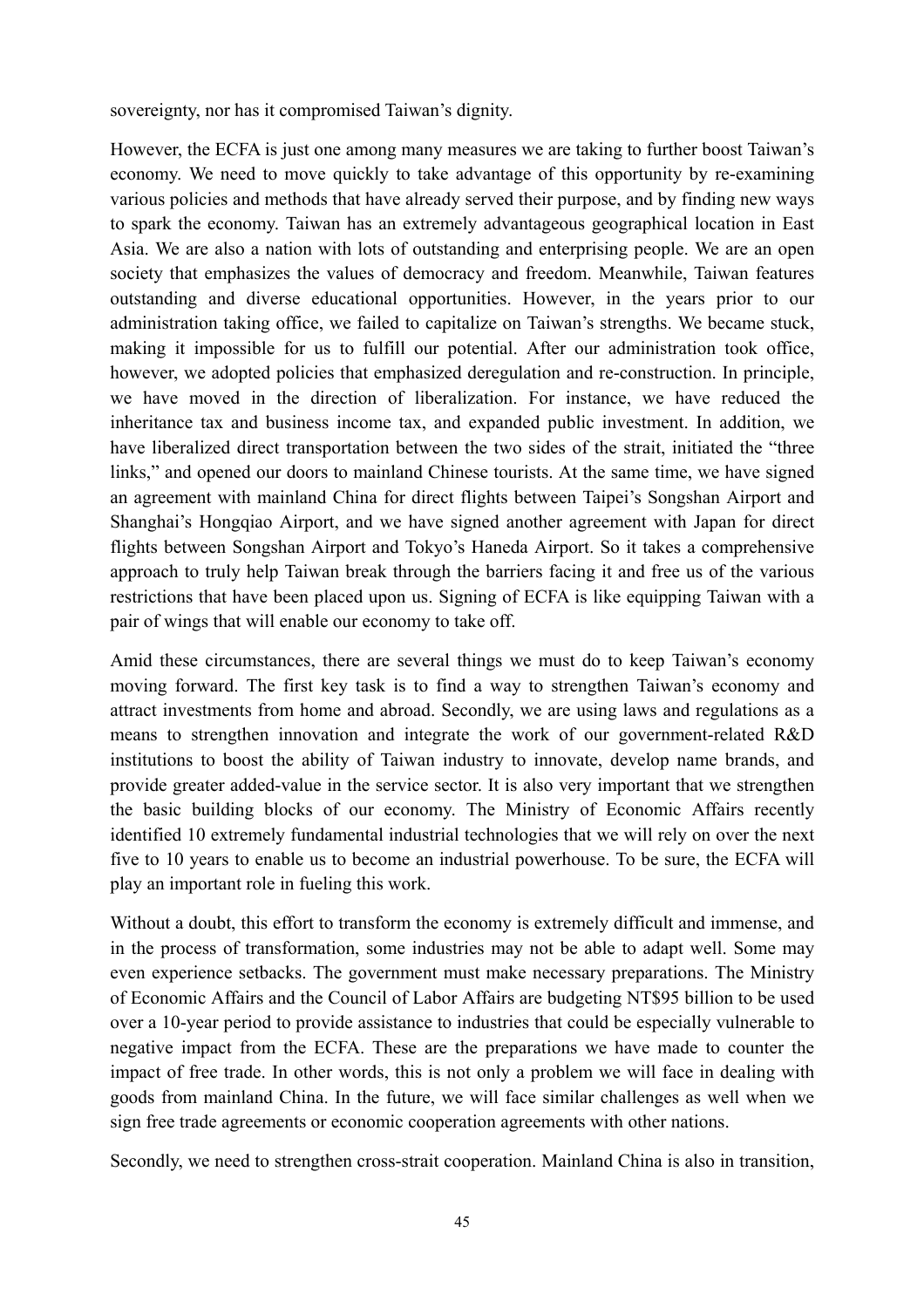from the world's factory to the world's market. Because the global financial tsunami triggered a worldwide economic downturn last year, and because home appliances now sell briskly in remote areas of mainland China, the whole world is now paying very close attention to mainland China's domestic consumer market, and we certainly cannot allow ourselves to be left out in the cold. Therefore, we plan to instruct our trade promotion agencies, such as the Taiwan External Trade Development Council, to assist Taiwan enterprises in developing markets in the mainland.

Thirdly, we need to establish a global presence. Taiwan's development absolutely cannot and will not solely rely on mainland China. Therefore, we must diversify and manage risks, and seek a global presence. Our geographic advantage attracts foreign companies to invest in Taiwan. Ever since I began talking about signing an ECFA with mainland China, the American Chamber of Commerce in Taipei, the European Chamber of Commerce Taipei, the Japanese Chamber of Commerce and Industry, and many foreign companies have become more interested in investing in Taiwan. Consequently, we can become a platform for multinational enterprises seeking to invest in mainland China.

Our vision is to welcome the world to Taiwan and to send Taiwan out into the world. We expect to change Taiwan's economic role in the Asia-Pacific region through signing of the ECFA and many other supplementary measures designed to build on existing strengths. As for the concrete methods to achieve this, the Executive Yuan will establish a "task force for the promotion of global business" that within three months will formulate a global business promotion plan. Agencies that supervise various industries, such as the Ministry of Economic Affairs, the Ministry of Finance, the Financial Supervisory Commission, and others will work together to launch an all-out effort. Besides recruiting companies from the United States, Europe, and Japan, we also hope that Taiwan companies operating in mainland China will come back and invest in Taiwan. The task force will also regularly examine the results of the recruitment efforts. In addition, a "task force on global economic strategy" will be established under the National Security Council to supervise and follow various work, such as innovation, overtures to foreign firms, and investment. The task force will first hold consultations with related agencies under the Executive Yuan, after which the Executive Yuan will propose concrete projects. These initiatives will be promoted step by step. I am confident that this mechanism will coordinate and integrate our efforts, maximizing the results of this work.

At this point, I would like to urge the Legislative Yuan to speedily screen and pass the ECFA, firstly because the ECFA requires the amendment of various laws, and secondly because it is a policy of material significance. A policy that fundamentally redefines how our enterprises will deploy their resources— in mainland China, Asia, and the entire world—needs to be reviewed by the legislature, which represents the will of the people. We plan to arrange for Premier Wu to go to the Legislative Yuan to report on the ECFA. He will clearly explain to everyone how we plan to proceed and what the benefits will be for us. We hope that this arrangement will enable our parliamentarians to fully understand that the moves we are making to integrate into the global economy are beneficial to Taiwan, and that this is the correct decision at this critical point in time. We also hope that legislators will fully support the ECFA. I especially hope and welcome lawmakers from the opposition parties to exercise rational oversight, and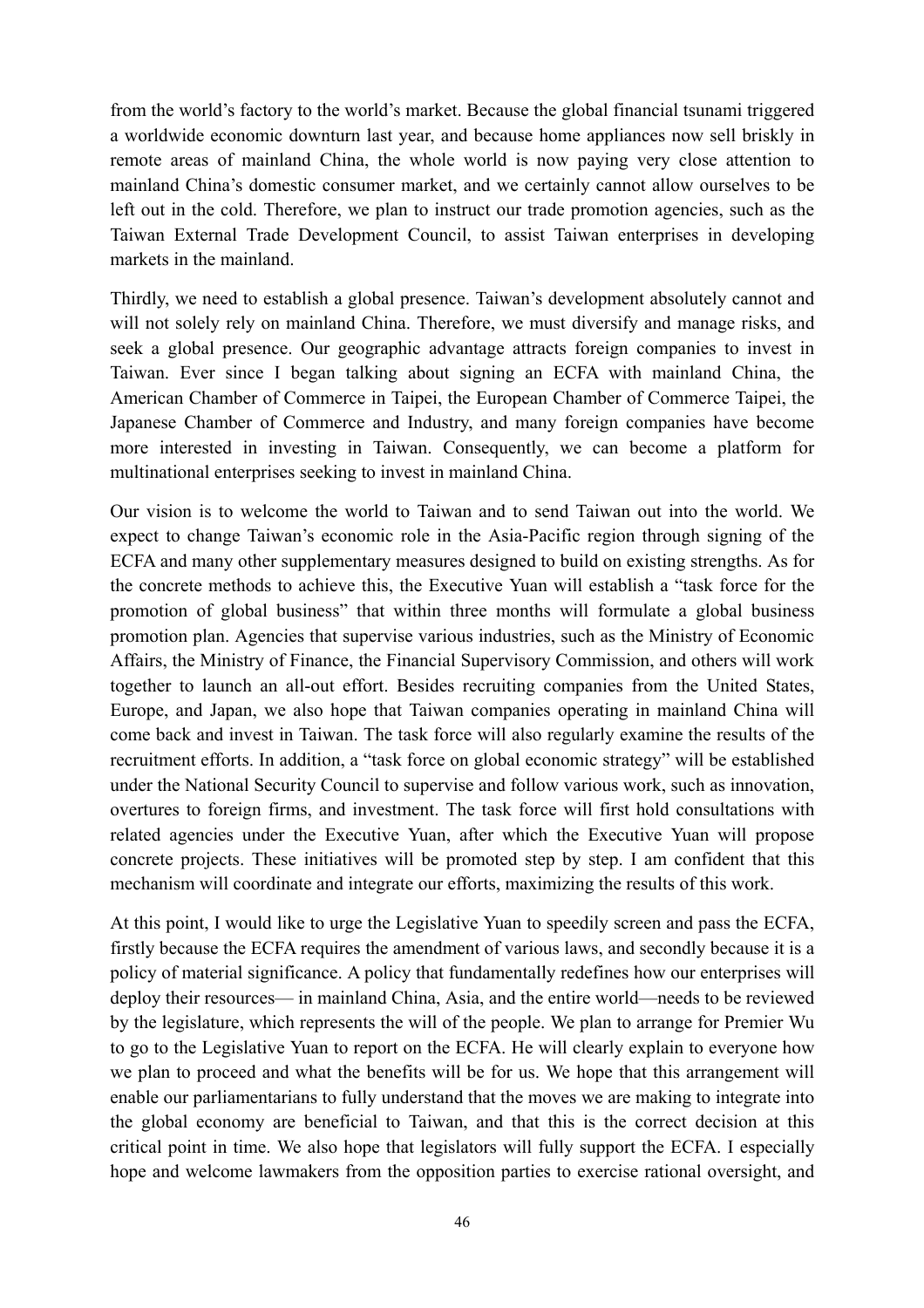welcome them to offer their opinions on the ECFA. If our legislature carries out its oversight role in a rational and speedy manner, both our business sector and the general public will be able to enjoy the benefits brought by the agreement. We also hope that during the course of the review special attention will be given to the method of the review, as this will impact the willingness of our trading partners to work with us to forge free trade agreements or economic cooperation agreements in the future. Having finished with our preparatory work, we hope that the legislature will now review the ECFA in a speedy manner, enabling this agreement to be an important first step in creating a golden decade for Taiwan.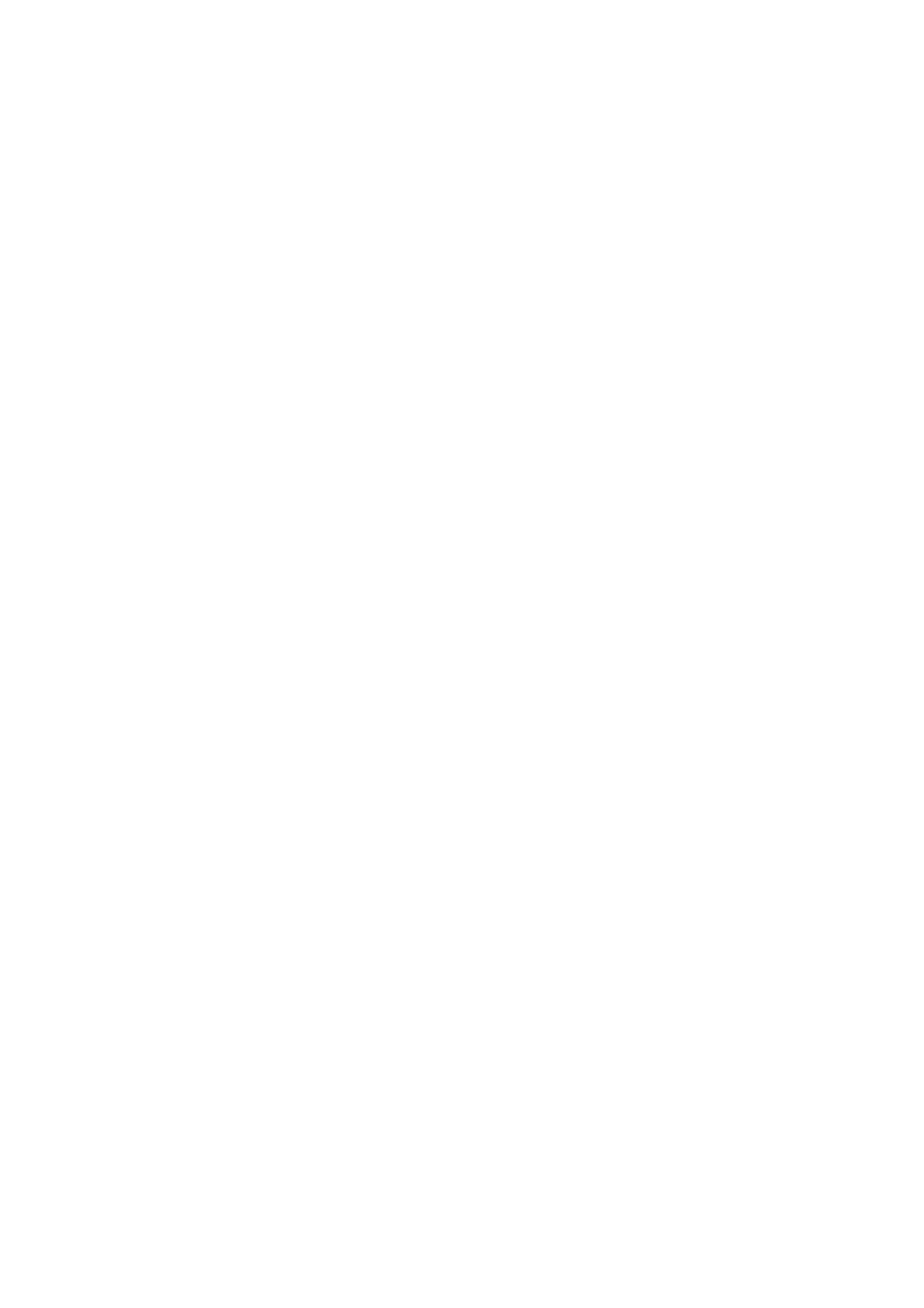**Minister Lai's Speeches and Remarks – On current cross-strait relations and ROC's Mainland policy**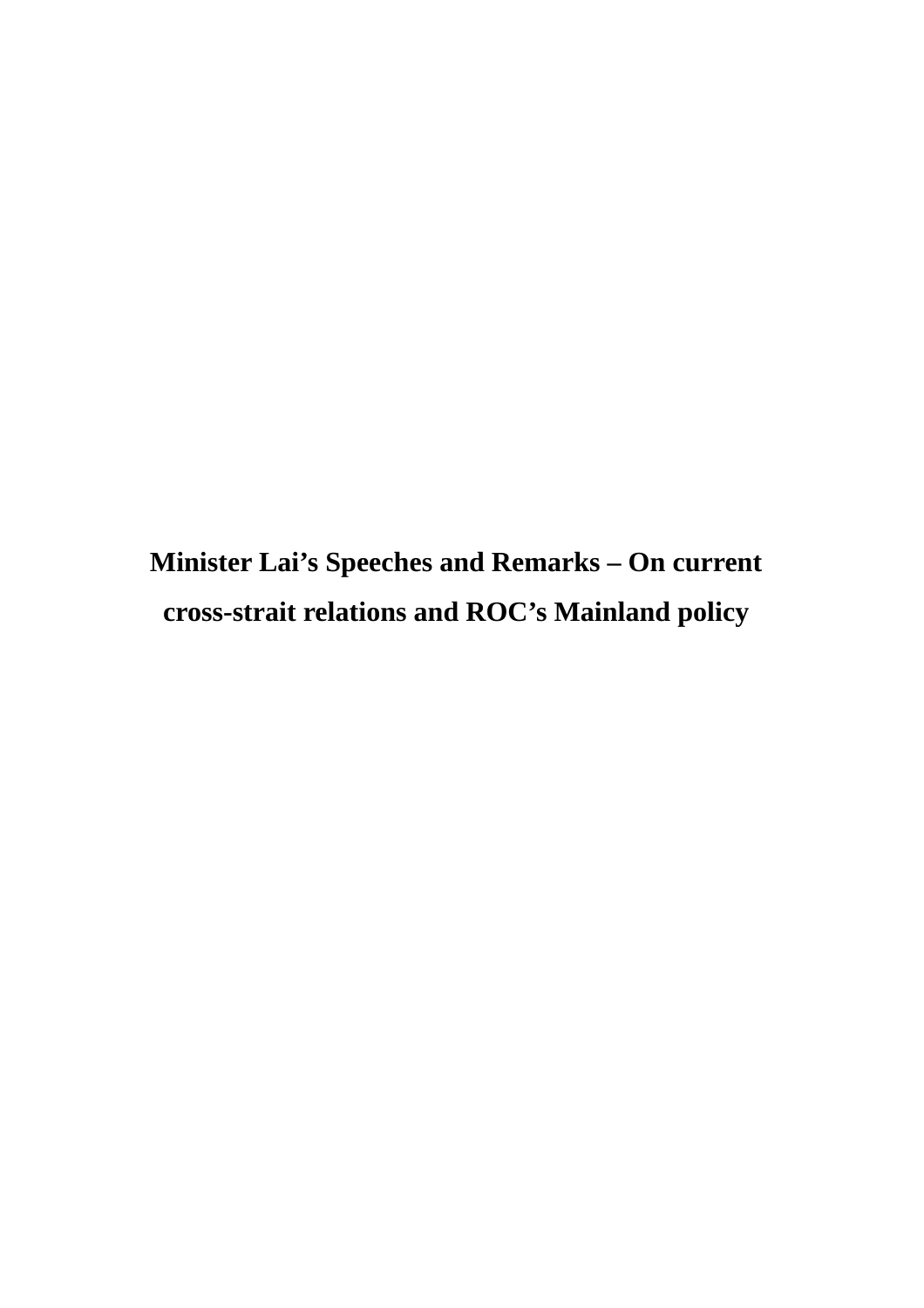## **Taiwan's Cross-Strait Policy – Building an Irreversible Foundation for Peace**

Date: Sep. 8, 2011 Speech at Chatham House Lai Shin-yuan Minister of the Mainland Affairs Council, Executive Yuan

Dr. Julius, Ambassador Chang, Senior Advisor Professor Su, Ladies and Gentlemen,

I am very happy to pay this visit to Chatham House. Many thanks to the Royal Institute of International Affairs for the invitation. I would also like to thank Dr. Julius, Chairman of Chatham House and Ambassador Chang for arranging this event. It is a great honour for me to have this opportunity to meet with all of you here today.

The Royal Institute of International Affairs is one of the world's foremost think tanks for the study of international affairs. During its distinguished 90-year history, many wise people have engaged in countless discussions here for the purpose of avoiding war and turning conflict into peace, and have come up with many deeply influential strategies and suggestions for various situations around the world.

I believe that the existence of this institute has made the world a better place.

But despite all of the wisdom put into the prevention of war, it was not enough to prevent the outbreak of the Second World War, the Middle East Conflict, the Vietnam War, and many other wars and conflicts of all magnitudes during the past nine decades.

Nonetheless, amid the long history of disasters, there has still been some gratifying progress. One such example is the Good Friday Agreement of 1998, hammered out by politicians and others from England, Northern Ireland and the Republic of Ireland, which brought a bright new dawn of hope to the centuries-old ethno-religious conflict in Northern Ireland.

Here today, in my capacity as the Minister of the Republic of China's Mainland Affairs Council, I will relate my personal experience of another encouraging peace testament. My title for today's speech is "Taiwan's Cross-Strait Policy – Building an Irreversible Foundation for Peace." In this speech, I will recount how, in the three and a quarter years since May 2008, the government of the Republic of China under President Ma Ying-jeou's leadership has put the utmost effort into improving relations between the two sides of the Taiwan Strait. And I will tell you the reasons why we have succeeded.

#### *The importance of negotiation in promoting peace*

One of the key players in the signing of the Good Friday Agreement was the late Mo Mowlam, who was Secretary of State for Northern Ireland at the time. Mo enjoyed a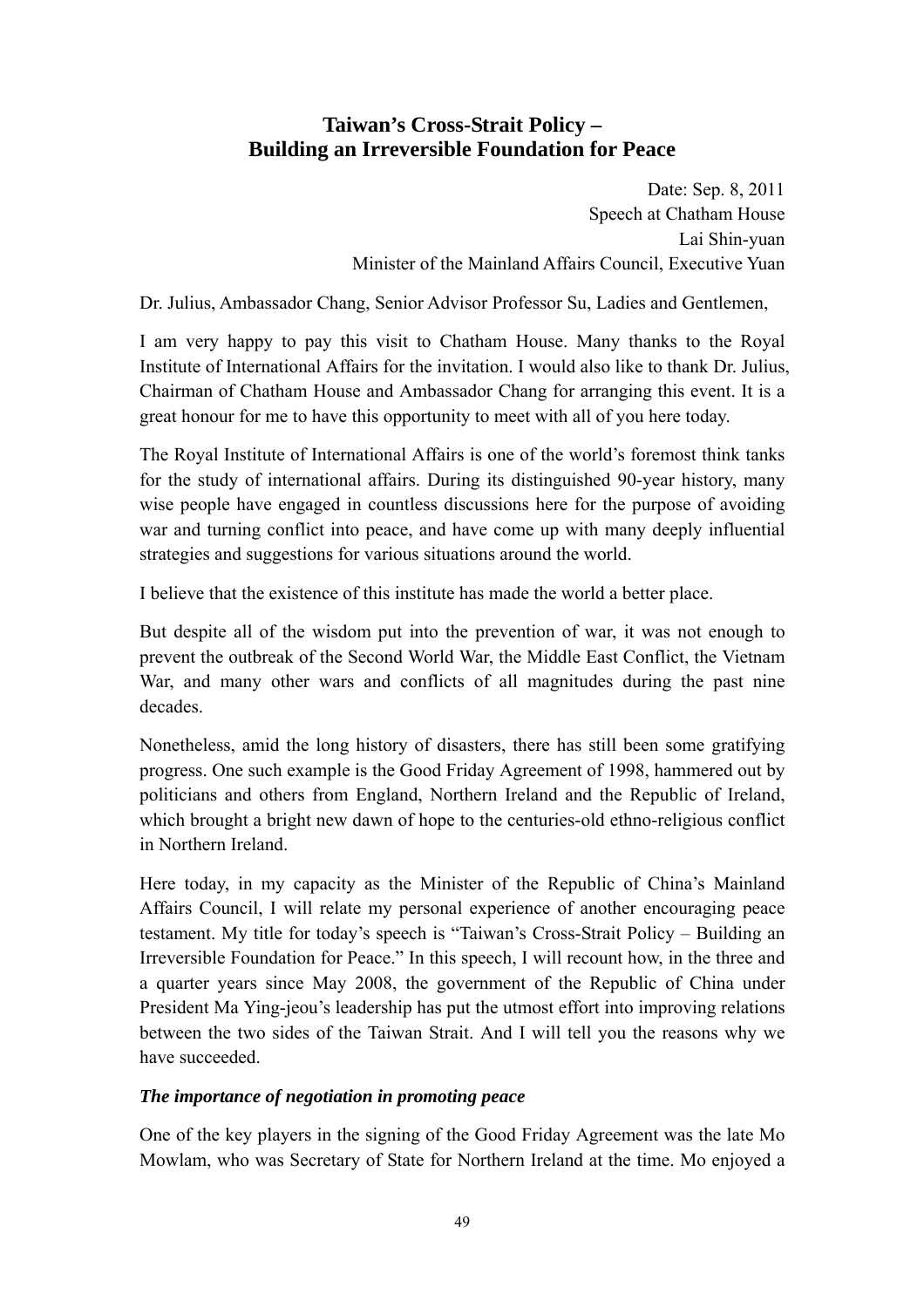level of respect and affection from the British public rarely accorded to politicians.

On one occasion, she addressed the question of how such good progress could be achieved on the Northern Ireland issue when so many peace efforts around the world were floundering. In her view, the history of Northern Ireland showed that, when Britain and Ireland cooperated closely, the peace process could progress very rapidly; but when the two countries ceased to cooperate, difficulties quickly sprang up.

This phenomenon alluded to by Mo was in evidence not only during her tenure as Northern Ireland Secretary.

As you surely all know better than I do, the British government's strategy for resolving the conflict in Northern Ireland in the 1980s was to engage in direct dialogue with the Irish government. This led to the signing of the Anglo-Irish Agreement in 1985, under which the UK invited the Republic of Ireland to participate in Northern Ireland's governance, giving formal recognition to the Irish Republic's consultative role in Northern Irish matters. It also sought to persuade Northern Ireland's main political parties to participate in the consultations, to elicit a major political turnaround on the Northern Ireland issue as a whole, enter a new stage of reconciliation, and lay the foundations for subsequent dialogue and negotiation.

#### *How institutionalized cross-strait negotiations were established*

In cross-strait relations, how to get the governments on both sides to sit down and talk with each other was a key issue, too.

Twenty-some years ago, the people on the two sides of the Taiwan Strait had no contact with each other. At that time, Taiwanese could make a telephone call to England 10,000 kilometers away, but could not make a call to talk with their relatives in mainland China just 300 kilometers away.

In 1985, when I was studying for my doctorate at Sussex University, I needed to carry out a field survey in mainland China. But I could not go there from Taiwan, and could only set out for the visit from England.

At that time, the people on each side of the Taiwan Strait were cut off from each other. There was no contact between the two governments, and there were no mechanisms or channels for jointly dealing with any cross-strait problems or issues.

The political division between the two sides of the Taiwan Strait after the People's Republic of China was established in 1949, and the two sides' political non-recognition of each other, made official negotiations completely impossible.

In 1991, the two governments each set up a private entity to conduct cross-strait negotiations. In Taiwan, we called ours the Straits Exchange Foundation (SEF); the mainland called theirs the Association for Relations Across the Taiwan Strait (ARATS). These two intermediary entities, popularly referred to as "white gloves,"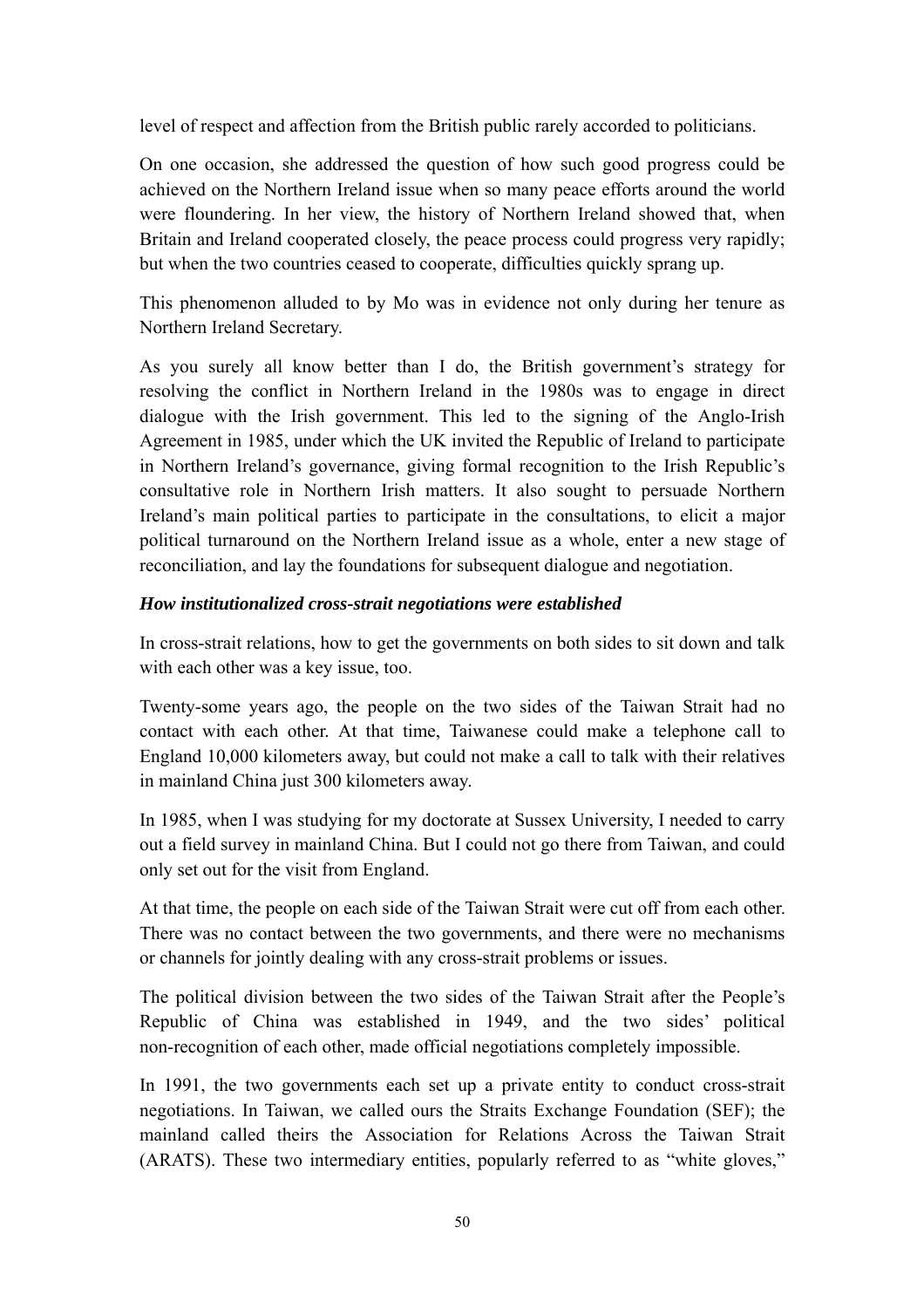were mandated respectively by Taiwan's Mainland Affairs Council and the mainland's Taiwan Affairs Office to conduct cross-strait negotiations and sign cross-strait agreements.

This was a richly creative political design by the governments on each side of the Strait. In form, government officials from both sides could maintain the situation of mutual non-recognition, while pragmatically conducting substantive negotiations on matters involving the public authority of each side's government.

The establishment of the SEF and ARATS was the start of institutionalized cross-strait negotiations. The term "institutionalized" represents the commitment by Taiwan and mainland China to pursue negotiation. It also signifies that, while the foundation of mutual trust between the two sides was still weak, they nonetheless intended that the negotiating mechanism should have a long-lasting existence, and that negotiations should be conducted as a regular matter, and not just as a once-off event.

The SEF and ARATS held their first meeting in 1993 and their second meeting in 1998, to establish the first beginning of cross-strait negotiation. Unfortunately, tensions in the cross-strait political situation then caused their meetings to be put in abeyance for a decade.

During that decade, as mainland China's economy rose, business, cultural and social contacts between the two sides continued without interruption. Cross-strait economic and trade connections grew closer and closer. But the lack of communication channels between the two governments meant that there was no way of dealing effectively with the various problems stemming from cross-strait contacts, affecting the order of cross-strait intercourse and the welfare of the people.

#### *The gains already achieved from institutionalized negotiations*

President Ma has a clear understanding of the importance of institutionalized negotiations for improving cross-strait relations. He understands the need for a "mechanism to mechanism" negotiating mode that enables government officials from both sides to engage in direct, substantive dialogue and negotiation, and that such a design is vital for achieving a pragmatic, effective and long maintainable course of negotiation.

Hence, after President Ma took office in May 2008, the SEF-ARATS institutionalized cross-strait negotiations were promptly resurrected the following month, in June 2008.

In the three and a quarter years since then, cross-strait negotiations have been conducted in accordance with President Ma's stipulation of "putting Taiwan first for the benefit of the people" as the highest guiding principle of cross-strait policy, and under the overall economic strategy of "strengthening Taiwan, linking with the Asia-Pacific, and positioning globally," with the foremost aim of promoting the systemization of cross-strait relations, and with priority placed on addressing matters concerning Taiwan's economic liberalization and internationalization, and dealing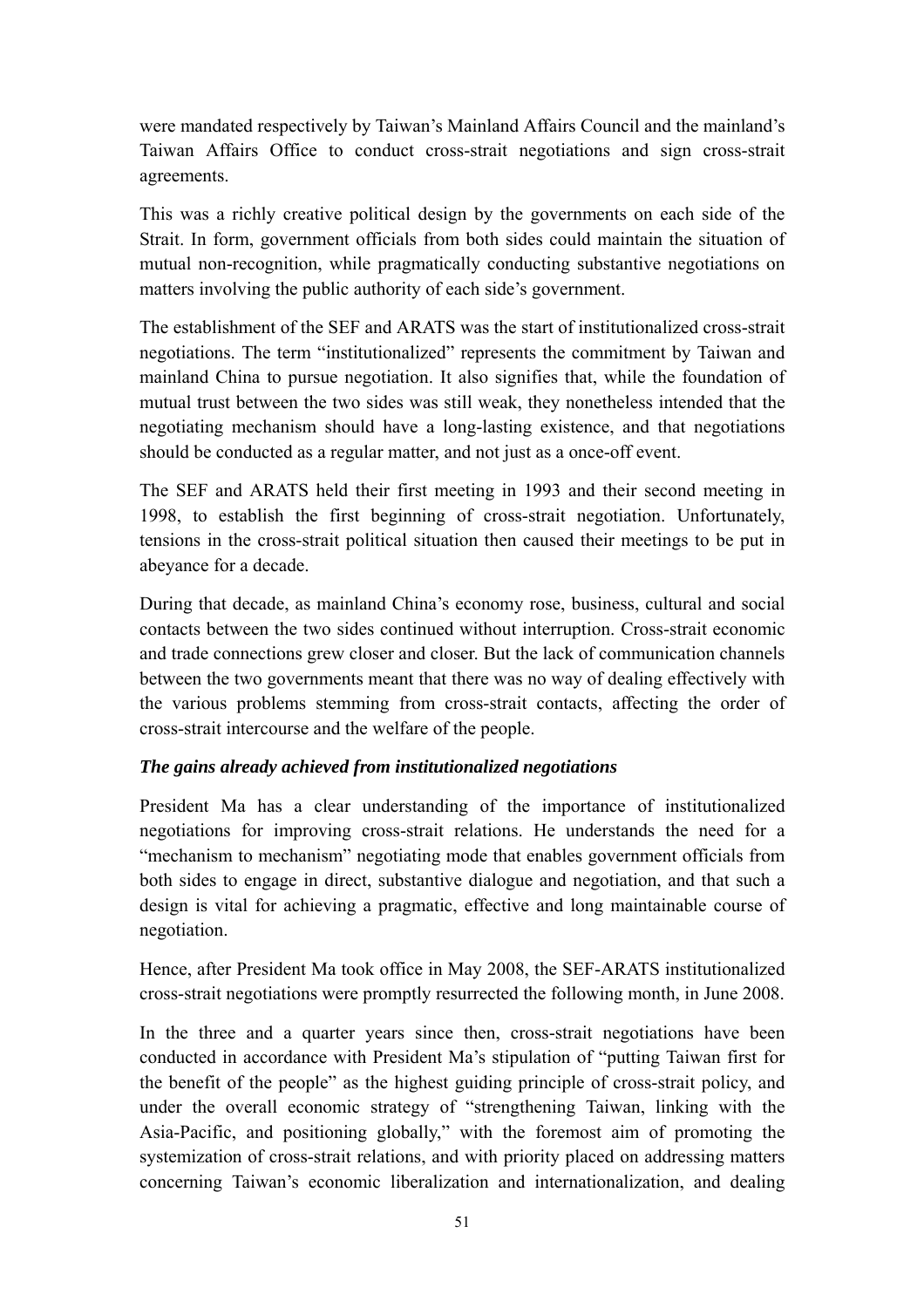with problems affecting the lives of the people.

In six rounds of high-level talks between the SEF and ARATS during these three years, we have signed 15 agreements that have made important contributions to the well-being of the people on both sides of the Taiwan Strait and the benign development of cross-strait relations. Prominent features of these agreements include:

- The opening of direct cross-strait air and sea transport and direct cross-strait postal services, to establish sound infrastructure for cross-strait connections and dealings.
- The opening of Taiwan to tourists and investment from the mainland, to improve the cross-strait flow of people, capital and technology that previously was heavily lopsided toward mainland China, and promote a more balanced interflow.
- Instituting cross-strait cooperation in financial services, agricultural product inspection and quarantine, standards, metrology, inspection and accreditation, and other areas of industry, to remove barriers to cross-strait financial transactions, and tackle problems encountered in cross-strait goods in trade and investment.
- Launching cooperation in cross-strait food safety, medicine and health, joint crime-fighting and mutual judicial assistance, and IPR protection, to rectify problems of order in cross-strait dealings, and to safeguard the health, safety, humanitarian, IP, and other rights of people on either side of the Strait.

Among these 15 cross-strait agreements, I would particularly like to explain the importance to Taiwan and the development of cross-strait relations of the Cross-Strait Economic Cooperation Framework Agreement (ECFA), which was signed on June 29 last year.

During the past ten years, globalization and regional economic integration have become increasingly important trends. But while Taiwan has successfully gained admission to the WTO, it has faced major obstacles when it has sought to enter into bilateral or regional economic agreements. ECFA changes this fundamentally. Adhering to the stance of pursuing "negotiation in place of confrontation" and "conciliation in place of conflict," President Ma has led the way for the government to dispel domestic political pressure and achieve a key breakthrough with the signing of ECFA.

ECFA's significance for Taiwan lies not only in its arrangements for the systemization of cross-strait economic and trade dealings, or the cutting of tariffs on items in the early harvest lists. Its even greater significance is the signal of cross-strait peace that it sends out to the world, prompting the governments of other countries to more actively consider negotiating and signing economic cooperation agreements with Taiwan. This is vitally important for enabling Taiwan to avoid the threat of economic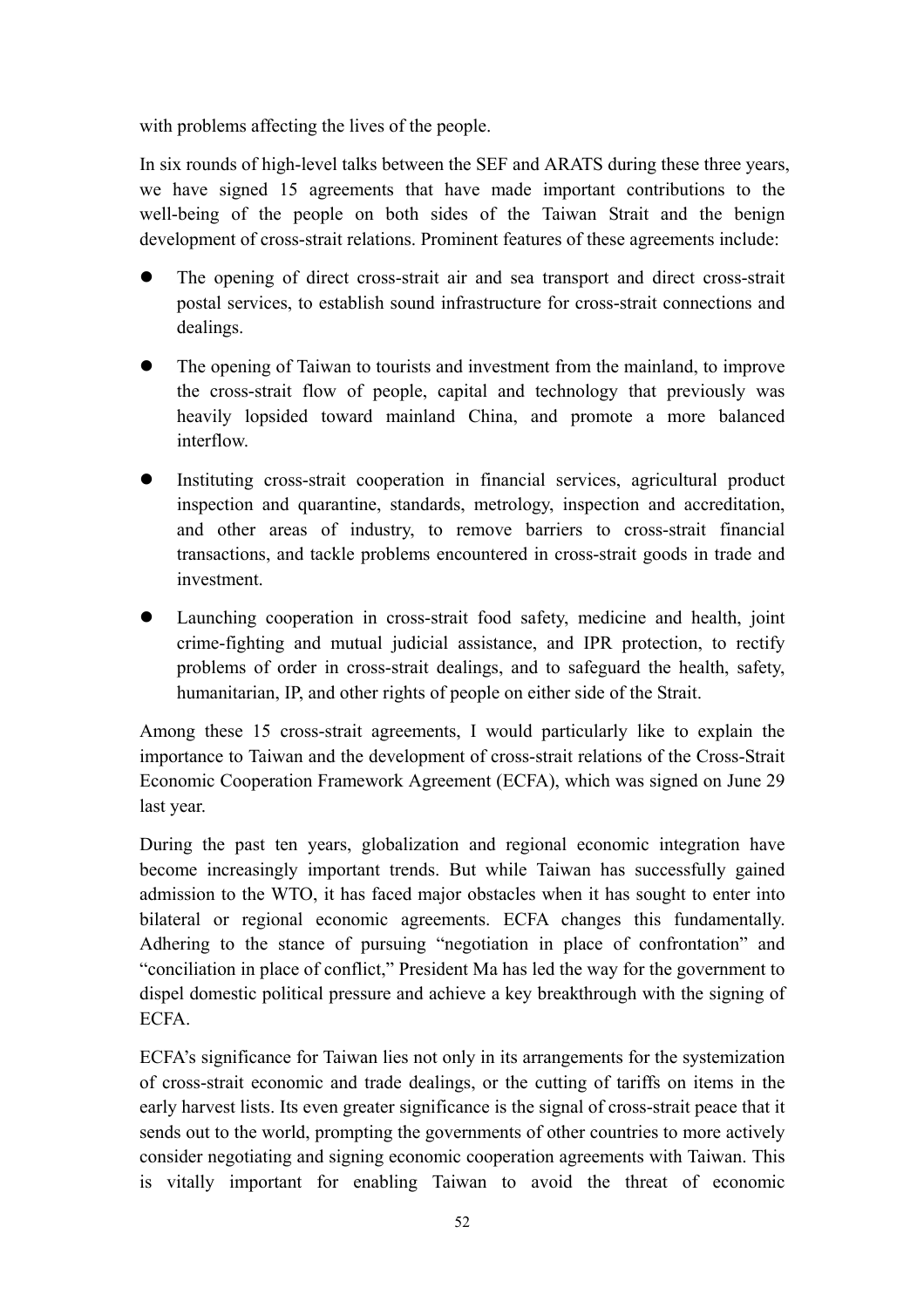marginalization, and enabling it to bring its economy further into alignment with world markets. It is also a key step in "bringing the world to Taiwan, and taking Taiwan into the world."

Since the signing of ECFA, Taiwan has already commenced negotiation of an economic partnership agreement with Singapore, while many other important trade partners have made moves in the same direction, with the Philippines, Indonesia, India, and the European Union all successively indicating a willingness to sign economic pacts with Taiwan. This is the best evidence of the true value of ECFA for Taiwan.

These fruits of our negotiations have created a cooperative cross-strait relationship that is beneficial to both sides. We have alleviated the tense state of confrontation that persisted between the two for so long in the past, and have opened up an unprecedentedly positive new situation for cross-strait relations. These achievements have, at the same time, enhanced the outlook for regional concord and prosperity in East Asia.

We can responsibly say that the great majority of Taiwan's people give a positive evaluation to the results of cross-strait negotiations. According to public opinion surveys of all sections of our society, nearly 80 percent of the people support institutionalized negotiations as a means of solving the problems of cross-strait contacts.

Indeed, the base of public support for ECFA is so solid that it has induced the DPP's presidential candidate, Tsai Ying-wen, to change her position toward it. Having originally been against the signing of the agreement, she has recently shifted to accepting its existence.

#### *The reasons for the success of cross-strait policy*

In my opinion, the success of our administration's cross-strait policy can be attributed to two main factors: Its accordance with the pragmatic assertion of Taiwan's interests, and President Ma's firm and consistent political leadership.

The common wish of Taiwan's people is to maintain peace, prosperity and stability under a liberal democratic system. Peaceful development in the Taiwan Strait is a key element of this.

Eleven years ago, Taiwan experienced its first change of ruling party. During his eight years in power, former President Chen substantively pushed his "one country on each side" doctrine, and denied the existence of the "1992 consensus." He pursued inflammatory scorched-earth diplomacy, heightening cross-strait antagonism, imperiling the peace of the Taiwan Strait, and causing Taiwan to become more internationally isolated. This ran counter to the wishes of the people, and was a betrayal of the people's confidence and trust.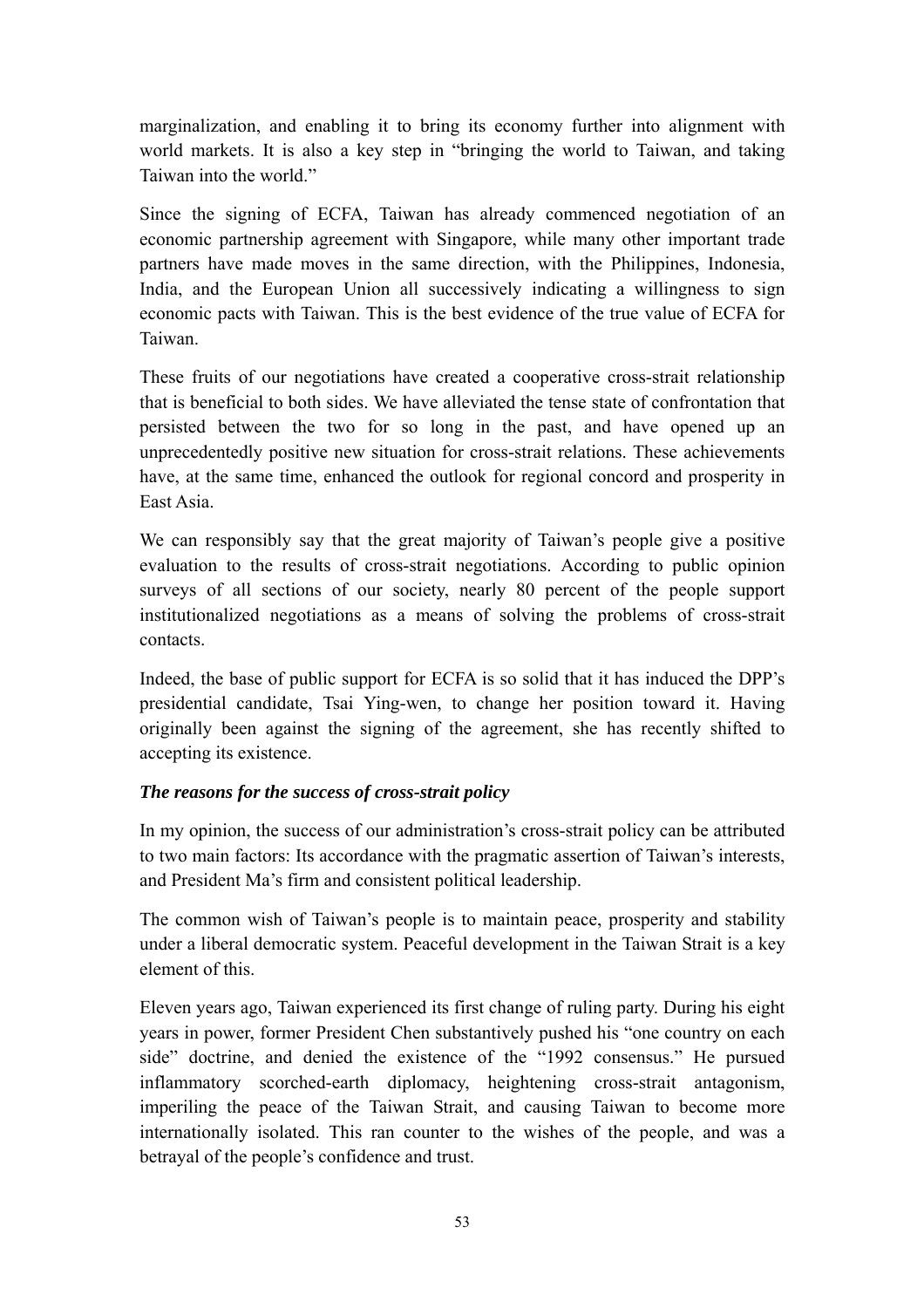Three years ago, when President Ma took office, he immediately exhibited a pragmatic position that matched Taiwan's best interests. Setting cross-strait policy under the highest governing rule of "putting Taiwan first, for the benefit of the people," and adhering to the principles of "facing reality, creating the future, shelving disputes, and pursuing a win-win situation," he sought out points of balance in the two sides' common interests, and new footings of advantage for the simultaneous development of cross-strait and international relations. The specific elements of his position include the following:

- In the international community, particularly in respect of maintaining regional collective security, Taiwan should play the role of "peacemaker' and "responsible stakeholder," and should not again act as a "troublemaker."
- In cross-strait relations, acting under the framework of the Republic of China Constitution, and upholding the Taiwan Strait status quo of "no unification, no independence, and no use of force," our government should pursue the peaceful development of the two sides of the Strait on the basis of the "1992 consensus," with each side making its own interpretation of "one China."
- In foreign relations, we should pursue a strategy of "viable diplomacy" in place of "scorched earth diplomacy," reducing malignant competition and pointless depletion of resources in vying with Beijing on the diplomatic battleground, to enable Taiwan to focus on strengthening ties with its allies. At the same time, we should strive to expand our participation in the activities of international organizations, to enable Taiwan to play a more important role in the international community.

Ladies and gentlemen, I must honestly report to you that the position I have described here has continuously come under militant and provocative attack from the opposition party and opponents within Taiwan, questioning if the government is forfeiting Taiwan's sovereignty, pandering to mainland China, and selling out Taiwan. But the true situation is nothing like that at all.

In formulating the principles and stances of our government's cross-strait policy, President Ma has carefully considered Taiwan's long-term interests and development. He has carried out the policy staunchly and consistently all the way, without any compromise or backing down. Modest and responsible when facing the people of Taiwan, the President is pragmatic, wise and resourceful when facing mainland China. At the same time as he seeks to improve relations with mainland China, the President is still able to protect Taiwan's identity and defend the sovereignty of the Republic of China.

President Ma's cross-strait policy is a true manifestation of boldness and resolution.

Of course, none of this is an easy matter. Political figures in democratic countries must all face the test of public opinion and winning votes. All too often, they resort to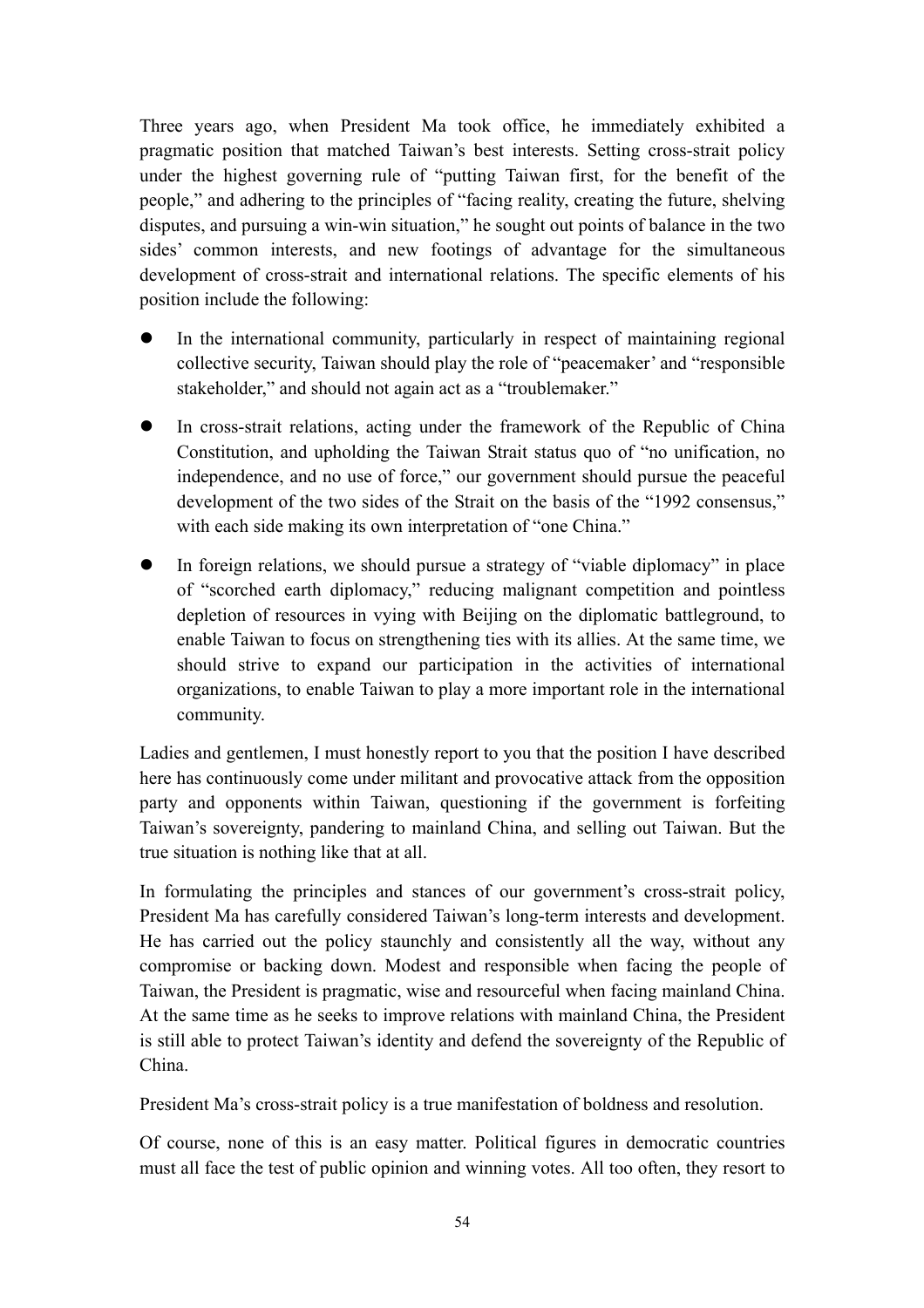finding wedge issues to separate the voters and pull the country apart, despite the public expectation of their finding issues to unite the country.

When the main purpose of cross-strait policy is to garner votes rather than to manage cross-strait relations, the policy-makers are committing a very serious mistake.

When "Taiwanese identity" and "cooperating to improve cross-strait relations" are treated as antagonistic and incompatible propositions, it ties cross-strait relations into knots that cannot be undone.

But President Ma deeply believes that Taiwanese identity and peaceful cross-strait development can co-exist in harmony, and are not mutually exclusive.

In Taiwan's highly democratized society, cross-strait issues are extremely contentious. The people are easily torn apart by differences of opinion. Politicians ought to find issues that unite the people. That is exactly what president Ma is doing.

President Ma emphasizes that the two sides of the Taiwan Strait should take a pragmatic approach of de facto mutual non-denial toward each other, and take this as the basis for the step-by-step advancement of cross-strait relations.

"Mutual non-denial" is a unique concept. It has already gained a place in the writings of Professor Lori Damrosch Louis Henkin and other academics, being cited in the latest edition of International Law Cases and Materials as a significant case in point in the examination of sovereignty.

It is this strong commitment to convictions and principles, together with real capability in carrying out policy, that has made President Ma's administration a force for stability, given the people a sense of direction, gained understanding and support from our international allies, and gradually generated mutual trust between ourselves and mainland China, creating conditions for peace, stability and development.

If the principles and propositions of our government's conduct of cross-strait relations were to be overturned, cross-strait relations would inevitably plunge into a state of uncertainty. That would strike a huge blow against both cross-strait and regional development, and would have an especially heavy impact on Taiwan.

The cross-strait relationship is an issue that responsible politicians must face squarely and soberly. They cannot skirt around it with ideals divorced from reality or mere slogans.

#### *The outlook for cross-strait relations: Building an irreversible foundation for peace*

In the past three and a quarter years, institutionalized cross-strait negotiations between the SEF and ARATS have yielded the signing of 15 agreements. These agreements have delivered many clear and solid benefits. The opening of direct cross-strait air transport has shortened the travel time between Taipei and Shanghai from seven hours to less than one and half hours. The opening of Taiwan to mainland tourists, and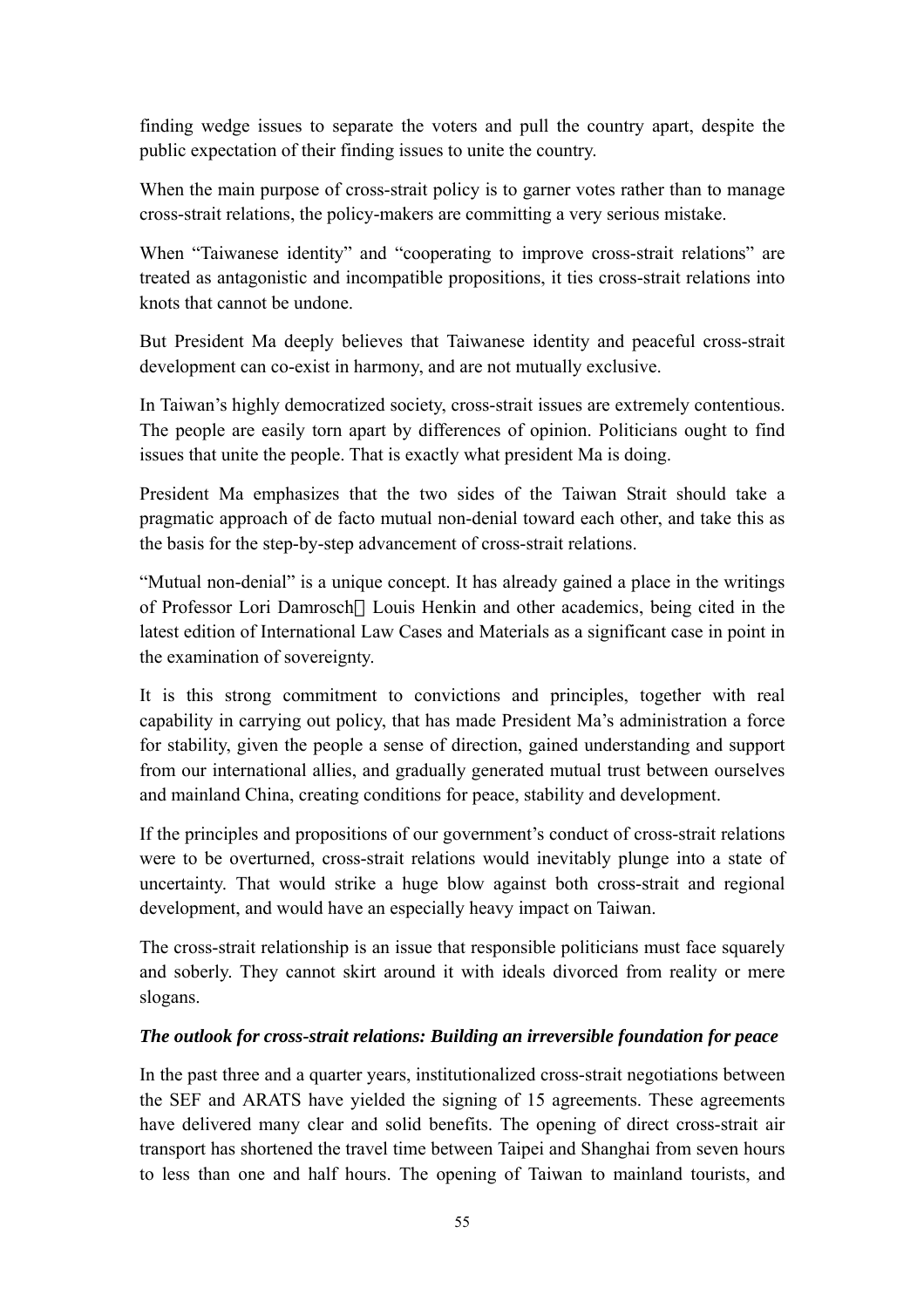recently to independent travelers from the mainland, has enabled more than two and a half million mainland Chinese to experience Taiwan's pluralism, freedom and democracy, narrowing the cognitive distance between the peoples on the two sides of the Strait. The agreement on joint crime fighting and mutual judicial assistance has narrowed the distance between the two sides' governments in respect of legal institutions and concepts of governance. And the signing of ECFA has enabled Taiwan to break out of its entrapment in economic marginalization, and narrow its distance from interaction in the international sphere.

None of these 15 agreements is subject to any political preconditions, and none of them contains any political wording. The fruits of their implementation are beneficial to Taiwan's economy and to the lives of the Taiwanese people. They have not harmed the sovereignty of the Republic of China in any way, shape or form, but have actually consolidated it.

Furthermore, the strategy of "viable diplomacy" and the amelioration of cross-strait relations have enabled Taiwan to expand its international space. In the past three years, the Republic of China has not lost a single one of its diplomatic allies. We have succeeded in gaining participation in the World Health Assembly (WHA) and becoming a member of the WTO Agreement on Government Procurement (GPA). The United Kingdom, Ireland, New Zealand, Canada, the EU, Malaysia and many others countries and territories have one after another granted visa-free treatment to our citizens. Taiwanese can now visit 117 countries and territories without having to apply for a visa in advance, 63 more granted us this privilege after President Ma took office. Thanks to these gains, Taiwan can now be more active on the international stage, Taiwanese people can travel to all parts of the world more conveniently, and our national sovereignty has been further consolidated.

The knotty issues between the two sides of the Taiwan Strait cannot be resolved within a short time. But as Mo Mowlam said when she summed up her political life: "We are not exempted from difficult times in the future unless we start recognizing the problems that lie ahead." She also said: "All I can offer is on the national level: that the government should face up to the difficult problems ahead, that the public should practice some tolerance in the face of these issues and try and help the politicians make progress, and that the media should examine problems in the context of today and not in the light of past prejudices."

During the past three and a quarter years, the achievements I have described that have resulted from President Ma's pursuit of institutionalized cross-strait negotiations have already coalesced into the building of peace in the Taiwan Strait, and even into a force for regional peace.

In the future, we will continue to adhere to President Ma's staunch and unswerving convictions in carrying on negotiations with mainland China. Our negotiating agenda will include the making of ECFA follow-up agreements on goods trade, services trade,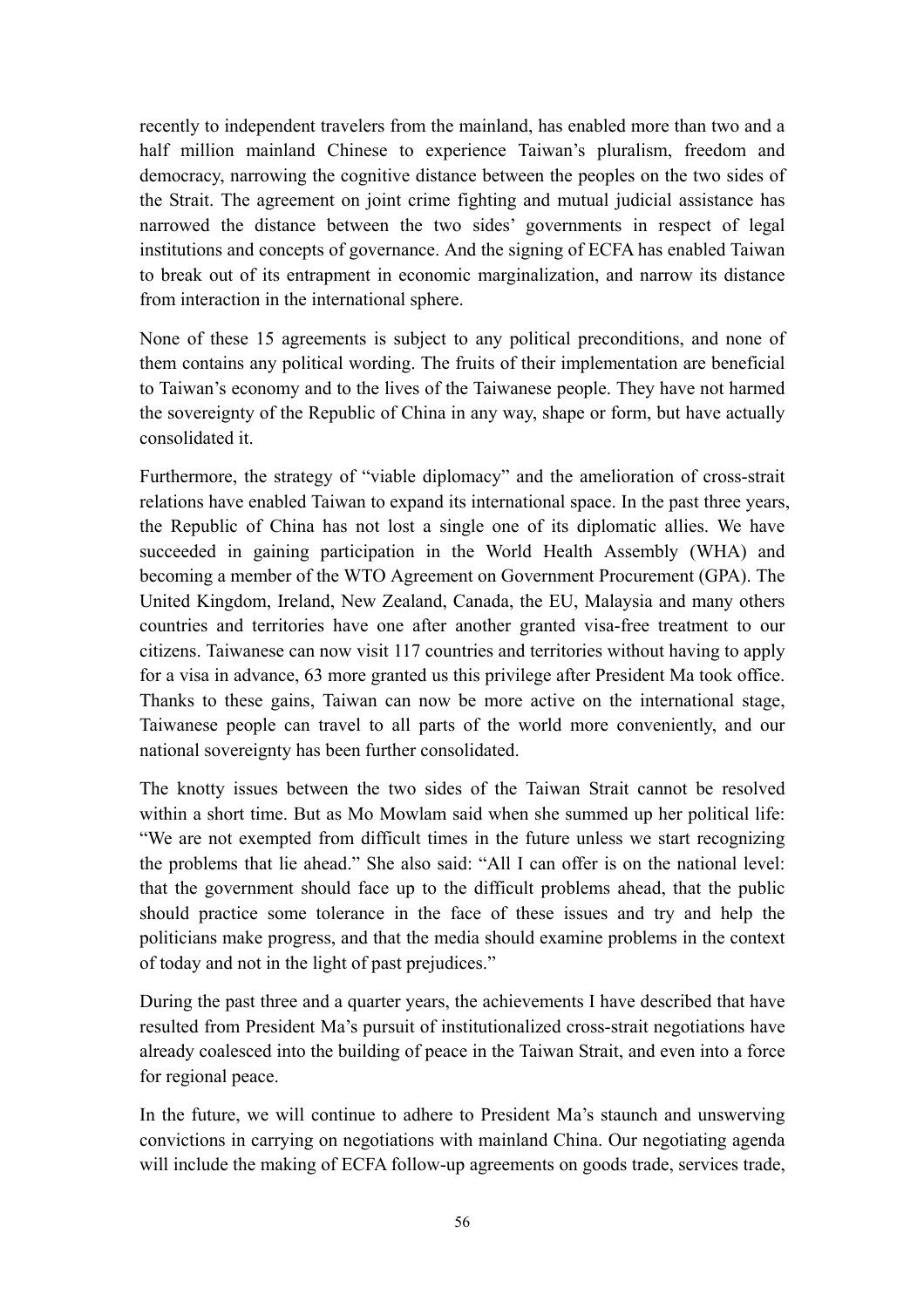investment, and dispute settlement, as well as negotiations on other matters of common concern to the two sides of the Taiwan Strait.

Ladies and gentlemen, we also applaud the goodwill and effort exhibited by mainland China during this period. The two sides of the Taiwan Strait are trying to bring mutual tolerance and understanding to bear as we seek out solutions to problems. We are continuously building up mutual trust. The transition of cross-strait relations from conflict to stability has not been easy. The achievements of the current stage are just the beginning of the building of peace in the Taiwan Strait.

We believe that we are taking the right path, and one that matches the wishes of the Taiwanese people. The government of the Republic of China will resolutely follow this path until an irreversibly solid foundation for cross-strait peace has been established.

Thank you for your attention. Now I look forward to hearing your comments!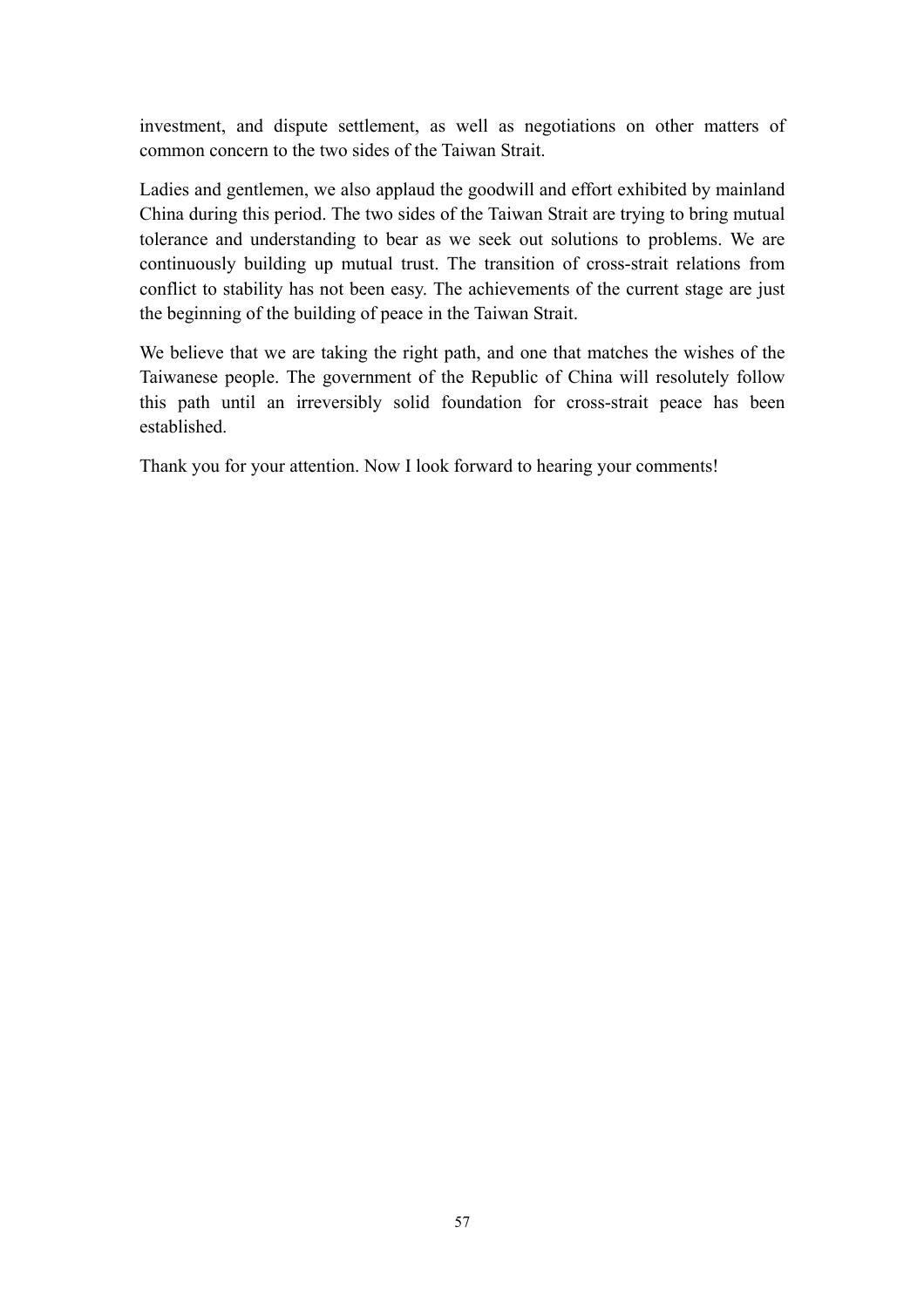# **The Republic of China's Mainland Policy: Piloting Cross-Strait Relations to Create a Peaceful Environment for Benign Interaction between the Two Sides of the Taiwan Strait**

Date: July 7, 2011 Keynote speech at the international conference on "Facing the Challenges of Cross-Strait Relations in 2012," co-organized by National Chengchi University's Institute of International Relations and the Carnegie Endowment for International Peace Washington DC Lai Shin-yuan Minister of the Mainland Affairs Council, Executive Yuan

Vice President Paal, Director Yen, Ladies and Gentlemen:

Good morning!

I am very pleased to be able to take part in this international conference on "Facing the Challenges of Cross-Strait Relations in 2012." I am sure we will gain precious insight and enlightenment from your collective probing into this important subject.

During the last three years, close cross-strait interaction and cooperation have brought peace and stability to the Taiwan Strait. Yet there are still many difficult challenges before us that need to be faced. Looking forward, I believe that, in the course of cross-strait interaction, Taiwan has a responsibility to share with mainland China the experience we have gained from the last six decades of our economic development and the process of our democratization. The Taiwan experience, particularly its core values of liberty and peace, can become a leading force in the advancement of cross-strait relations.

Today, on this theme, I will tell you about the main significance and practical achievements of the ROC's mainland policy.

## **1. Upholding the ROC's democratic constitutional system, while actively building peaceful and stable cross-strait relations**

The Republic of China is one hundred years old. Its century of development as Asia's first democratic republic has persisted through the utmost hardship. It has been riven by war and separation, steeped in blood and tears, embroiled in struggle. For more than 60 years, the realization of the ROC's nation-building ideals has taken root and blossomed in Taiwan. On our island soil, where people of many ethnicities live together, the interplay of various complex sentiments has coalesced into the common values of "liberty" and "peace" that we treasure today. And the institution that safeguards these values is the democratic constitution of the Republic of China.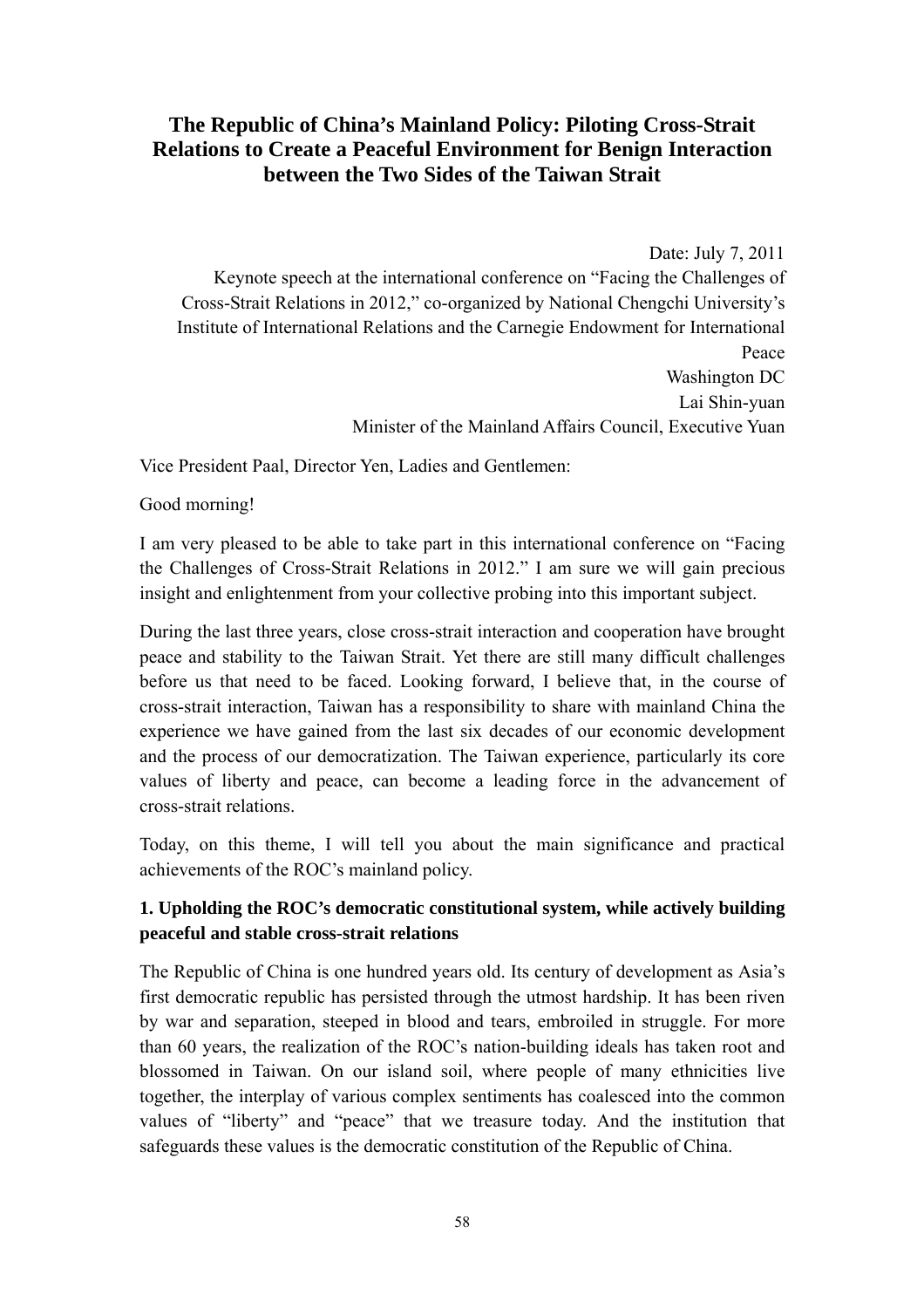Taiwan's democratic development has budded amid the many difficulties and challenges of the situation in the Taiwan Strait. After the second change of ruling party in Taiwan on May 20, 2008, President Ma actively set about improving cross-strait relations. On the second anniversary of his inauguration, he unveiled his idea of "protecting the country by promoting peace" as one of his "six steps to a better Taiwan." The crux of this idea is the promotion of peace as a means of establishing a new order in the Taiwan Strait, while adhering firmly to our democratic system. In other words, we will not compromise democracy for the sake of promoting progress in cross-strait relations. The process of cross-strait contacts will in no way shake or undermine the ROC's democratic constitutional system.

The experience of the last three years testifies to the establishment of peace and stability as the status quo in the Taiwan Strait today. The two sides have been able to interact benignly on an equal and dignified footing, putting aside our sovereignty dispute. Government officials from both sides have sat down together to confer and negotiate. Exchanges and interactions between our societies have expanded in every sphere. All of these represent a massive change from the state of hostility across the Taiwan Strait that prevailed in the past. Moreover, in the process of cross-strait interaction, the democratic system of the ROC has not only been completely unharmed, but has actually been bolstered.

This state of affairs must surely stand out as a precious model in a world full of tumult, and amid the discords and conflicts in the East Asian region. Forty years ago, John Lennon's call to "Give peace a chance" was sung out to every part of the world. It may have gone largely unheeded by politicians in most parts of the world, but his dream has been turned to reality across the Taiwan Strait in the last three years. The conciliation in cross-strait relations has turned the threat of war into opportunity for peace and prosperity. The efforts made by the two sides of the strait to "give peace a chance" have been applauded around the world, and have matched the common hopes of the international community.

## **2. Creating external conditions for peace and prosperity, to make Taiwan a force for stability in the midst of historic transition**

The crux of the ROC's mainland policy is to create external conditions that will enable Taiwan to develop stably. We pragmatically recognize the need to cast off Cold War thinking in cross-strait relations, and to work together to create a winning situation for both sides. In a nutshell, it is what ancestors referred to as "turning swords into plowshares."

Our basic position in promoting cross-strait relations is that the ROC is a sovereign, independent country; that we will act under the framework of the ROC constitution to uphold the status quo of "no unification, no independence, and no use of force" in the Taiwan Strait; and that we will adhere to the principle of "putting Taiwan first for the benefit of the people" in pursuing the improvement of cross-strait relations.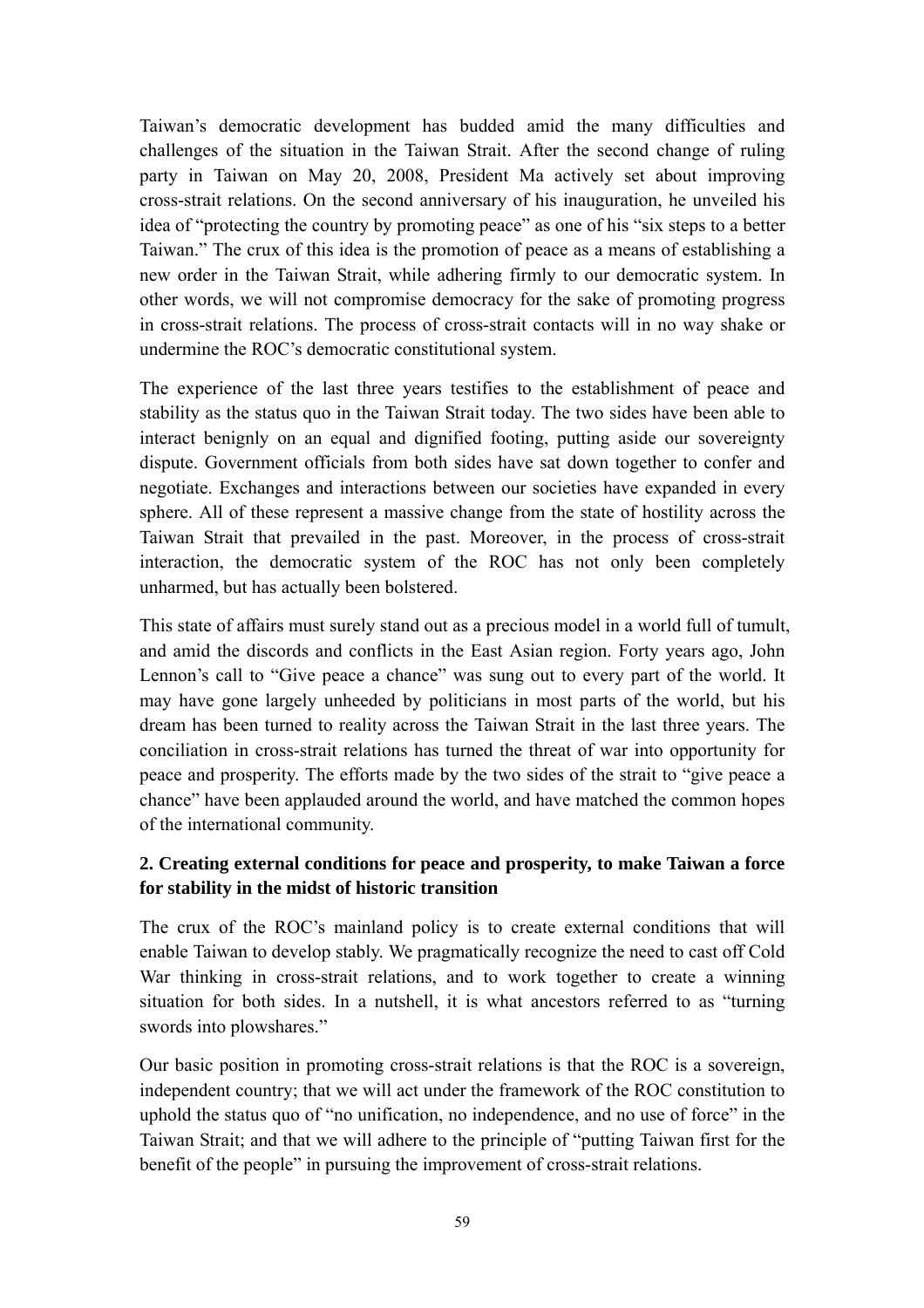We respect the different perspectives created by the different historical experiences that the two sides of the strait have gone through over the past 400 and more years. And we will strive to reconcile step by step the estrangements and misunderstandings of the past sixty-some years. We have resurrected institutionalized cross-strait negotiations on the basis of the 1992 consensus, with each side having its own definition of the meaning of "one China," while we assert that the "one China" is the Republic of China.

Internally, the ROC's mainland policy must reconcile differences of opinion between the ruling and opposition parties; externally, it must staunchly uphold the interests of our nation and our people. Through such stance and principles, we can gradually bolster the Taiwanese people's self-confidence in dealing with mainland China, and need not have fears about engaging in dialogue and connections with mainland China on account of its rising political and economic power. Such self-confidence can enable Taiwan to maintain a firm attitude in continuing to improve cross-strait relations. It can turn the Taiwan strait from being an unsteady East Asian flash point, teetering on the edge of conflict, to instead become a buttressing force for regional stability. It can enable the two sides of the strait to interact rationally, and collaborate to achieve co-prosperity.

This is the right path to peace. We need to step steadily to go far along it. We will certainly walk along it with steady determination. Close to 90% of Taiwan's people support maintaining the status quo in all forms. This wish of the people to maintain the status quo in the Taiwan Strait is what solidly underpins the advocacy of "no unification, no independence, and no use of force" in the ROC government's mainland policy.

## **3. "Mutual non-denial" in cross-strait institutionalized negotiations, as the cornerstone for building up mutual trust**

If we cast our eyes around the world, we cannot see anything like the cross-strait situation elsewhere. In the past three years, six rounds of high-level cross-strait talks have been held, resulting in the signing of 15 agreements and the reaching of one item of consensus. In this short space of time, the two sides have made up the past deficiency in systemic regulation. This is an historic achievement that has hardly been matched in the ROC's 100-year existence. The signing of these agreements has exerted a push-pull effect, pushing the advancement of cross-strait interaction, and at the same time pulling unregulated aspects of cross-strait dealings onto a sound track. This has created active cross-strait cooperation in the economic, trade and social spheres. It has generated new prospects for internal development on both sides. And it has laid a sound basis for mutual trust and benign interaction between the two sides of the strait.

Now, cross-strait negotiations are conducted directly by government officials. After agreements are signed, mechanisms are set up for liaison between government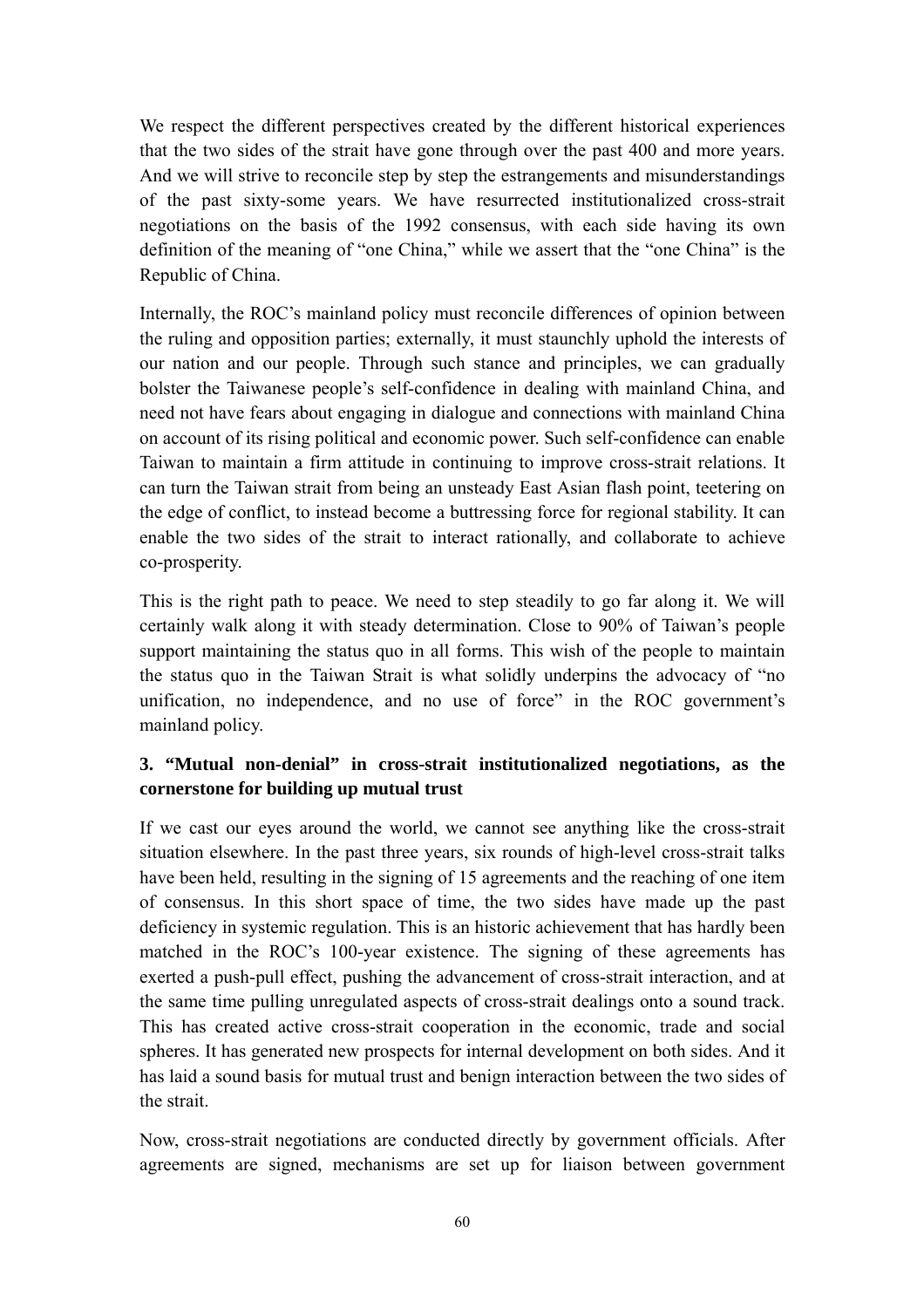agencies on each side, to jointly carry out the agreements and solve related problems. This kind of official-to-official and agency-to-agency conduct of business and interaction indicates that, though the two sides of the strait do not recognize each other's sovereignty, they have already substantively entered a state of "mutual non-denial of authority to govern" in systematized dealings.

In this process of reciprocating and interweaving benefits, the two sides have combed out sets of rules for orderly interaction. We no longer need to resort to violent altercation, no longer have to deal with the lack of orderly arrangement. However, there are still many problems of order in cross-strait economic, trade and other dealings that affect the interests of people on both sides. But we hope that in the future these can be dealt with partly by the negotiation and signing of further agreements, and partly by the vigorous implementation of the agreements already signed.

At present, the two sides are actively negotiating on investment protection and nuclear power safety issues. We hope to conclude agreements on these matters at the 7th round of Chiang-Chen talks. Meanwhile, the Cross-Strait Economic Cooperation Committee convened its first regular meeting on February 22 this year, and the two sides have already launched ECFA follow-up negotiations.

We believe it is essential for the two sides of the strait to move forward in an orderly, step-by-step manner, and gradually build up experience of dealing with each other. Only thus can we solidify the foundations of mutual trust, and solve problems pragmatically. This mode of institutionalized negotiations has a high level of support in Taiwan, receiving approval from nearly 80% of respondents in public opinion surveys. The 15 individual cross-strait agreements that we have signed to date have also received high approval ratings of 60~80%. These poll results show that the Ma administration's mainland policy is in line with public sentiment and the general expectations of Taiwanese society.

#### 4. Peace is the greatest dividend

President Ma's cross-strait policy has brought an enormous peace dividend. We have seen conspicuous growth and important breakthroughs in all kinds of cross-strait interflows. For example, last year there were 1.7 million visits to Taiwan by mainland Chinese, including 1.2 million tourist visits, which was twice as many as the year before. Also last year, Taiwan's trade with the mainland was worth US\$152.33 billion, up 39.4% from the year before.

The benefits delivered by ECFA are another concrete example of the peace dividend. Our export figures show that, in the first quarter of this year, our cross-strait exports of ECFA early harvest items were up by more than 20%. Among these, machinery and machine tool exports were 70~90% higher, while agri-product exports to the mainland posted a 16-fold increase. In the 2011 world competitiveness rankings issued by Swiss-based IMD, Taiwan was ranked 6th, up 17 places from 2 years ago. IMD stated that the signing of ECFA and the improvement of cross-strait relations were the main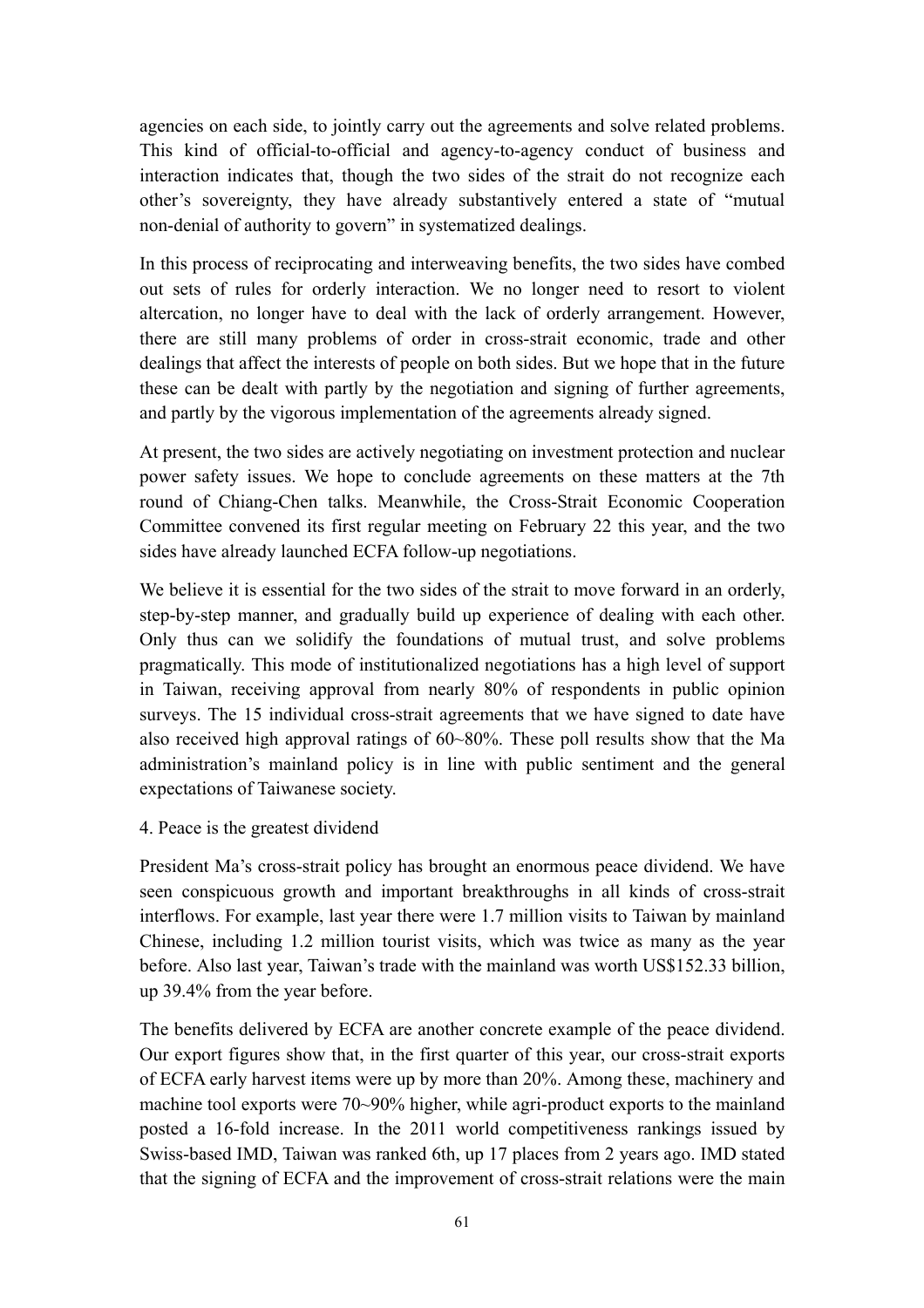reasons for Taiwan's rise in competitiveness.

In addition to the economic benefits, the improvement of cross-strait relations has also expanded the scope of Taiwan's external relations and participation in international activities. Currently, we are making smooth progress in negotiating an economic partnership agreement with Singapore, and we are conducting FTA feasibility studies with India and the Philippines. Meanwhile, we have maintained stable ties with all 23 of Taiwan's diplomatic allies.

Our involvement in international bodies has been enhanced not only by our accession to the WTO Agreement on Government Procurement, but also by our admission to the World Health Assembly for three successive years after 38 years of exclusion from all UN events. In addition to all of these positive developments, the number of countries and territories granting visa-free entry to Taiwanese citizens has more than doubled from 54 in 2008 to 116 at present; and a colleague in the Ministry of Foreign Affairs has told me that this number will soon increase to over 120. The improvement in cross-strait relations has made the international community more welcoming of Taiwan's meaningful participation in international activities. These peace benefits have at the same time alleviated mutual aversion and suspicion between the peoples on the two sides of the strait, enhanced our mutual understanding, and formed an atmosphere of goodwill that can nourish a virtuous cycle.

Of course, Taiwan also needs continued support from the international community. In the course of dealing with the recent tempest over the downgrading of Taiwan's status in an internal WHO document, the Secretary of the U.S. Department of Health and Human Services, Kathleen Sebelius, actively asserted to the WHO that no UN organization had the right to decide Taiwan's position on a unilateral basis. This clear and forceful statement constitutes a key support for Taiwan's meaningful participation in international organizations. We consider that the mode of our participation in the WHA should be extended to all WHO activities, and that Taiwan has a right and a duty to contribute to collective action by the global community.

I would like to stress again that the Republic of China is a sovereign and independent country. If mainland China wants to best develop cross-strait relations, it must positively face and respect this fact! It must understand that the gradual loss of the ROC's identity on the world stage over the thirty-some years up to 2008 was a cause of deep regret and pain to the Taiwanese people. If Taiwan cannot enjoy meaningful and dignified participation in international activities, the Taiwanese people will continue to harbor negative views toward the mainland, and cross-strait relations will not easily be fundamentally improved.

## **5. Taiwan's way of life and democratic values are observational indicators of the mainland's political and social reforms**

In recent years, the rise of mainland China's overall strength has turned it into a closely watched force in global affairs. Taiwan and the mainland have close historic,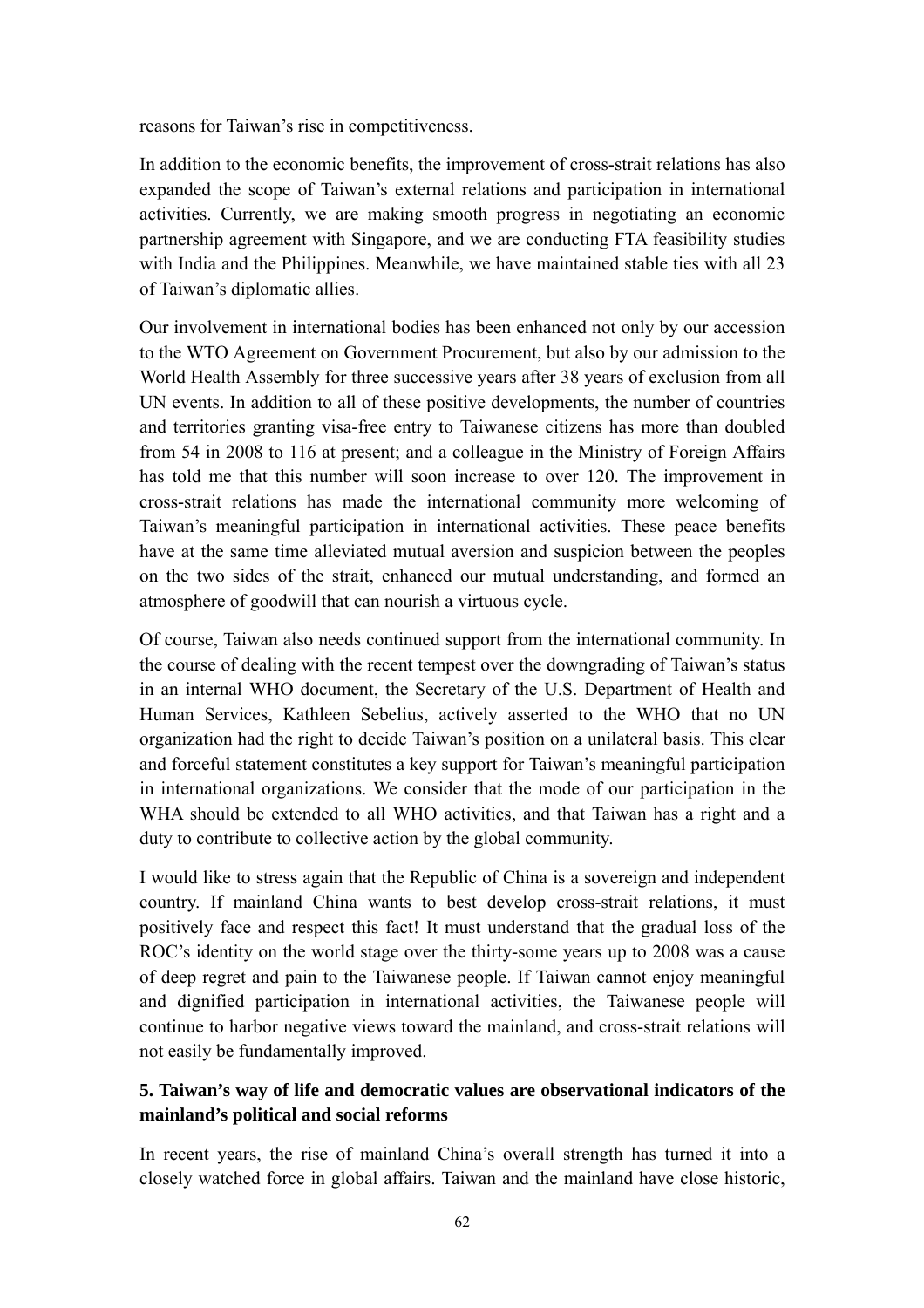geographic, cultural and social connections. Hence, we have paid particular attention to internal changes in mainland China during these years, especially to the reform of its political system, the problem of its rich-poor gap, and the state of development of its civil society. Addressing these structural issues is an extremely difficult task that the mainland authority will have to face up to in the course of development.

We have paid attention to mainland China's current search for a system that matches the needs of its society. And we have noted the clear statements that have emanated from the mainland authorities as to their need to rely on political reforms to secure the fruits of economic reforms. In the past process of mainland China's reform and opening up, Taiwanese capital and technology played a bellwether role in mainland China's entry into the global economy, while Taiwanese investors and professional managers earned mainland China its first pot of gold from foreign trade. Now, through the development of cross-strait relations, the Taiwan experience is exerting an even broader effect, influencing mainland China in the social and cultural realms.

Taiwan is using its way of life, democratic system, to interact with the changing mainland China, and to turn its core values and soft power into a driving force for the uplifting of cross-strait interaction. Of course, in this process, Taiwan needs to join forces with the international community's freedom-loving countries, to ensure that cross-strait relations develop in the right direction, so that the people on both sides of the strait can share the blessings of liberty, equity, justice and other such values.

### **6. Regional allies must jointly protect the security of the Taiwan Strait**

Taiwan is situated in a central strategic position in the first island chain of the Western Pacific, and is closely linked into the security of the Asia Pacific. We need the staunch support of the international community to enable us to continue exerting the optimum influence of the Taiwan experience in promoting peace in the Taiwan Strait. Although cross-strait relations have been greatly improved, there is still some risk that persists in dissonance with the current situation. Mainland China has not yet renounced its threat to use force against Taiwan, which remains a negative factor for peace and stability in the Taiwan Strait.

In a teleconference hosted by the Center for Strategic and International Studies on May 12 this year, President Ma stated that, to face up to the challenge of mainland China, we needed to have a strategy giving due balance of weight to security and prosperity. For this purpose, he outlined his three-pronged strategy for bolstering our national security, first, by institutionalizing cross-strait rapprochement, second, by enhancing Taiwan's contributions to international participation, and third, by aligning defense with diplomacy, to ensure that Taiwan possessed sufficient deterrent force.

Recently, some American experts have expressed the view that, as the situation in the Taiwan Strait is no longer tense, US-Taiwan relations might have some impact on the development of relations between the US and mainland China. Some have even suggested the need to review and amend the Taiwan Relations Act and military sales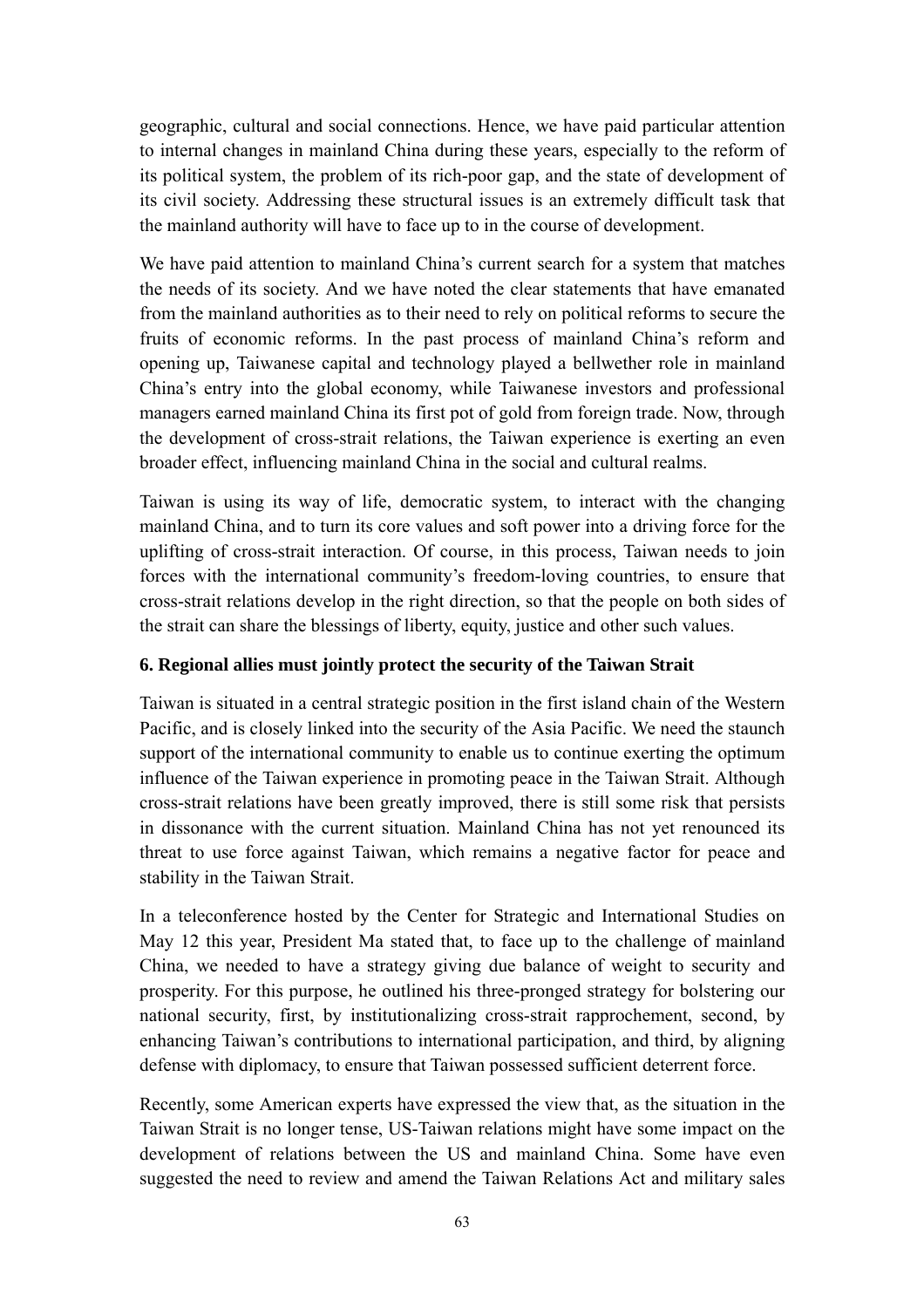to Taiwan. Though these are minority views, as an American's ally, Taiwan hopes that America can be pragmatic toward Taiwan as an ally. Asian security needs strong support form the international community, and Taiwan should not be omitted from the defense of the liberal alliance. At this key juncture in the development of cross-strait relations, there is all the more reason why the US should attach importance to Taiwan's power to exert a piloting influence on mainland China.

The military balance in the Taiwan Strait is growing more uneven by the day. In face of this situation, it is vital for Taiwan to raise its strength, to give it greater confidence in its dealing with mainland China. Continued support from the US, including the sale of essential defensive weapons, is a key factor in whether or not we will be able to effectively keep pursuing cross-strait conciliation, and is a sturdy prop for our being able to do so. Only when our security has been safeguarded will Taiwan be able to continue making a contribution to peace across the Taiwan Strait and stability in the Asia Pacific, and be able to continue exerting its influence on mainland China to best effect.

#### **Conclusion**

I remember that, in his Nobel Peace Prize acceptance speech, President Obama said: "For peace is not merely the absence of visible conflict. Only a just peace based on the inherent rights and dignity of every individual can truly be lasting." Therefore, to seek lasting peace, we must put the influencing force of Taiwan's experience to optimal effect in piloting cross-strait relations. Taiwan's strength lies in our democratic constitutional system and its defense of liberty, peace and other core values. I have to emphasize that core values will never just automatically exert an influence; they can only have a real effect on others through contact, dialogue, cooperation and mutual understanding.

My hope is that the improvement of cross-strait relations will enable Taiwan's core values to be truly understood by the people on the other side of the strait, and even adopted as their own values. This will be a big step along the way to promoting lasting peace, and is what I mean when I speak of Taiwan's "piloting" power. Of course, we also realistically recognize that there are basic differences between the two sides of the Taiwan Strait. We know it is not possible to resolve those differences in the near term. There are still many challenges to face along the road to cross-strait rapprochement and peace. But the government of the ROC will continue to communicate and interact with mainland China in a positive and steady manner.

As we celebrate the centenary of the Republic of China, Taiwan is already firmly established as a bastion and model of democracy in East Asia.

The mainland policy carried out under President Ma's leadership during the last three years is one of the most outstanding achievements by any of the world's national leaders, and deserves to be highly commended by the international community. President Obama and Secretary of State Hillary Clinton have expressed high approval;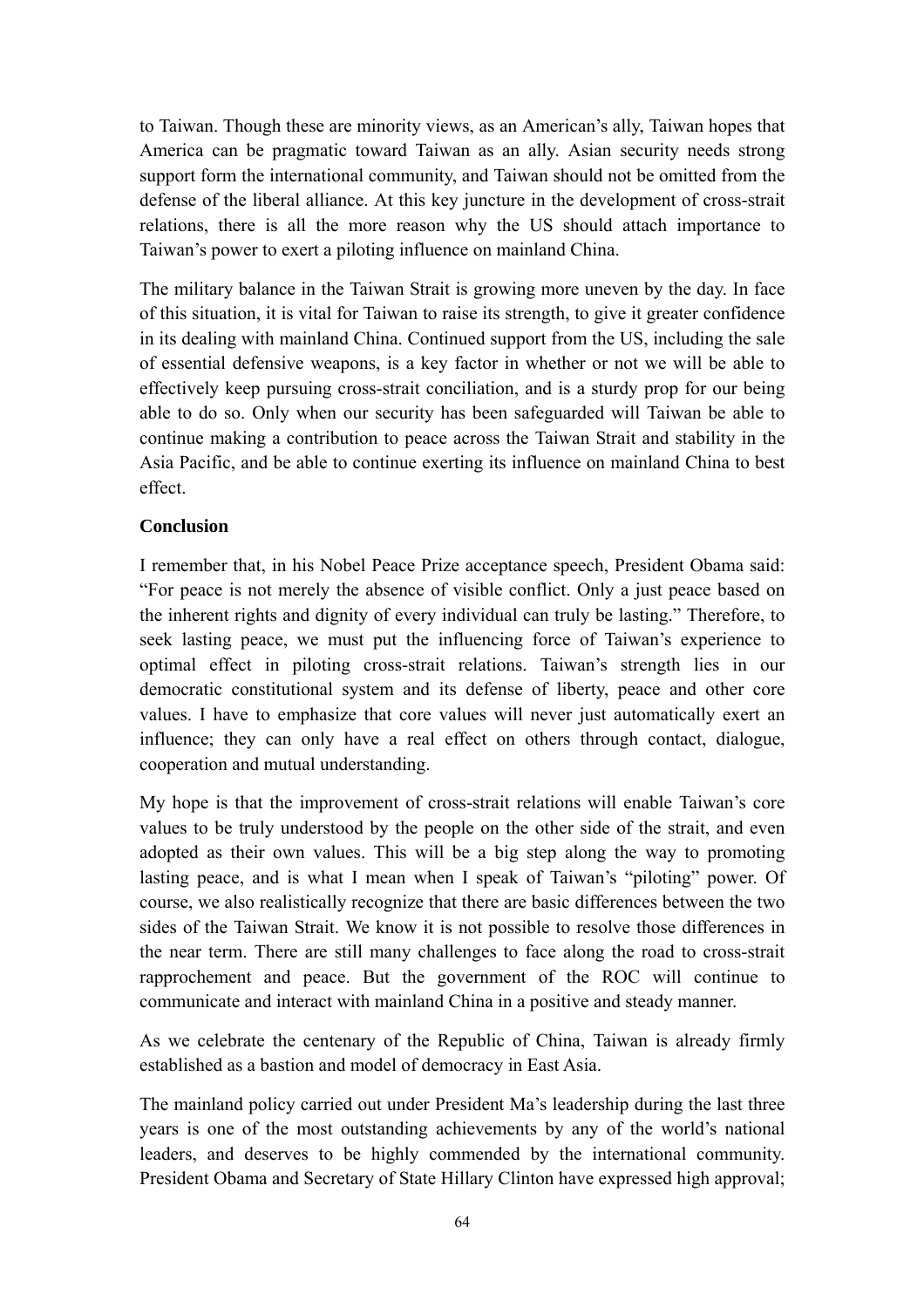and when I visited Europe last year, many of the EU's political leaders spoke praisingly to me of President Ma as a shining star of world politics.

I must stress to you all that the promotion of peace in the Taiwan Strait is also favorable to the US construction of an Asia-Pacific policy that brings benefit to itself as well as to others. The deepening and consolidation of the US-Taiwan alliance, and more concrete US support for Taiwan, will undoubtedly provide a favorable foundation for the beneficial effects of America's Asia policy.

Ladies and gentlemen, let me end by wishing you good health and happiness, and wishing this meeting the best of success. Thank you!

And now please let me hear your views and counsel.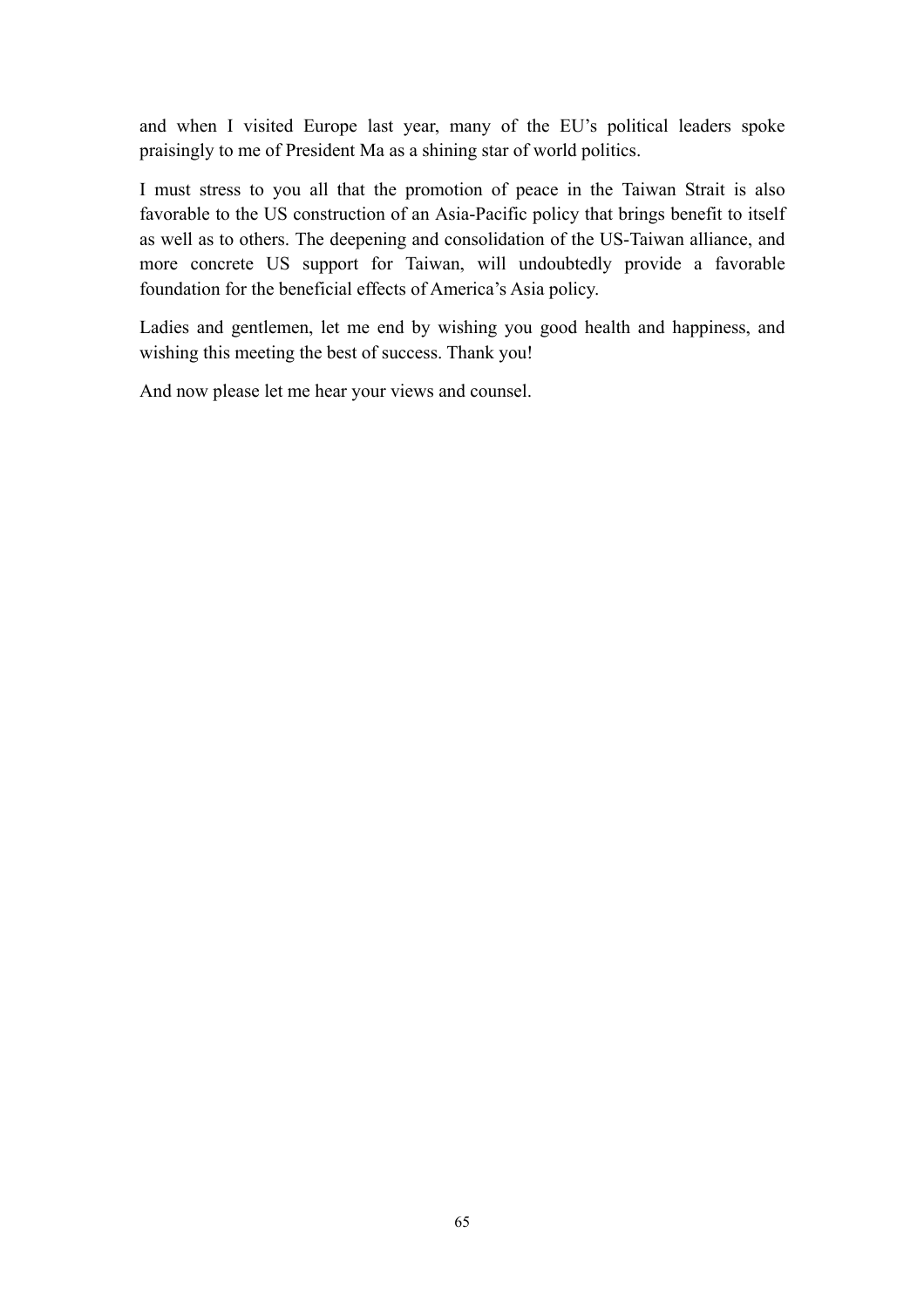## **The Core Interests of the People of Taiwan Form an Important Foundation for the Development of Cross-Strait Relations**

Date: Oct. 2, 2010 Symposium on "Continuity and Change: Cross-Strait Relations from 2008 to 2010" National Taipei University Lai Shin-yuan Minister of the Mainland Affairs Council, Executive Yuan

President Hou, Legislator Fai, Distinguished Participants, Ladies and Gentlemen, Good morning!

I am very happy to be invited to participate in today's symposium on "Continuity and Change: Cross-Strait Relations from 2008 to 2010," held jointly by National Taipei University and the publishers of the magazines "Prospection and Exploration" and "Studies on Chinese Communism." I also feel extremely honored to be able to meet together and exchange views with all of the distinguished participants here today.

The theme of today's symposium – "Continuity and Change" – very well describes the developments and changes in cross-strait relations over the past more than two years since May 20, 2008. On November 2, 1987, the government announced lifting the ban on visiting the relatives in the Mainland, resuming cross-strait exchanges after a nearly 40-year suspension. During the following 20 years, economic, trade and people's exchanges across the Strait steadily warmed up. However, relations between the two governments stalled and regressed, once even to the brink of war. It was not until over two years ago the breakthrough change appeared, the key to which has been the implementation of different thinking and methods of the ROC government's Mainland policy since President Ma Ying-jeou came into office.

"Putting Taiwan first for the benefit of the people" is the highest guiding principle of President Ma's Mainland policy. "Putting Taiwan first" means upholding Taiwan's identity, while "for the benefit of the people" means that the fruits of institutionalized cross-strait negotiations shall be shared jointly by all the people instead of by certain major business groups.

In September 2005, President Ma was still the mayor of Taipei City. While mentioning the Three Links issue, he said, "What is wrong with promoting this policy if Taiwan is put first and the benefits are well taken care of?"

On March 17, 2007, as the former chairman of the opposition party, President Ma stated that Taiwan should adopt a proactive policy on cross-strait relations, resolving unfavorable factors through various types of negotiation and under the principle of "putting Taiwan first for the benefit of the people." This policy should also maintain the status quo under the condition of benefiting the people, while "minimizing the threats and maximizing the opportunities" presented by the Mainland to Taiwan.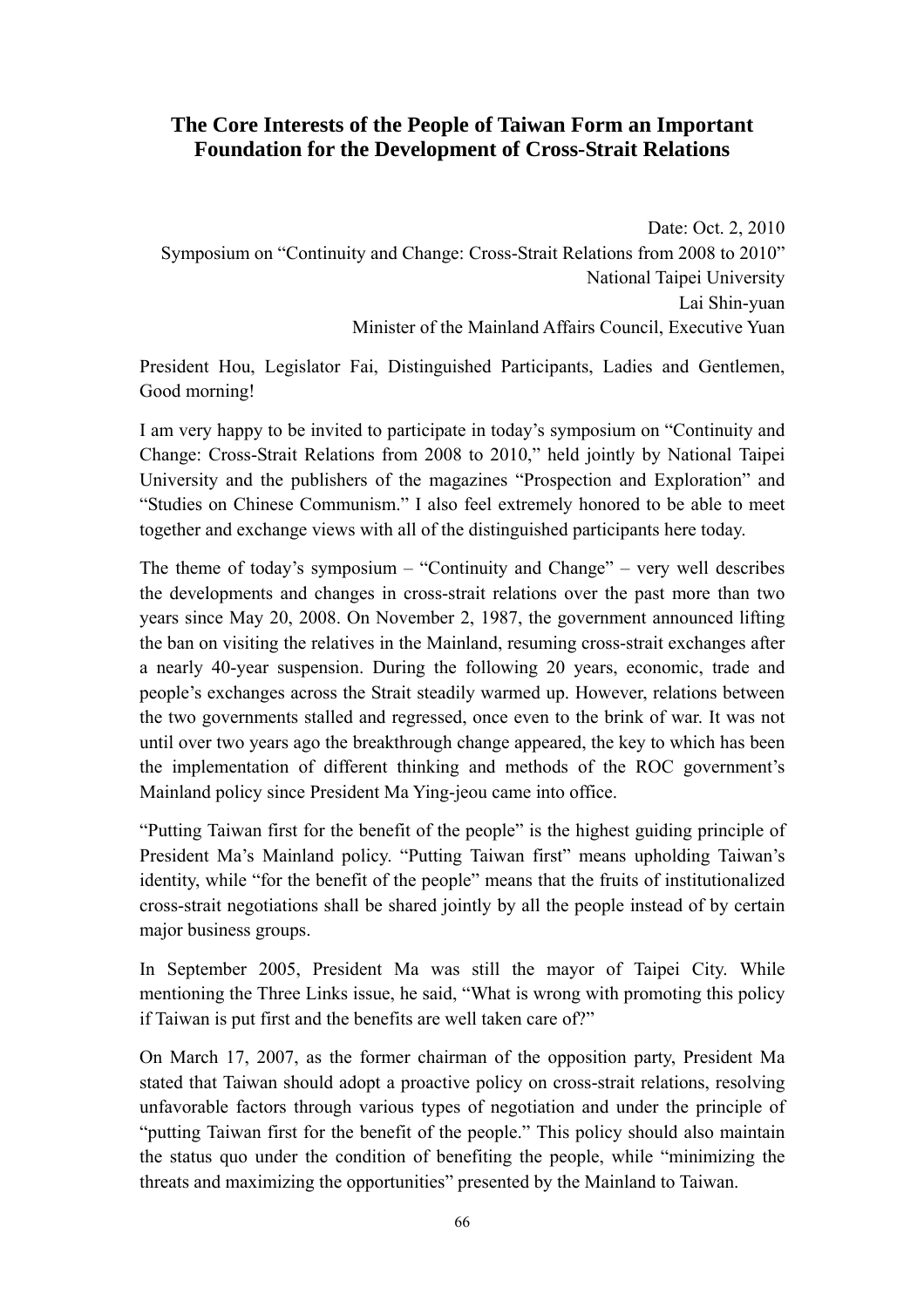"Putting Taiwan first for the benefit of the people" is an inviolable guideline that the government must follow in carrying out its Mainland policy. It is also a long-standing conviction as well as a clear and consistent position held by President Ma. Since May 20, 2008, when the new government came into power and resumed institutionalized cross-strait negotiations, the two sides have signed 14 agreements and reached one consensus. All of the signed agreements have been submitted to the Legislative Yuan to ensure public supervision. Besides, all of the provisions are set out in black and white and are open to the public for inspection. These agreements are concrete realizations of the guiding principle of "putting Taiwan first for the benefit of the people." In regards to aspects such as the economic livelihood and the order of exchanges, the public is also gradually feeling the substantial benefits created by the cross-strait agreements. Take the case of opening up to Mainland tourists to Taiwan for example. To date, 1.43 million person-times of Mainland tourists have visited Taiwan to witness Taiwan's free, democratic and open social atmosphere, generating an over NT\$70 billion profit for tourism-related industries. Another example is the "Cross-Strait Agreement on Joint Crime-Fighting and Judicial Mutual Assistance." Since the Agreement came into force, the two sides have jointly cracked 21 major cross-border crime cases and arrested 1,268 criminals. Most of these cases were related to telecommunication fraud, one of the biggest headaches of the people of Taiwan. A total of 17 telecommunication fraud cases were solved, leading to the arrests of 1,254 suspects. These cases are all specific examples of the results of cross-strait agreements.

The cross-strait agreements have much to do with the people, and the benefits of these agreements for the people are specifically expressed in public opinion surveys. According to such surveys, the majority of Taiwan's public opinion supports handling issues resulted from cross-strait exchanges through institutionalized negotiations. In July this year, China Credit Information Service conducted a public opinion survey showing a percentage of support as high as 79.3 on this issue, while a public opinion survey by Global Views Monthly also showed a support rate at 66.4 percent. According to the public opinion surveys conducted by various sectors, over 60 percent of the people approve of the several cross-strait negotiations held by the Straits Exchange Foundation and the Association for Relations Across the Taiwan Straits. They also believe that, in terms of the negotiation process as well as the final outcome of the agreements, the government has been able to uphold Taiwan's interests without dwarfing its national sovereignty. Over the past more than two years, the government has successfully practiced President Ma's position of "replacing confrontation with negotiation," which has earned a high level of public support and laid a solid foundation for institutionalized cross-strait negotiations. Over the past 10 years, President Ma has consistently adhered to his position of "putting Taiwan first for the benefit of the people." Moreover, the government's Mainland policy over the past two years has been the most farsighted, feasible and correct path to take while facing a thorny and difficult cross-strait relationship.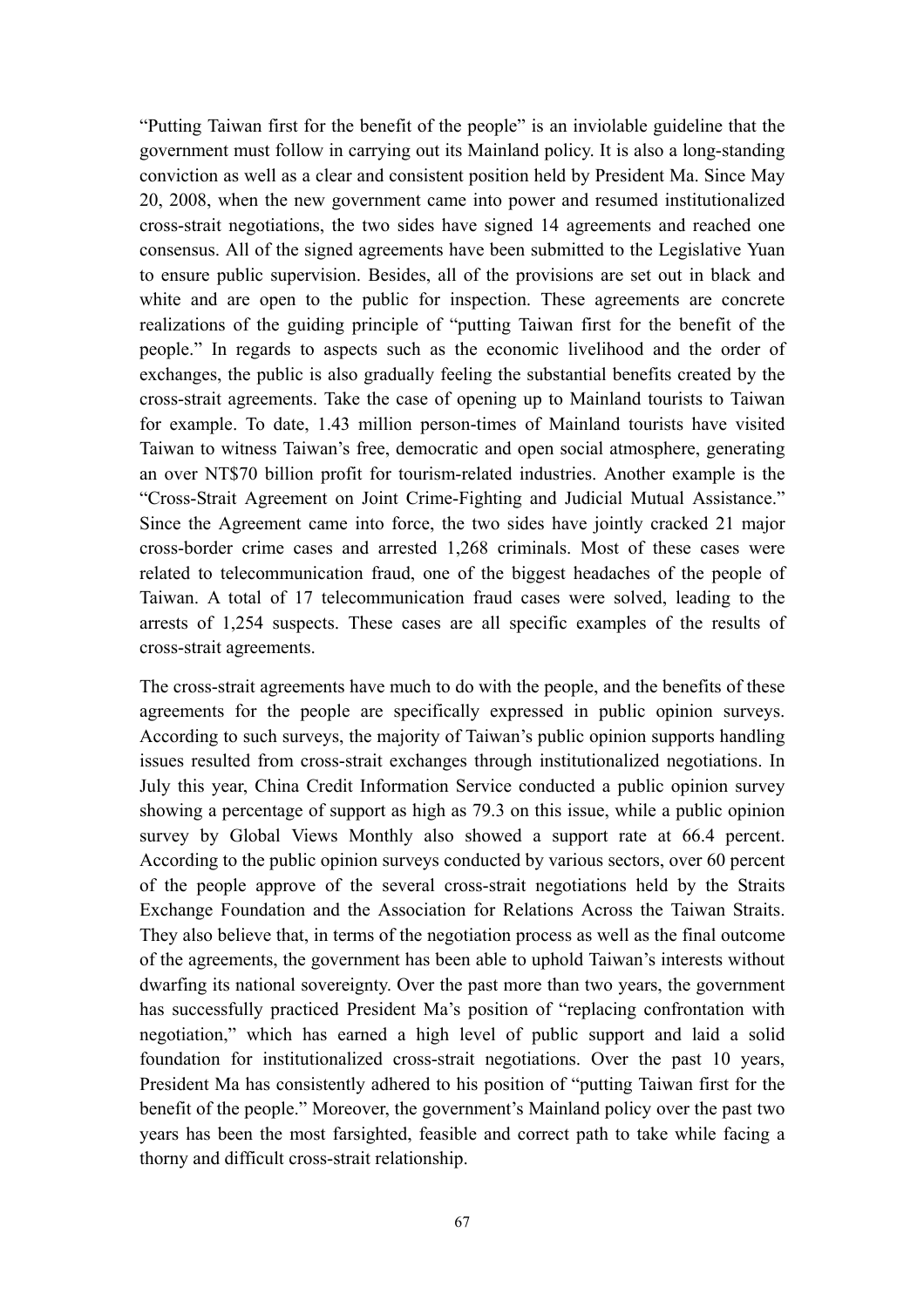Through the realization of institutionalized negotiations, the government will certainly uphold Taiwan's dignity and the sovereignty of the Republic of China, as well as defend the Constitution of the ROC in the process of promoting cross-strait reconciliation. This is not only President Ma's pledge at a press conference on the anniversary of his second year in office but also the government's duty. In the process of cross-strait exchanges, we will firmly guard and staunchly protect Taiwan's interests and stand with the people of Taiwan.

What are in Taiwan's interests? Tariff concessions under the ECFA Early Harvest List are estimated to generate an annual profit of about NT\$3.3- 3.8 billion for the grouper aquaculture industry. In addition, Taiwan's Minister of Health has attended the World Health Assembly for two consecutive years, enabling Taiwan to again stand on the stage of international health cooperation. This is not only beneficial to the livelihood of the people, but also conducive to our national survival. All of this represents the government's efforts to work for and defend Taiwan's interests. Taiwan's interests pertain to the welfare of 23 million people, with a comprehensive scope and numerous items. The government will carefully consider the developing situation and prioritize the order of policy implementation, as in Mainland policy meaning the well-known position of "economic issues first and political issues later, easy issues first and difficult issues later, and urgent issues first and less pressing issues later."

President Ma's policy ideas contain deep thinking and a long-term layout. In a speech presented on the second anniversary of his inauguration, President Ma stated six positions: "strengthening the country through innovation, reviving the country by promoting culture, saving the country through environmental protection, stabilizing the country by adhering to the Constitution, securing the country by providing social services, and protecting the country by embracing peace." On "protecting the country by embracing peace," the President said: "Peaceful means should be used to establish order in the Taiwan Strait. The objective of cross-strait relations is to expand reconciliation between the two sides of the Taiwan Strait to the diplomatic arena, giving Taiwan a peaceful external environment. This in turn will enable Taiwan to calmly and unhurriedly focus its attention on carrying out domestic reforms without interference. I want to reiterate that the government will adhere firmly to the principle of "no unification, no independence, and no use of force" under the framework of the Constitution of the ROC and apply the "1992 Consensus" as the foundation for the development of cross-strait relations. The government will first promote reconciliation, followed by cooperation, and lastly the establishment of peace. Gradual development like this contains important meaning." The President emphasized "gradual development," which has profound meaning in terms of the direction of time. In moving from cross-strait reconciliation to diplomacy, the President also placed spatial direction in a global framework. According to the President's policy planning, the government will promote its Mainland policy in a cadenced and methodical way, as well with a clear objective. The vision and policy objective of the ROC's Mainland policy is to further defend and develop the core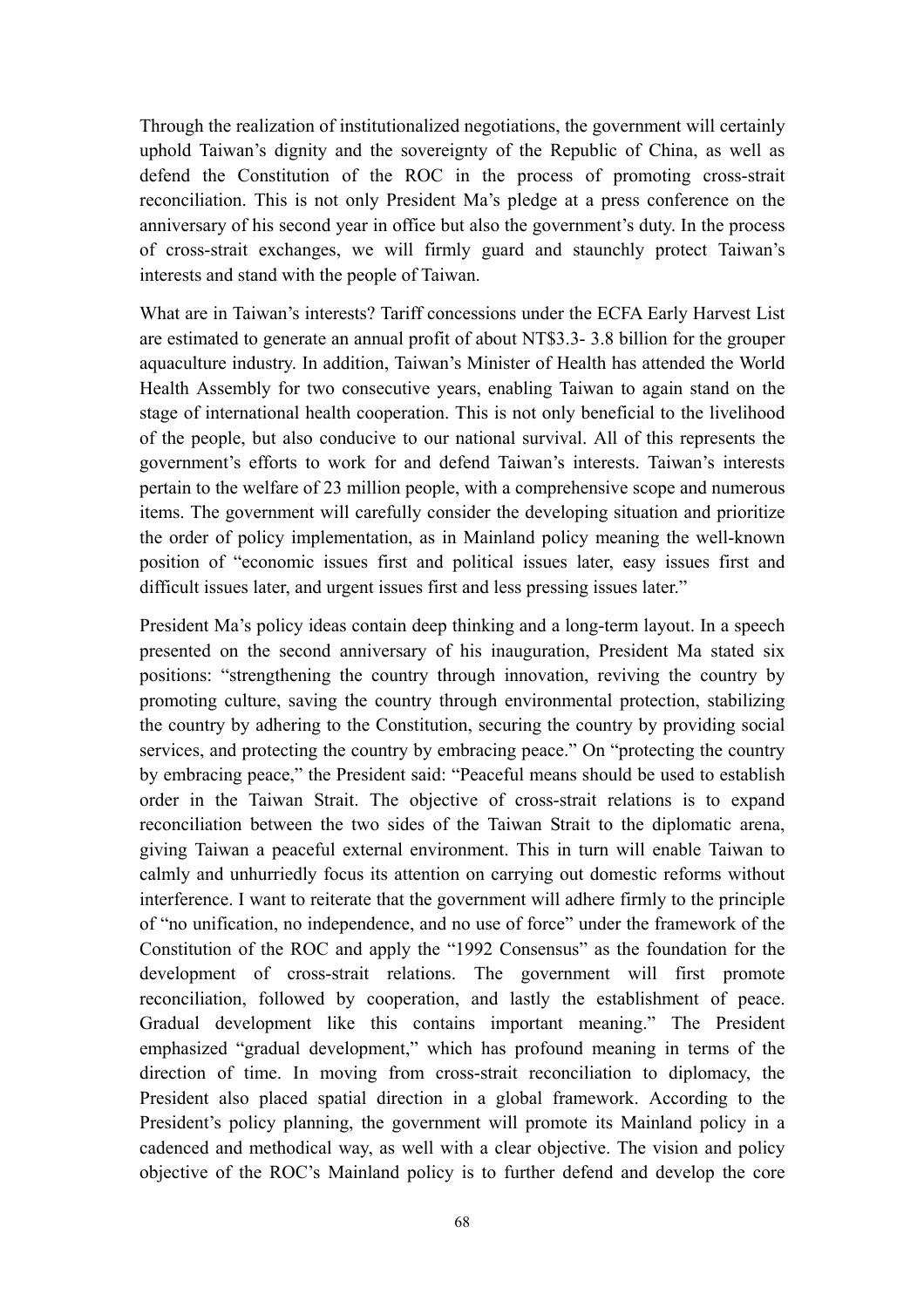interests of the people of Taiwan with the aim of realizing the highest guiding principle of "putting Taiwan first for the benefit of the people."

The core interests of the people of Taiwan is not a new concept. Seen in terms of the classifications of the government's Mainland policy objectives, Taiwan people's core interests should include at least the following items:

- (1) "Democracy": Democracy is the basic principle of social development, a way of life, and a basic value in Taiwan. In his inaugural address on May 20, 2008, President Ma clearly stated that: "The key to the ultimate resolution of cross-strait issues does not lie in sovereignty disputes but in core values and way of life." The freedom and pluralism of Taiwan exist in the ideas, thoughts, and daily life of the people. We are accustomed to resolving political disputes with democratic means. The vital social forces of Taiwan also depend on the political platform of democracy to enable the vulnerable to seek economic democracy and social democracy. Therefore, democracy is already the most important core interest in Taiwan.
- (2) "Sovereignty": The Republic of China is a sovereign and independent country. We have our own government, own national defense, own diplomacy, and own elected president. The people of Taiwan enjoy all of the rights and obligations of the people of a sovereign country, and this is an undeniable and objective fact. The Republic of China is a sovereign and independent country, and it is the highest common factor that both Taiwan's ruling and opposition parties can accept. When it was the ruling party, the Democratic Progressive Party also repeatedly emphasized that "the Republic of China is a sovereign and independent country." The position of the ROC government is that no changes in the external objective environment shall damage the sovereignty of the ROC.
- (3) "Security": Taiwan has the right to protect its security. The ROC government elected by the entire citizenry bears the responsibility to protect the people's safety of life and property, therefore Taiwan must have a solid self-defense capability.
- (4) "The right to freely choose the future of cross-strait relations": The 23 million people of Taiwan have the right to freely choose and decide Taiwan's future. This is the consensus of the ruling and opposition parties in Taiwan. Any position on the future of cross-strait relations comes within the domain of freedom of thought and freedom of speech and is protected by the ROC Constitution.
- (5) "The right to meaningfully participate in the international sphere": As members of the global village, the people of Taiwan have the right to participate in international affairs. Meaningful participation in the international sphere is a strong expectation of the vast majority of Taiwan people.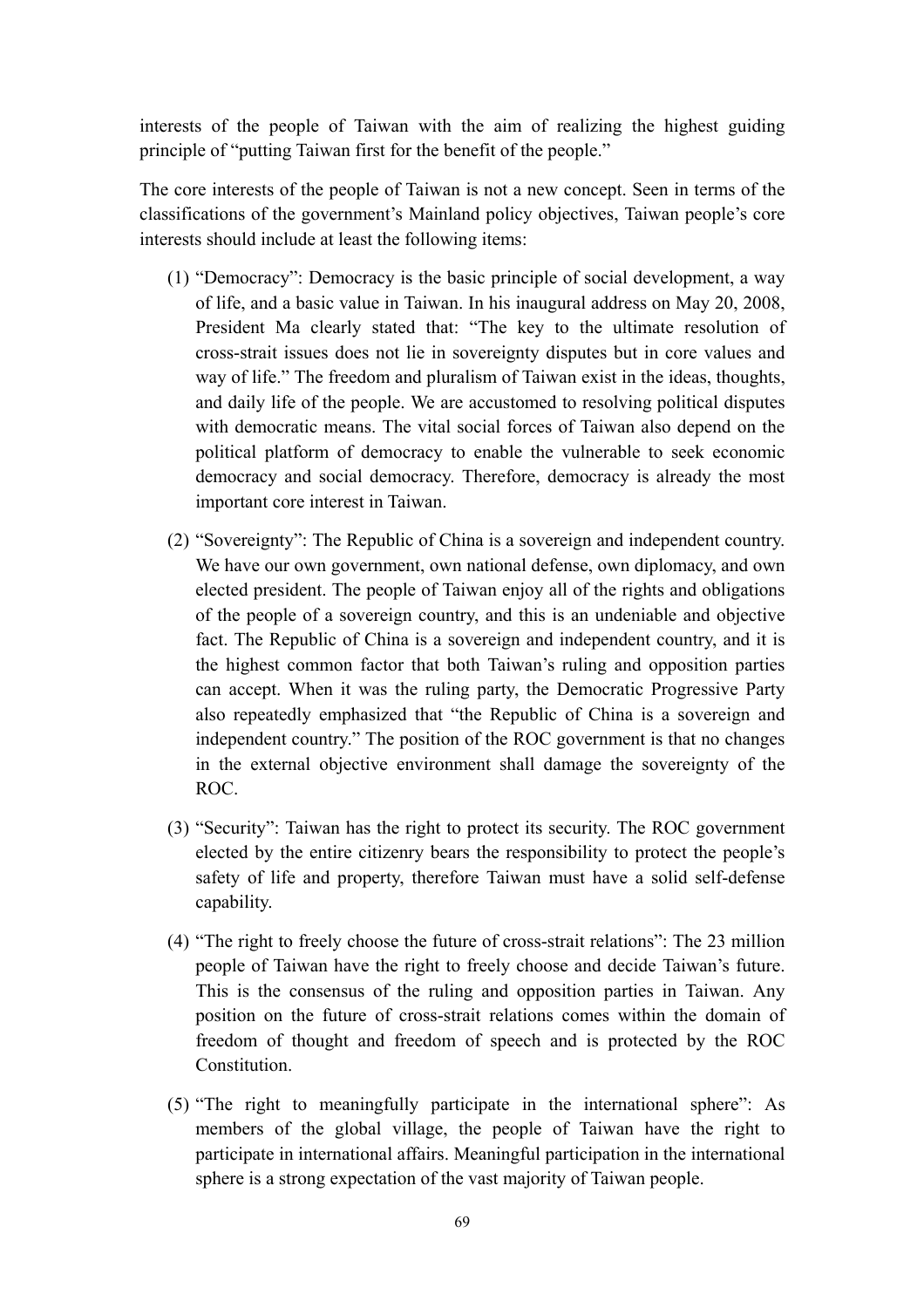- (6) "The right not to be discriminated against": As an economic and trade power, Taiwan has the right to enjoy a trade environment of fair competition. We have the right to participate in regional economic integration as well as the right to negotiate and sign economic agreements with trading partners.
- (7) "The survival right for the vulnerable": In the process of regional economic integration, Taiwan's traditional industries, agriculture, and workers have the right to be protected and not to be sacrificed.

The core interests of the people of Taiwan, therefore, are the right of the people of Taiwan to survive. This is a fundamental right that cannot be discounted and which the government is obligated to protect. Only when Taiwan people's core interests are understood and respected can cross-strait relations continue to develop healthily and lay a lasting foundation for cross-strait peace, bringing cross-strait relations past the point of no return so that irreversible permanent peace can be reached. Simply stated, the core interests of the people of Taiwan form an important foundation for the development of cross-strait relations.

Compared with the more-than-60-year period of separate governments across the Taiwan Strait, and the more-than-400-year history of on-and-off disputes between Taiwan and mainland China, the last two years and four months in fact represents a very short time. However, during this short period, cross-strait institutionalized negotiations have achieved fruitful results: 14 agreements and one consensus, all of which hard-won; coupled with the transformation of cross-strait relations from tension and confrontation to peace and stability today. This is extremely precious, so both sides should cherish these achievements. We also approve of the goodwill and efforts made by mainland China over the past more than two years. I believe that countries and political powers exist for the people, therefore the people on both sides are the real protagonists in cross-strait relations. So long as the ROC government staunchly protects the core interests of the people of Taiwan, they can rest assured and have greater confidence in the government and in institutionalized cross-strait negotiations. This is the only way that cross-strait relations can continue to develop in a cadenced and healthy way. Difficulties and challenges will be faced in the future development of cross-strait relations. The two sides need to seek a way to resolve these problems with mutual tolerance and understanding. With the collective wisdom of the Chinese people, I am confident that permanent peace and stability in the Taiwan Strait can be expected.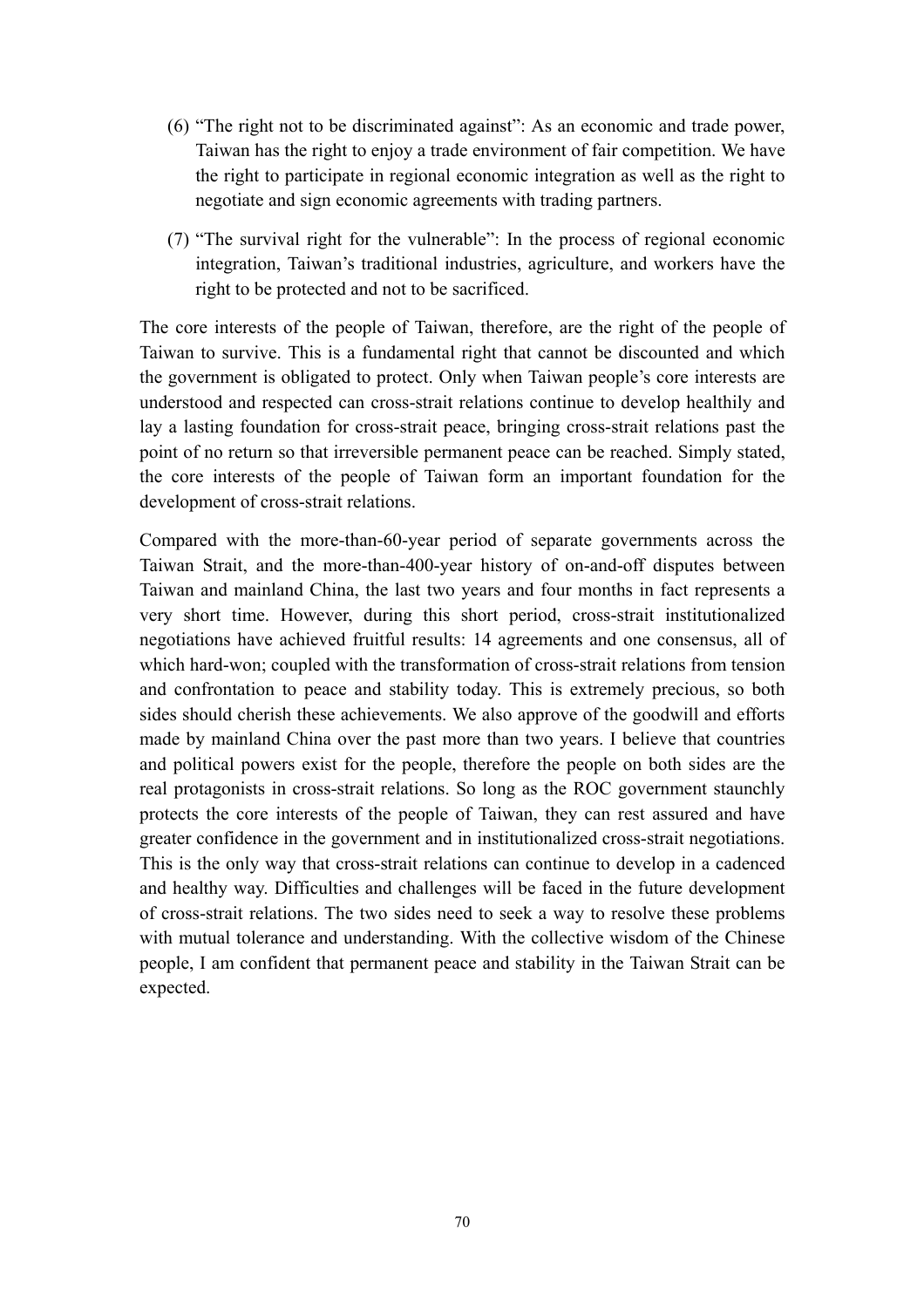# **Peace, Democracy and Prosperity: The Utmost Conjunctions of ROC Mainland Policy and EU Development Experience**

Date:Sep. 14, 2010 European Parliament Speech Lai Shin-yuan Minister of the Mainland Affairs Council, Executive Yuan

Dr. Tannock, Members of the European Parliament, Ladies and Gentlemen,

Good morning to you all!

I am delighted to have this opportunity to visit the European Parliament. I deeply appreciate the invitation and kind arrangements for this visit by Dr. Tannock as Chairman of the EP-Taiwan Friendship Group. It is a very special honour for me to meet with all of you here.

In my speech to you today, I will draw lessons from the development experience of the EU to explain the main significance and value of the development of cross-strait relations. I have titled my speech: "Peace, Democracy and Prosperity: The Utmost Conjunctions of ROC Mainland Policy and EU Development Experience."

# **1. The historic experience and current situation of the EU and cross-strait relations**

Europe and Asia have been closely bound in history through sharing the bitter afflictions of war. During World War Two, we both suffered terribly as countless battles were fought across our two continents.

This most widespread war in the history of mankind is a common memory of my parents' generation. When I was small, I often heard my mother speak about how she would lie down beside the ridge between rice fields to hide from air raids.

The passage of the years can never erase such memories. They remain as vivid as if they happened yesterday. But during the more than six decades that have gone by since then, mankind has stood up amid the post-war ruins and sought to establish mechanisms for mutual cooperation.

Today's European Union and the current relationship across the Taiwan Strait are both concrete models of man and women's endeavour to avoid conflict and turn confrontation into cooperation.

The EU is the most successful example of regional integration in the history of international relations. It has grown from the original 6-nation European Coal and Steel Community to today's 27-member union. And it has expanded its realm of unity from economic and trade cooperation to cooperation in the judicial, legislative and political spheres under the Treaty of Lisbon.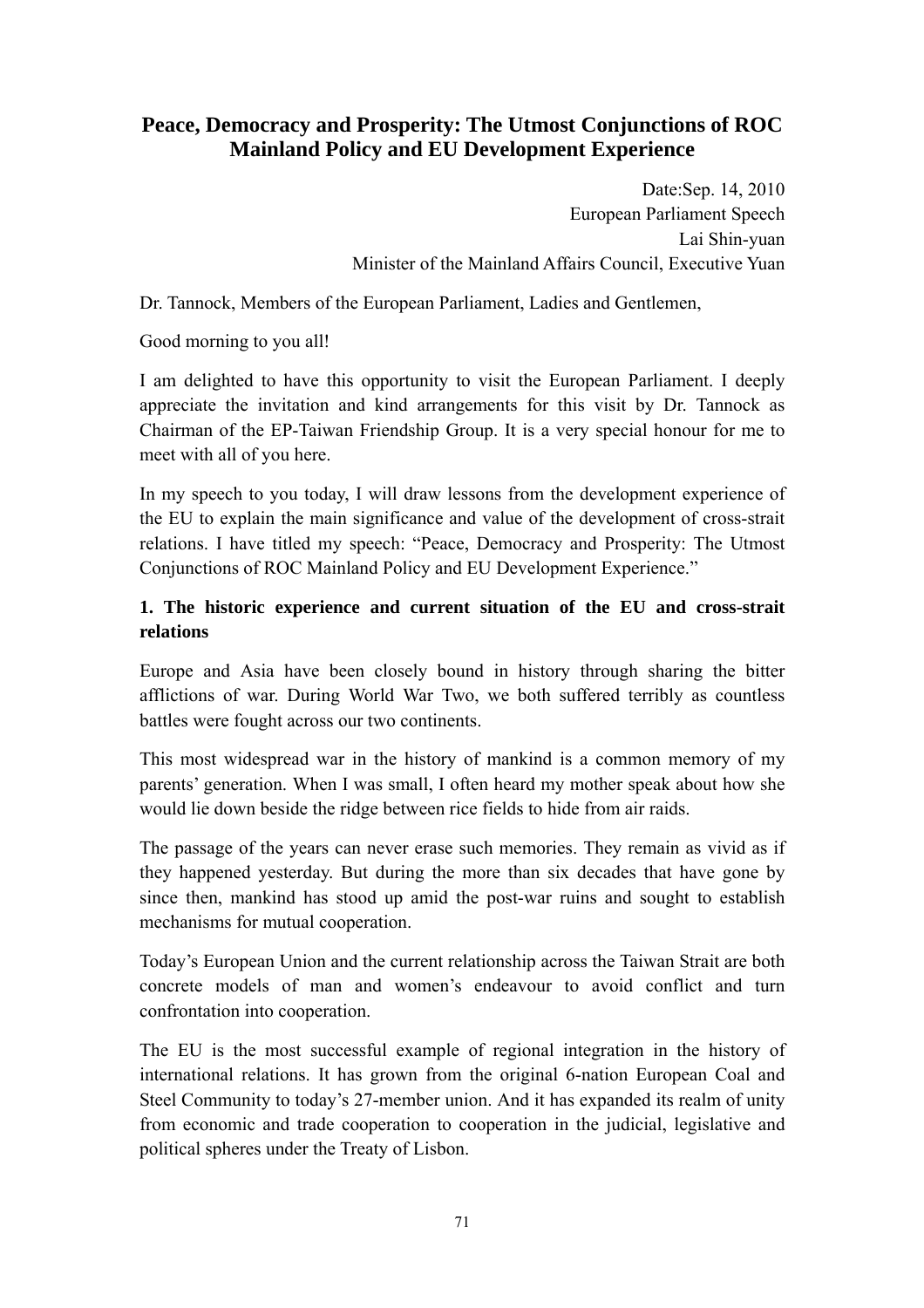This evolution of the EU in its course of integration over the past fifty-some years has been a truly astounding achievement.

Just like Europe, Taiwan experienced the devastation of World War Two followed by the confrontation of the Cold War. From August 23rd to October 5th 1958, mainland China fired 475 thousand artillery shells at Taiwan's offshore island of Kinmen. Thereafter, the shelling of Kinmen from Xiamen continued right up to 1979.

Today, just three decades later, there are no more shells flying over from Xiamen to Kinmen. Instead, there are more than a thousand travelers a day journeying to and fro between the two places. Cross-strait relations have evolved from war, confrontation, and non-contact to the gradual beginnings of benign interaction. This experience bears similarity to the EU's, but also has its unique distinctions.

Since taking office on May 20, 2008, President Ma has maintained a pragmatic stance toward cross-strait relations. Acting under the principle of "putting Taiwan first for the benefit of the people," and advocating "no unification, no independence, and no use of force," he has actively pursued the establishment of a new model of interaction between Taiwan and mainland China. On this basis, he has opened a new chapter of peaceful stability and co-prospering co-existence in the history of our region. This is the primary achievement of the mainland policy conducted by the ROC government under President Ma's leadership.

# **2. Dialogue and negotiation are key to the building of lasting peace across the Taiwan Strait**

Since May 2008, the ROC government has done its utmost to become a responsible stakeholder in the Asia-Pacific region. We have striven to be a peacemaker, working actively to replace confrontation with negotiation, to avert conflict with conciliation, and to become a key force of concord-building in the East Asian region. The kernel of this key force is the opening of cross-strait dialogue and negotiation.

When Robert Schuman, the first President of the European Parliamentary Assembly, delivered the Schuman Declaration proposing the formation of a European Coal and Steel Community, he opened his speech with the famous pronouncement that:

*"World peace cannot be safeguarded without the making of creative efforts proportionate to the dangers which threaten it."* 

This is exactly how the ROC government has acted in face of the situation in the Taiwan Strait.

In the first few years of the 21st century, the two sides of the Taiwan Strait came close to the brink of war. Since President Ma took office the year before last, the two sides have recognized that the issues between them cannot be resolved by confrontation and conflict. Instead, both sides have set their minds to improving cross-strait relations.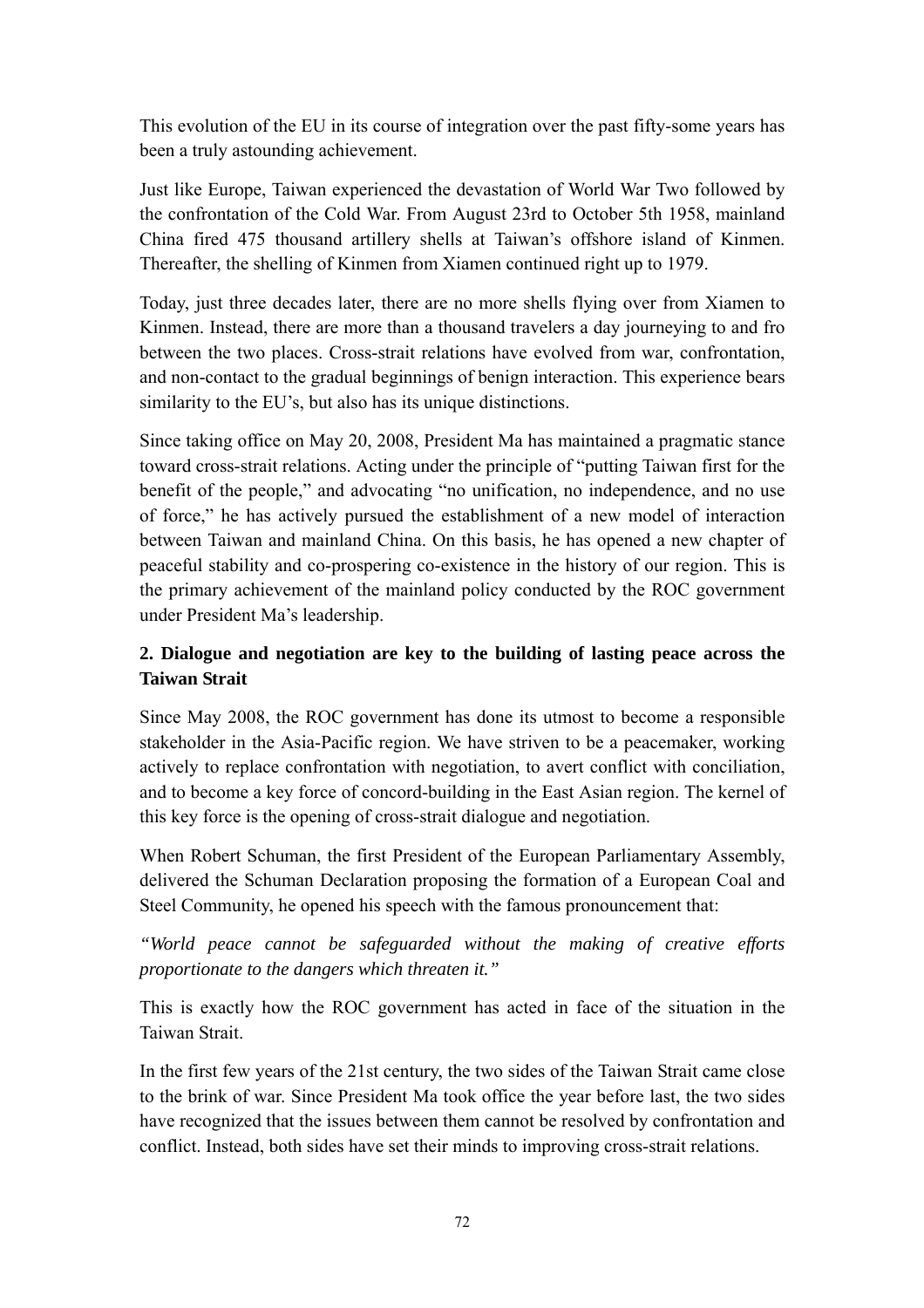Through joint effort on both sides, and with mutual exhibition of goodwill, we have restored the institutionalized negotiations that had been cut off for a decade. That is the pragmatic means by which we have transformed the threat of war into a turning point in cross-strait relations.

Under the situation that neither side recognizes the other's governing authority, we have developed a rather creative means for government officials from Taiwan and mainland China to sit down together and engage in direct dialogue and negotiation. This is achieved through the mechanism of institutionalized talks between Taiwan's Straits Exchange Foundation (SEF) and the mainland's Association for Relations Across the Taiwan Strait (ARATS).

During the past two and a quarter years, the ROC government has held five rounds of high-level talks with mainland China, resulting in the signing of 14 cross-strait agreements. At the latest round of talks, on June 29 this year, we signed the Cross-Strait Economic Cooperation Framework Agreement (ECFA) and the Cross-Strait Agreement on Intellectual Property Rights Protection and Cooperation.

These achievements have created a cooperative relationship that is mutually beneficial to both sides of the Taiwan Strait. They have alleviated the longstanding tensions of the past standoff across the strait, and opened unprecedented new horizons for cross-strait relations. They have also enhanced the prospects for building up regional concord and prosperity in East Asia.

Over the past two years, the Mainland Affairs Council has commissioned numerous public opinion surveys by academic institutions, to sound out public views on the conduct and results of cross-strait negotiations. These polls have shown a positive assessment by a large majority of Taiwan's people, with nearly 80 percent of Taiwanese expressing support for solving the problems of cross-strait contact through institutionalized negotiations.

Acting under the framework of the ROC constitution, our government adheres firmly to the cross-strait status quo of "no unification, no independence, and no use of force." We also insist on conducting cross-strait exchanges and interaction in accordance with "the 1992 Consensus", on a footing of "equality and dignity," and under the principle of "putting Taiwan first for the benefit of the people."

The institutionalized negotiations are only a starting point. Cross-strait relations will surely continue to move forward.

Since Taiwan is a democratic society, the direction and cadence of the development of cross-strait relations must depend on the support of public opinion. The needs of the 23 million Taiwanese people are the compass for the development of cross-strait relations.

At present, the mainstream wish of the Taiwanese people is for "the maintenance of the status quo." All of the public opinion surveys commissioned by the Mainland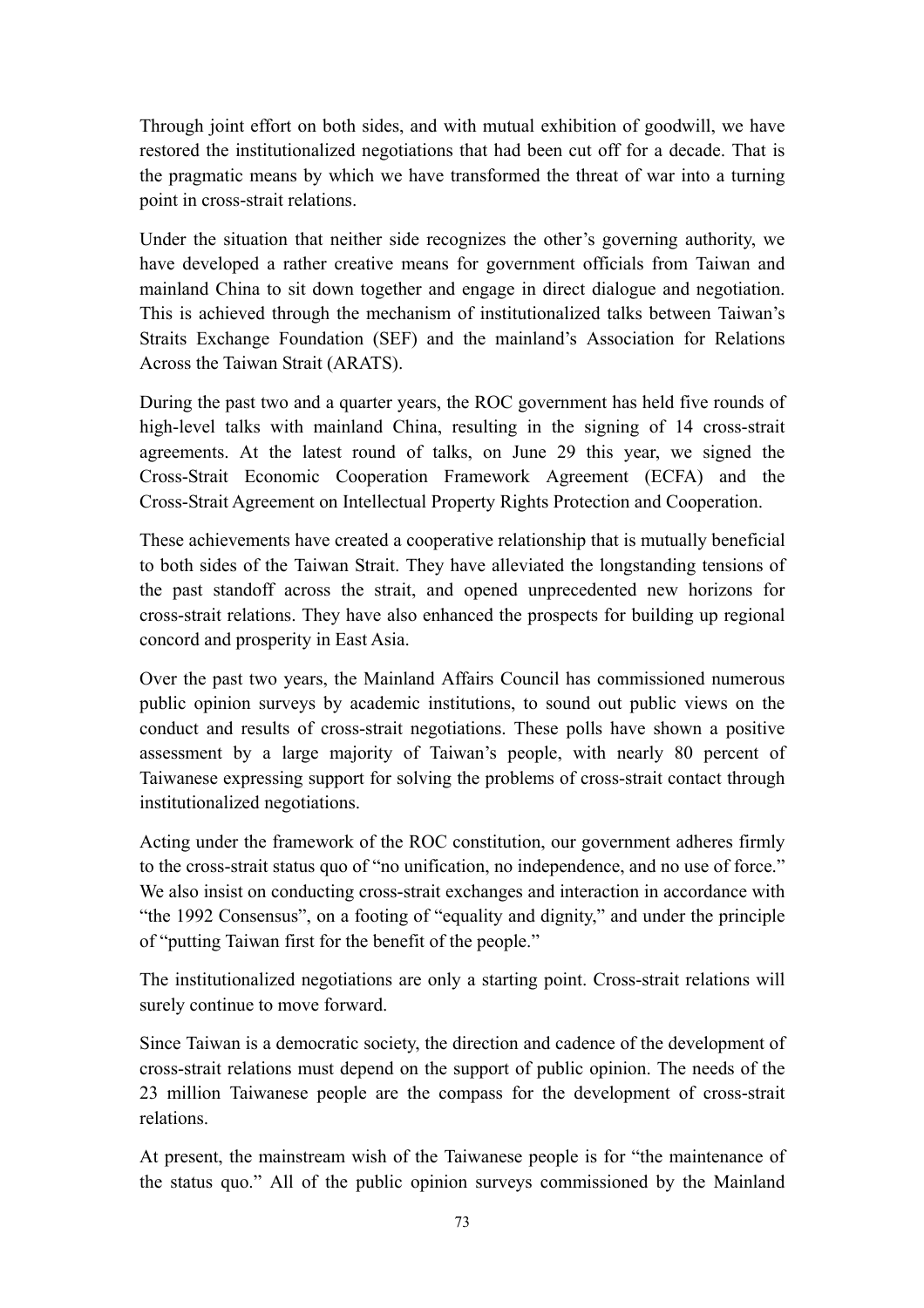Affairs Council in the past two years show that close to 90 percent of the Taiwnese people support maintaining the status quo.

This "status quo" is that the Republic of China is a sovereign and independent country. This is an established fact. It is also the consensus of the majority in Taiwan's society.

We will maintain the status quo by adhering to the "three noes" principle of "no unification, no independence and no use of force." Against this background, Taiwan's future will be only decided by the democratically and freely exercised choice of its 23 million citizens.

Hence, our government is taking steady and orderly steps to promote the advancement of cross-strait relations in accordance with established goals.

As I have repeatedly stated in other forums: The current priorities of cross-strait negotiation are issues concerning economic and trade dealings and the welfare of our people. The environment and conditions are not yet ripe for addressing political and military issues. Before we can address such matters, we need first to establish consensus on them within Taiwan, and the public still need to attain understanding of the issues concerned.

# **3. Prosperity: ECFA attains our strategic goal of "deeply cultivating Taiwan and positioning globally"**

Mainland China's launch of its reform and opening policy set it off on a course of rapid economic growth, and its global economic ranking has bounded up since the turn of the century. According to the latest trade figures issued by Germany's Federal Statistical Office (Destatis) in January, China has already overtaken Germany to become the world's largest exporter.

After Japan's Ministry of Economy, Trade and Industry had projected that China's GDP could overtake Japan's this year, the mainland China's central bank pronounced in July that it had already done so, making the mainland economy the second-largest in the world. Also in July, a report by the UK's National Institute of Economic and Social Research (NIESR) projected that China's GDP would overtake US GDP in 2019, while the World Bank and Deutsche Bank have forecast this to happen in 2020.

Although mainland China's internal economic development still has many problems, its rapidly rising economic might is definitely an important factor influencing the trends of global economic development.

Since Taiwan sits so close to the mainland, we are the first to feel the progression and effects of mainland China's economic development. Moreover, cross-strait economic and trade ties are already very close.

In view of these circumstances, we consider that our interests are best served by tapping into the opportunities presented by mainland China's economic rise, and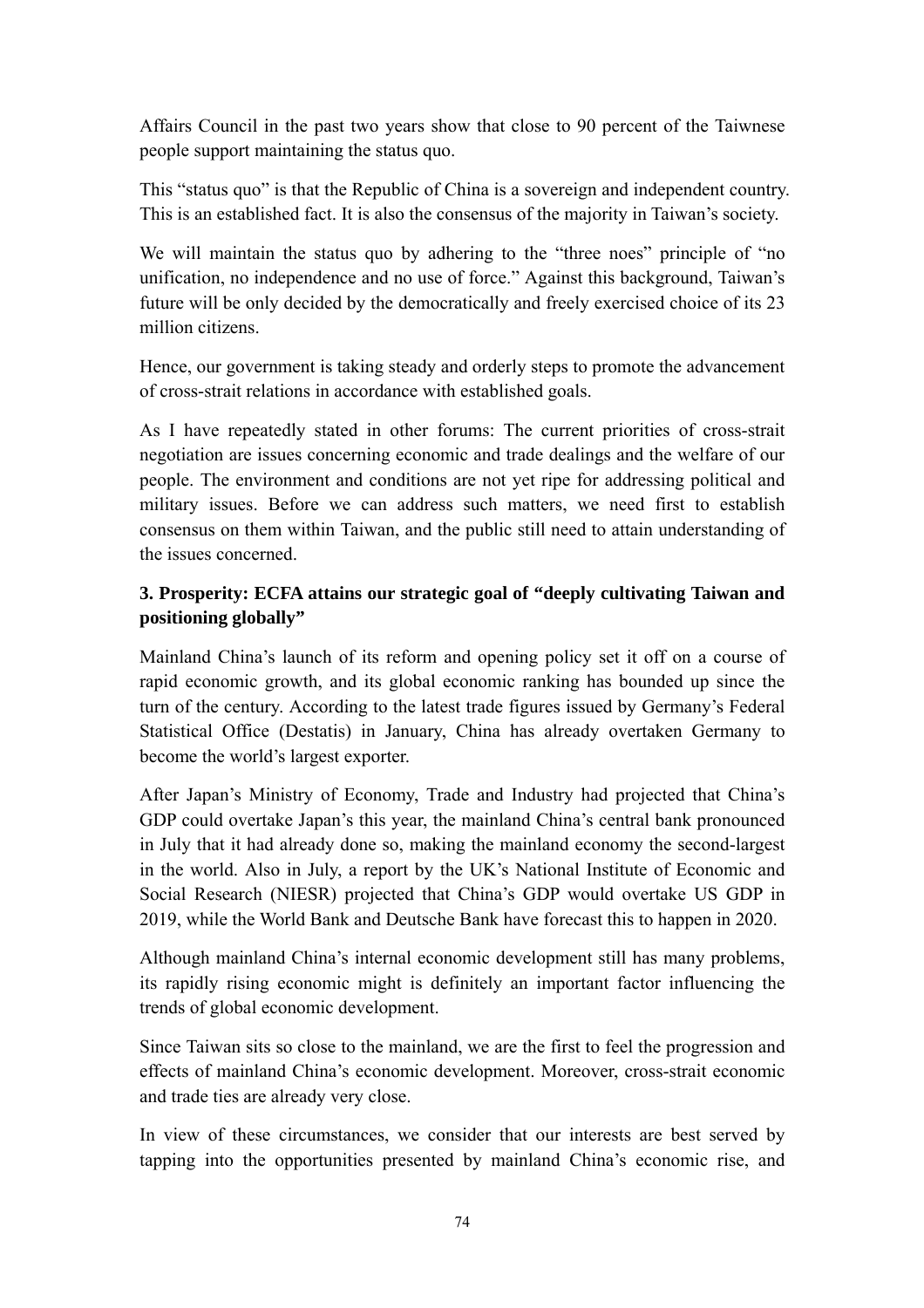creating an environment that is favorable to the global deployment of Taiwan's enterprises. This can help us enhance our international competitiveness, and achieve our national sustainable development goals.

ECFA is an important catalyst of Taiwan's economic globalization development strategy. When the two sides of the Taiwan Strait concluded the signing of ECFA on June 29 this year, many countries around the world hastened to express their welcoming and approval of this step. It is evident that this agreement carries import not only for its two signatories, but has also drawn attention in economies and markets around the world.

I believe that ECFA will generate both internal and external benefits for Taiwan. On the internal side, it will create a new wave of industrial propulsion for Taiwan's economic development; and on the external side, it will have a chain effect in spurring interaction between Taiwan and the international economy.

From the perspective of regional economic integration, we know it is likely that an extensive free trade area will be established in Asia before 2020. I believe that, after ECFA goes into effect, Taiwan's economy will become more internationally aligned. Our government will take advantage of ECFA to strive to expand the space for development of Taiwan's industries and enterprises, to draw more foreign investment to Taiwan, and to actively negotiate FTAs with other countries. This will enable Taiwan to pursue an all-round economic development strategy for achieving timely inclusion in regional economic integration.

Already, on August 5, Taiwan jointly announced with Singapore that we are entering discussions on signing an economic cooperation agreement. In the future, Taiwan will work step by step toward opening up further economic and trade interaction with our trade partners.

I am especially grateful to the EP-Taiwan Friendship Group for issuing a statement, at the end of June, in support of Taiwan's signing of ECFA , and for giving its stamp of approval to the improvement of cross-strait relations and strengthening cross-strait economic cooperation. I also warmly appreciate your support for the EU and Taiwan to negotiate and sign trade enhancement measures (TEM), and your call for Taiwan passport holders to be granted visa-free entry to Schengen countries as early as possible. These are very wise proposals.

# **4. Democracy: The positive influence of Taiwan values on the development of cross-strait relations and regional concord**

The idea of democracy that originated in Europe was one of the great enlightenments in the history of human civilization. Last year, the European Parliament published a book entitled Building Parliament: 50 Years of European Parliament History 1958~2008, in which I found the following passage:

*"Europe was not initially created with democracy in mind. Yet Europe today is*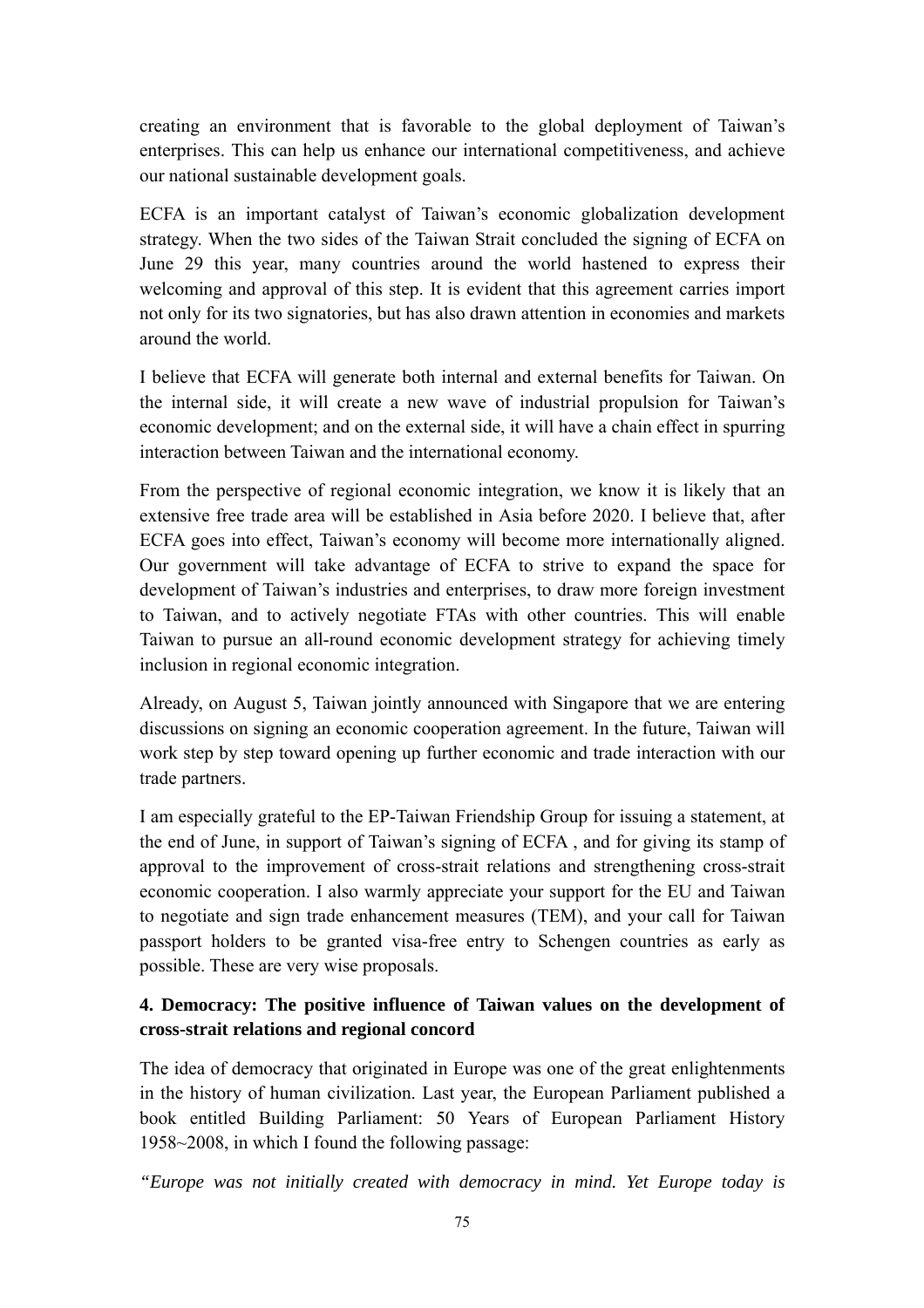*realistic only if it espouses the canons of democracy. In other words, political realism in our era means building a new utopia, that of a supranational or post-national democracy, while for two centuries the DNA of democracy has been its realisation within the nation-state."* 

My dear friends, I paid around 30 euros to buy this book from you. I thought that was a little bit expensive, and that this book should be sold at a lower price to make it affordable to a wider readership. But the content of this book, especially the vision expressed in that passage, is a priceless treasure. Truly, without democracy, there would not be a European Union.

For many years, the EU has tried to use its China policy to extend the influence of democracy to mainland China, on political, economic, social, military, and human rights issues. I believe that these efforts have also been helpful to promoting lasting peace in cross-strait relations. And they exactly match one of the aims of the ROC's mainland policy.

As I quoted from your book: "Europe was not initially created with democracy in mind." However, when the Republic of China was founded 99 years ago, it embraced the aims of democracy and freedom from the outset. Our founding fathers' goal was to establish Asia's first democratic republic. Today, this democratic ideal has been put into practice concretely and taken root deeply in Taiwan.

Not long after taking office, at a meeting with US Congresswoman Jean Schmidt on May 29 2008, President Ma remarked that the outcome of the 2008 presidential election was the first time in a Chinese society that the party in power had changed twice. He said this was a rare achievement, and he was confident Taiwan's successful democratic experience would serve as an example for other nations.

In England, a long and rocky half millennium passed between King John's signing of the Magna Carta in 1215 and King William III's enactment of the Bill of Rights in 1689. For the ROC, too, the course of democratization in Taiwan over the past 60 years has not been all smooth sailing on calm seas.

Like every country in the world, we have suffered historic wounds that even today are hard to heal. Political incidents in Taiwan's past took away the freedom, the health, and even the lives of many people, and fractured many families. The grievances created by these tragic events have haunted our society.

After the lifting of martial law in Taiwan in 1987, the government spent a very long time, and put great resolve and sincerity into, making apologies, enacting compensation laws, and restoring reputations, to salve these wounds of history and promote reconciliation in our society.

This process of striving to put into practice transitional justice and the legal enshrinement of human rights was a keystone in the democratic development of the ROC. It formed the foundation that enabled the second peaceful transfer of political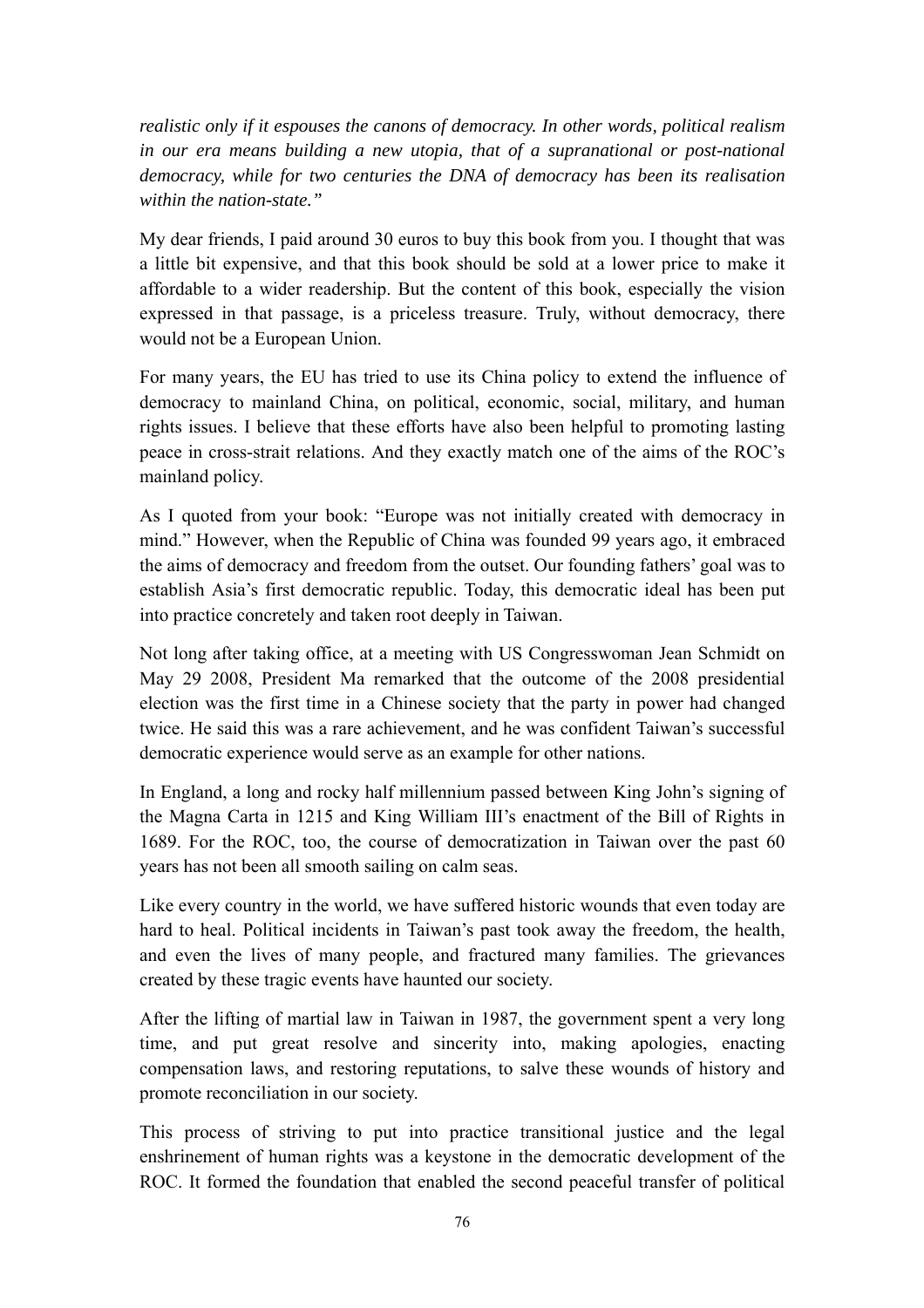power in Taiwan. It holds positive significance and reference value not just for Taiwan, but for all Chinese people, and for other countries too.

The essence of democracy does not, of course, consist only of competing for political power, but extends to everyone's participation in political power, and even to the establishment of a fair and just society.

When mainland China's premier Wen Jiabao was interviewed by the Financial Times and spoke about the future reform of China's political system, he mentioned the need to "better ensure people's rights to democratic election, democratic decision making, democratic management, and democratic supervision."

On August 20 this year, when speaking about the 30-year development of the Shenzhen Special Economic Zone, he further remarked that: "We not only need to carry out reform of the economic system, but also need to carry out reform of the political system. Without the safeguard of reform of the political system, the fruits of our reform of the economic system will all be lost. … We need to guarantee the people's democratic rights. … We need to take an institutional approach to solving the problem of over-concentration of power and the lack of restraints on its exercise, by creating conditions that enable the people to criticize and supervise the government."

My friends, although reform cannot be achieved at one stroke, we hope mainland China will be resolute in the pursuit of reform. Taiwan's experience of democratization tells us that the path of reform is always circuitous, but as long as one stays close to the will of the people, and always keeps the people's welfare in mind, the fruits of reform can be counted on.

It is a source of pride to us that Taiwan's democratization was carried out without any bloodshed or turmoil, and without any military coup. We believe that our democratic experience holds universal value, and is worthy of reference by people everywhere in the world.

I would like to quote what President Ma said in an interview by Japan's Yomiuri Shimbun newspaper on June 5, 2008. When asked by the reporter about what kind of role Taiwan should play in China's democratization process, President Ma replied: "The best role Taiwan can play is what it is doing now in expanding its contacts with mainland China. The vote-counting process in our March 22 presidential election could be watched by our mainland compatriots in their living-rooms. This was unprecedented. Not long after the counting began, posts and replies about the election began to appear on mainland websites. This was also unprecedented. So there actually is no need to take any particular action. In the natural course of events, the mainland people will be able to make their own evaluations. I think this is also a very important asset of Taiwan's. We do not need to give instruction to the mainland, telling them to do this and do that. I think this is the best way."

President Ma's words clearly demonstrate how, in the course of cross-strait contacts,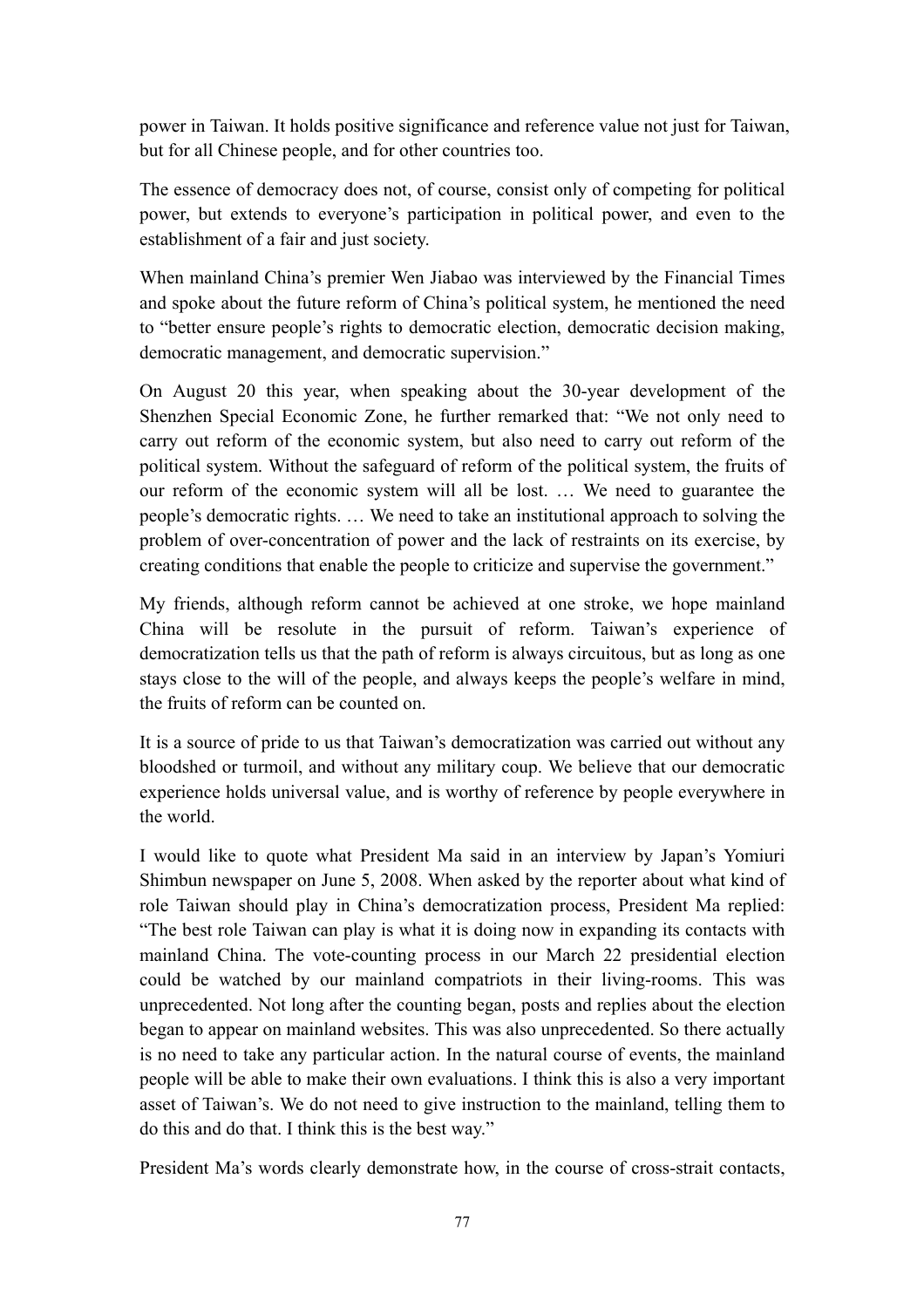democracy is Taiwan's asset and our most precious soft power. Hence, Taiwan does not fear to deal with mainland China.

Moreover, during the past two years, mainland Chinese have made more than two million visits to Taiwan, for various purposes including tourism. And from early next year, mainland Chinese will be able to come to Taiwan to study in university and graduate school. The impressions that these visitors take back from Taiwan will surely have some influence in shaping thinking in mainland China.

At the same time, we also consider that the restoration of institutionalized cross-strait talks provides mainland China with a practice field for peaceful development, and gives Taiwan the chance to make a contribution to lasting peace in the Taiwan Strait.

Mainland China has made a commitment to the world that China's rise will be peaceful. Taiwan can take its experience of engaging in institutionalized talks with mainland China over the last two years, and say to the world: We place expectation in this commitment.

Here, I would like to state two things to you. In the process of developing relations with mainland China, Taiwan will fully reflect the core values of democratic countries in the international community. We will also give mainland China a deeper understanding of Taiwan's system of democratic pluralism and its mode of operation. This level of perception will be beneficial to the development of cross-strait relations and the consolidation of regional concord.

# **5. Outlook for the future**

Although the EU model may not be applicable to the cross-strait situation, Taiwan has long paid close attention to the deepening and widening of the EU integration process. And we have drawn a lot of inspiration from the EU's experience in the development of consensual decisions on foreign, security, and other policies after the signing of the Lisbon Treaty.

Within Taiwan, the development of cross-strait relations is still a subject of much contention. And within the EU, there are still many fundamental differences and divisions regarding the progress of integration.

But Taiwan and the EU have many values and ideals in common, while our core values trace an identical line of development. I am sure it would be very fruitful if we could establish channels for policy dialogue and diverse exchanges between Taiwan and the EU or the European Parliament, and join efforts to promote the benefits of democracy and freedom.

At this stage, our continuing dialogue with mainland China serves to promote peace and stability in the East Asian region. This matches the common interests of both sides of the strait, the European Union, and the international community at large, and has received unanimous approval.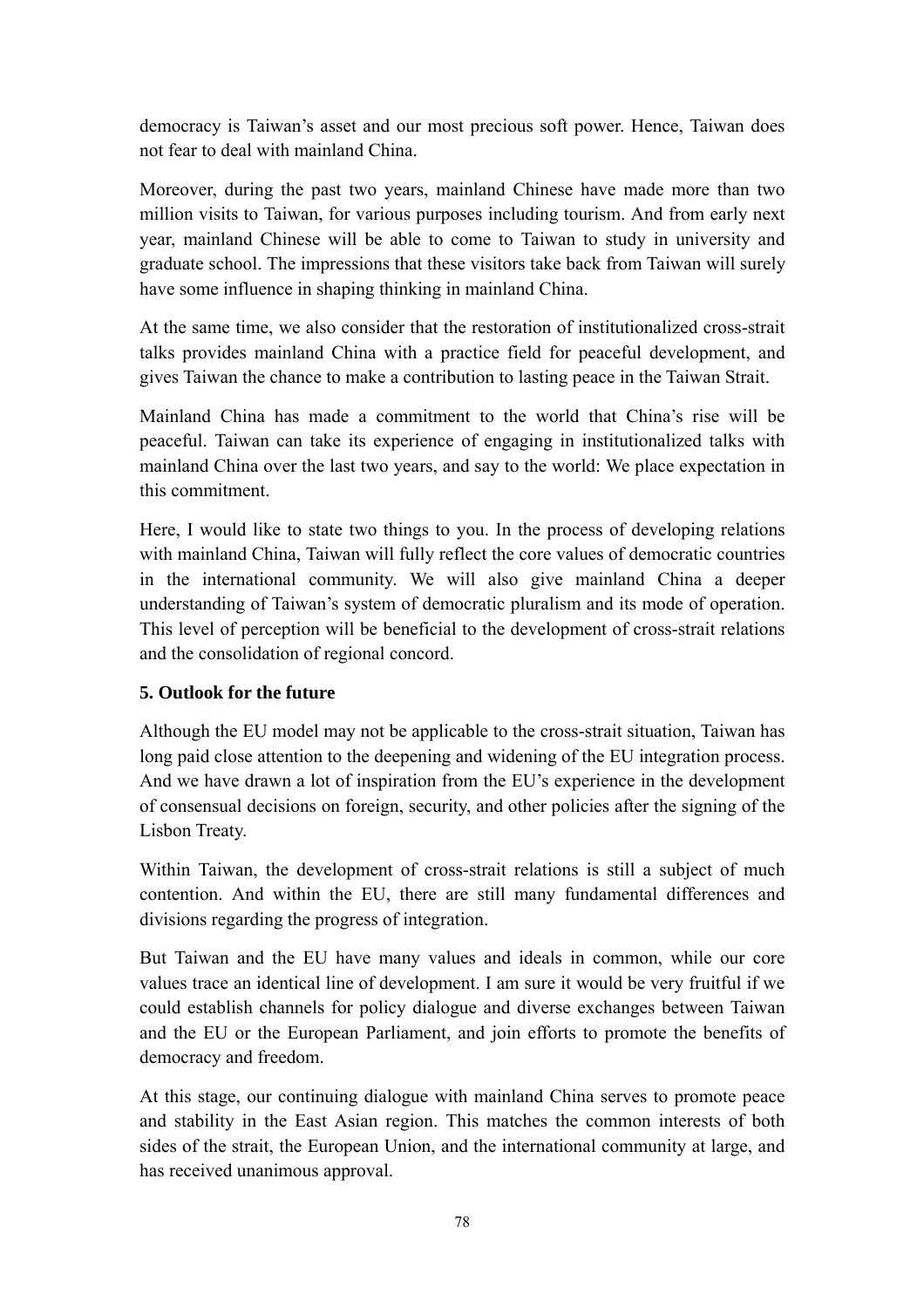The Taiwanese people are highly supportive of our government's policy of promoting cross-strait peace, and we feel optimistic about the future development of cross-strait relations.

The knotty issues between the two sides of the Taiwan Strait cannot be resolved within a short time. Nonetheless, our government will continue to interact with the mainland in an active and steady manner. We also applaud the goodwill and effort displayed by mainland China during the past two years and more.

Both sides of the Strait are trying to address and solve problems with mutual tolerance and understanding, to pave the way toward the ultimate goal of securing perpetual peace in the Taiwan Strait.

Ladies and gentlemen, thank you very much for your attention. Now I will be very glad to hear your opinions and instruction.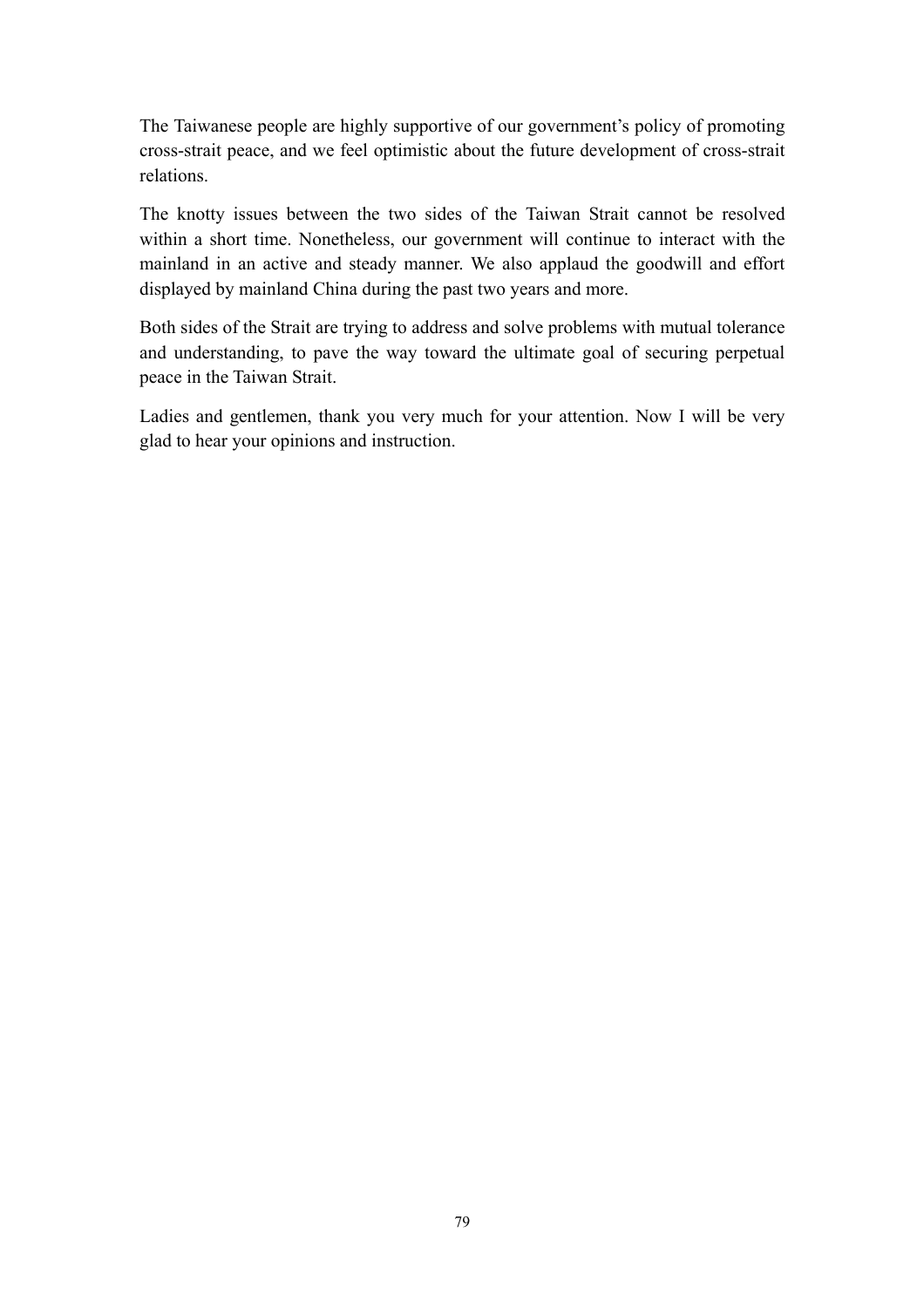# **Taiwan's Mainland Policy: Borrowing the Opponent's Force and Using it as One's Own – Turning the Threat of War into Peace and Prosperity**

Date:Aug 5, 2010 American Enterprise Institute Speech Lai Shin-yuan Minister of the Mainland Affairs Council, Executive Yuan

Dr. Gary Schmitt, distinguished guests:

Good morning!

I would like to thank the American Enterprise Institute for inviting me here and giving me the chance to join this meeting of distinguished scholars and experts. It is a very special honor for me.

The purpose of my speech today is to highlight the main significance of recent developments in cross-strait relations. I will cover four aspects of this, namely: cross-strait negotiations; the cross-strait Economic Cooperation Framework Agreement (ECFA); the relationship of Taiwan's soft power with cross-strait relations; and political and military issues of cross-strait relations.

### **1. Conducting cross-strait negotiations, to establish lasting peace and stability in cross-strait relations**

First, let me briefly describe what the government of the Republic of China's mainland policy has achieved in the past two years.

Since May 20, 2008, under President Ma's leadership, the ROC's mainland policy has sought to calm the previously angry waves and turbulent billows of the Taiwan Strait. In the language of popular music, we inherited a situation of "Dire Straits", and have been building a *"Bridge Over Troubled Water"*.

During these two years, we have been striving to tear down the walls of hostility that had been built across the Taiwan Strait over a long period. Step by step, we have carried out an arduous mission that could not have been accomplished in the past. By opening negotiation and dialogue, we have turned the formerly tense situation of cross-strait relations into a driving force for the national development of the Republic of China. We have made cross-strait relations into a vital force for building peace and harmony in the Taiwan Strait and the Asia-Pacific region.

The government of the Republic of China's basic position has been to pursue cross-strait exchanges and interaction under maintenance of the status quo, with strict adherence to the mantra of "no unification, no independence, and no use of force." We have advocated that both sides should put aside political disputes, and conduct negotiations in a pragmatic frame of thinking. We have insisted that negotiations be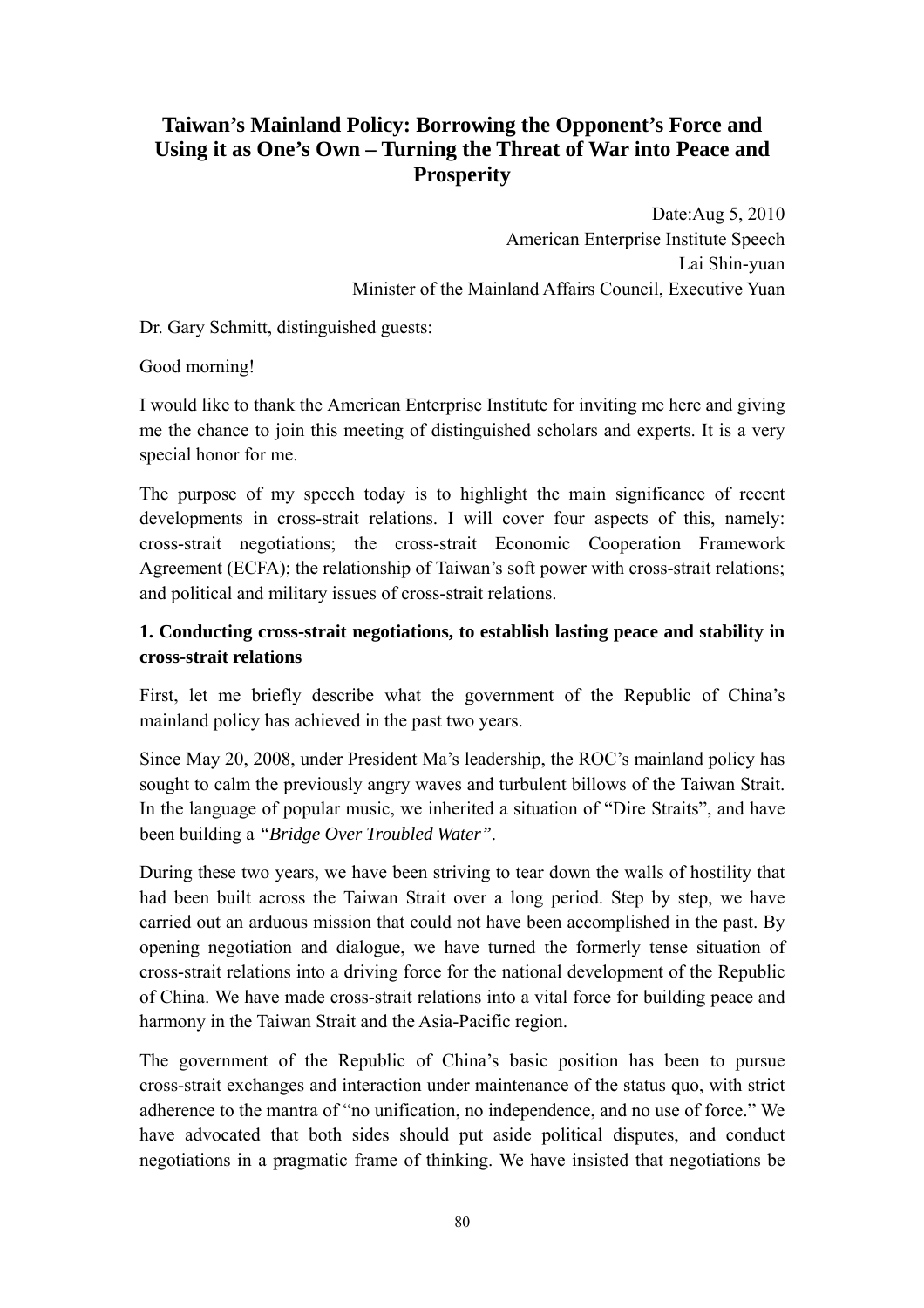conducted on a footing of equality and dignity. And we have always acted under the principle of "putting Taiwan first for the benefit of the people."

On this basis, we have held five rounds of high-level talks with mainland China, at which 14 cross-strait agreements have been concluded. The coverage of these agreements includes tourism, direct flights and shipping, postal services, food safety, finance, crime-fighting, fishery affairs, agricultural product inspection and quarantine, and product standards, metrology, testing and certification. At the 5th round of talks, on June 29 this year, we signed the Cross-Strait Agreement on Intellectual Property Rights Protection and Cooperation, and, most importantly, ECFA.

The results of these negotiations have alleviated the tense standoff that formerly marked cross-strait relations. They have generated cooperative ties that are beneficial to both sides. They have opened a historic new era of unprecedented positiveness in cross-strait relations. And by all of this, they have underpinned the prospects for peace and stability in the Asia-Pacific region.

The Mainland Affairs Council of Taiwan regularly commissions academic institutions to conduct public opinion surveys. Over the past two years, these surveys have shown a consistently high level of public support for institutionalized cross-strait negotiations. In poll after poll, we have seen close to 70 percent of Taiwanese approving of this as a means of solving problems arising from cross-strait connections. And in the latest survey, conducted last month, the public support for this was even more apparent, with 79.3 percent of the people expressing approval.

The public have also expressed high satisfaction with individual agreements. The signing of the IPR agreement was given an approval rating of 73.1 percent; the signing of ECFA was endorsed by 61.1 percent. These figures demonstrate that Taiwan government's policy on the Mainland has earned wide approval from Taiwanese public opinion.

### **2. ECFA's key importance to the further globalization of Taiwan's economy**

In this next part of my address, I will talk about ECFA. ECFA is the most important outcome of the cross-strait negotiations pursued by President Ma's administration. It is also the cross-strait agreement that has received the most attention and discussion in international media.

ECFA was formally signed by the Straits Exchange Foundation (SEF) and the Association for Relations Across the Taiwan Strait (ARATS) on June 29 of this year. It has been widely welcomed around the world, with the United States, Japan, the EU, Germany, France, Singapore, New Zealand, Thailand etc., and WTO director-general Pascal Lamy among those expressing approval.

The signing of this agreement is a major step in the development of cross-strait relations. It provides a basic framework for establishing orderly interaction in cross-strait economic and trade affairs. There are three key aspects of ECFA that I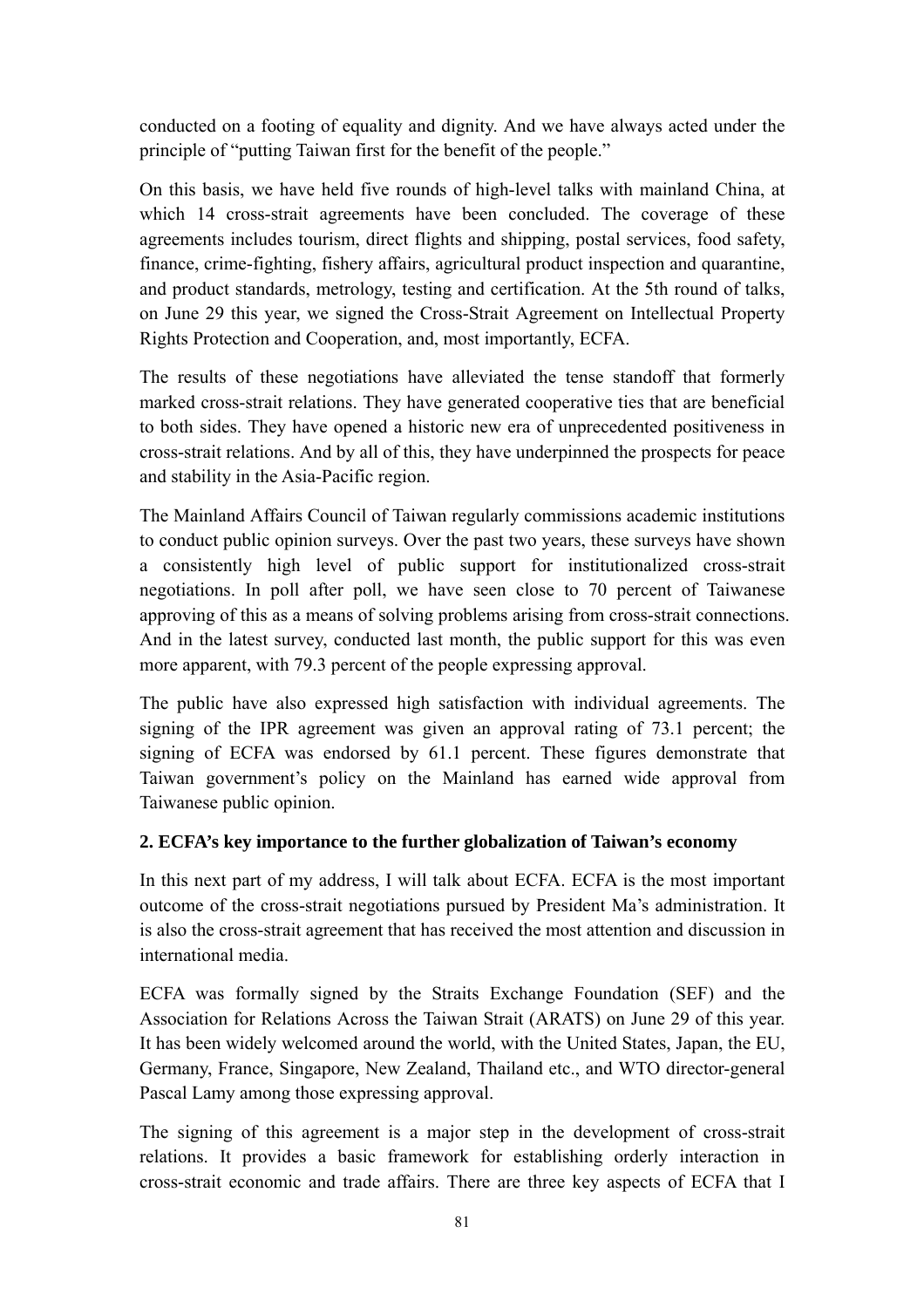would like to highlight for you:

# **(1) Firstly, ECFA possesses great significance for promoting the systemization of cross-strait economic and trade affairs and the globalization of Taiwan's economy.**

Taiwan is America's 9th-largest trade partner and the world's 17th-largest exporter. Globalization of Taiwan's economy is vitally important for maintaining its competitiveness. But in the first eight years of the 21st century, Taiwan faced great difficulties on this front.

Firstly, the high level of hostility in cross-strait relations precluded the creation of institutional safeguards for cross-strait economic and trade activity. This increased the risks and costs for Taiwanese businesses, foreign businesses and foreign investors operating between the two sides of the Taiwan Strait.

Secondly, since other countries paid close heed to mainland China's attitude, they shut Taiwan out when they actively pursued regional economic integration, and Taiwan was increasingly isolated.

But now ECFA has cemented a fundamental change in this situation. We believe that ECFA will bring greater stability and greater predictability to cross-strait economic and trade activity. It is a vital starting point for the Republic of China to set forth again on the path of economic globalization.

Let me put this in the context of the worldwide march toward regional economic integration. By 2020, it is highly likely that an extensive free trade area will have been established in the Asian region. ECFA will enable Taiwan to push forward with the international alignment of Taiwan's economy. It will enable Taiwan to gain inclusion in regional economic integration. It will enable Taiwan to avoid being marginalized, and to keep a place in global industrial chains. This situation will be beneficial not only to Taiwan, but to all of our economic partners, too. American firms will be able to gain great advantage from it for their investment positioning in Asia.

# **(2) Secondly, ECFA will help Taiwan maintain its economic autonomy in the process of regional economic integration**

There is a huge gulf in size between the economies on the two sides of the Taiwan Strait. Taiwan must have a safety valve to prevent excessive impact on domestic industries, with the social problems that could cause. Hence, when we negotiate ECFA, we insist on putting the words "taking into account each party's economic conditions" in the preamble, to serve as a safety valve for Taiwan's interests.

One of the concrete meanings of "taking into account each party's economic conditions" is that, when ECFA is put into effect, consideration must be given to the special nature of cross-strait relations and the differences between the economic scale and industrial development conditions on either side of the Strait. This is to ensure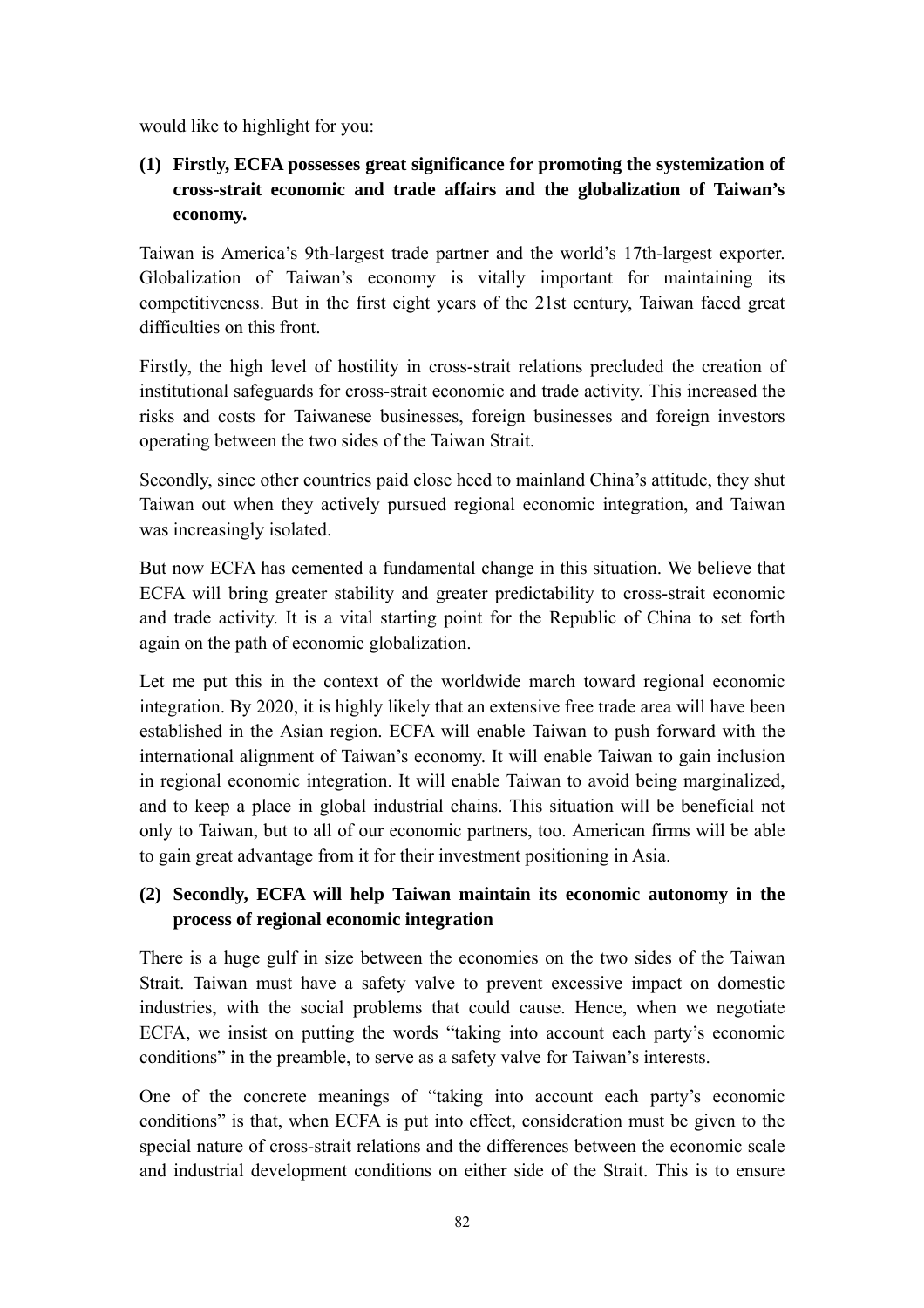that Taiwan's sensitive, vulnerable industries are not severely impacted.

"Taking into account each party's economic conditions" also means that our government can take account of actual conditions in reducing or eliminating barriers to cross-strait trade and investment. We can carry this out gradually, in cautious, carefully sequenced steps, to create a fair environment for trade and investment.

# **(3) Thirdly, ECFA's early harvest program is an outcome of trade negotiations conducted in accordance with the principle of proportionality**

The day before the signing of ECFA, the Wall Street Journal carried an editorial about it entitled "Taiwan's Trade Harvest." This was an accurate title, and an excellent choice of words. Taiwan certainly will be a beneficiary of ECFA.

Under ECFA's early harvest program, Taiwan will gain greater benefit from early tariff reductions than mainland China. The list of items on which mainland China will drop its tariffs for Taiwan is twice as long as Taiwan's corresponding list. Moreover, the application of these reductions to each side's cross-strait exports will give Taiwan 4.8 times greater benefit, applying to export shipments worth US\$13.8 billion versus imports worth US\$2.9 billion.

This fairly reflects the current balance of trade across the Taiwan Strait, with Taiwan exporting roughly four times as much to mainland China as mainland China exports to Taiwan. Hence, it cannot be regarded as mainland China "granting favors" to Taiwan or any such thing. It is simply and evidently the outcome of trade negotiations conducted in accordance with the principle of proportionality.

In summary, ECFA has brought Taiwan back into the eyes of the world. It has refocused international attention on Taiwan's economic importance, and on its credentials for becoming a regional economic and trade hub. In addition, we have designed a safety valve that greatly reduces potential shocks to our society from the process of regional economic integration. From Taiwan's perspective, to borrow a phrase from domestic baseball, ECFA is a "combined achievement of offence-defense" agreement that provides for offensive and defensive needs equally well.

### **3. Taiwan's soft power versus the Mainland's rise**

Next, I will say something about Taiwan's soft power in its relationship to cross-strait relations. Soft power is Taiwan's most precious asset for facing the trend of regional economic integration. It is also a very important bargaining chip when we conduct cross-strait negotiations.

According to a report by IHS Global Insight, America's 110-year reign as the world leader in manufacturing output could be lost to mainland China as early as next year. Mainland China's economic rise is an undeniable fact. While there are still countries that do not know how to respond to it, some may ask how Taiwan dares to sign an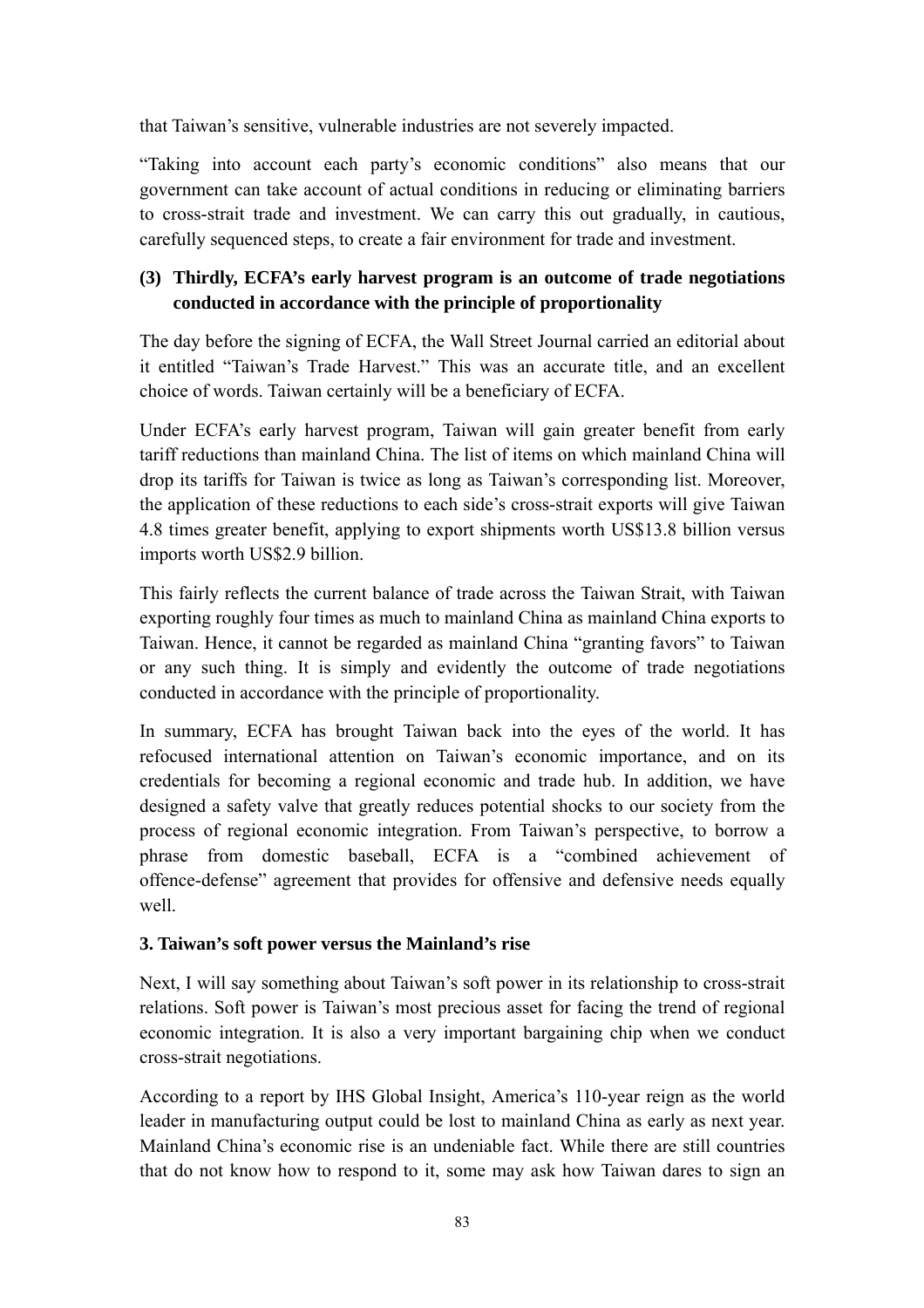agreement like ECFA. Considering the massive gulf in size between the two sides' economies, what are Taiwan's calculations in making this agreement?

In particular, given mainland China's unwavering political goal of unification, is the daring move of Taiwan a case of what the old Chinese saying calls "asking a tiger for its skin?" Is it a highly dangerous move?

My answer is: "Of course not!" The negotiation and signing of ECFA is not at all a dangerous move. On the contrary, it is a measure for reducing danger.

During the past two years, every action taken by Taiwan to improve cross-strait relations has been a step toward turning the threat of war into peace and prosperity. It is one of the most successful examples of this strategy in modern history.

If we look back over the history of mankind, we can see that many capitalist countries used to pursue trade expansion by exerting the power of their ships and guns to break down trade barriers. Many countries came into confrontation and resorted to arms because of tariff walls. It was these painful lessons that prompted the formation of GATT after World War Two, as a means of replacing confrontation with negotiation. Later, after GATT's transformation into the WTO, the trend of regional economic integration took hold around the world, and free trade agreements (FTAs) came into proliferation.

That path from GATT to today's spreading web of FTAs is a chronicle of mankind's efforts over the past sixty years to avoid mercantilism-triggered war. Taiwan's pursuit of institutionalized cross-strait negotiations, and its signing of ECFA and other agreements with mainland China, far from being a highly dangerous move, is in fact one of the most successful models of replacing confrontation with negotiation since the formation of GATT.

The signing of ECFA and other agreements with Taiwan has given mainland China an opportunity to show its positive face to the world. It has enabled Beijing to choose this regulated and orderly path of economic and trade systemization instead of using force to deal with the Taiwan Strait question. Taiwan has furnished the linchpin for turning the threat of war into peace and prosperity. President Ma's Mainland policy is one of the finest blessings bestowed by the Chinese people on the whole of mankind in modern history.

What are Taiwan's bargaining chips in negotiations with mainland China? For a start, there is the major role Taiwan plays in mainland China's economy. The statistics speak for themselves: Taiwanese businesses have invested more than US\$200 billion in mainland China; cross-strait trade is worth more than US\$100 billion a year; and Taiwanese businesses employ more than 14 million workers in mainland China.

Besides this direct input into mainland China's economic well-being, Taiwan's role in the global economy is also a strong bargaining chip. Taiwan is the world's 17th-largest exporter. We have a well established position and networks in markets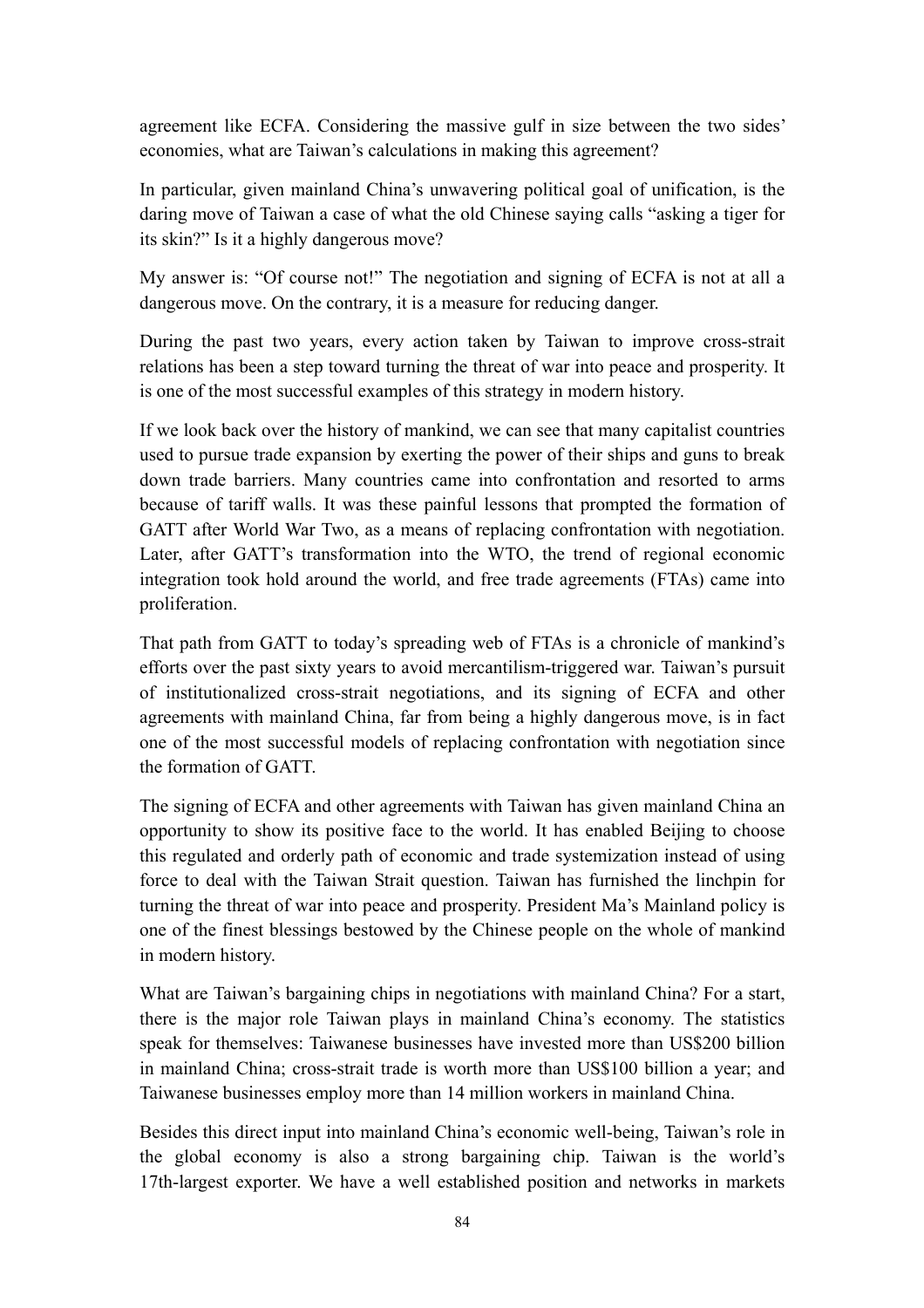worldwide. These are valuable counters for us at the negotiating table.

And then there is Taiwan's status as a democratic nation. The workings of democracy mean that our government policy must be rooted in the will of the people. The will of the people is another important bargaining chip in Taiwan's negotiations with mainland China.

Taiwan is drawing on all of these advantages to rationally respond to mainland China's rise. We are also using these advantages to secure the most favorable negotiating outcomes for Taiwan, and at the same time to maintain Taiwan's autonomy.

Taiwan is not "asking a tiger for its skin." A more appropriate analogy can be taken from a tactic in the martial art of taiqiquan: "borrowing the opponent's force and using it as one's own," which is also sometimes rendered in English as "using four ounces to deflect a thousand pounds." That is how we are using wisdom to face up to mainland China's rising power, drawing on its influence in the global division of labor to provide assisting force for Taiwan's connection with global markets.

The fact that mainland China's rise cannot be ignored gives Taiwan all the more importance in the global scheme of affairs. A few of our American friends seem to think that, because the situation in the Taiwan Strait is no longer tense, Taiwan's status in US foreign policy is less important than before. I do not agree with this point of view. This kind of thinking is a throwback to a Cold War mindset.

In the past, Taiwan was called an "unsinkable aircraft carrier." That was because, in the days when the world was divided into capitalist and communist camps, each shut off from the other, Taiwan's geographic location put it in the front line of the capitalist world's face-off with mainland China. But after the disintegration of the communist camp and mainland China's launch of its reform and opening-up policy, Taiwan took on a completely different role.

Since the late 1980s, Taiwan's capital, business people, technologies, and specialist personnel have played a significant part in mainland China's economic rise. Taiwanese enterprises have taken their experience and well-honed know-how in global division-of-labor systems to mainland China. They have also contributed their good reputation, built up over many years of operating in global markets, to mainland China. These vital inputs from Taiwan have enabled mainland China to develop trade with other countries relatively smoothly. They have also been a key factor in mainland China emergence as the so-called "workshop of the world."

The process of mainland China's economic rise has in some respects repeated the Taiwan experience. This is the manifestation of Taiwan's soft power. The participation of Taiwanese capital, business people, technology, and specialist personnel in mainland China's economic transformation has amplified Taiwan's influence within mainland China. It has also spurred a metamorphosis of the economic and trade realm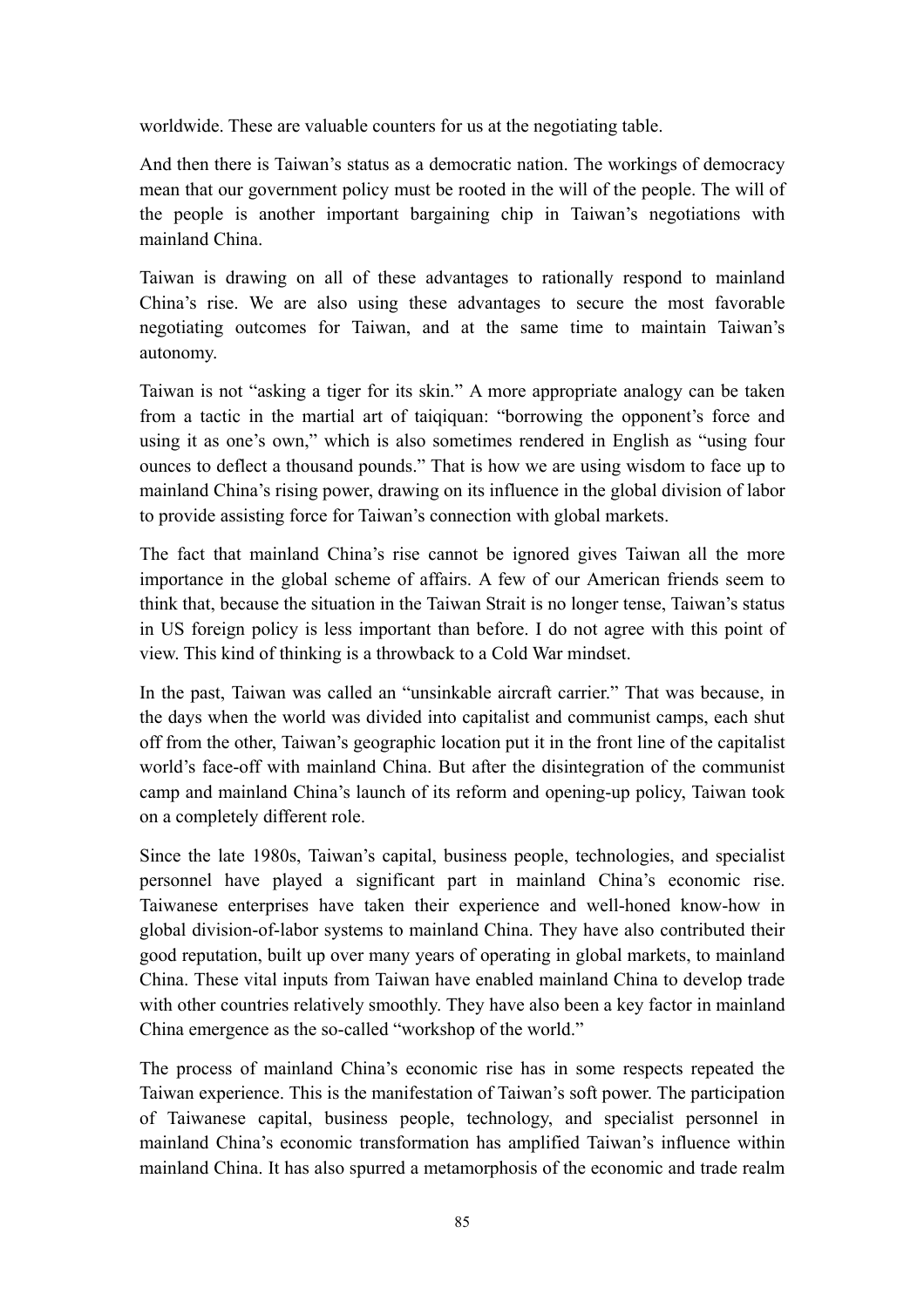in mainland China.

The Taiwan experience has hitherto served as one of the key factors in the transformation of mainland China's economy and trade, and this role is set to continue in the future. Moreover, with the expansion and deepening of cross-strait contacts in the social, cultural and other spheres, the influence of the Taiwan experience in mainland China will not be limited only to the realm of economy and trade. The United States should attach importance to such influence, and further strengthen relations with Taiwan to support its positive effects.

Let me cite one example, as a concrete illustration of this idea. While American companies were angrily hurling accusations and complaints about IPR issues at China, this June Taiwan signed an agreement with mainland China that can give concrete IPR protection to our businesses. But more than this, I also noted that, in the process leading up to the signing of IPR agreement, mainland China dispatched no fewer than ten expert groups, including groups of academics, judges, and private specialists, to visit Taiwan's IPR court. This is a significant manifestation of Taiwan's soft power. It is also a demonstration of Taiwan's influence in mainland China.

This presently unfolding aspect of the Taiwan experience is worthy of note by the Western world, led by the United States, as it learns how to do business with mainland China. US-led Western capitalism and mainland China's state capitalism are competing in world markets, and Taiwan is in a prime position to benefit from this situation. Located on the western boundary of the Pacific Rim economic zone, facing the collision and contest between these two powerful forces, we are adept at picking what we need from both forces to augment Taiwan's advantages.

This year, Taiwan's economic recovery has been the strongest in the world. This is mainly thanks to the correctness of our Mainland policy, which has enabled us to provide the right basic conditions for leveraging the effects of Taiwan's soft power. At the same time, we have also benefited from the support of the United States and other allies, which has enabled Taiwan to face mainland China tall and unwaveringly.

In face of mainland China's economic rise, countries around the world need Taiwan to play this linchpin role. Conversely, Taiwan needs the support of its international friends, to ensure that it can continue to exert its influence on mainland China to best effect.

The ROC government has repeatedly requested the United States to continue and step up its arms sales to Taiwan. We have also contended against the US conferring with mainland China about such arms sales. Our purpose in making arms purchases is to bolster Taiwan's self-defense capabilities. This is essential for giving us the confidence and conditions Taiwan needs for dealing and negotiating with mainland China.

### **4. Mainland China must forsake the thinking of using military force as a means**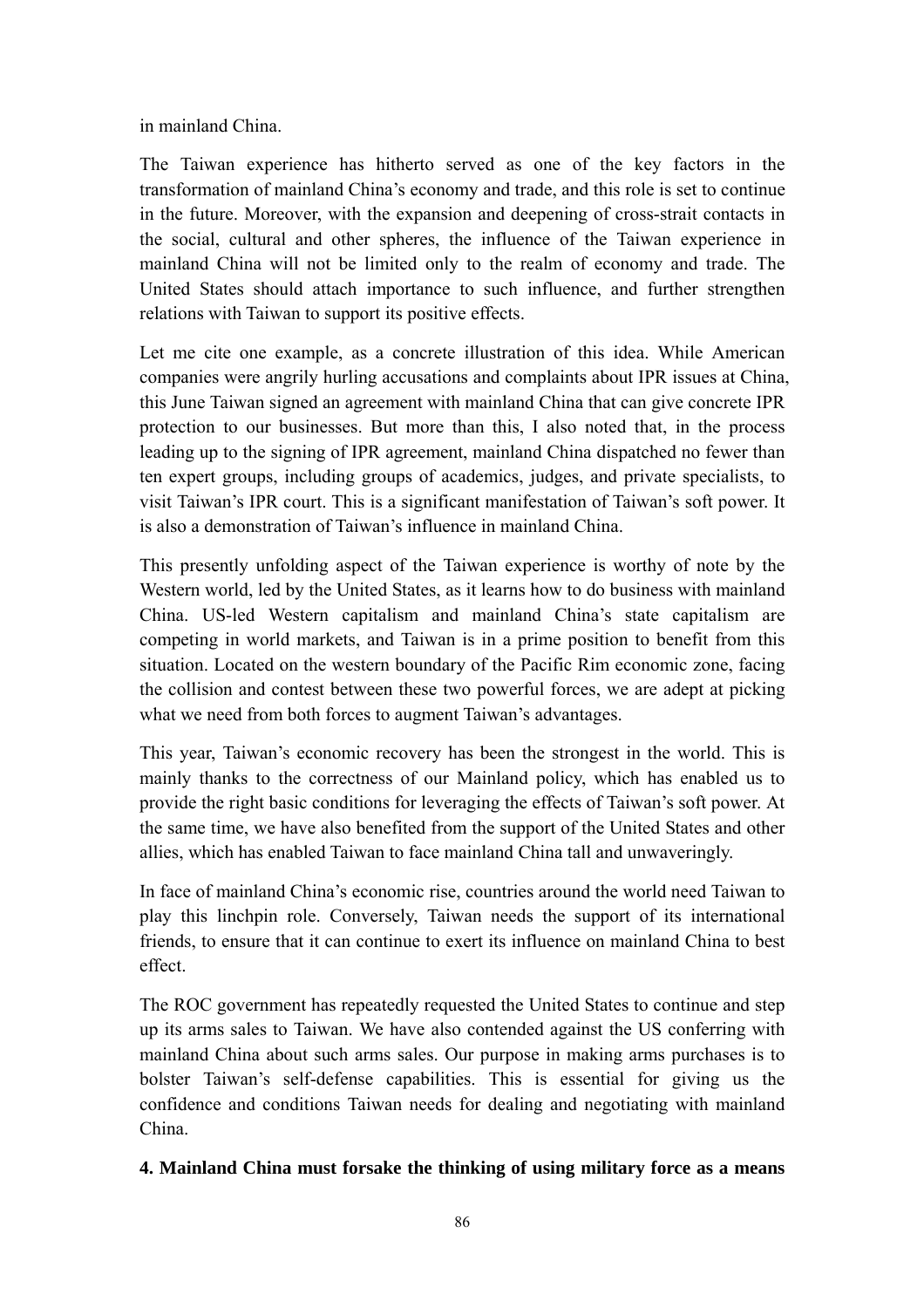#### **of resolving cross-strait differences**

This brings me to the fourth and final focal area of this speech: political and military aspects of cross-strait relations.

Here, I wish to state emphatically that mainland China must forsake the thinking of using military force as a means of resolving cross-strait differences. I have openly stressed many times before in other forums, and will stress it again here today: At present, the timing and conditions are still not ripe for the two sides of the Taiwan Strait to embark on political and military talks. A sense of urgency on one side alone cannot be sufficient reason for demanding the other side to meet its subjective expectations.

I will say again what I have said before: "Cadence and direction" are very important. What Taiwan's 23 million people need is a compass for the development of cross-strait relations. We will act in accordance with our established objectives in pursuing stable and orderly progress in cross-strait relations.

I also must emphasize that the Republic of China is a sovereign and independent country. This is an established fact, which mainland China cannot deny. If cross-strait relations are to develop further, the Mainland will need to understand and face up to this fact. Most of all, mainland China will need to respect this fact!

Taiwan has four primary strategic objectives: First, to preserve our free and democratic system; second, to maintain the current state of peace and stability; third, to expand our participation in the international community; and fourth, to make our country safer and more prosperous. The Republic of China is a highly democratic sovereign nation. Taiwan's future will certainly be decided by the democratic, freely exercised choices of its 23 million citizens. It cannot be decided unilaterally by mainland China.

Even though cross-strait relations have greatly improved, they are still heavily impeded by two factors. First, mainland China is still continuing to expand its military deployment against Taiwan. And second, the Mainland authorities are still not willing to change the policy and law that sanction the use of force against Taiwan. These are the obstacles to the development of cross-strait relations, and they need to be eliminated. Mainland China must change its thinking and adjust its policy. Only thus will the way be open for the two sides in the future to establish full confidence in each other. And only thus will the way be open for the achievement of true peace.

### **5. Conclusion: The outlook and challenges**

In conclusion, I would like to point out that, though opportunity has now arisen for cross-strait relations to develop peacefully and stably, the train of ensuing challenges has only just begun. This is a task that both sides must address in concert.

Despite the closeness of contacts and dealings now taking place across the Taiwan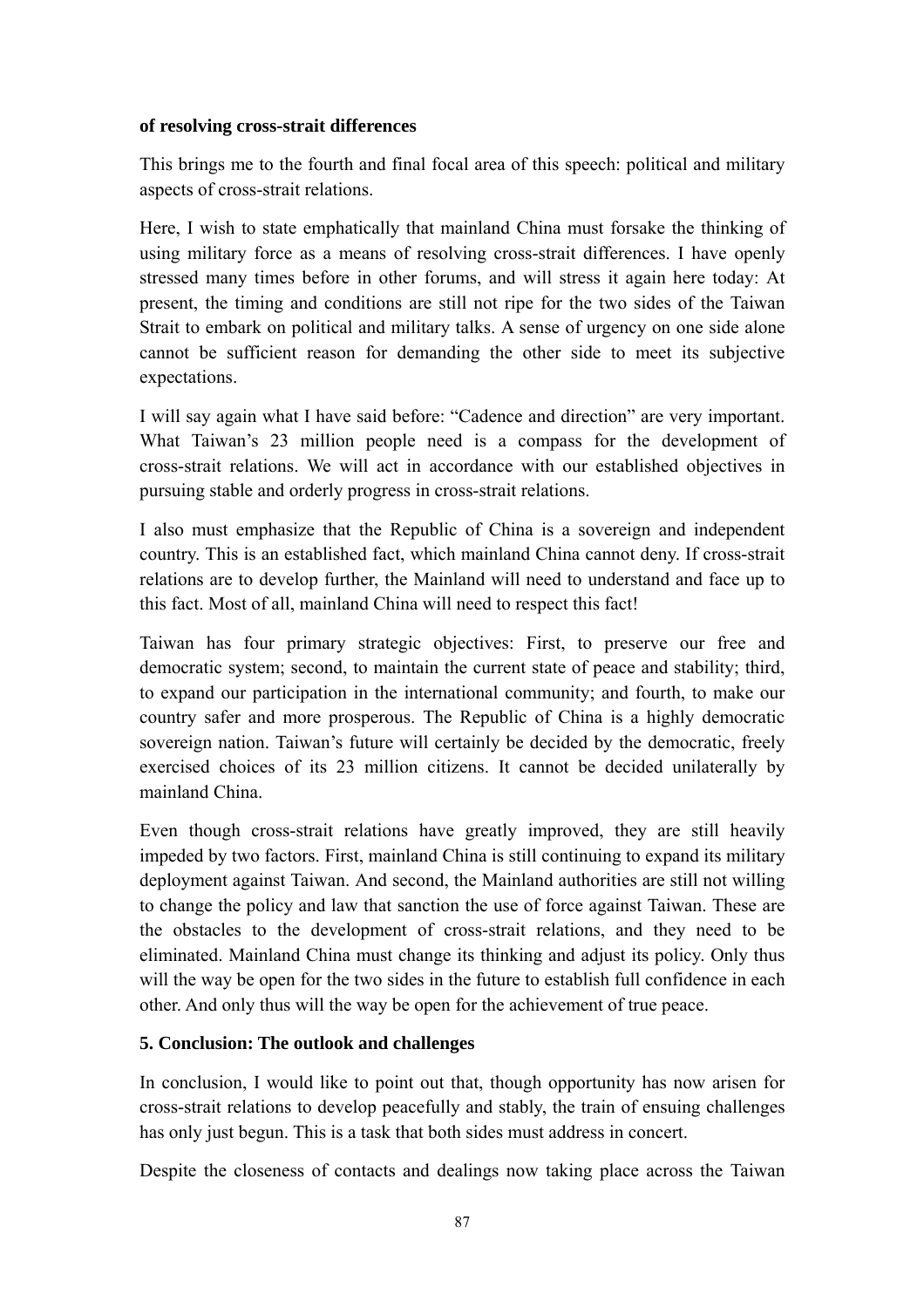Strait, there are still many different views within Taiwan about the development of cross-strait relations. This is a legacy of the acute confrontation and hostility that prevailed across the Strait in the past.

Our government has a responsibility to face up to and tolerate differences of opinion within our society. We strongly support that the government should continue to adhere to a high level of transparency in handling important cross-strait issues and conducting cross-strait policy. We need to initiate better communication and discussion of views, set up opinion spaces and platforms for public discussion, and take on board all shades of opinion within society. These can help us reduce contention and resistance, and boost the building of social consensus.

Let me close with an appeal to the American government. The US is a longstanding ally of the Republic of China. Our two countries should enhance substantive and effective official-to-official policy dialogue concerning the development of cross-strait relations and regional security issues. We need to work together to promote democracy, freedom, security and prosperity, and to propel cross-strait relations toward a new realm of true peace with reconciliation.

Ladies and gentlemen, thank you for your kind attention. As you are all experts in cross-strait affairs, I attach a lot of value to your feedback and advice. I look forward now to hearing your views and comments on what I have told you here today and the matters I have referred to.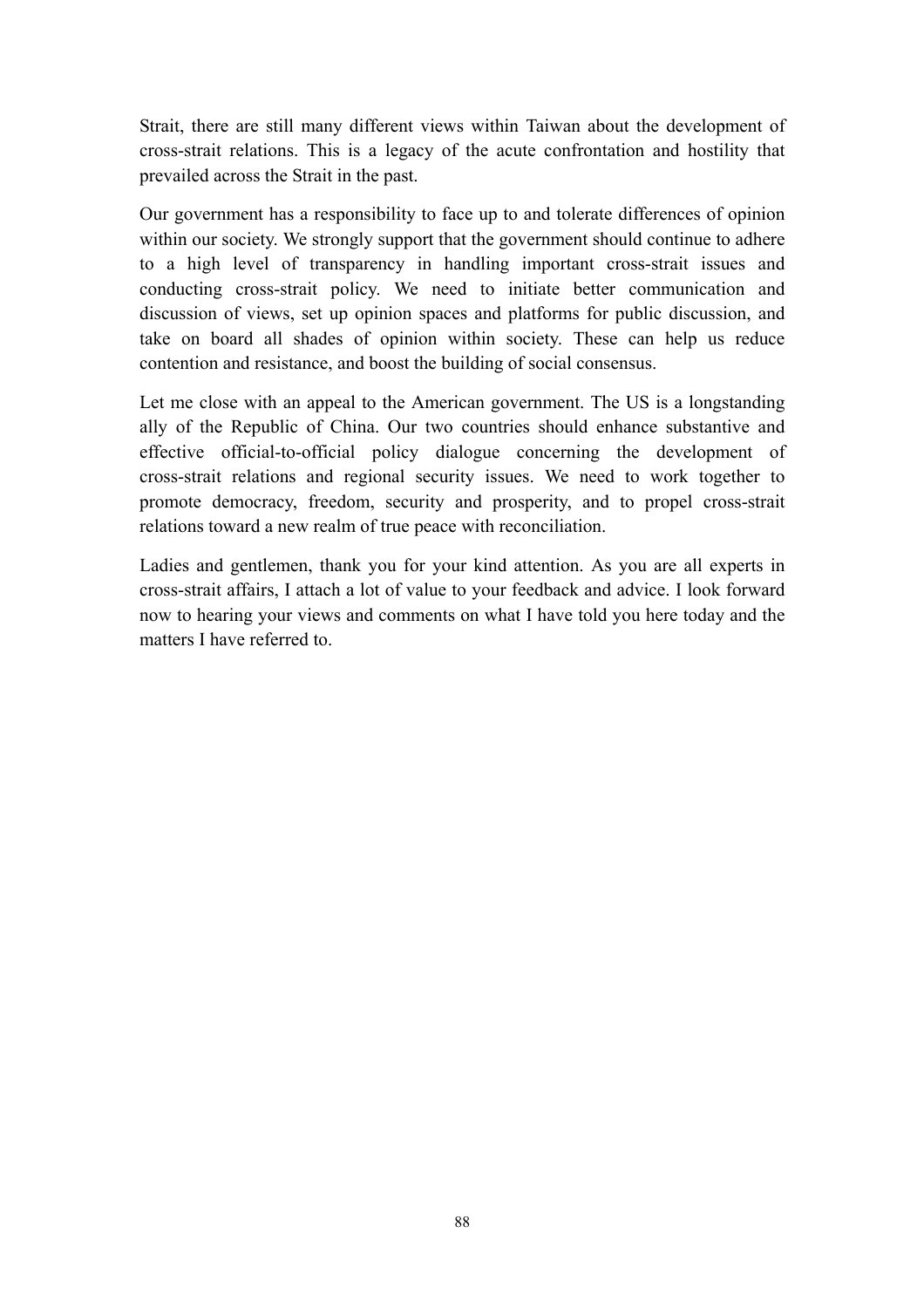**Taiwan's Public Opinion**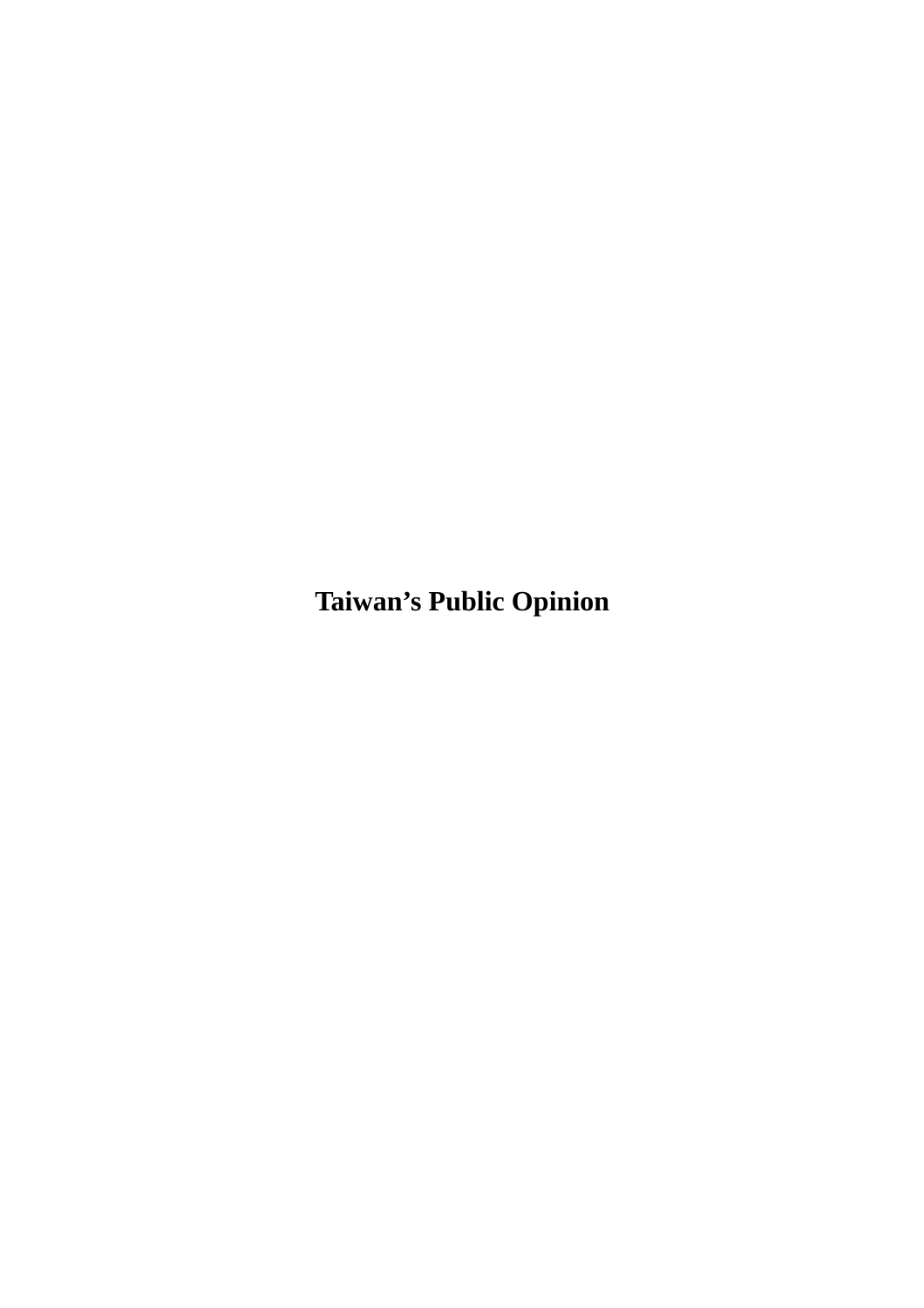#### **Public Opinion on Cross-Strait Relations in the Republic of China**

 **Mainland Affairs Council, Executive Yuan, Republic of China, Sep. 2011**









Survey conducted by: (a)Election Study Center, National Chengchi University, Taipei (886-2-29387134) (c)China Credit Information Service, Ltd., Taipei (886-2-87683266)

(d)Center for Public Opinion and Election Studies, National Sun Yat-Sen University, Kaohsiung (886-7-5252000)

(e)Survey and Opinion Research Group, Dept. of Political Science,National Chung-cheng University, Chiayi (886-5-2720411)<br>(f)e-Society Research Group,Taipei(886-2-27213658) (g)Center for Public Opinion and Public Policy, Ta Respondents: Taiwanese adults aged 20~69 accessible to telephone interviewers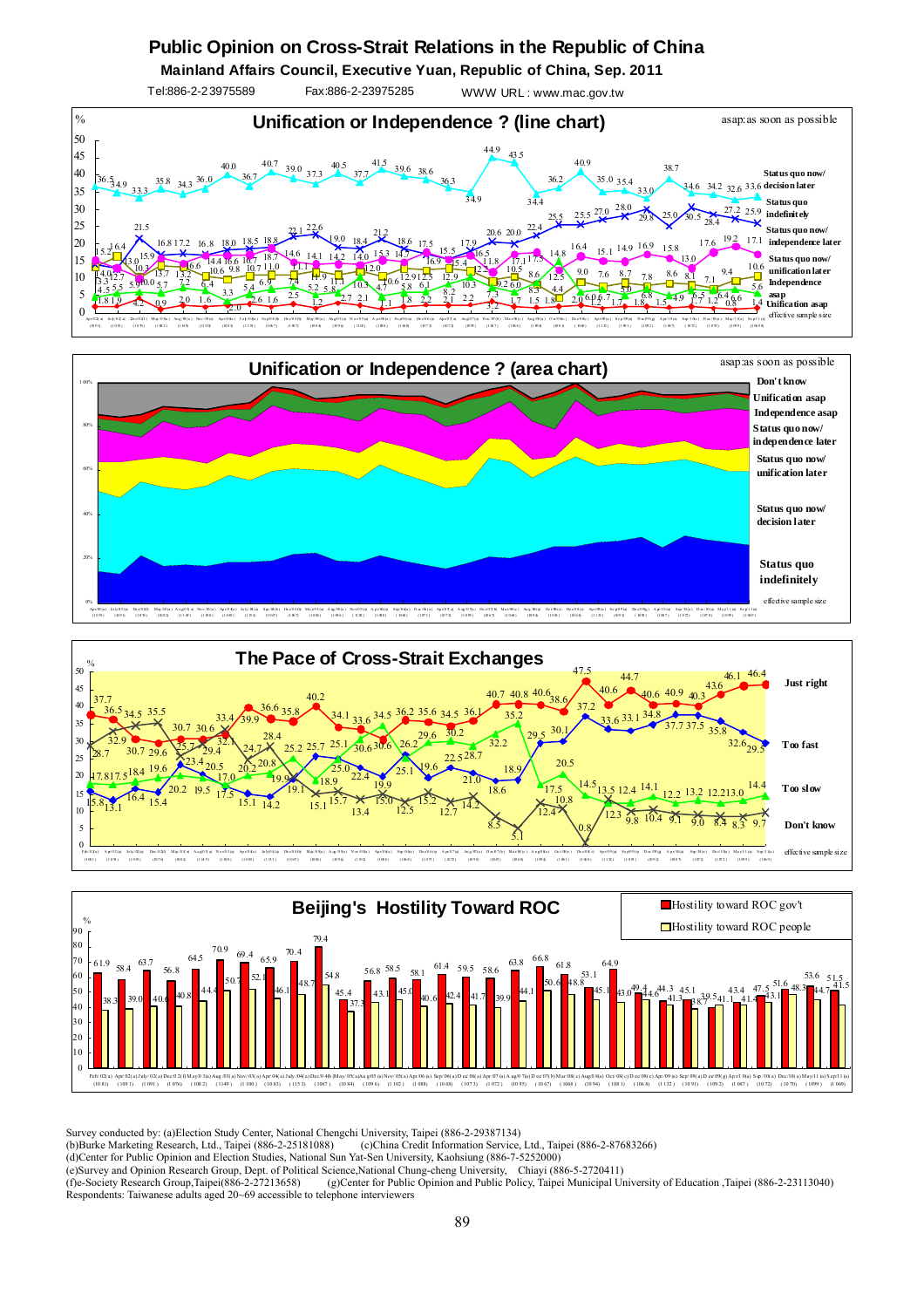# **Summarized Results of the Public Opinion Survey on the "Public's View on Current Cross-Strait Relations"**

Date: Sep. 2 to 5, 2011

- Nearly 80 percent of the public support the continued handling of cross-strait exchange issues through institutionalized negotiations.
- As high as 74.8 percent of the public support the government's policy of maintaining the status quo in the Taiwan Strait under the principle of "no unification, no independence, and no use of force."
- 49.4 percent of the public identify with the government's position on the "1992" Consensus", and 48.4 percent of the public agree with basing institutionalized cross-strait negotiations on the "the 1992 Consensus — one China with respective interpretations."
- Over 55 percent of the public believe that cross-strait relations have become more relaxed under the Ma Administration.
- $\bullet$  The overwhelming majority of the public (87.2 percent) still supports maintaining the status quo defined in a broader sense (including "Maintaining the status quo and deciding on independence or unification later," "Maintaining the status quo and unification later," "Maintaining the status quo and independence later," and "Maintaining the status quo indefinitely").

# **I. Survey Background and Methods**

 To understand the Taiwan people's views on issues related to cross-strait relations, the MAC commissioned the Election Study Center of National Chengchi University to conduct a telephone survey of adults aged 20 and over in the Taiwan Area from September 2 to 5, 2011. A total of 1,069 effective samples were collected, with a sampling error of 3 percent based on a 95 percent confidence level.

# **II. Major Findings**

### **(1) Views on institutionalized cross-strait negotiations**

 77.6 percent of the public support the handling of issues related to cross-strait exchanges through institutionalized negotiations, while 10.0 percent do not support this.

#### **(2) Views on Mainland policy**

 As high as 74.8 percent of the public support the government in maintaining the status quo in the Taiwan Strait under the principle of "no unification, no independence, and no use of force," while only 16.6 percent do not support this.

#### **(3) Views on the government's position on the "1992 Consensus"**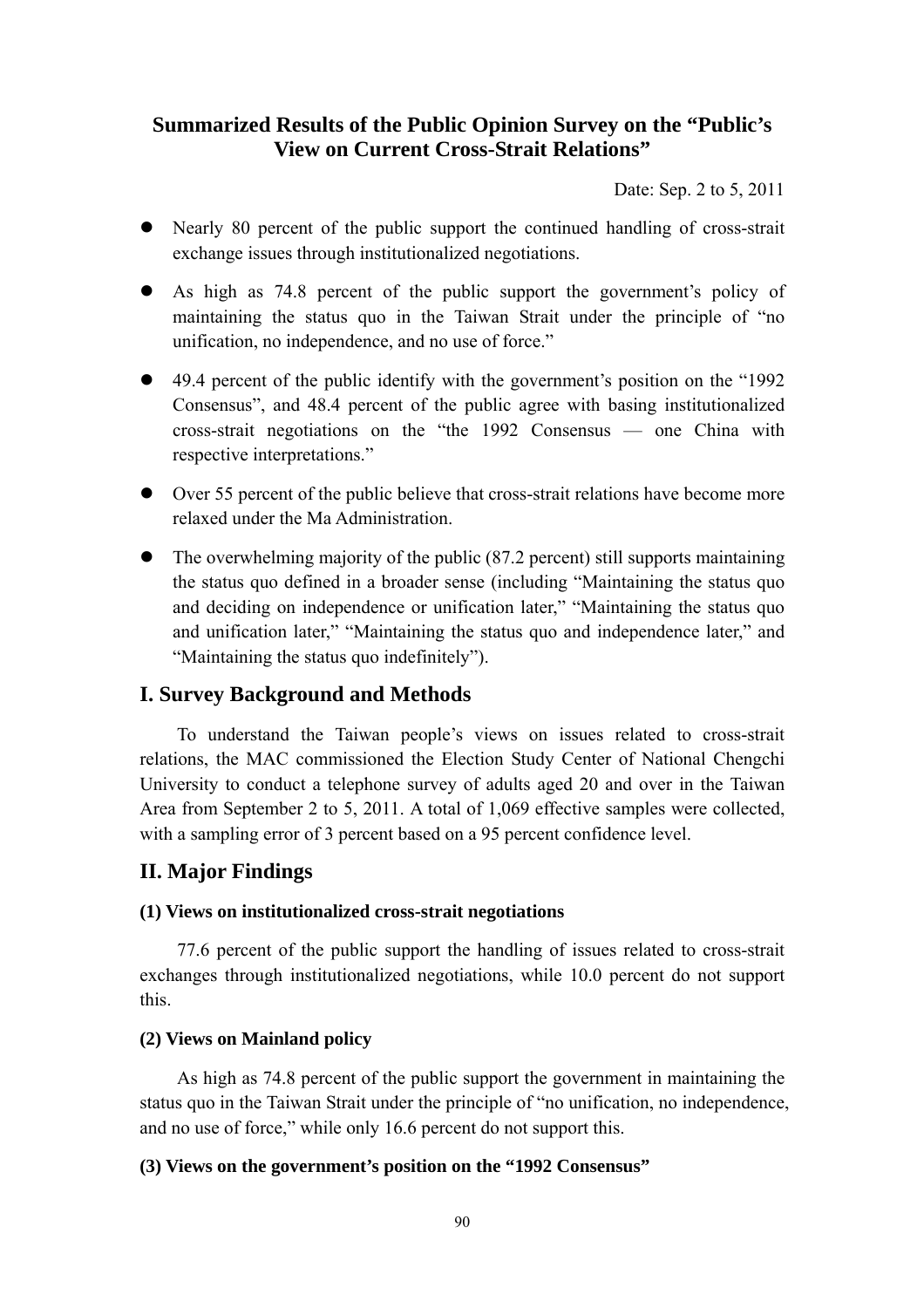49.4 percent of the public identify with the government's position on the "1992 Consensus — one China with respective interpretations," with "one China" meaning the Republic of China. Moreover, 48.4 percent of the public approve the government's approach of resuming institutionalized cross-strait negotiations on the basis of the "1992 Consensus — one China with respective interpretations." Furthermore, 51.7 percent of the public disagree with the statement that "the 1992 Consensus is a consensus between the Chinese Nationalist Party (KMT) and the Communist Party of China (CPC)," higher than the percentage (25.1 percent) agreeing with this formulation.

#### **(4) Views on the pace of cross-strait exchanges**

 Regarding the current pace of cross-strait exchanges, 46.4 percent of the public believe the pace is "just right," while 29.5 percent believe it is "too fast" and 14.4 percent believe it is "too slow."

#### **(5) Views on overall cross-strait relations**

 Over 50 percent of the public (55.2 percent) believe that cross-strait relations under the Ma Administration have become "more relaxed," higher than the percentages believing relations are "more tense" (9.0 percent) and "unchanged" (30.2 percent).

#### **(6) Views on unification or independence**

 The overwhelming majority of the public (87.2 percent) supports maintaining the status quo defined in a broader sense (including "Maintaining the status quo and deciding on independence or unification later," "Maintaining the status quo and unification later," "Maintaining the status quo and independence later," and "Maintaining the status quo indefinitely"). Of the six possible positions on this issue, "Maintaining the status quo and deciding on independence or unification later" enjoys the highest level of support (33.6 percent), followed by "Maintaining the status quo indefinitely" (25.9 percent).

#### **(7) Public perception on the attitude of the Mainland government toward Taiwan**

 51.5 percent of the public believe the Mainland government's attitude toward the ROC government is "unfriendly," higher than the percentage (31.2 percent) believing it is "friendly." Regarding the Mainland government's attitude toward the Taiwan people, 44.7 percent of the public believe it is friendly, while 41.5 percent believe it is unfriendly.

### **III. Percentage Distribution for Each Question**

Survey Date: September 2 to 5, 2011 Number of Effective Samples: 1,069 Survey Commissioned by: Mainland Affairs Council, Executive Yuan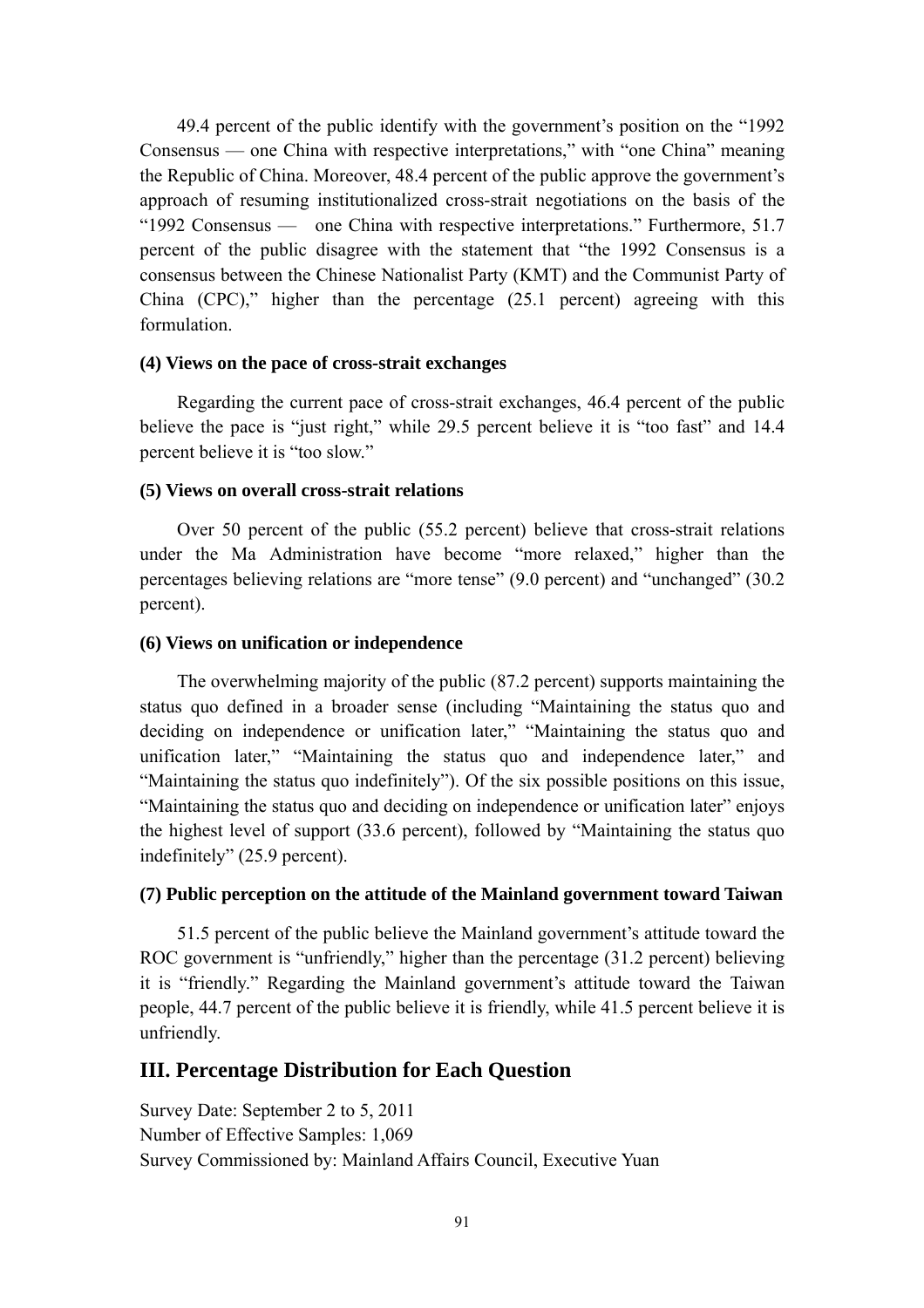Survey Unit: Election Study Center of National Chengchi University

1. Do you believe that the mainland Chinese government's attitude toward the ROC government is friendly or unfriendly?

| Extremely<br>friendly | Friendly | Unfriendly | Extremely<br>unfriendly | Don't know<br>No opinion |
|-----------------------|----------|------------|-------------------------|--------------------------|
| $3.6\%$               | 28.6%    | 34.4%      | 17.1%                   | $16.3\%$                 |
| 31.2%                 |          | 51.5%      |                         | $16.3\%$                 |

2. Do you believe that the mainland Chinese government's attitude toward the Taiwan people is friendly or unfriendly?

| Extremely<br>friendly | Friendly | Unfriendly | Extremely<br>unfriendly | Don't know<br>No opinion |
|-----------------------|----------|------------|-------------------------|--------------------------|
| $3.9\%$               | 40.8%    | 27.4%      | 14.1%                   | 13.8%                    |
| 44.7%                 |          | 41.5%      |                         | 13.8%                    |

3. Do you feel that the pace of current cross-strait exchanges is too fast, too slow or just right?

| Too fast | Just right | Too slow | Don't know / No<br>opinion |
|----------|------------|----------|----------------------------|
| 29.5%    | 46.4%      | $14.4\%$ | $9.7\%$                    |

4. Regarding relations between Taiwan and mainland China, there are the following different views: 1. Unification as soon as possible; 2. Independence as soon as possible; 3. Maintaining the status quo and unification later; 4. Maintaining the status quo and independence later; 5. Maintaining the status quo and deciding on independence or unification later; and 6. Maintaining the status quo indefinitely. Which of these positions do you lean toward?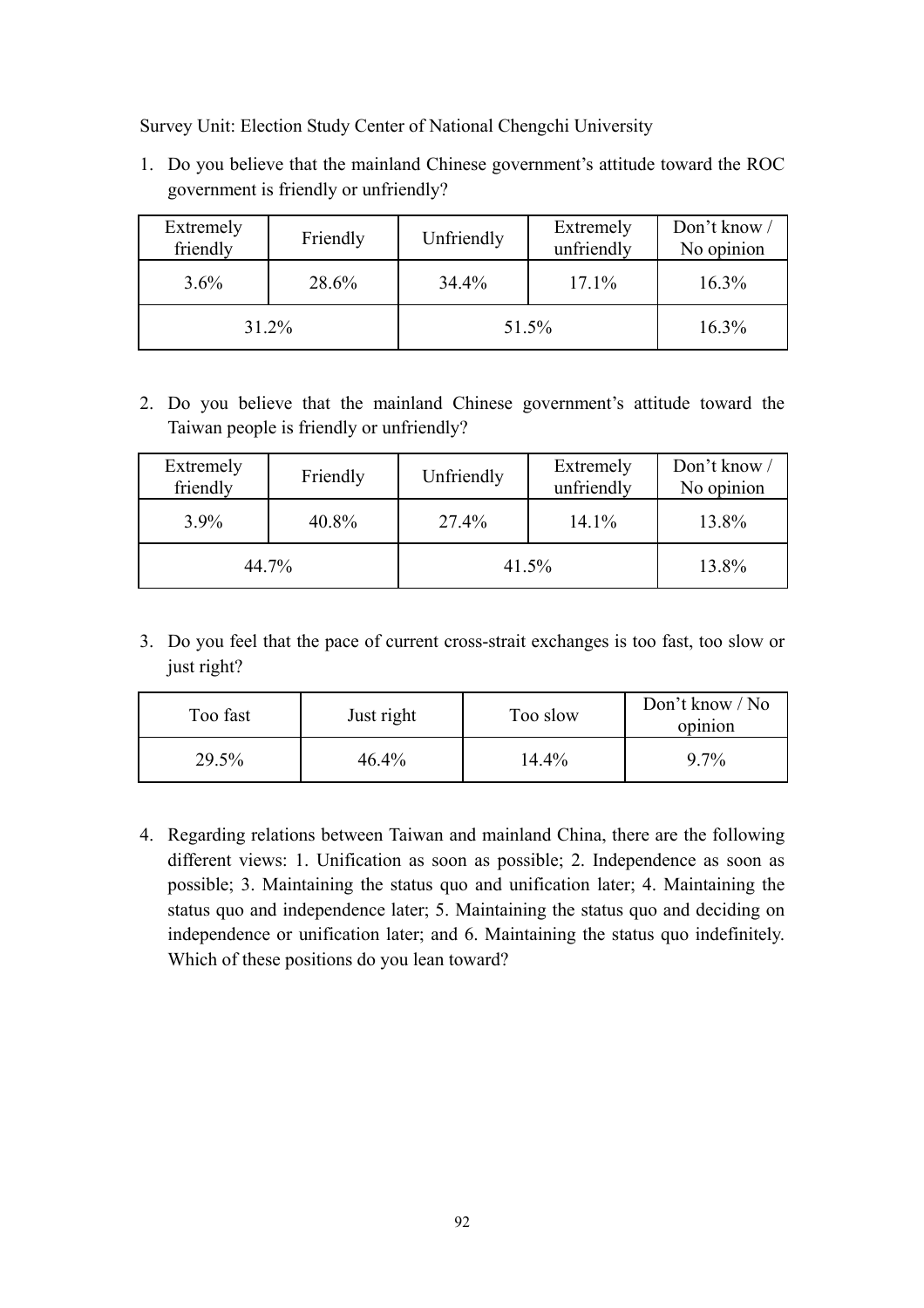| Unification $g$ the status<br>as soon as<br>possible | Maintainin<br>quo and<br>unification<br>later | Maintainin<br>g the status<br>quo and<br>deciding on $g$ the status<br>independen<br>ce or<br>unification<br>later | Maintainin<br>quo<br>indefinitely | Maintainin<br>quo and<br>ce later | g the status Independen<br>ce as soon<br>independen as possible | Don't<br>$\text{know } / \text{No}$<br>opinion |
|------------------------------------------------------|-----------------------------------------------|--------------------------------------------------------------------------------------------------------------------|-----------------------------------|-----------------------------------|-----------------------------------------------------------------|------------------------------------------------|
| 1.4%                                                 | $10.6\%$                                      | 33.6%                                                                                                              | 25.9%                             | 17.1%                             | 5.6%                                                            | 5.8%                                           |
| $1.4\%$                                              |                                               |                                                                                                                    | 87.2%                             |                                   | 5.6%                                                            | 5.8%                                           |

5. Overall, do you believe that cross-strait relations have become more relaxed, more tense, or have been unchanged under the Ma Administration?

| More relaxed | Unchanged | More tense | Don't know / No<br>opinion |
|--------------|-----------|------------|----------------------------|
| 55.2%        | $30.2\%$  | $9.0\%$    | $5.6\%$                    |

6. Do you support or not support the continued handling of cross-strait exchange issues through institutionalized negotiations between the two sides?

| Strongly support | Support | Do not support | Strongly do not<br>support | Don't know /<br>No opinion |
|------------------|---------|----------------|----------------------------|----------------------------|
| 19.4%            | 58.2%   | $6.1\%$        | $3.9\%$                    | 12.4%                      |
| 77.6%            |         |                | 10.0%                      | 12.4%                      |

7. The government's position on the "1992 Consensus" is "one China, respective interpretations," with "one China" meaning the Republic of China. Do you identify or not with this position?

| Strongly<br>identify | Identify | Do not identify | Strongly do not<br>identify | Don't know /<br>No opinion |
|----------------------|----------|-----------------|-----------------------------|----------------------------|
| 14.9%                | 34.5%    | $19.4\%$        | 15.3%                       | 15.9%                      |
| 49.4%                |          |                 | 34.7%                       | 15.9%                      |

8. The government has resumed institutionalized cross-strait negotiations on the foundation of the "1992 Consensus — one China with respective interpretations." Do you agree or disagree with this approach?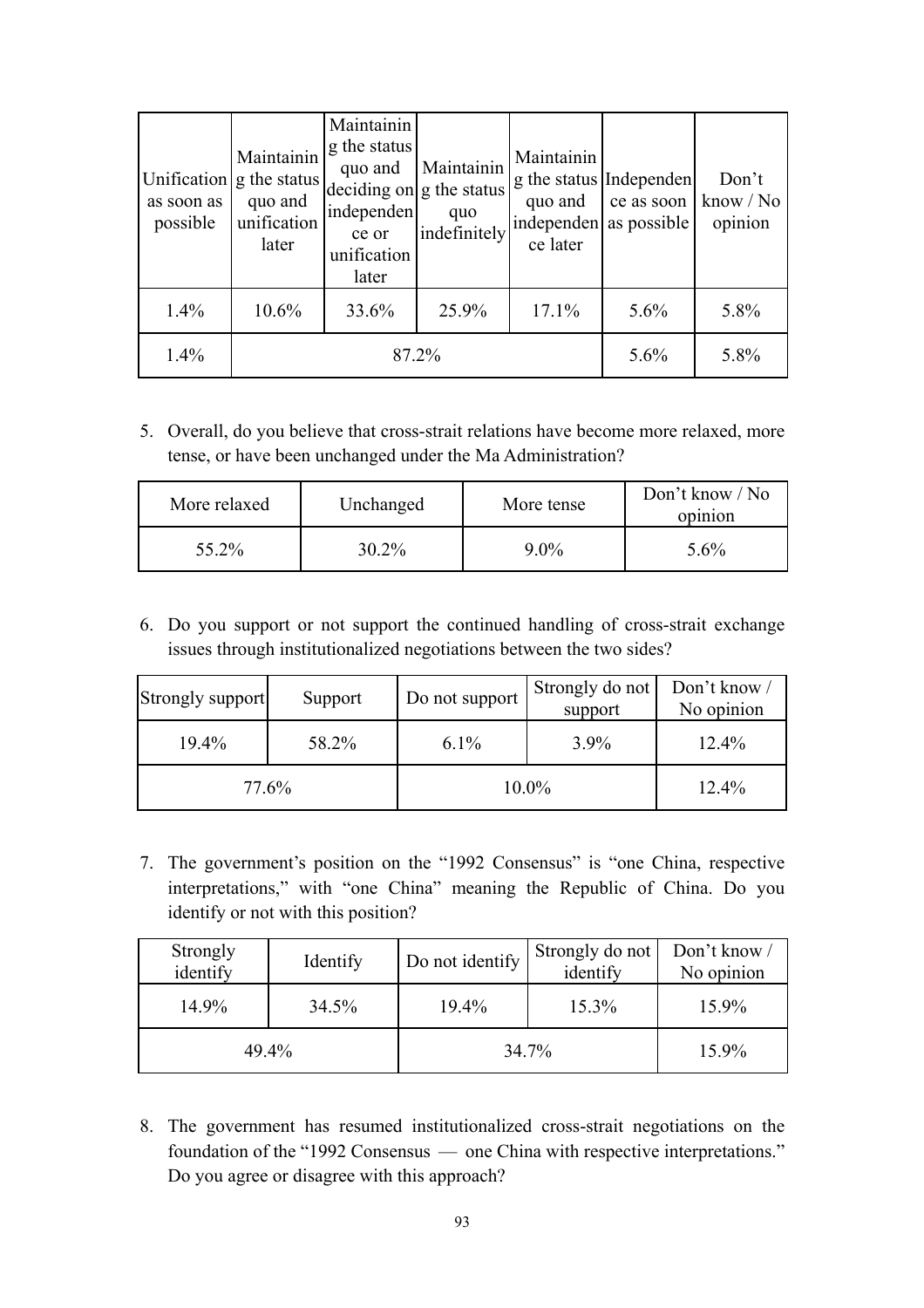| Strongly agree | Agree | Disagree | Strongly<br>disagree | Don't know /<br>No opinion |
|----------------|-------|----------|----------------------|----------------------------|
| $11.7\%$       | 36.7% | 19.9%    | 13.0%                | 18.7%                      |
| 48.4%          |       |          | 32.9%                | 18.7%                      |

9. Some people say that the "1992 Consensus" is a "consensus between the Chinese" Nationalist Party (KMT) and the Communist Party of China (CPC)." Do you agree or disagree with this statement?

| Strongly agree | Agree | Disagree | Strongly<br>disagree | Don't know<br>No opinion |
|----------------|-------|----------|----------------------|--------------------------|
| $9.5\%$        | 15.6% | 30.8%    | 20.9%                | 23.2%                    |
| $25.1\%$       |       |          | 51.7%                | 23.2%                    |

10. Over the past three years, the government has maintained the status quo in the Taiwan Strait based on the principle of "no unification, no independence, and no use of force." Do you support or not support this principle?

| Strongly support | Support | Do not support | Strongly do not<br>support | Don't know /<br>No opinion |
|------------------|---------|----------------|----------------------------|----------------------------|
| 29.8%            | 45.0%   | 8.8%           | $7.8\%$                    | $8.6\%$                    |
|                  | 74.8%   |                | 16.6%                      | $8.6\%$                    |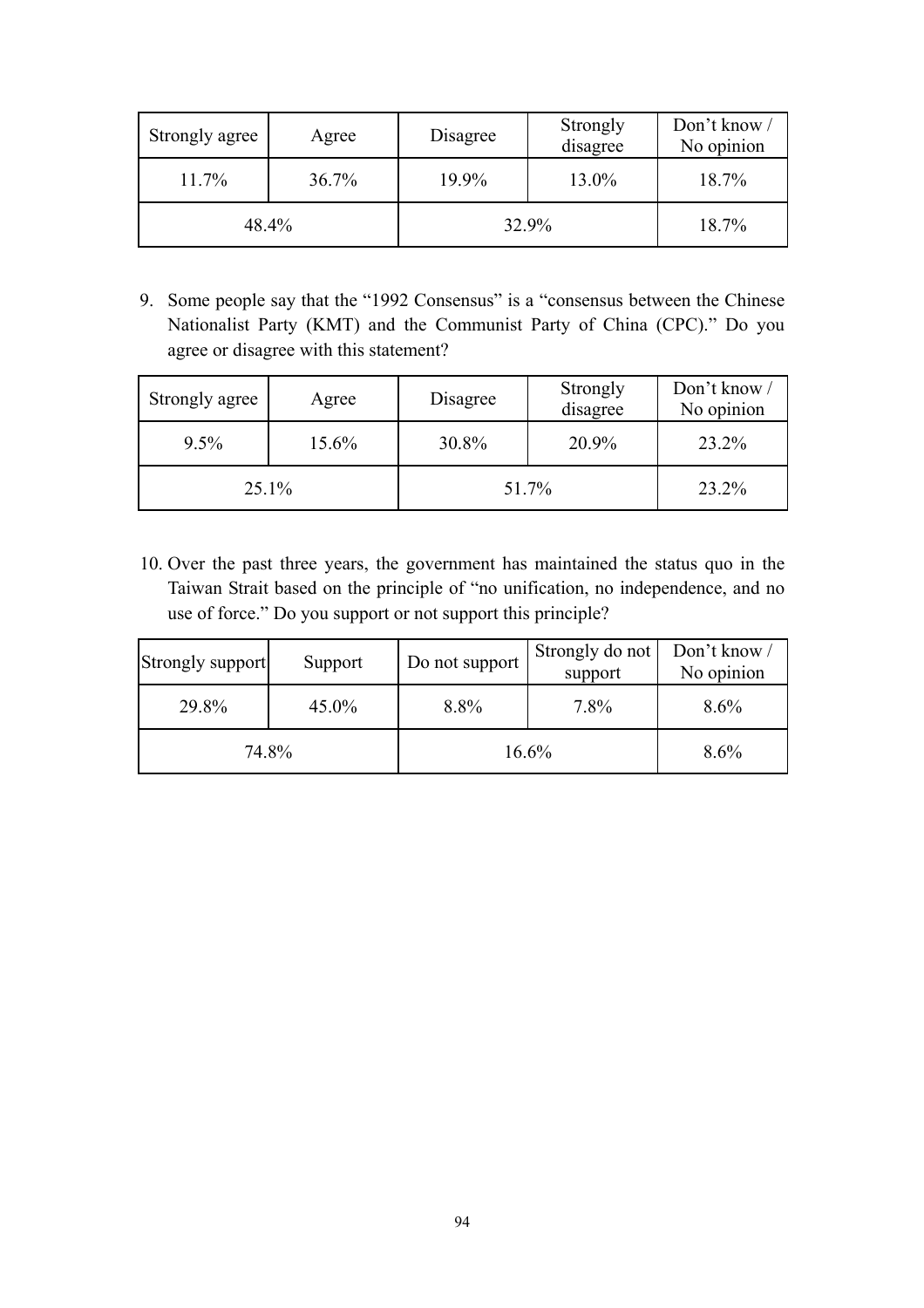# **Summarized Results of the Public Opinion Survey on the Public's View on the Seventh Chiang-Chen Talks**

Date: Nov. 2, 2011

### **Summarized Results**

- Over 70 percent of the public are satisfied with the results of the negotiations on the Cross-Strait Nuclear Power Safety Cooperation Agreement.
- With regards to the Cross-Strait Investment Protection Agreement, nearly 80 percent of the public approve the government's principle that "it is better to sign a good agreement than an early one" in promoting negotiations. Moreover, 82.9 percent of the public support the government's continued negotiations with mainland China.
- Over 80 percent of the public support continued institutionalized cross-strait negotiations to resolve cross-strait exchange issues.
- The majority of the public affirms that the 16 agreements signed between the two sides through institutionalized negotiations protect Taiwan's interests (60.9 percent) and uphold national sovereignty (56.3 percent).

# **I. Survey Background and Methods**

To understand the Taiwan people's views on the Seventh Chiang-Chen Talks, the MAC commissioned the China Credit Information Service to conduct a telephone survey of adults aged 20 and over in the Taiwan Area from October 22 to 24, 2011. A total of 1,072 effective samples were collected, with a sampling error of 2.99 percent based on a 95 percent confidence level.

# **II. Major Findings**

### **(1) Views on the results of the negotiations on the Cross-Strait Nuclear Power Safety Cooperation Agreement**

Regarding the signing of the Cross-Strait Nuclear Power Safety Cooperation Agreement and the negotiation results of establishing a "nuclear power safety information exchange mechanism" and an "emergency accident reporting mechanism," 71.3 percent of the public feel satisfied while 19.7 percent feel unsatisfied.

As for the specific content of the Agreement, 74.1 percent of the public believe that the reduction of nuclear plant accidents through cross-strait information and experience exchange and cooperation in this field will be conducive to the public's safety and the environmental ecology. Furthermore, 77.2 percent of the public believe that, in the event of a nuclear plant accident, the ability of the two sides to immediately notify the other side through an emergency reporting mechanism so that preventive and response measures can be adopted is conducive to protecting the life and property of the public.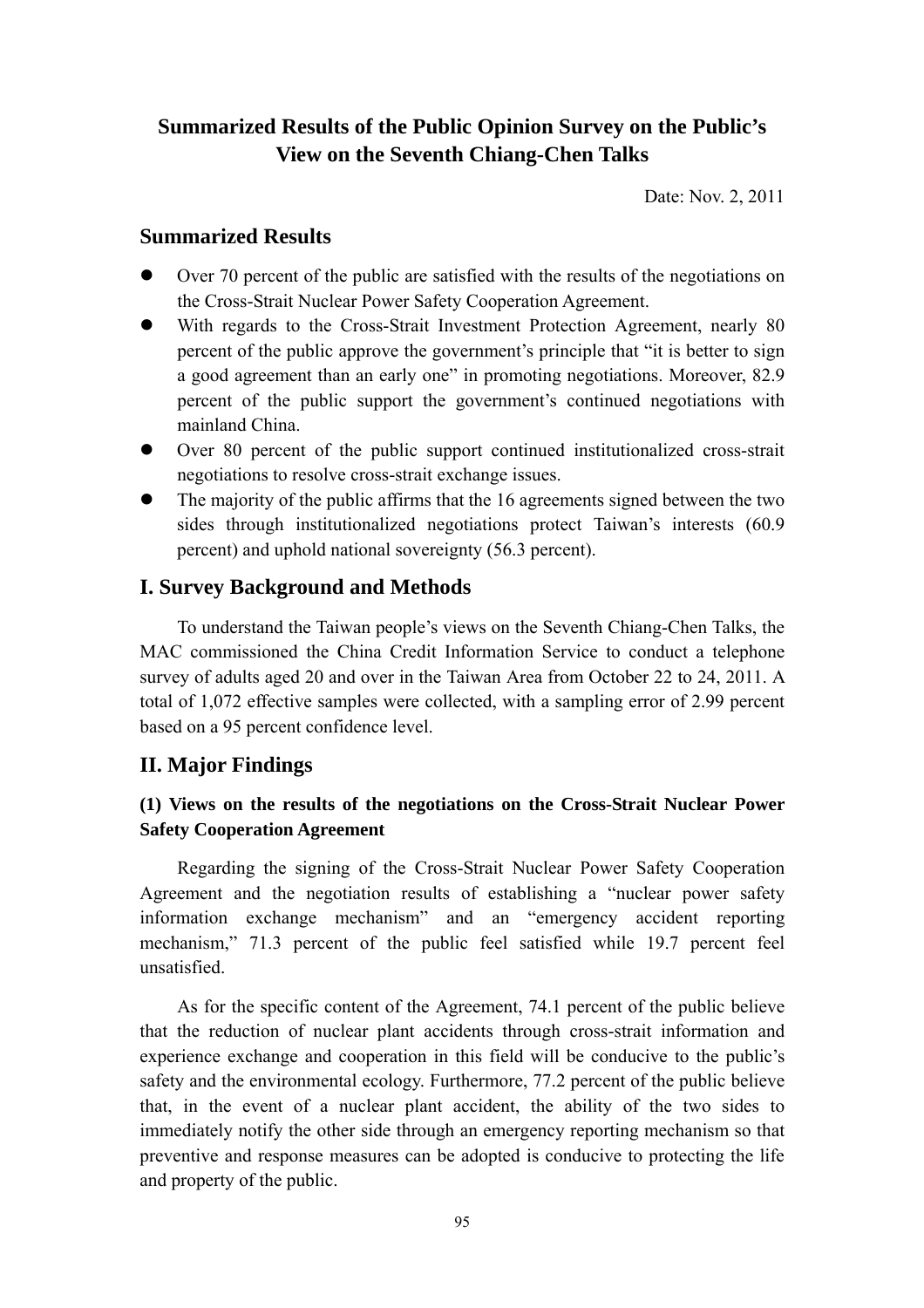#### **(2) Views on the Cross-Strait Investment Protection Agreement**

Due to the broad scope of the Cross-Strait Investment Protection Agreement, the government is proceeding with negotiations under the principle that "it is better to sign a good agreement than an early one" to strengthen protections for the rights, interests, and personal safety of the Taiwan people investing in the Mainland, This approach is approved by 78.5 percent of the public, while 17.9 percent disapprove. In addition, 82.9 percent of the public support continued negotiations between the government and mainland China on the Cross-Strait Investment Protection Agreement.

Regarding the phased results achieved on the Cross-Strait Investment Protection Agreement during this round of cross-strait talks, 71.4 percent of the public feel satisfied with this progress.

#### **(3) Views on institutionalized cross-strait negotiations**

Over 80 percent (84.8 percent) of the public support the handling of issues related to cross-strait exchanges through institutionalized negotiations, higher than the percentage (13.0 percent) not supporting this.

### **(4) Views on the effects on Taiwan's interests and national sovereignty brought by the signed agreements**

60.9 percent of the public believe that the 16 agreements signed through institutionalized negotiations over the past more than three years protect Taiwan's interests, and 56.3 percent believe they uphold Taiwan's national sovereignty.

### **III. Percentage Distribution for Each Question**

Survey Date: October 22 to 24, 2011 Number of Effective Samples: 1,072 Survey Commissioned by: Mainland Affairs Council, Executive Yuan Survey Unit: China Credit Information Service, Ltd.

1. The Cross-Strait Nuclear Power Safety Cooperation Agreement signed at this round of talks can reduce the occurrence of nuclear plant accidents through cross-strait information and experience exchange and cooperation in the area of nuclear power safety. Do you believe this will be conducive or unconducive to the public's safety and the environmental ecology?

| Very conducive | Slightly<br>conducive | Somewhat<br>unconducive | Totally<br>unconducive | Don't know /<br>No opinion |
|----------------|-----------------------|-------------------------|------------------------|----------------------------|
| 35.9%          | 38.2%                 | $10.1\%$                | 11.2%                  | 4.7%                       |
| 74.1%          |                       |                         | 21.3%                  | 4.7%                       |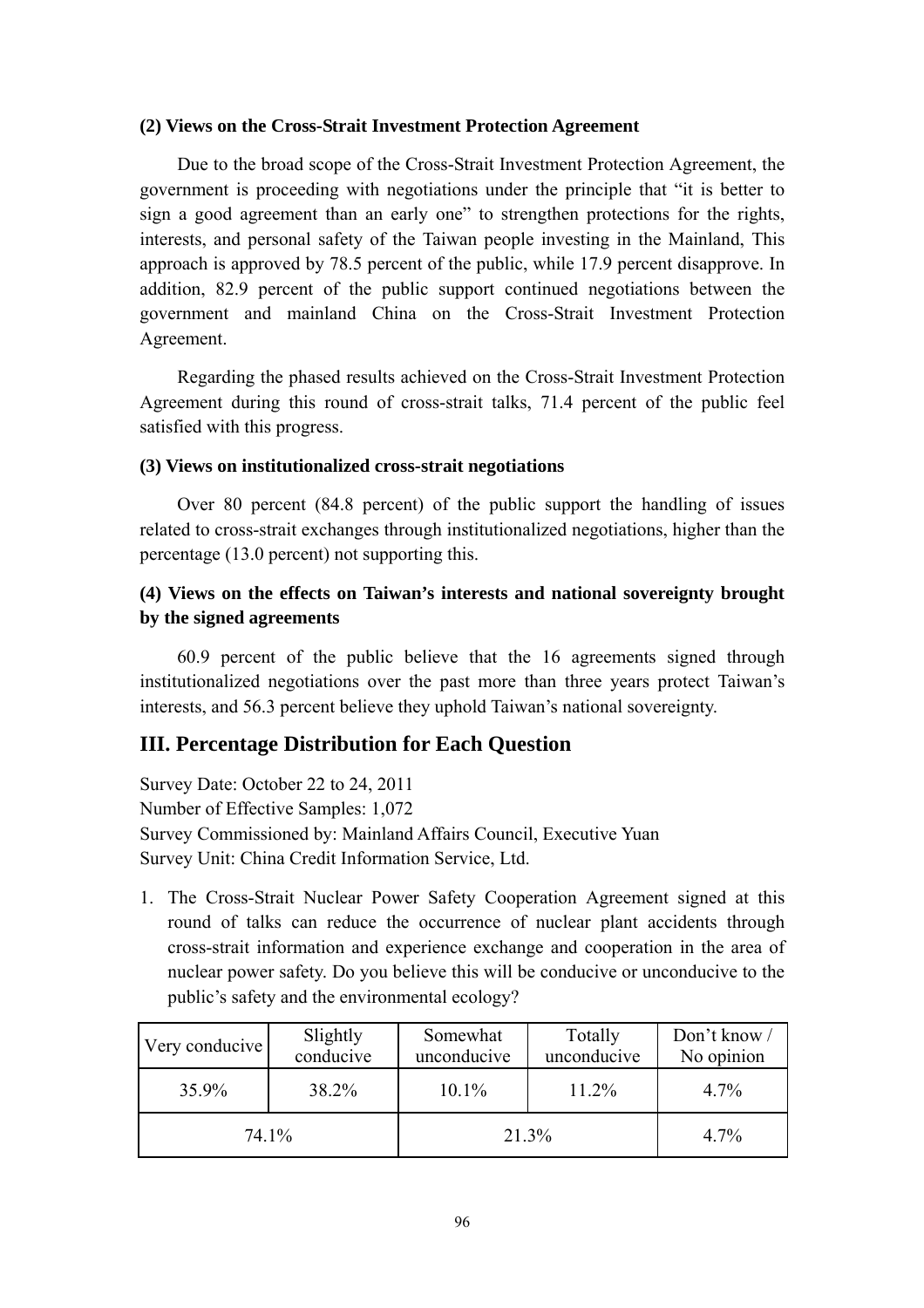2. After signing the Cross-Strait Nuclear Power Safety Cooperation Agreement, in the event of a nuclear plant accident, the two sides will be able to immediately notify the other side through an emergency reporting mechanism so that preventive and response measures can be adopted. Do you believe this is conducive or unconducive to protecting the life and property of the public?

| Very conducive | Slightly<br>conducive | Somewhat<br>unconducive | Totally<br>unconducive | Don't know /<br>No opinion |
|----------------|-----------------------|-------------------------|------------------------|----------------------------|
| 39.8%          | 37.4%                 | $9.4\%$                 | 11.0%                  | 2.3%                       |
| 77.2%          |                       | 20.4%                   |                        | 2.3%                       |

3. Under the Cross-Strait Nuclear Power Safety Cooperation Agreement, the two sides will establish a "nuclear power safety information exchange mechanism" and an "emergency accident notification mechanism." Are you satisfied or unsatisfied with this negotiation outcome?

| Very satisfied | Somewhat<br>satisfied | Slightly<br>unsatisfied | Very unsatisfied | Don't know /<br>No opinion |
|----------------|-----------------------|-------------------------|------------------|----------------------------|
| $17.3\%$       | 54.0%                 | $10.4\%$                | 9.3%             | $9.0\%$                    |
|                | 71.3%                 |                         | 19.7%            | $9.0\%$                    |

4. During this round of talks, the government and the Mainland side reached phased results on the Cross-Strait Investment Protection Agreement, including extending the protection scope to Taiwanese investment made in the Mainland via third places, a requirement that the families of Taiwanese businesspersons arrested or detained in the Mainland be notified within 24 hours, and the strengthening of commercial dispute resolution, among other issues. Do you feel satisfied or unsatisfied with this progress?

| Very satisfied | Somewhat<br>satisfied | Slightly<br>unsatisfied | Very unsatisfied | Don't know /<br>No opinion |
|----------------|-----------------------|-------------------------|------------------|----------------------------|
| $15.3\%$       | 56.1%                 | 8.6%                    | $6.8\%$          | 13.2%                      |
|                | 71.4 <sup>o</sup> %   |                         | $15.4\%$         | 13.2%                      |

5. Due to the broad scope of the talks on cross-strait investment protection, the government is proceeding with negotiations under the principle that "it is better to sign a good agreement than an early one" to strengthen protections for the rights, interests, and personal safety of the Taiwan people investing in the Mainland. Do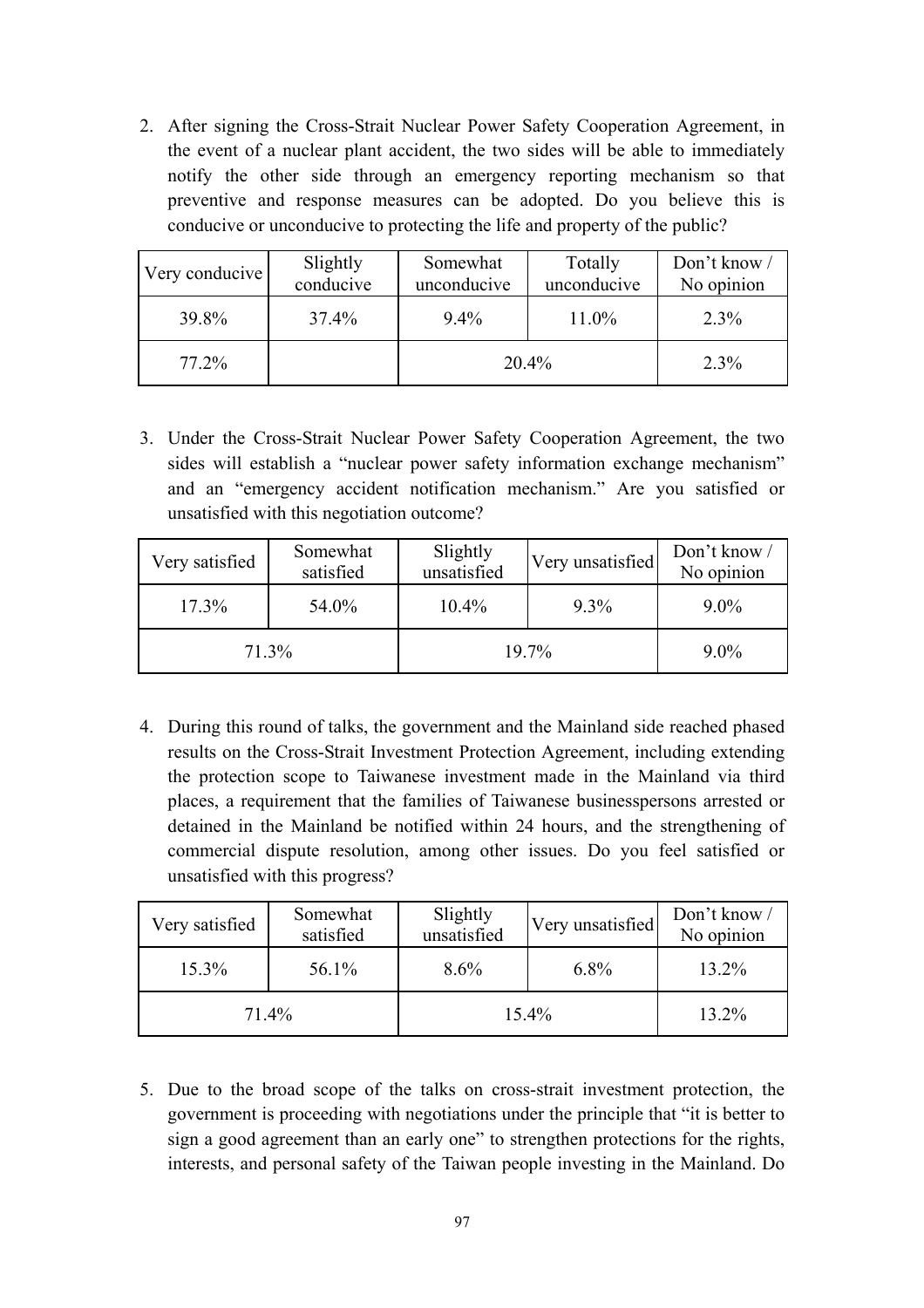you approve or disapprove of this approach?

| Strongly<br>approve | Somewhat<br>approve | Slightly<br>disapprove | Strongly<br>disapprove | Don't know /<br>No opinion |
|---------------------|---------------------|------------------------|------------------------|----------------------------|
| 28.1%               | 50.4%               | $9.5\%$                | 8.4%                   | $3.6\%$                    |
|                     | 78.5%               |                        | 17.9%                  | $3.6\%$                    |

6. Do you support or not support the government's decision to continue negotiations with the Mainland side on issues related to cross-strait investment protection at the next round of talks?

| Strongly support | Somewhat<br>support | very much | Do not support Strongly do not<br>support | Don't know /<br>No opinion |
|------------------|---------------------|-----------|-------------------------------------------|----------------------------|
| 39.7%            | 43.2%               | $6.1\%$   | $7.7\%$                                   | $3.3\%$                    |
|                  | 82.9%               |           | 13.8%                                     | $3.3\%$                    |

7. Do you support or not support the continuation of institutionalized cross-strait negotiations to resolve cross-strait exchange issues?

| Strongly support | Somewhat<br>support | Do not support<br>very much | Completely do<br>not support | Don't know /<br>No opinion |
|------------------|---------------------|-----------------------------|------------------------------|----------------------------|
| 43.3%            | 41.5%               | $5.5\%$                     | 7.5%                         | $2.2\%$                    |
|                  | 84.8%               |                             | 13.0%                        | $2.2\%$                    |

8. During the three-plus years of the Ma Administration, the SEF and the ARATS have held seven institutionalized talks and signed 16 agreements. Do you believe this has protected Taiwan's interests or not?

| Yes   | No    | Don't know / No opinion |
|-------|-------|-------------------------|
| 60.9% | 28.7% | $10.4\%$                |

9. During the three-plus years of the Ma Administration, the SEF and the ARATS have held seven institutionalized talks and signed 16 agreements. Do you believe this has protected Taiwan's national sovereignty or not?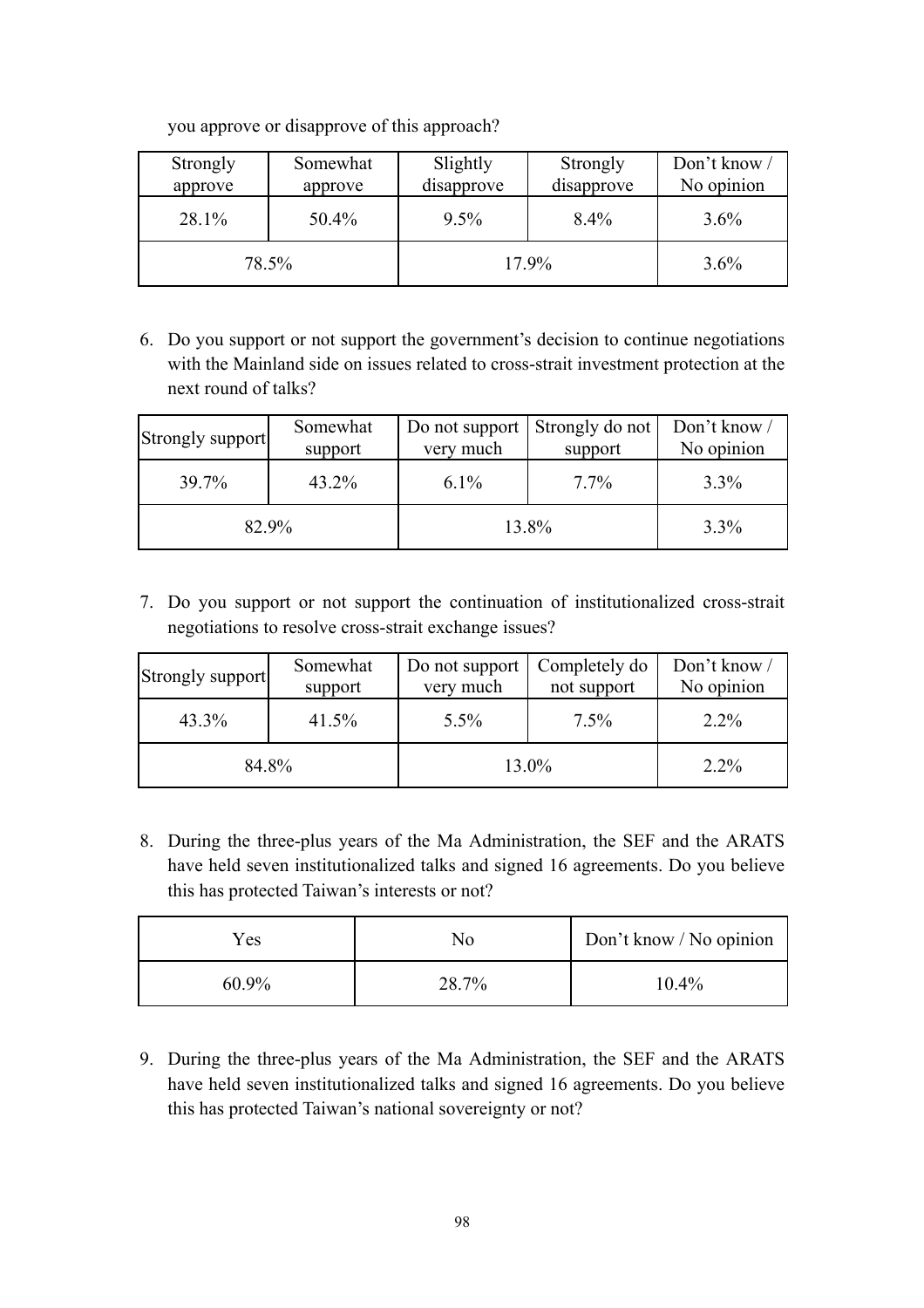| Yes   | NO.   | Don't know / No opinion |
|-------|-------|-------------------------|
| 56.3% | 31.8% | 11.8%                   |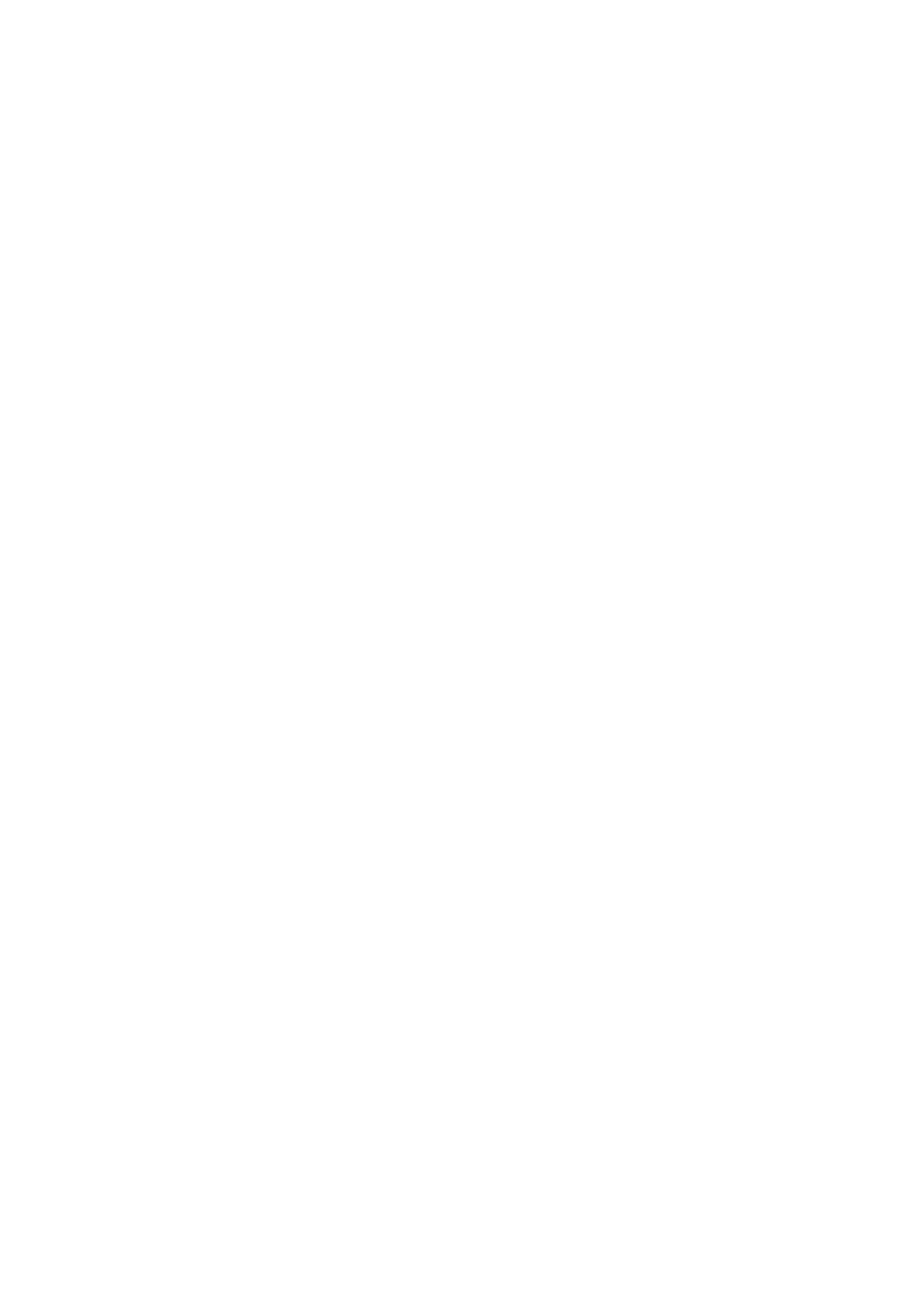**About Mainland Affairs Council**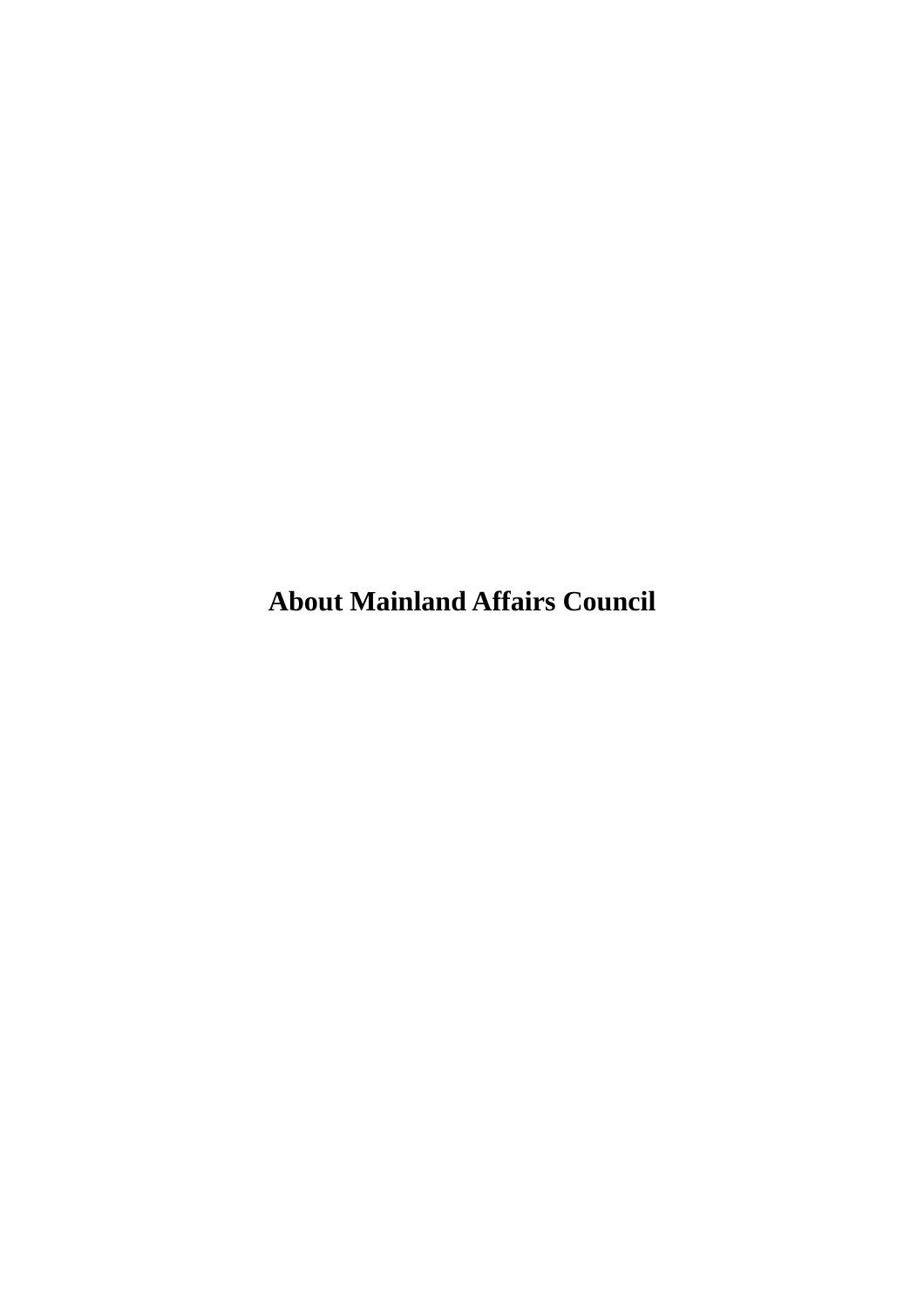### **Overview**

The development of cross-strait relations concerns the survival and development of Taiwan, while peace and stability across the Taiwan Strait have long been focuses of concern in the international community. Over the past 60 years of political separation across the Taiwan Strait, the two sides have experienced different phases of military confrontation, exchanges and reconciliation, and conflict and opposition. Since May 2008 when Taiwan completed its second alternation of the ruling party, cross-strait relations have entered into a new historic stage. In his inaugural address, President Ma Ying-jeou conveyed hope that the two sides of the Taiwan Strait could seize this rare opportunity in history to jointly achieve peace and co-prosperity. He noted that, under the principle of "no unification, no independence, and no use of force" which Taiwan's mainstream public opinion holds, he will maintain the status quo in the Taiwan Strait under the framework of the ROC Constitution. He also encouraged the two sides to adhere to the principles of "facing reality and pioneering a new future; shelving controversies and pursuing a win-win solution" in seeking to strike a balance as each pursues its own interests.

Based on this position, the government has upheld the principle of "putting Taiwan first for the benefit of the people." It has also adopted new thinking and pragmatic approaches and, under the framework of globalization, actively sought to improve and achieve breakthroughs in cross-strait relations in order to create an environment of reconciliation and peace. Within a very short period of time, the two sides resumed institutionalized cross-strait negotiations after a nearly ten-year break, opening a window of opportunity for dialogues and communication. They have also signed agreements relevant to the rights and interests of the people on both sides, meeting the high expectations of the people on both sides and the international community. This is at the same time of great significance for easing regional tensions.

Facing the possible opportunities and challenges brought by mainland China's rise, and in view of global and regional economic integration trends, the ROC government prudently and steadily promotes its Mainland policy that closely meets the people's needs and upholds its national interests as well as the rights and interests of the people. The government also hopes to enhance mutual trust and strengthen exchanges in various aspects through institutionalized cross-strait negotiation channels in order to establish lastingly peaceful cross-strait relations.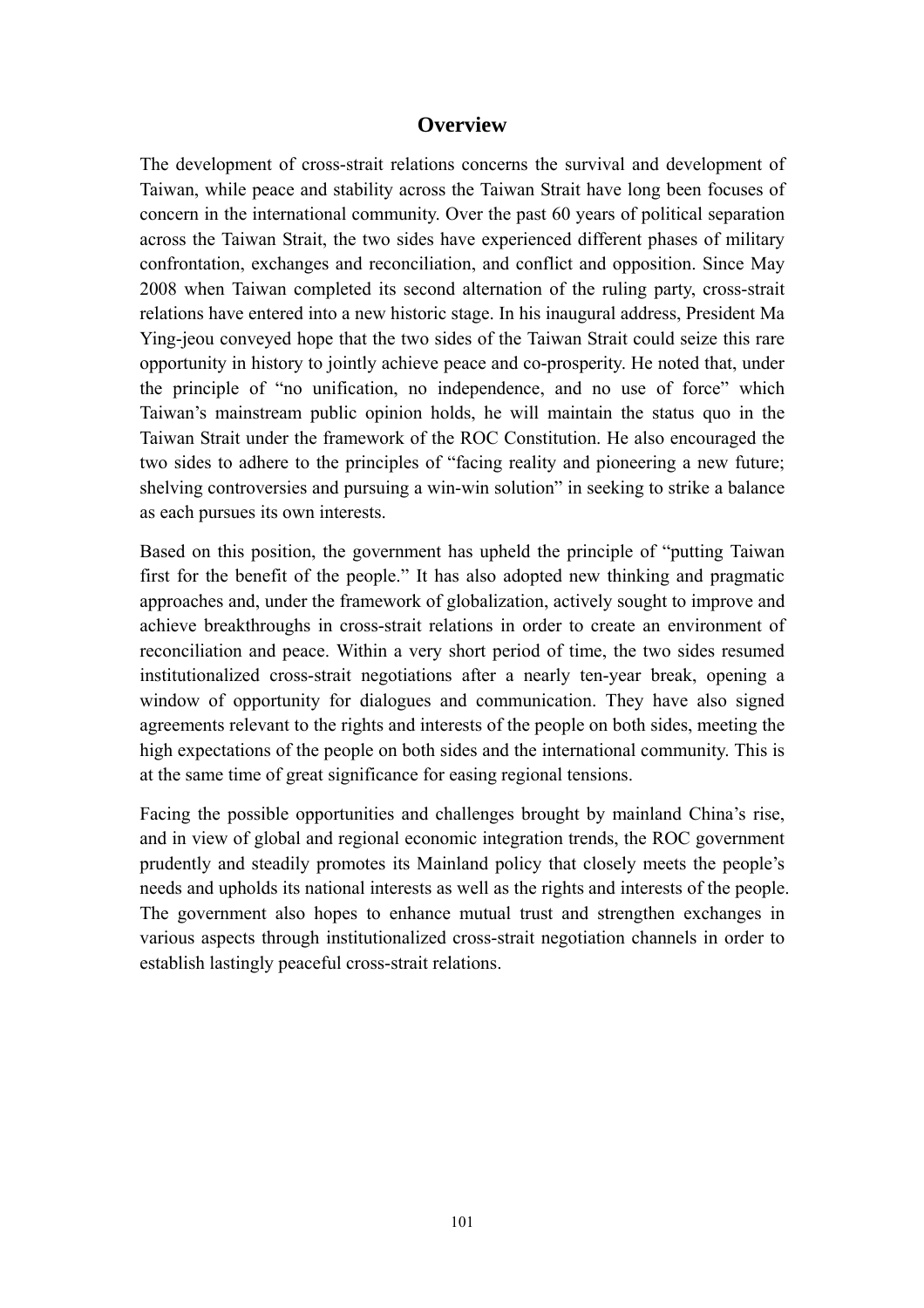# **Origin of the MAC**

Contacts between the people on both sides of the Strait have steadily intensified since the government began allowing family-related visits to the Mainland in November 1987. The Executive Yuan therefore established the "Inter-Agency Mainland Affairs Committee" in August 1988 as a task force to coordinate the handling of Mainland-related affairs among the competent authorities. In April 1990, the government specifically drafted the Organization Act for the Mainland Affairs Council to strengthen Mainland policy-making and to enhance policy implementation efficiency. The third reading of the Act was passed by the Legislative Yuan on January 18, 1991, and it was promulgated by the President on the 28th of the same month, since when the Mainland Affairs Council (MAC) was officially authorized as the agency responsible for overall planning and handling of Mainland affairs.

### **Organizational Structure of the MAC**

#### Minister and Deputy Ministers

The MAC is headed by a minister in charge of the Council's overall affairs. It also has three deputy ministers (of whom one is specially appointed and two are politically appointed) that assist with the handling of affairs.

Operational and Administrative Units

The MAC is composed of a minister and three deputy ministers, under which are a secretary-general, seven departments, and three offices to handle operational and administrative affairs. The seven departments are Policy Planning, Cultural and Educational Affairs, Economic Affairs, Legal Affairs, Hong Kong and Macao Affairs, Information and Liaison, and the Secretariat. The three offices are Personnel, Accounting and Civil Servant Ethics. In addition, there are a Taipei Economic & Cultural Office in Hong Kong and a Taipei Economic & Cultural Office in Macao to coordinate and deal with Hong Kong and Macao affairs.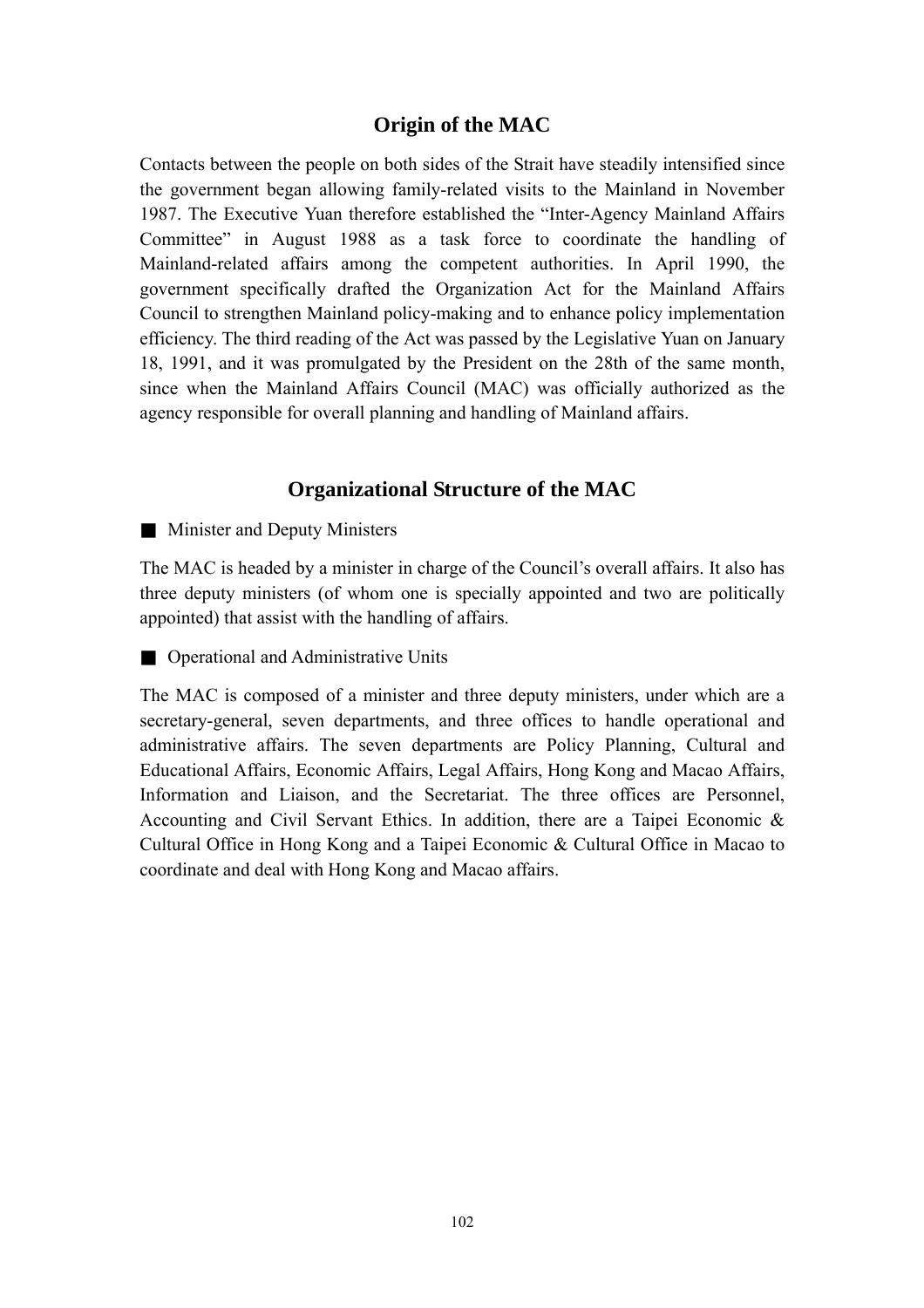## **Work System of Mainland Policy**

#### **1. Work Division and Responsibilities**

The government system in charge of Mainland affairs includes the President, the Executive Yuan, and the related ministries and departments.

The President

The President exercises the decision-making power on major policies by law, whereas the National Security Council follows the President's instructions and is responsible for formulating major policies on national security. When deemed necessary, the President may, ex officio, create an advisory body.

Systems for Decision-Making and Implementation of General Policies

The Executive Yuan

The Executive Yuan is responsible for decision-making and implementation of general Mainland policies. In the policy-making process, related agencies serve advisory roles on issues under their respective jurisdictions, with the MAC being responsible for coordination amongst the agencies and review. Once the Executive Yuan reaches a policy decision, implementation falls under the authorities of the respective ministries.

Mainland Affairs Council

The MAC is responsible for comprehensive research, planning, review, and coordination of Mainland policies and affairs, as well as partial implementation of inter-ministerial programs.

Other Ministries

Each ministry is responsible for the research, planning, and implementation of Mainland policies and affairs under its respective jurisdictions

Straits Exchange Foundation

The SEF is authorized by the government to handle cross-strait negotiations, exchanges and service affairs involving public authority.

## **2. Relations between the MAC and the SEF**

The SEF is in nature a civil organization but in practice established mainly to handle Mainland affairs under authorization of the government. Such affairs include cross-strait negotiations, document verification, and cross-strait service work involving public authority. Relations between the SEF and the MAC can be summarized into two aspects:

Supervisor and Supervised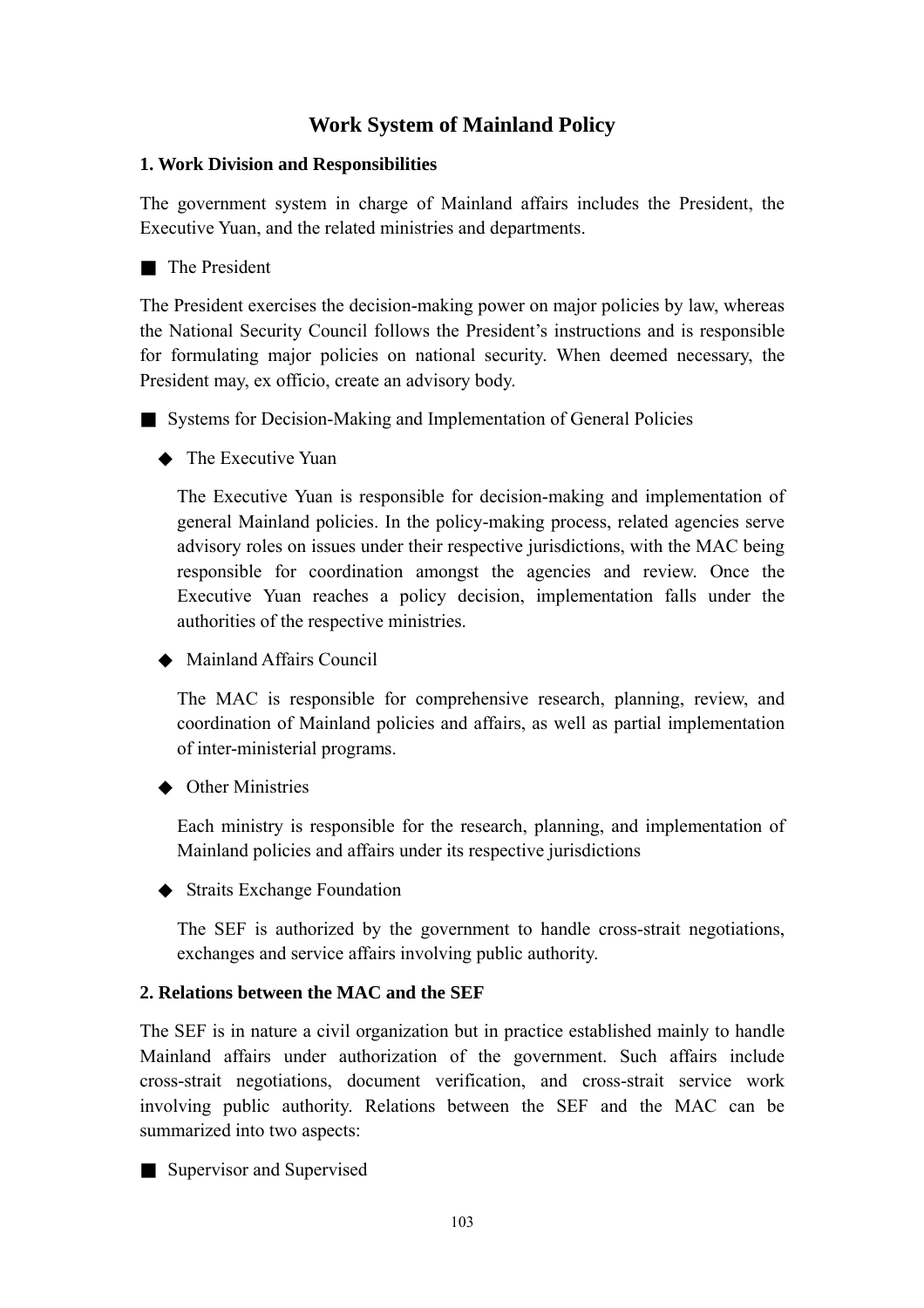Pursuant to related articles such as Article 4 of the Act Governing Relations between People of the Taiwan Area and the Mainland Area, Article 32 of the Civil Code, and Article 3 of the Organization Act for the Mainland Affairs Council, the MAC has the authority to direct and supervise the SEF's work.

Principal and Agent

Another legally stipulated level of relations between the MAC and the SEF is that of principal and agent governed by special supervisory procedures. The obligations and responsibilities between the MAC and the SEF are set in contractual terms, and the range of supervision is limited to matters entrusted. All contacts between the two organizations, such as instructions, report requests, and enforcement, must comply with terms of the contract.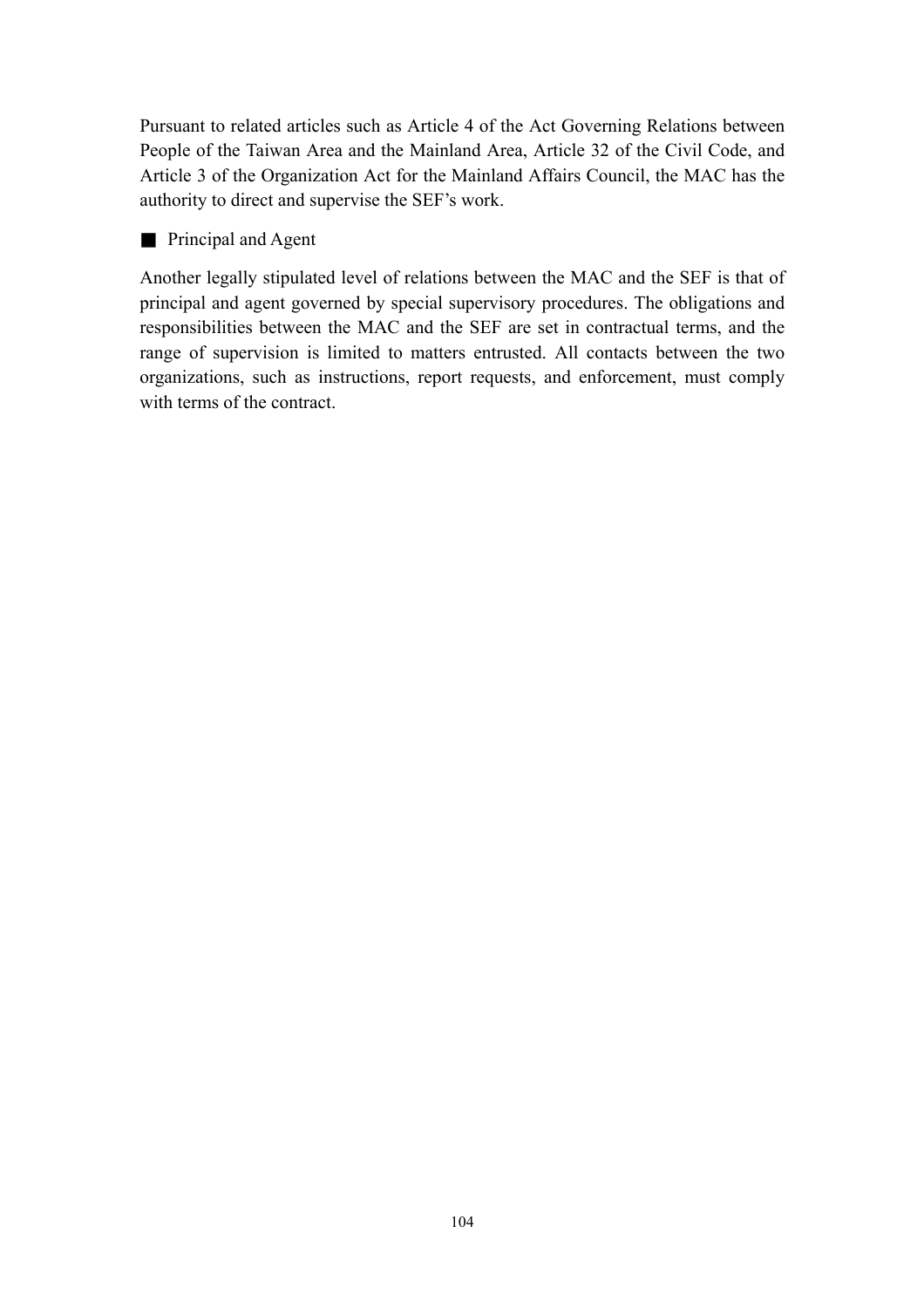### **Government's Mainland Policy**

#### **1. Objectives of Mainland Policy**

The main objectives of the government's Mainland policy are:

 Stabilization: Maintaining peace across the Taiwan Strait and the stable development of benign interactions in cross-strait relations to ensure Taiwan's survival, security, and prosperity, as well as stability in this region;

 Institutionalization: Sequentially and steadily promoting policy measures for cross-strait economic and trade contacts and various exchanges, maintaining the stable and orderly operation of institutionalized cross-strait negotiation mechanisms, and ensuring the rights, interests, well-being, and dignity of the people of Taiwan;

 Globalization: In line with the thinking of globalization, establishing an open and free environment for Taiwan to link with the world so as to enhance its national competitiveness.

#### **2. Principles of Mainland Policy**

 Developing normal cross-strait relations under the principle of "Putting Taiwan first for the benefit of the people"

Cross-strait peace should be established on the principle that Taiwan "must prosper, must be secure, and must have dignity." The government has consistently upheld the principle of "putting Taiwan first for the benefit of the people." It has also actively developed cross-strait relations on the premise of "no unification, no independence, no use of force" and "maintaining the status quo", while applying an overall economic development strategy of "deeply cultivating Taiwan and linking with the world" to actively seek to link with the world and then enhance its national competitiveness.

 Promoting equal cross-strait negotiations under the principle of "shelving controversies and pursuing a win-win solution"

In order for cross-strait relations to steadily develop, the two sides should, in the current phase, put aside unnecessary political disputes and pragmatically face up to the cross-strait status quo. The two sides should also, through existing institutionalized cross-strait negotiation channels, hold equal negotiations to address and resolve various issues emerging from cross-strait economic, cultural and social exchanges, so as to uphold the rights and interests of the people on both sides. This is the only way to gradually establish mutual trust and promote benign interactions between the two sides.

 "Minimizing threats and maximizing opportunities" in cross-strait exchanges and interactions

In view of the steady rise in mainland China's national power and facing up to the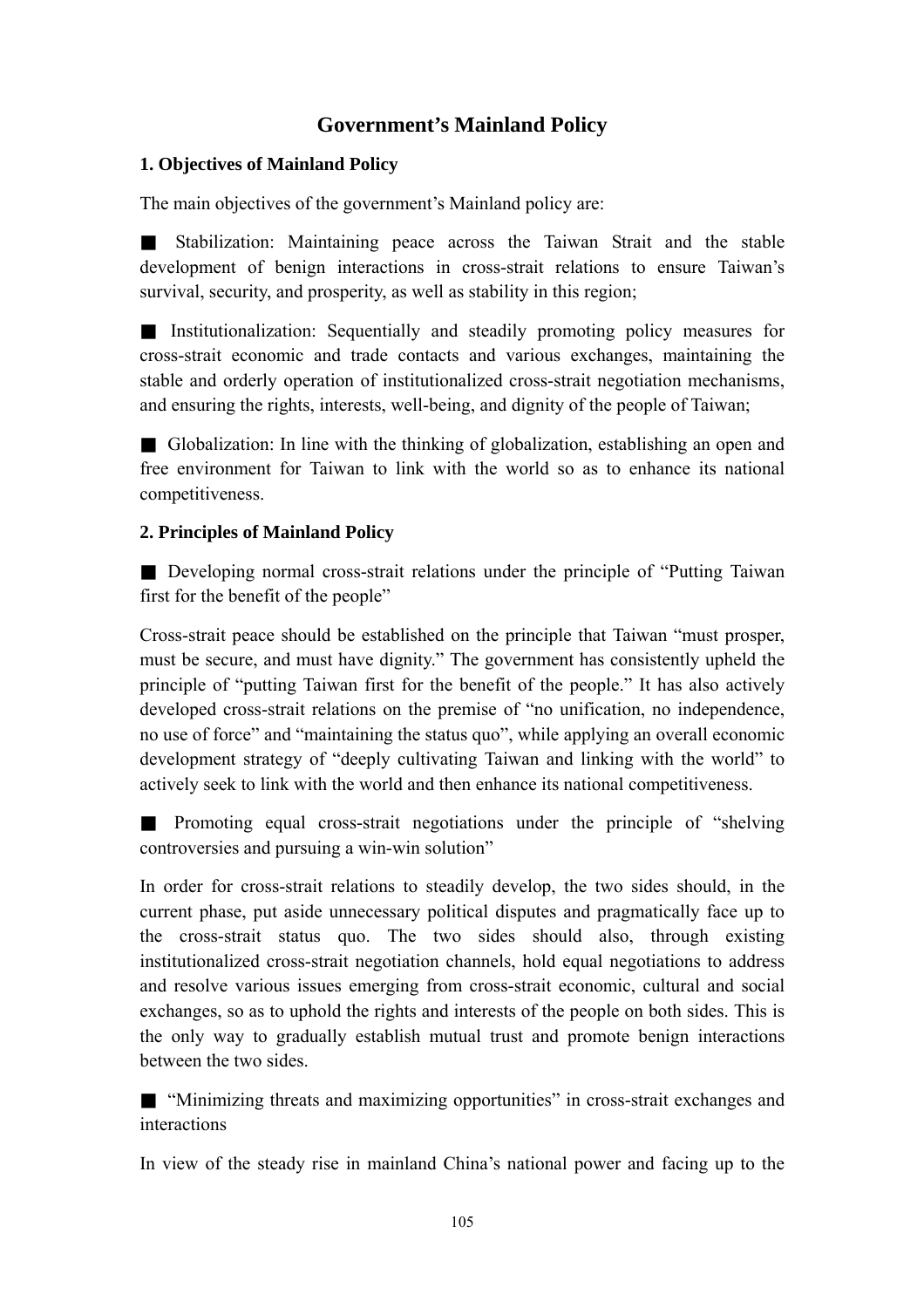trend of globalization, Taiwan cannot limit itself by viewing the development pace and achievements of mainland China only as threats. In the course of cross-strait exchanges and interactions, Taiwan should make the best of its advantages to "minimize threats and maximize opportunities" and thereby create niches.

 Under the thinking of "flexible diplomacy," promoting a win-win reconciliation between the two sides in the international arena

Ensuring the survival, security and development of the Republic of China depends not only on possessing a solid national defense, but also on having dignified and autonomous international space, which is also an important key to the long-term benign development of cross-strait relations. Therefore, the government has adopted the thinking of "flexible diplomacy" and adhered firmly to the guiding principles of "dignity, autonomy, pragmatism, and flexibility" in handling foreign relations, seeking broader international space and promoting cross-strait reconciliation in the international arena. It hopes that, in the future, the two sides can mutually respect each other, respectively do their best, and go forward together. They can even cooperate and jointly contribute to the international community.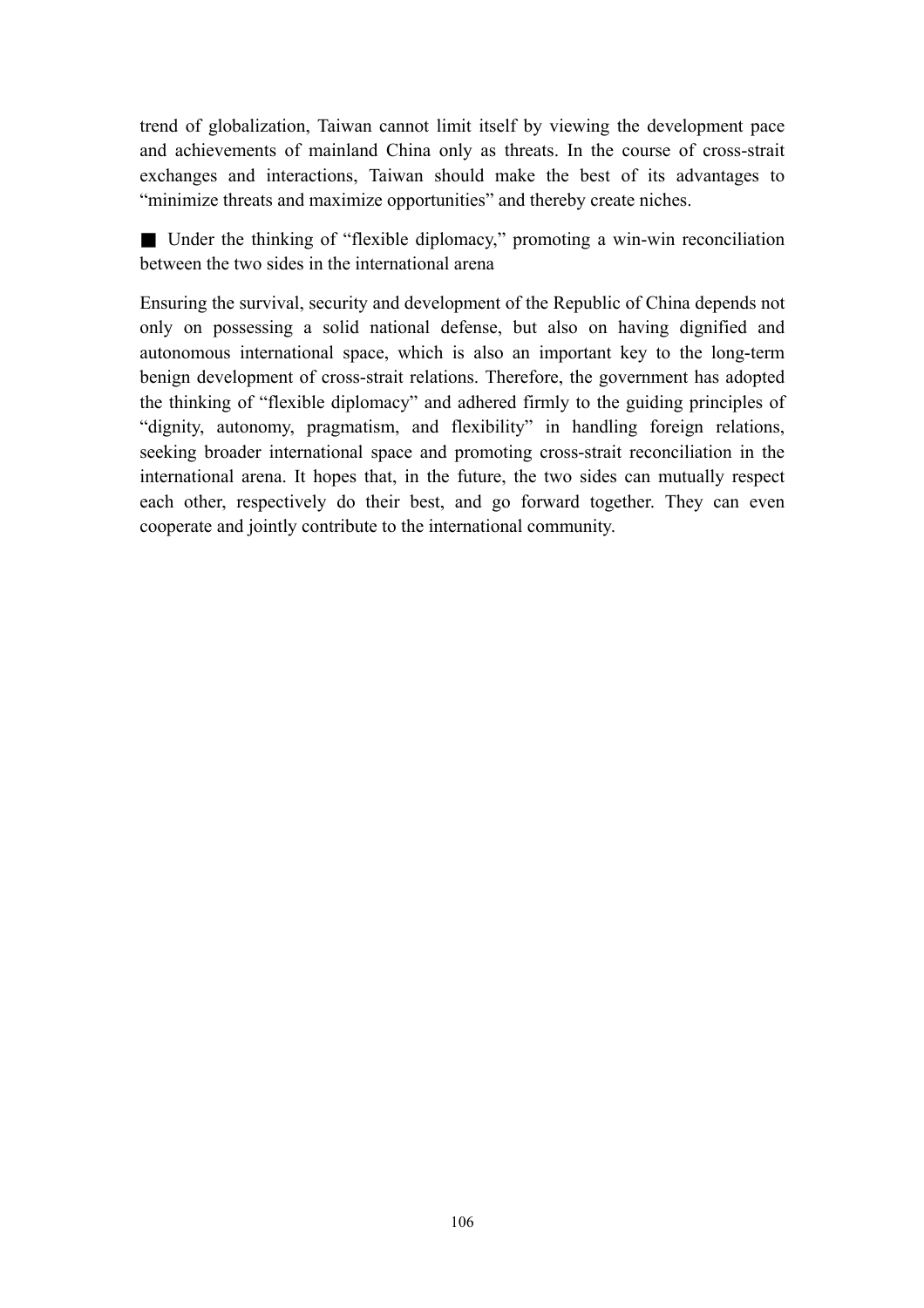## **Institutionalized Cross-Strait Negotiations**

## **1. Replacing Confrontation with Negotiations, Gradually Building Mutual Trust, and Establishing Orderly Exchanges**

Dialogues and negotiations are key indicators in promoting the normal development of cross-strait relations. Since May 20, 2008, the government has resumed institutionalized negotiations between the SEF and the ARATS and upheld the principles of "reciprocity and dignity", "easy issues first and difficult issues later," "urgent issues first and less pressing issues later," and "economic issues first and political issues later." On this basis, Taiwan government officials can now negotiate face-to-face with officials of the other side and direct liaison mechanisms between the operational competent authorities of the two sides can be established to gradually resolve various problems resulted from cross-strait exchanges through pragmatic negotiations. Besides, with the signing of cross-strait agreements, the two sides have set basic rules for cross-strait economic and trade activities, regulated the order of exchanges, and opened a new route for Taiwan's economy to link with the world.

#### **2. Achievements of the Chiang-Chen Talks**

Cross-strait negotiations have realized the long-held hopes for direct cross-strait sea and air transport links and allowing Mainland tourists to visit Taiwan. Direct cross-strait transportation links save time and improve convenience, while allowing Mainland tourists to visit Taiwan effectively promotes the development of Taiwan's tourism industry and broadens understanding of a free and democratic Taiwan. In addition, the two sides have signed a Cross-Strait Financial Cooperation Agreement to lay a profound and solid foundation for further promotion of cross-strait financial cooperation. They have also reached a consensus on actively promoting Mainland investment in Taiwan. Furthermore, the two sides signed the Cross-Strait Food Safety Agreement, establishing a food safety management system to ensure the people's food safety; they also signed an agreement on joint crime fighting and judicial mutual assistance to actively establish cooperation mechanisms so as to maintain the order of cross-strait exchanges and protect the people's personal safety, property, and judicial rights. In 2009, the two sides signed the Cross-Strait Arrangement on Cooperation of Agricultural Product Quarantine and Inspection, the Cross-Strait Agreement on Cooperation in Respect of Standards, Metrology, Inspection and Accreditation, and the Cross-Strait Agreement on the Cooperation in Respect of Fishing Crew Affairs. These agreements have active effects on promoting cross-strait agricultural product safety and industrial cooperation, as well as on safeguarding the rights, interests and well being of the people. In 2010, the two sides signed the Cross-Strait Economic Cooperation Framework Agreement (ECFA), the Cross-Strait Agreement on Intellectual Property Rights Protection and Cooperation and the Cross-Strait Agreement on Medical and Health Cooperation. The Cross-Strait Agreement on Intellectual Property Rights Protection and Cooperation establishes an interactive mechanism for institutionalized copyright protections, exchanges and cooperation. On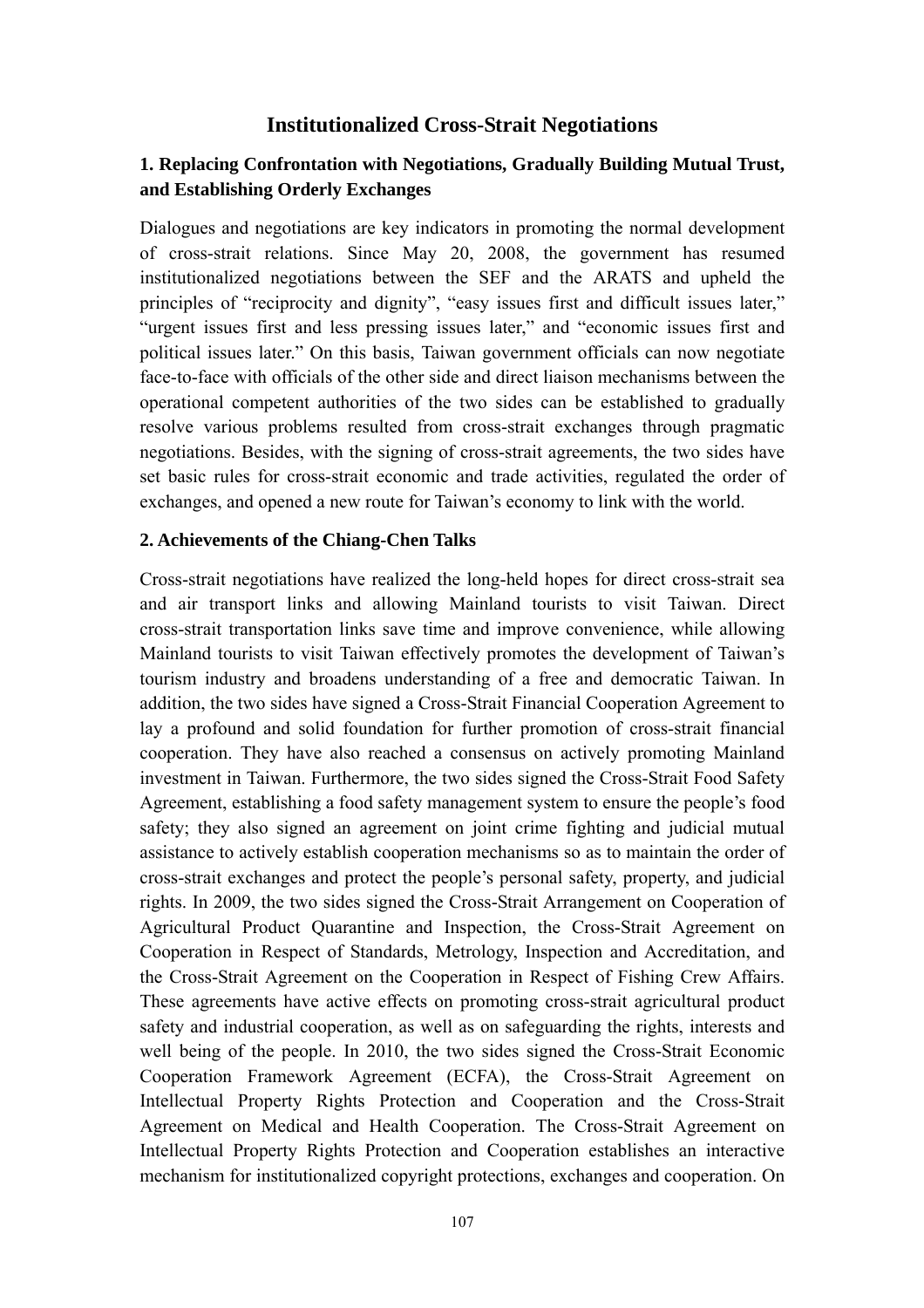the other hand, the Cross-Strait Agreement on Medical and Health Cooperation will establish an institutionalized cooperation mechanism to strictly control public health.

## **3. The ECFA Will Help Institutionalize Cross-Strait Economic and Trade Relations and Internationalize Taiwan's Economy**

Cross-strait economic and trade exchanges have intensified, but there has been a lack of related institutional guarantees; therefore, the signing of the Cross-Strait Economic Cooperation Framework Agreement (ECFA) in June 2010 has major significance for Taiwan's economic development and sets a new milestone for cross-strait economic cooperation. The ECFA not only enables Taiwan to escape from the threat of economic marginalization, but also moves cross-strait economic and trade towards mutually beneficial cooperation. Under an institutionalized framework, the ECFA creates more business and employment opportunities for Taiwan. It will also help accelerate Asian economic integration and position Taiwan as a springboard for foreign enterprises to enter the Mainland market.

The ECFA came into effect on September 12, 2010; and on January 1, 2011, tariffs began to fall or were eliminated on items covered under the ECFA early harvest list. This will mitigate some of the competitive threats posed by the integration of the ASEAN and the Mainland economies. At the same time, the Cross-Strait Economic Cooperation Committee has been established under the SEF-ARATS framework to serve as an ECFA negotiation platform and liaison mechanism for handling affairs related to ECFA follow-up negotiations and implementation of the Agreement.

The ECFA is an important indicator of the development of cross-strait relations. The international community has broadly affirmed the Agreement, including the U.S. and mainland China, who issued a joint communiqué publicly praising the Agreement. The ECFA will put Taiwan's foreign trade on an equal footing and institutionalize cross-strait economic and trade exchanges, as well as further motivate other countries to sign free trade agreements with Taiwan so as to advance Taiwan's international linkages.

## **4. Majority of the Public Support Cross-Strait Negotiations**

The government has been promoting cross-strait negotiations on various issues based on the principle of "national need, public support, and legislative oversight." By law, all signed cross-strait agreements must be submitted to the Legislative Yuan for a high-level of legislative oversight. Over the past more than three years, the mode of institutionalized cross-strait negotiations and the various agreements have all won the support of the majority of the people in Taiwan. This high degree of public support has further ensured the government that institutionalized negotiations are the best course for addressing the complex cross-strait situation and stabilizing relations between the two sides. The government will therefore advance resolutely and soundly in this direction.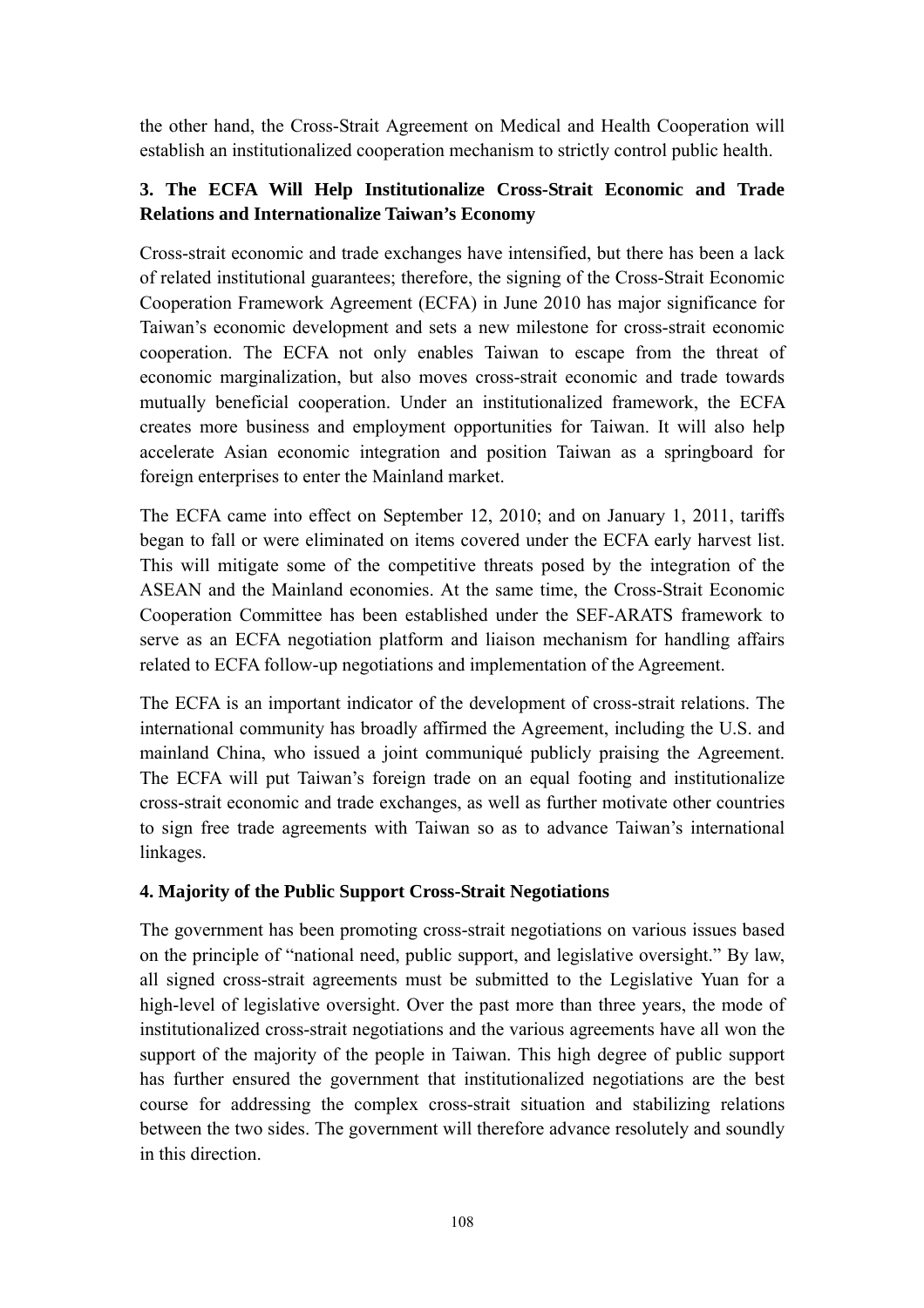# **Important Documents on the Government's Mainland Policy**

Published by the Mainland Affairs Council, Executive Yuan, Republic of China Address: Fl.15-18, No. 2-2, Sec. 1, Jinan Road, Taipei, Taiwan, R.O.C. Tel: 886 2 2397 5589 Fax: 886 2 2397 5293 Homepage: http://www.mac.gov.tw Email: macst@mac.gov.tw

Publishing Date: December 2011 (8th Edition) eEdition: http://www.mac.gov.tw/public/MMO/RPIR/book530.pdf GPN: 1010004342 ISBN: 978-986-03-0687-3 (paperback)